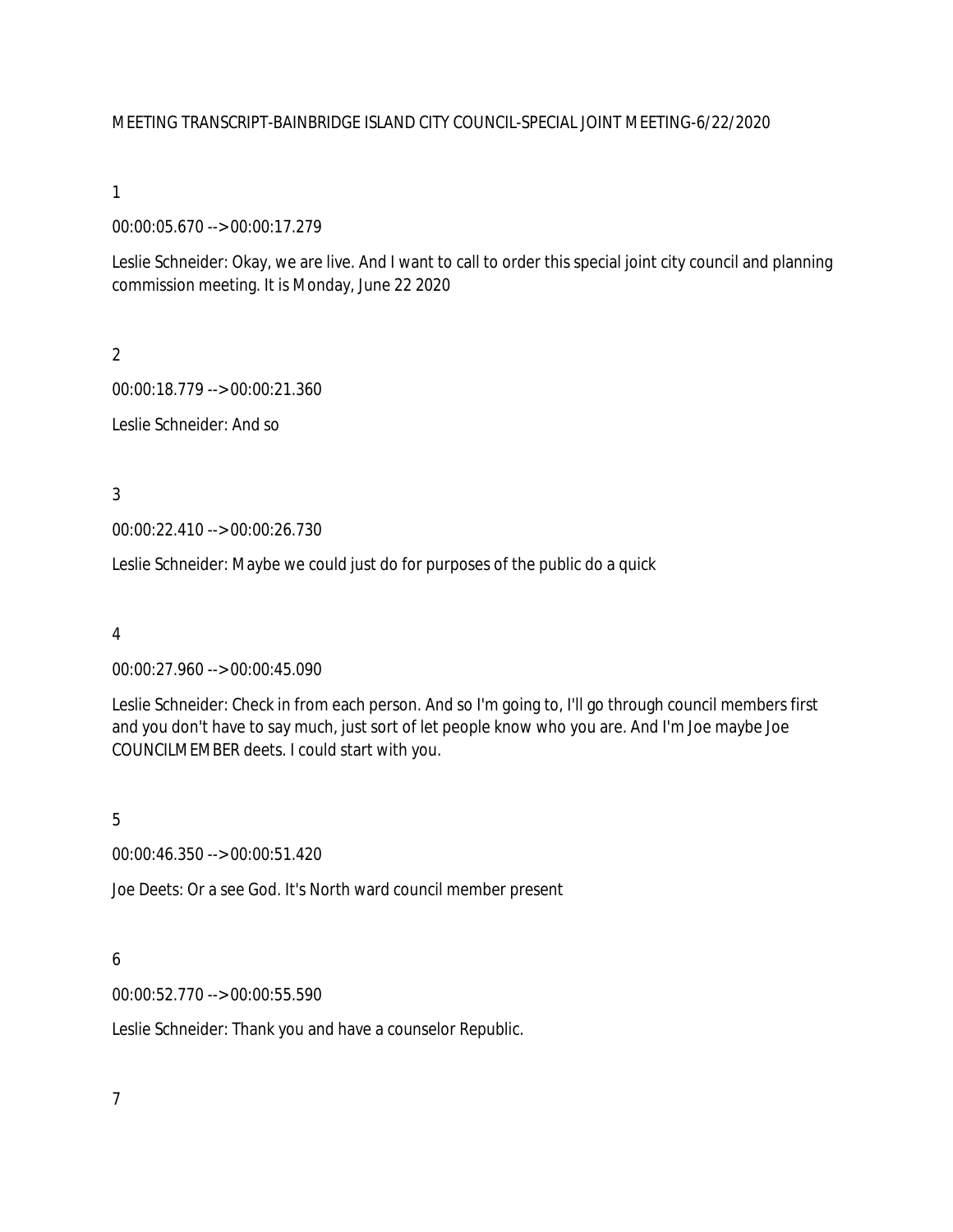00:00:57.780 --> 00:00:58.230

Michael Pollock: Here.

8

00:00:59.370 --> 00:01:09.420

Michael Pollock: Michael Pollan South ward and I've got my companion animal Daisy with me and my border colleague, Bill. I'm curious. The name of your cat that wander through your screen.

9

00:01:10.710 --> 00:01:11.550 Michael Pollock: And tell us when

10

00:01:12.810 --> 00:01:13.650

Michael Pollock: You're ready to go.

11

00:01:14.880 --> 00:01:18.120

Leslie Schneider: Great, thank you. I'm Deputy Mayor

12

00:01:19.650 --> 00:01:27.930

Rasham Nassar: Hello. Councilmember sham nisar represent the central ward really happy to see everyone here tonight and looking forward to our discussion. Thanks again.

13

00:01:28.590 --> 00:01:29.220

Great.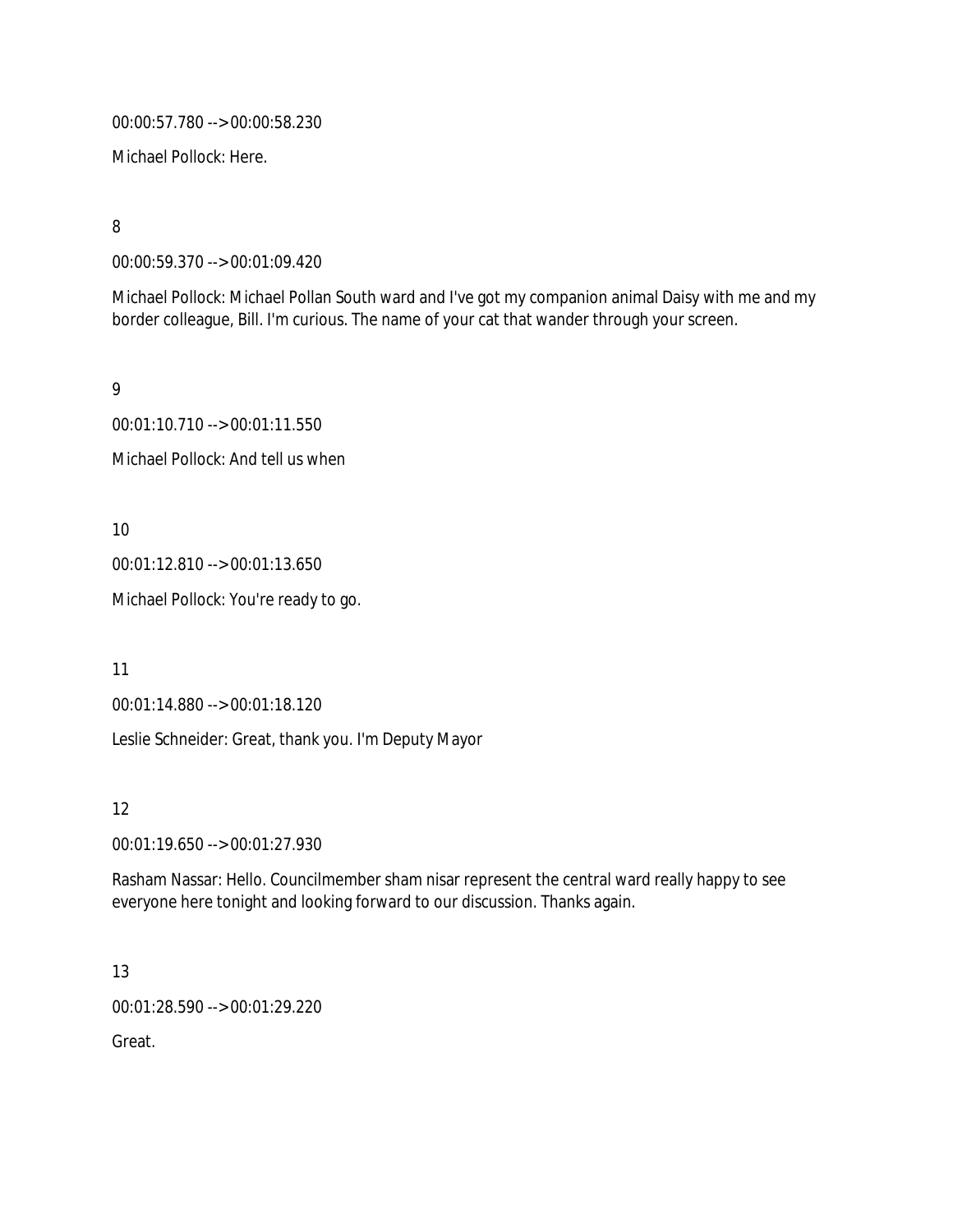# 00:01:30.450 --> 00:01:31.980 Leslie Schneider: Council member I topless.

15

14

00:01:34.320 --> 00:01:38.310

Kirsten Hytopoulos: Kiersten high top Alyssa at large Council person also happy be here.

16

00:01:39.930 --> 00:01:41.160 Leslie Schneider: COUNCILMEMBER car.

# 17

00:01:42.780 --> 00:01:44.970 Christy Carr: Christie car southward council member

# 18

00:01:47.160 --> 00:01:48.360 Leslie Schneider: And COUNCILMEMBER Medina.

# 19

00:01:50.970 --> 00:01:51.360 Cool.

# 20

00:01:53.310 --> 00:01:54.240 Leslie Schneider: He might be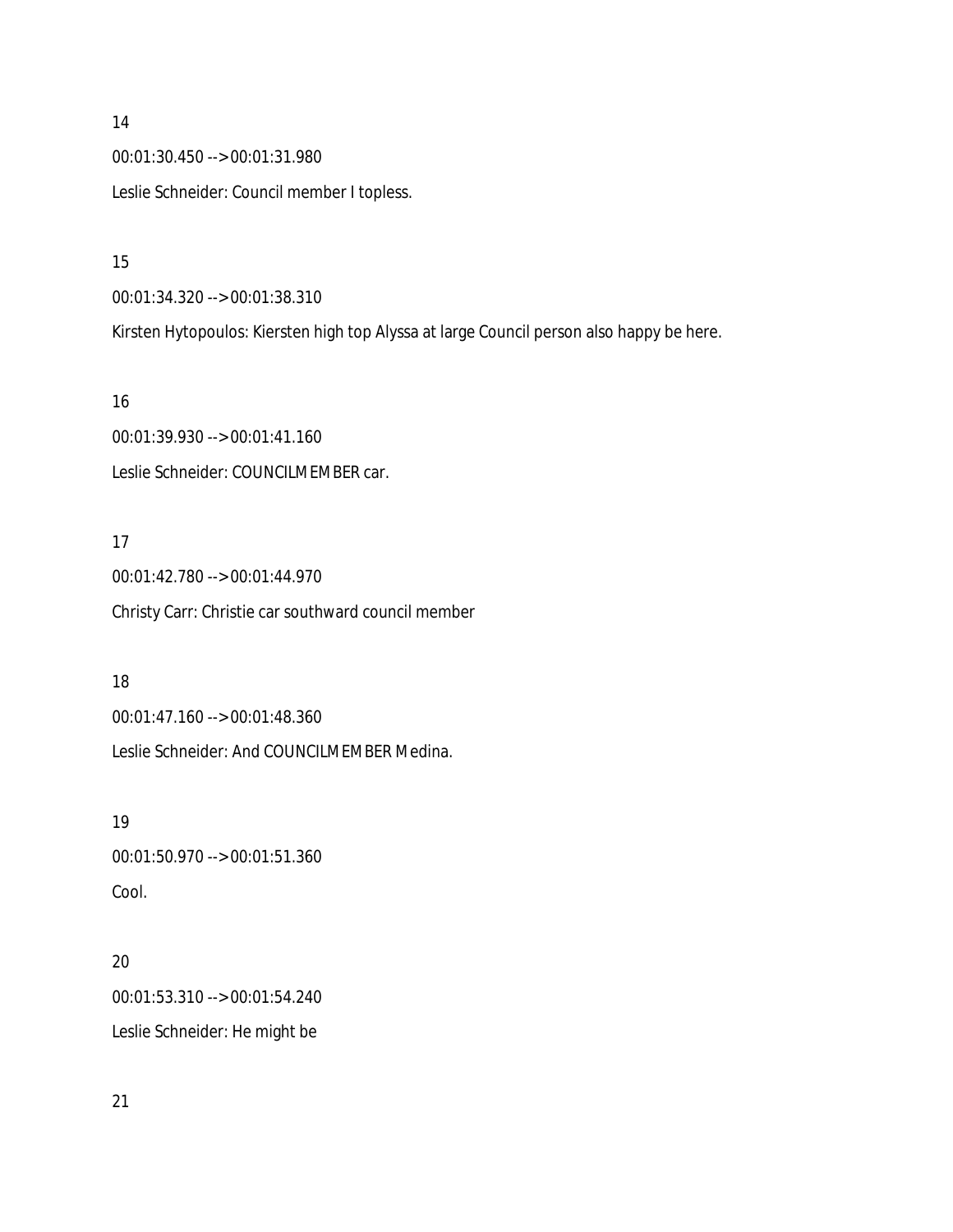00:01:56.070 --> 00:02:09.780

Leslie Schneider: still struggling and I guess I should just say, Hello, all. I'm Leslie Schneider. Your mayor and council member Medina, if you can hear us. If you'd like to do a quick check in. Otherwise, you can just wave and we'll move on.

22

00:02:13.440 --> 00:02:14.640

Michael Pollock: I don't think he's hearing you.

23

00:02:14.880 --> 00:02:16.290

Leslie Schneider: Know, I don't think so.

# 24

00:02:21.690 --> 00:02:26.580

Leslie Schneider: Okay, so let's go now to the planning commission and

## 25

00:02:28.260 --> 00:02:30.540

Leslie Schneider: Bill Chester, maybe we can start with you.

## 26

00:02:34.980 --> 00:02:37.230

Bill Chester: I'm build trust her chair. Planning Commission.

## 27

00:02:38.820 --> 00:02:42.330

Leslie Schneider: Thank you. And Kimberly McCormick Osman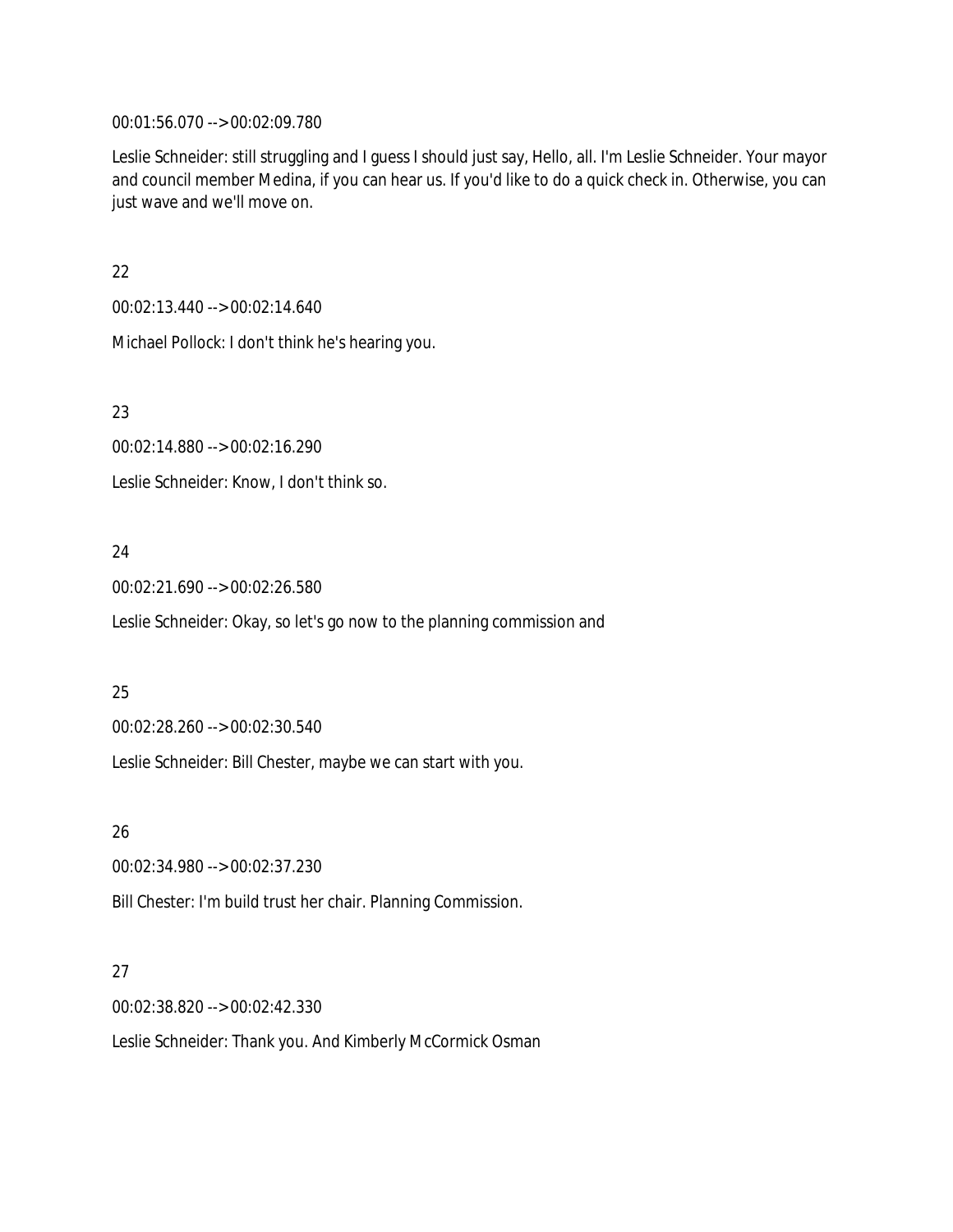28

00:02:42.840 --> 00:02:47.400

Kimberly McCormick Osmond: I am Kim McCormick Gasman I'm the vice chair of the planning commission. Happy to be here.

29

00:02:48.390 --> 00:02:51.450

Leslie Schneider: Thank you very much. Lisa watch you.

30

00:02:52.260 --> 00:02:58.620

Lisa Macchio: Hi, good evening. The some akio on the planning commission and happy to be speaking with Council, the night. How exciting.

31

00:03:01.980 --> 00:03:02.880

Leslie Schneider: John Switzerland.

32

00:03:04.110 --> 00:03:08.010

Jon Quitslund: I'm here. I've been looking forward to this for a long time. They're eager to

33 00:03:10.140 --> 00:03:13.080 Jon Quitslund: Join in this big event and

34

00:03:14.700 --> 00:03:17.160

Jon Quitslund: Make them make some moves. Thanks.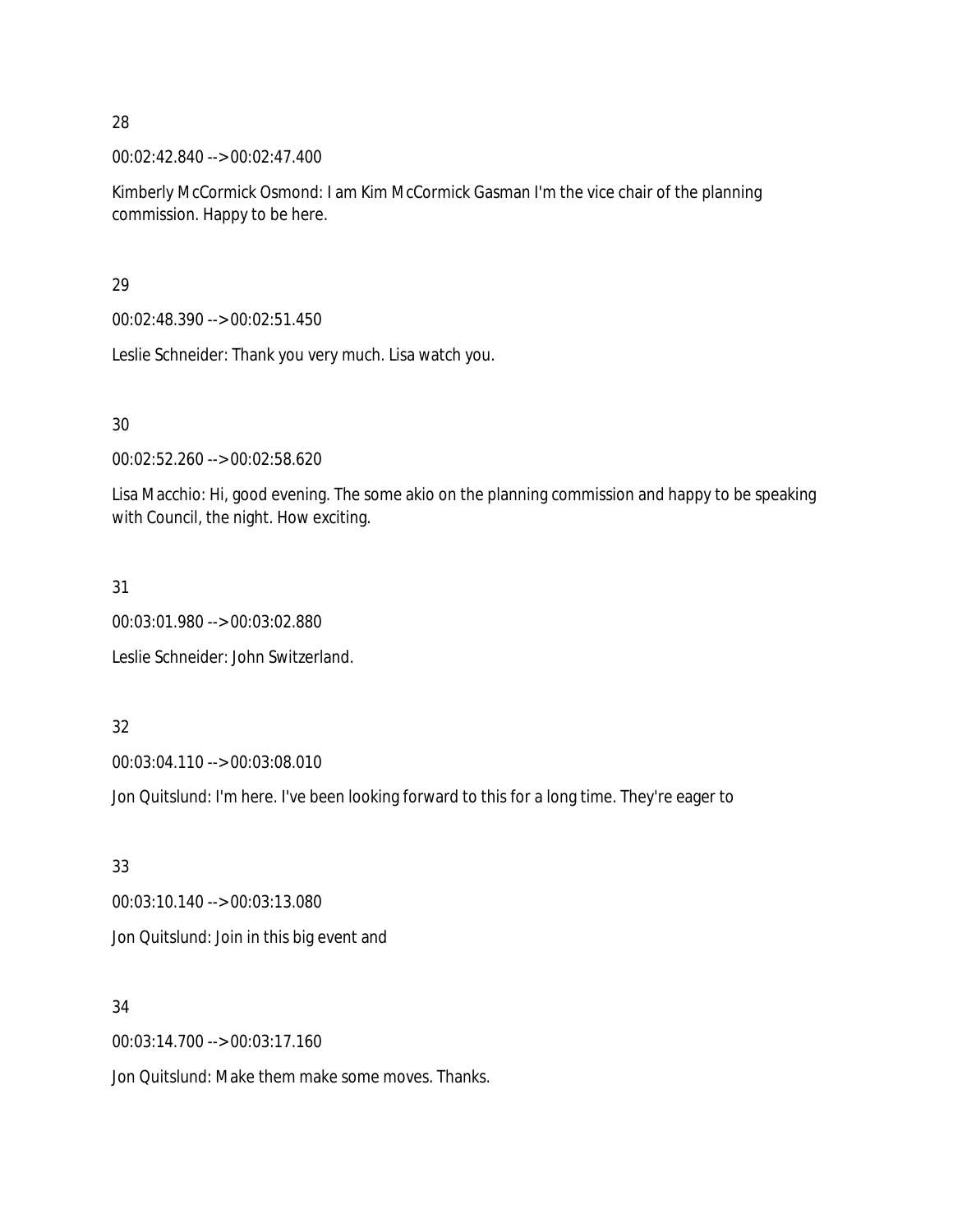35 00:03:17.730 --> 00:03:18.510 Kol Medina: And you hear me.

#### 36

00:03:19.620 --> 00:03:21.660

Leslie Schneider: There we go. Yes, I can hear me now.

#### 37

00:03:23.130 --> 00:03:24.450

Leslie Schneider: COUNCILMEMBER Medina, we can hear.

## 38

00:03:24.450 --> 00:03:25.080

# You

# 39 00:03:30.180 --> 00:03:32.130

Lisa Macchio: Everything that was Matt Pearl was like

40 00:03:33.390 --> 00:03:35.250 Leslie Schneider: Okay, so, yes.

#### 41

00:03:36.360 --> 00:03:39.750

Leslie Schneider: Please Mac Pro, please go ahead and introduce yourself quickly. Thank you.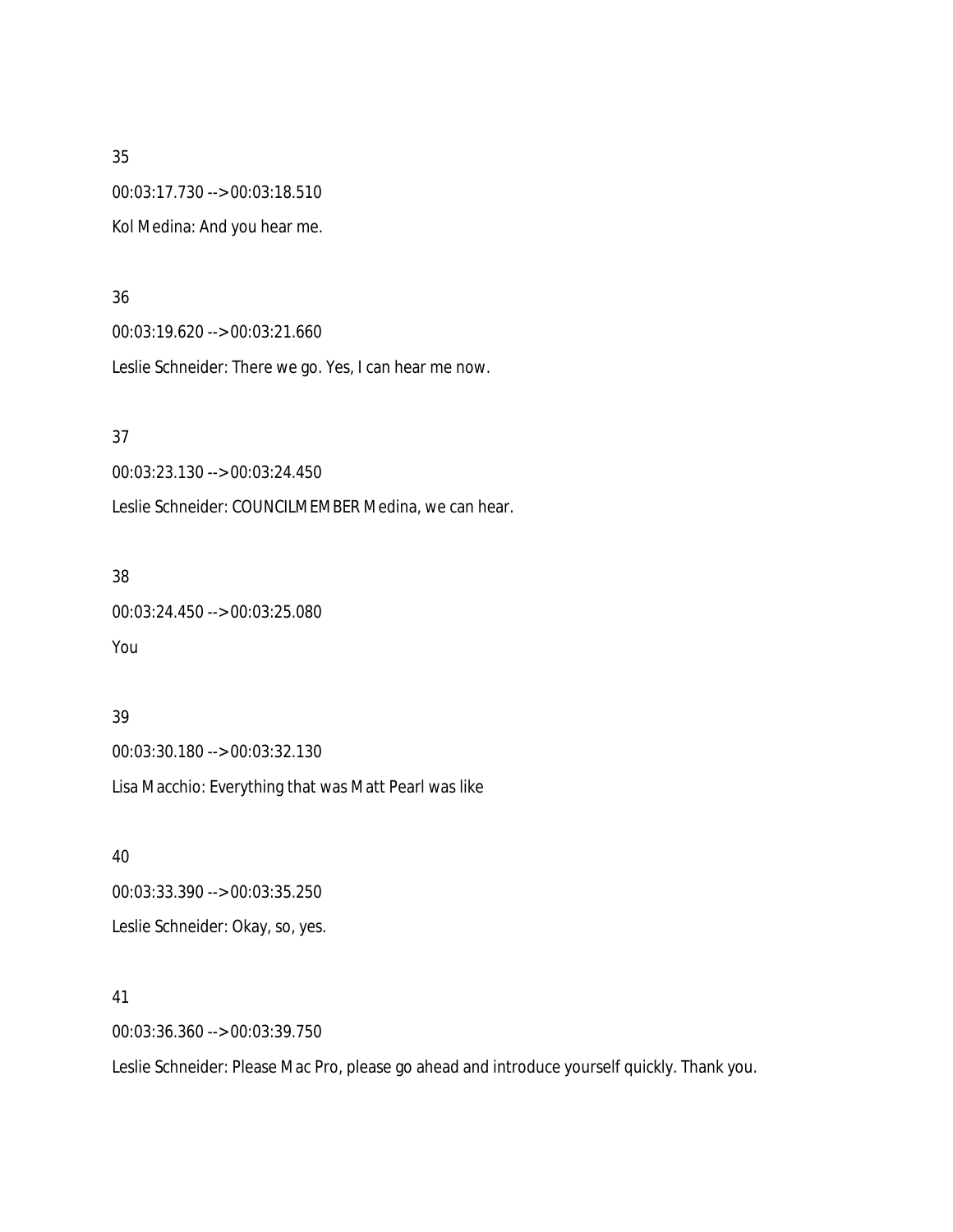#### 42

00:03:45.120 --> 00:03:46.530 Leslie Schneider: Maybe he can't hear us.

43 00:03:48.390 --> 00:03:49.440 Leslie Schneider: Matt, can you hear us.

44 00:03:50.880 --> 00:03:51.330 J. Mack Pearl: Hello.

45 00:03:54.600 --> 00:03:54.990 Leslie Schneider: Oops.

00:03:58.230 --> 00:04:01.680

Leslie Schneider: So we're not really we're getting just a bear.

47 00:04:01.800 --> 00:04:02.700 Leslie Schneider: Jump Enos

48 00:04:04.260 --> 00:04:05.190 Leslie Schneider: So,

49

46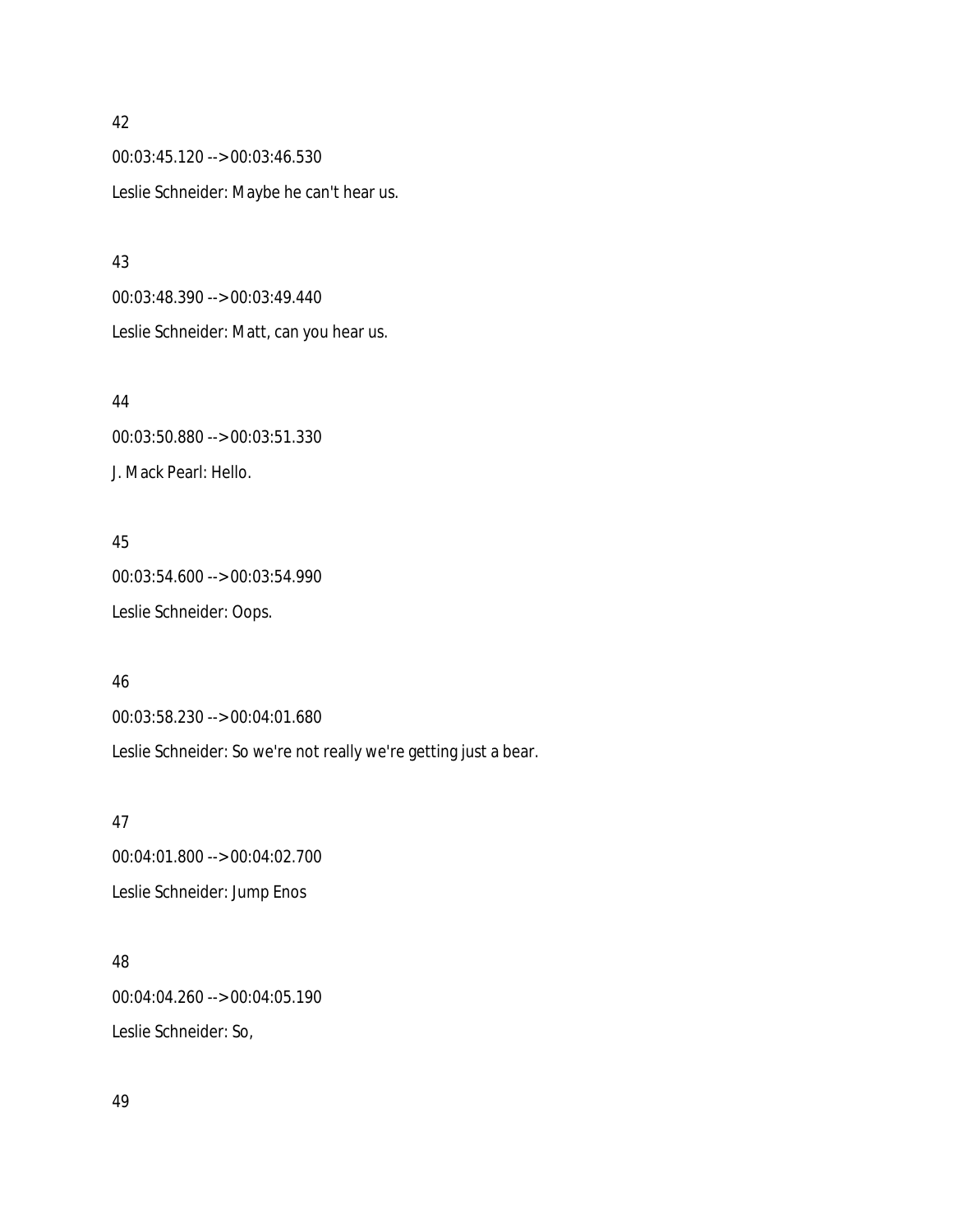00:04:06.120 --> 00:04:15.030

Leslie Schneider: If, feel free to try again and or if you need to call in, I believe that information is on the agenda.

50

00:04:16.290 --> 00:04:17.250

Leslie Schneider: That you were sent

51

00:04:17.880 --> 00:04:21.270

Christine Brown: You could also try turning off this video. This is Christine

52

00:04:21.780 --> 00:04:23.310 Leslie Schneider: Thank you, Christine. Yes.

53

00:04:25.380 --> 00:04:26.670 Bill Chester: All right, Joe. Are you coming on.

54

00:04:26.970 --> 00:04:27.660

J. Mack Pearl: Can you not hear me.

# 55

00:04:29.880 --> 00:04:33.360

Leslie Schneider: Okay, are there any other Commission members here that I missed

56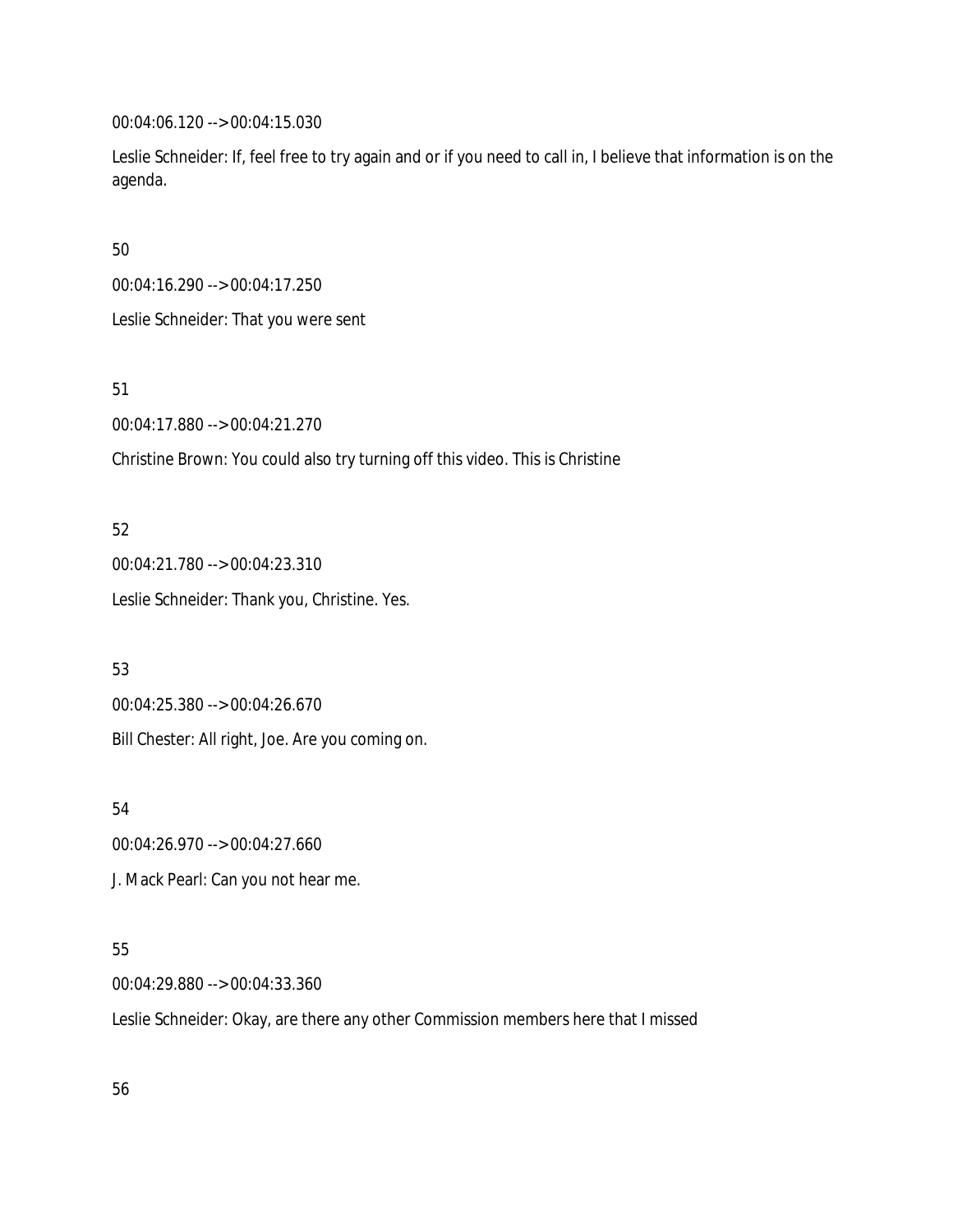00:04:36.270 --> 00:04:39.060

Michael Pollock: Your math we could hear you there. We

57

00:04:41.130 --> 00:04:43.530

Bill Chester: Should be a purchase from you can see you.

58 00:04:45.990 --> 00:04:46.290 Leslie Schneider: Built

59 00:04:46.740 --> 00:04:48.570 Leslie Schneider: The one who's speaking right now.

60 00:04:51.060 --> 00:04:52.230 Leslie Schneider: Can you hear me now.

61 00:04:52.650 --> 00:04:53.730 Leslie Schneider: Yes, yes.

62 00:04:54.810 --> 00:04:56.730 J. Mack Pearl: Yes. Okay, good.

63 00:04:59.730 --> 00:05:15.600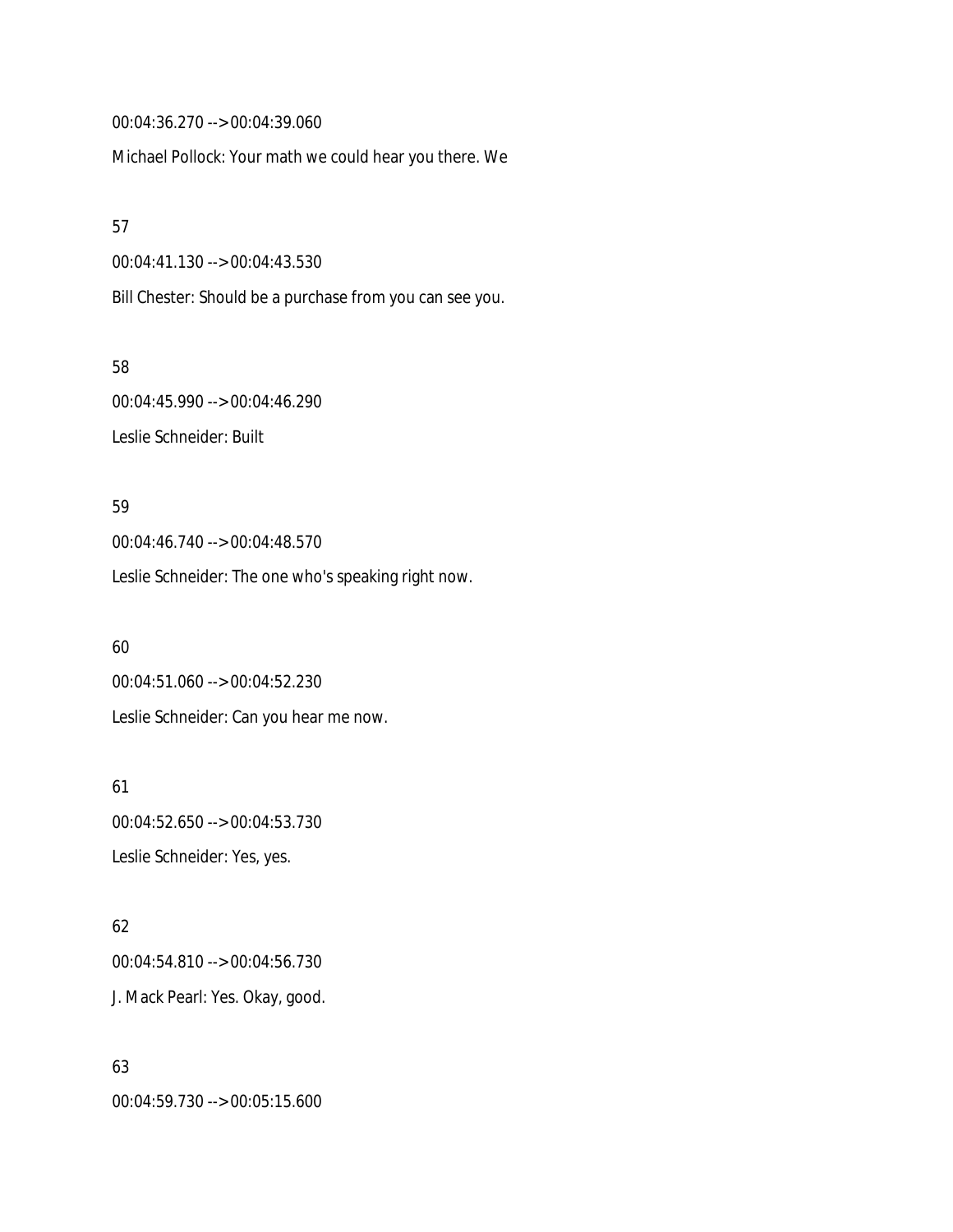Leslie Schneider: All right. And we also have with us. The city manager and the city attorney and I'm Christine brown our city clerk and Heather right are planning director

64 00:05:17.580 --> 00:05:19.170 Leslie Schneider: Great. I'm

65 00:05:20.820 --> 00:05:22.920 Bill Chester: Just me so far.

66

00:05:23.460 --> 00:05:30.810

Bill Chester: On he can see everybody but he thinks he's, maybe not. Yeah, that's a participant.

67 00:05:33.210 --> 00:05:35.250 Bill Chester: Anyway, you can get

68 00:05:37.230 --> 00:05:39.030 Bill Chester: You can unmute himself or

69

00:05:40.230 --> 00:05:45.270

Leslie Schneider: I am looking at the participants list. And I don't see him there.

70

00:05:45.690 --> 00:05:47.130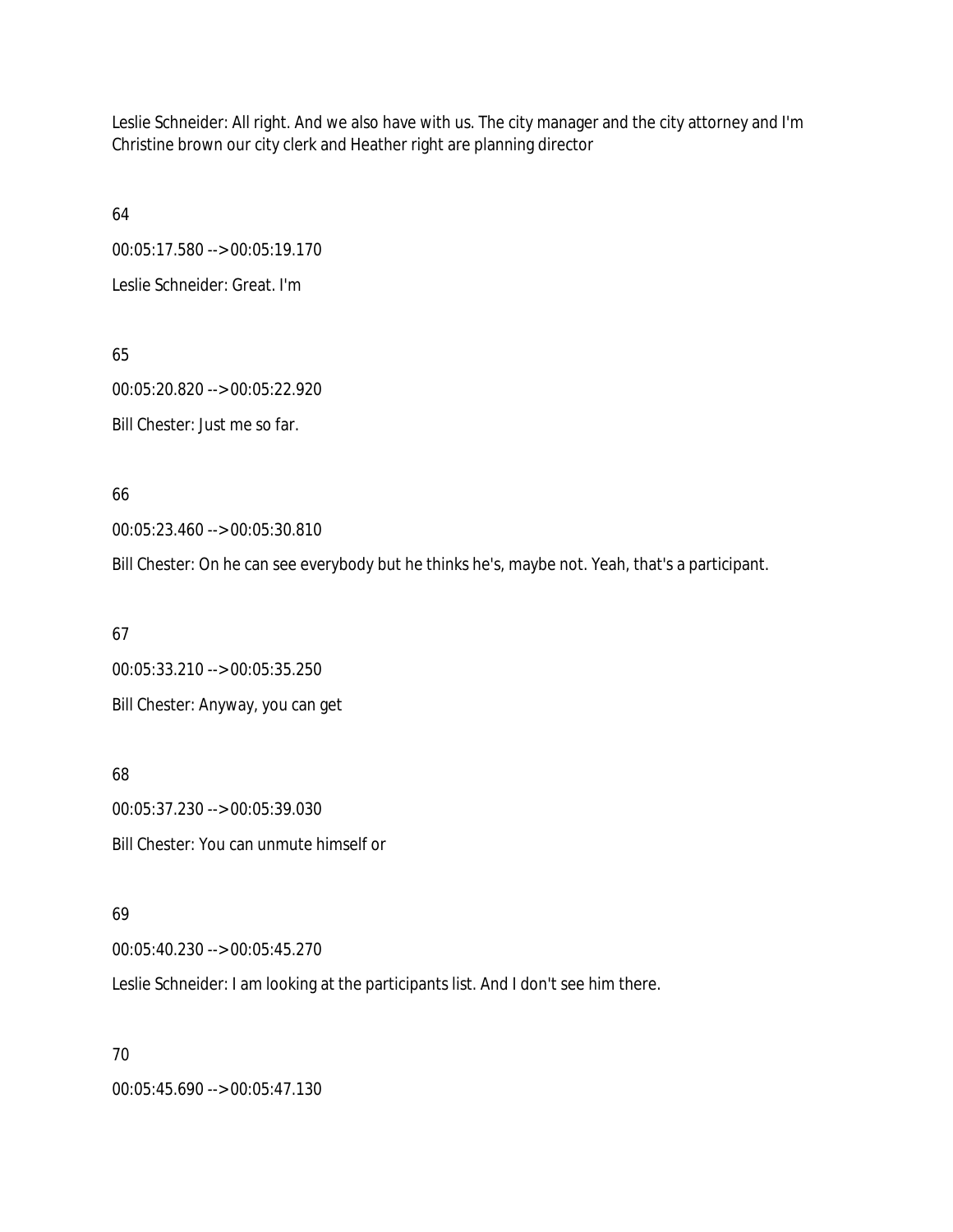Christine Brown: There's a pearl par

71

00:05:50.640 --> 00:05:51.750 Kirsten Hytopoulos: In these

## 72

00:05:54.570 --> 00:05:59.820 Leslie Schneider: That, yes, I'm Christine let's let's go ahead and invite pearl part in

# 73

00:06:02.010 --> 00:06:05.640

Leslie Schneider: And then maybe we could change the name, just so that the

## 74

00:06:08.850 --> 00:06:14.040

Leslie Schneider: So that the community knows who that is.

## 75

00:06:21.300 --> 00:06:25.440

Leslie Schneider: Joe. Are you there. Would you like to unmute and introduce yourself.

# 76 00:06:27.810 --> 00:06:28.350

Joe Paar: See

# 77

00:06:30.600 --> 00:06:36.840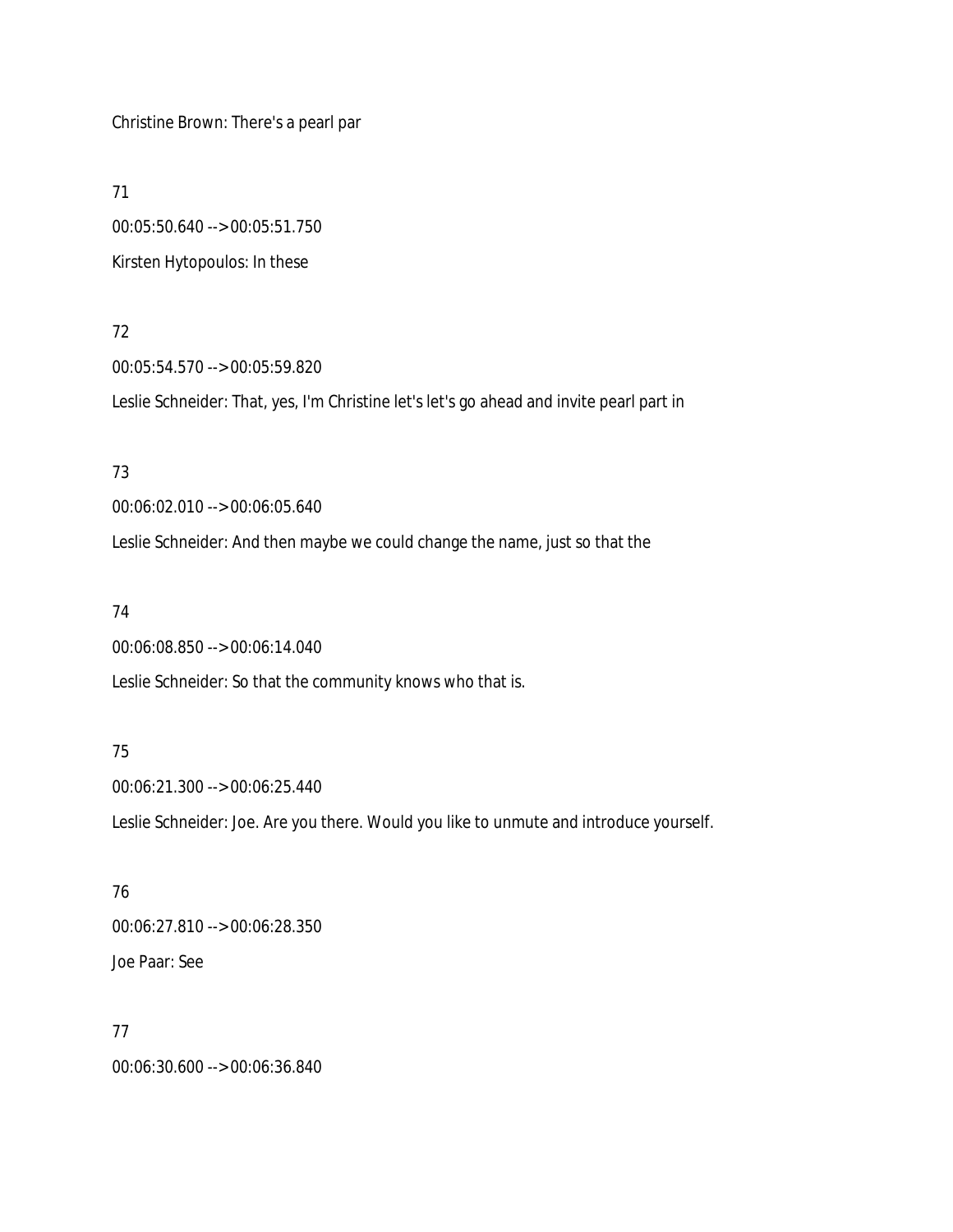Joe Paar: Hi, I'm here. I'm Joe bar and the planning commission member happy to be here. It's working through some technology glitches.

78

00:06:37.650 --> 00:06:41.970

Leslie Schneider: Awesome. We're glad to have you here and COUNCILMEMBER Medina, are you good

79 00:06:43.800 --> 00:06:44.910 Kol Medina: I don't know. You tell me.

80 00:06:45.150 --> 00:06:46.860 Joe Paar: Yes, I'm going to say that your

81 00:06:48.870 --> 00:06:50.490 Kol Medina: First time ever, suddenly just

82 00:06:51.060 --> 00:06:51.540 Joe Paar: Close the door.

83 00:06:54.060 --> 00:06:57.660 Leslie Schneider: Okay, um, for those of you who are

84 00:06:59.760 --> 00:07:06.270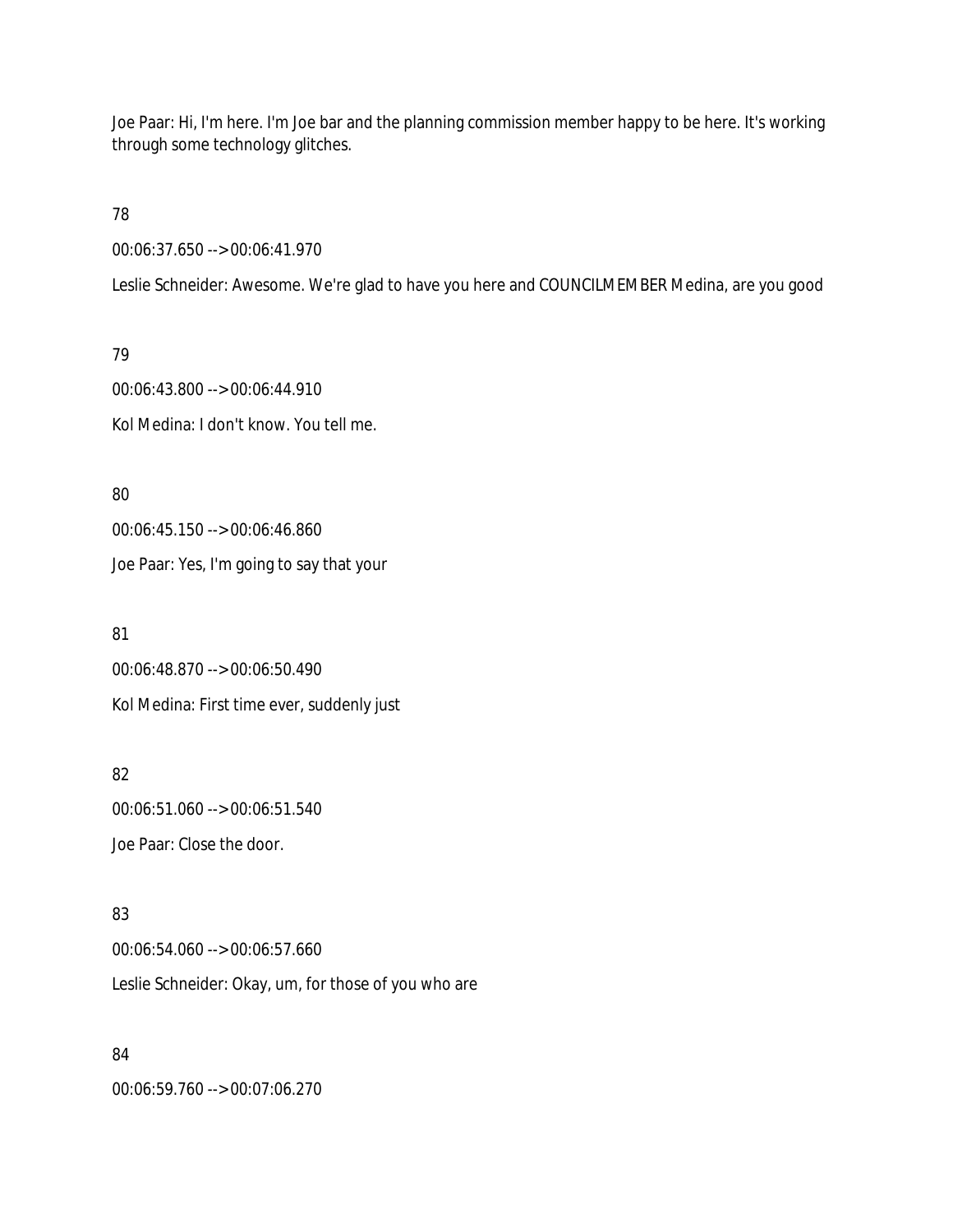Leslie Schneider: Probably not going to be speaking on a regular basis. If you could mute yourself and that way you don't have to worry about sort of

85

00:07:07.710 --> 00:07:10.020

Leslie Schneider: side conversations with your cats or whatever.

# 86

00:07:11.910 --> 00:07:18.510

Leslie Schneider: And I think that we are ready to get started. So we have a long agenda tonight.

# 87

00:07:19.770 --> 00:07:21.030

Leslie Schneider: I really am going to

88

00:07:22.440 --> 00:07:32.910

Leslie Schneider: Kind of beg us all to be ready to wrap up, regardless of where we've gotten to sort of at our three hour mark because we do have a very full and long agenda for tomorrow night as well.

# 89

00:07:34.170 --> 00:07:37.740

Leslie Schneider: And, you know, we've just set ourselves up for

# 90

00:07:39.600 --> 00:07:50.250

Leslie Schneider: You know, not really having a known outcome here, so maybe when we, when I turn it over to to Jennifer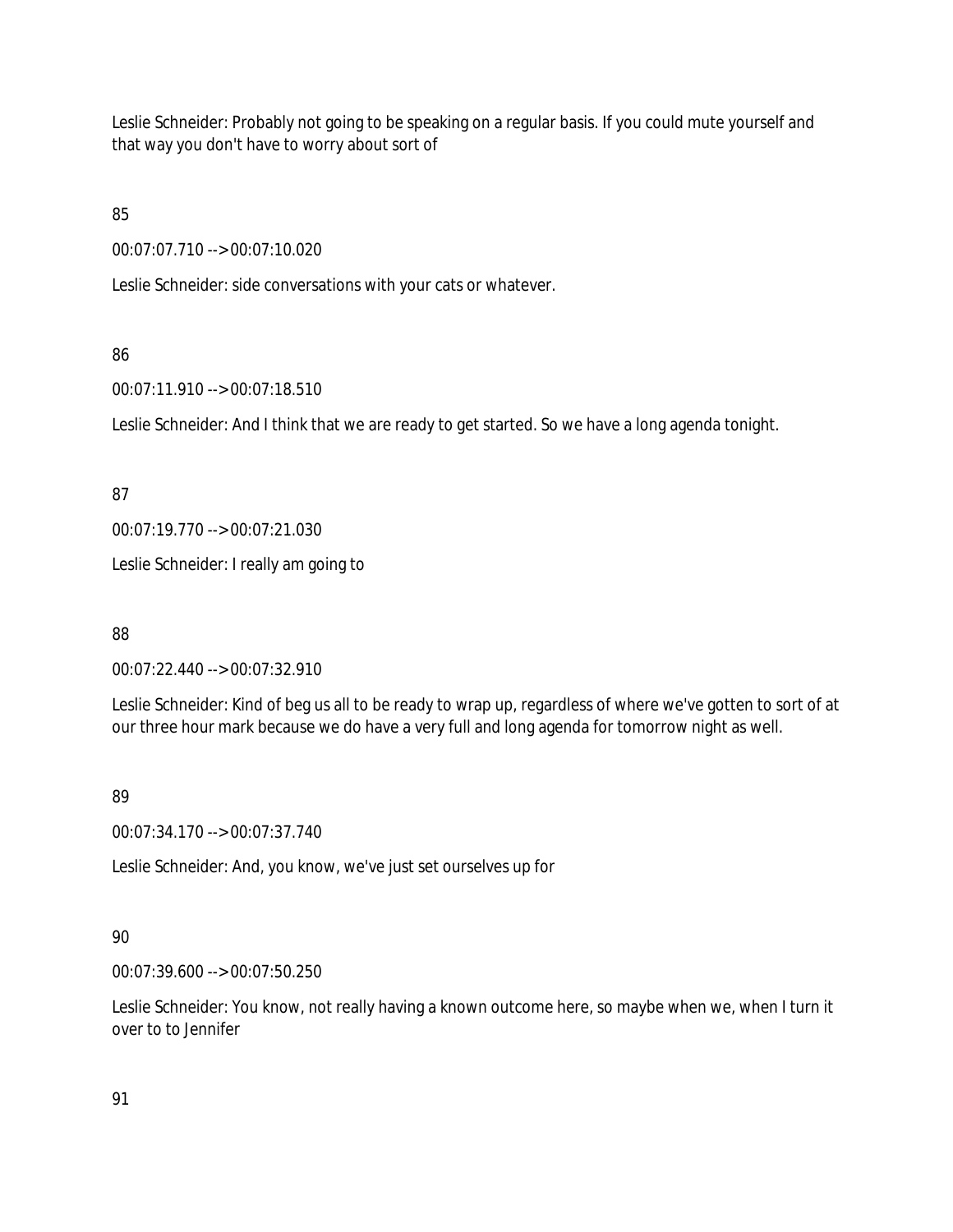00:07:51.450 --> 00:07:57.960

Leslie Schneider: Jennifer set and I forgot to introduce you. But now I'm seeing you. So thank you very much for coming and you'll be guiding us through some parts of this

# 92

00:07:59.490 --> 00:08:08.880

Leslie Schneider: That, you know, to get the city's intent that what the city staff needs what the city manager needs to hear from us in order to set priorities.

93

00:08:10.680 --> 00:08:12.450

Leslie Schneider: That's what our first

# 94

00:08:13.980 --> 00:08:21.210

Leslie Schneider: Hour and a half our first 90 minutes is intended to accomplish and so will be guided through that and then in the second 90 minutes

## 95

00:08:22.710 --> 00:08:27.090

Leslie Schneider: We could have a quick discussion at the beginning about how we want to proceed. I'm going to suggest that

# 96

00:08:27.540 --> 00:08:42.390

Leslie Schneider: Each of the council members take about three minutes to go through their own priorities that they have sent in and and then we can start looking for overlapping priorities and have a discussion on

97

00:08:43.560 --> 00:09:00.480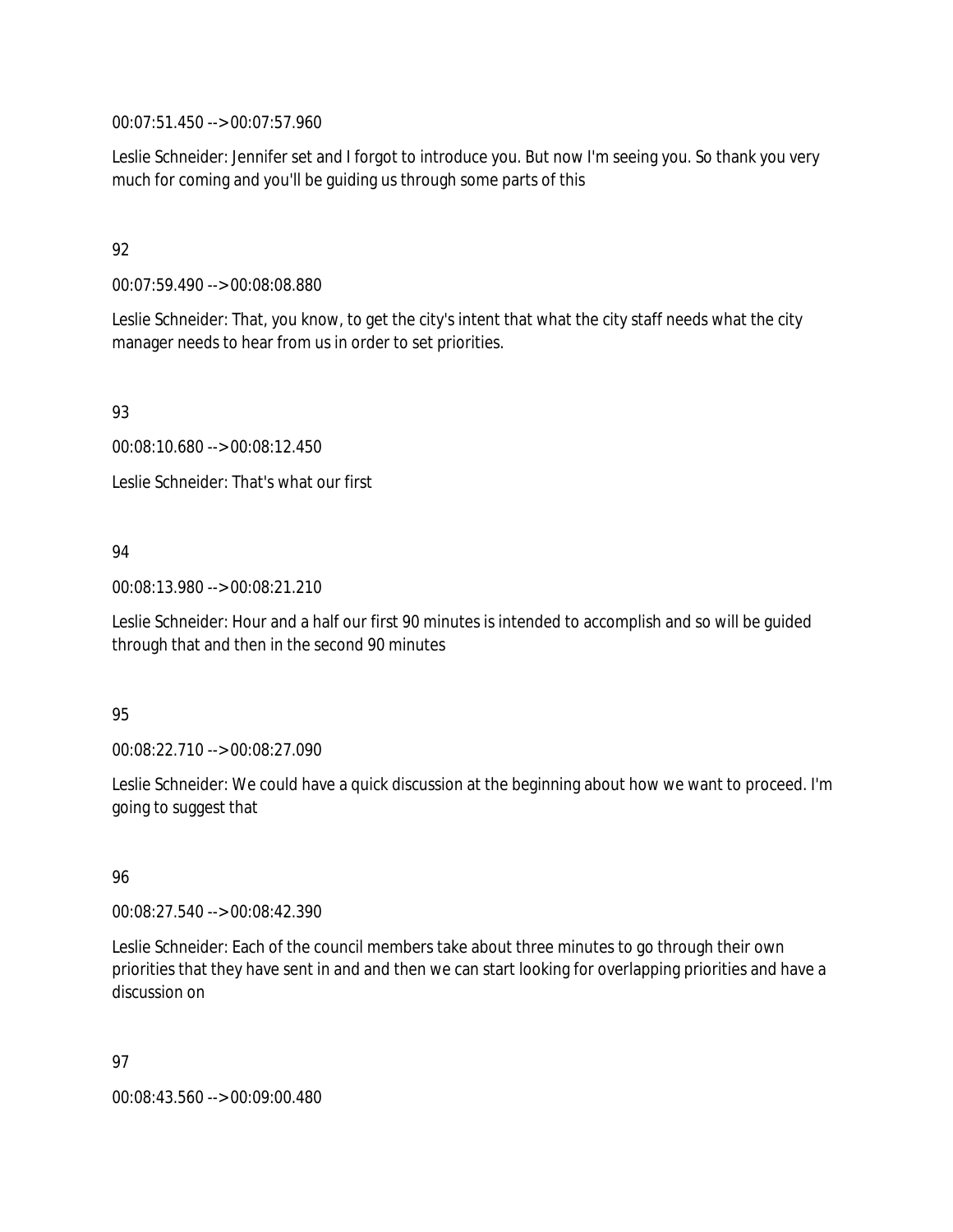Leslie Schneider: Coming to consensus on how we can move forward with those. So let me just stop here, since this is a special meeting and i'm not i want to be inclusive of where we are, do. Are there any other council members that would like to jump in on it, comment on anything I've said so far.

98

00:09:03.780 --> 00:09:12.090

Rasham Nassar: If I may, may or Snyder, yes. For a moment I just I do hope that we can devote

99

00:09:12.750 --> 00:09:21.300

Rasham Nassar: Maybe save some time towards the end of both of these discussions, I see that they've been separated out each with their own individual estimated time

100

00:09:22.050 --> 00:09:33.810

Rasham Nassar: For next steps so that we are, if we're not coming to consensus around kind of the goal of this meeting at this meeting that at least we have some, there's some fluidity in

101

00:09:34.380 --> 00:09:42.180

Rasham Nassar: Continuing this process. However, it will be continued in some form, so that we're not just left kind of hanging. Once the meeting adjourns

102

00:09:42.600 --> 00:09:43.590

Rasham Nassar: So I don't worry that

103

00:09:43.830 --> 00:09:58.590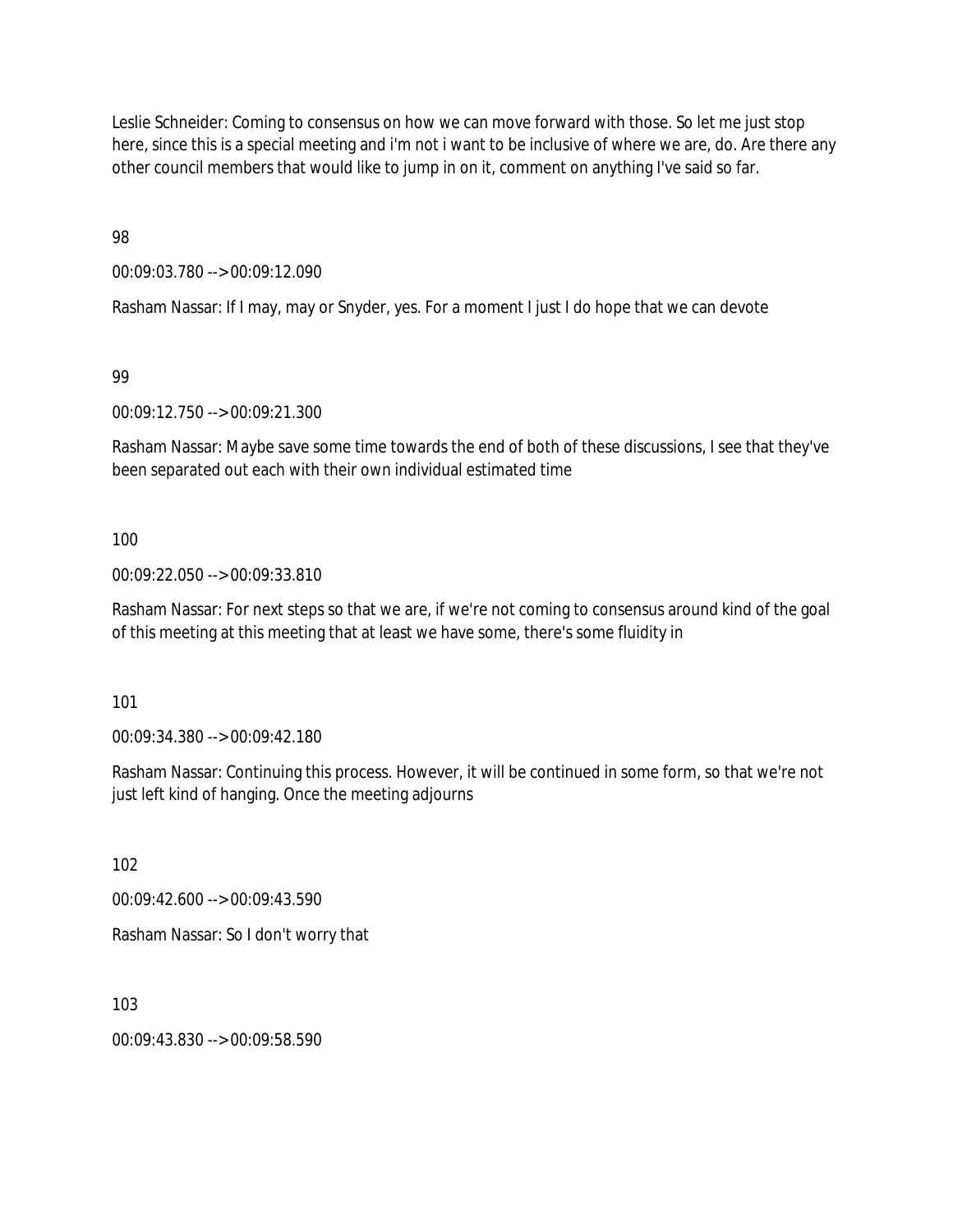Rasham Nassar: Then, or how we want to tackle that, but I think it's something that we all need to be aware of in terms of developing a process for continuing this discussion in the event in the very likely event that we don't conclude our, our with our meeting our goals and such tonight.

104

00:09:58.950 --> 00:10:04.980

Leslie Schneider: Yes, I totally agree. That sounds great. And I'm going to ask for an approval of the agenda.

105

00:10:06.270 --> 00:10:12.660

Leslie Schneider: And maybe as I'm doing that, I'd like to suggest something that was brought forth to me from the planning commission that

106

00:10:14.310 --> 00:10:29.550

Leslie Schneider: It Jennifer at in the in your presentation, there is a point at which we transition from sort of the explanation of things to sort of a discussion about options right and maybe at that point, we could pause and

107

00:10:30.780 --> 00:10:32.220

Leslie Schneider: And do a

108

00:10:33.270 --> 00:10:37.140

Leslie Schneider: An overview of the planning Commission's suggestions and

109

00:10:38.760 --> 00:10:47.700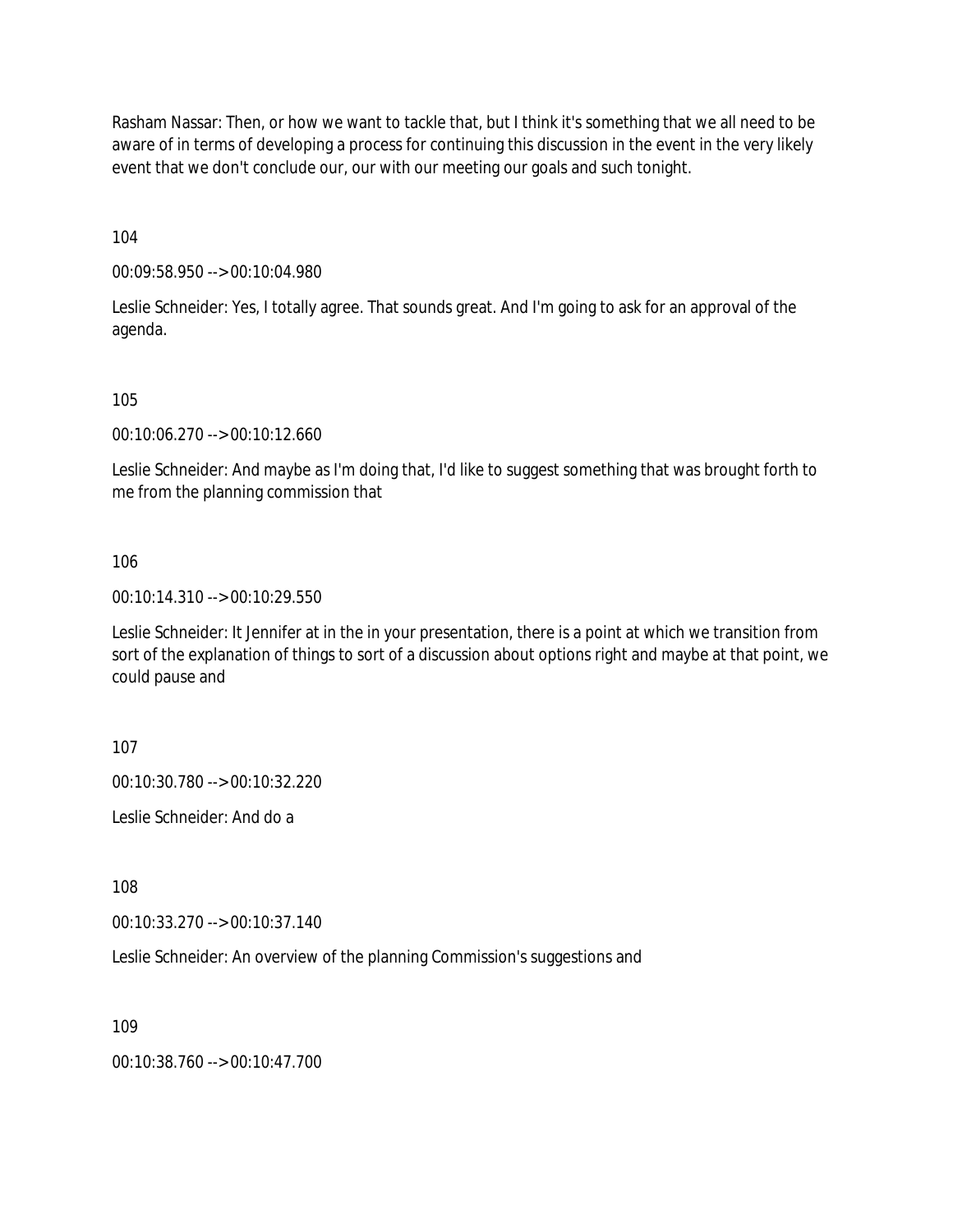Leslie Schneider: You know, I'm going to suggest that john quits Lynn because he's the one who talked to me this afternoon could sort of take each of those and just go through them. There's one page of them and

110

00:10:49.410 --> 00:10:50.100

Leslie Schneider: So,

111

00:10:51.240 --> 00:10:53.190

Leslie Schneider: Council members. Does that sound like a

112

00:10:54.240 --> 00:11:04.110

Leslie Schneider: Good small addition to our agenda so that we're so that we kind of get the planning Commission's suggestions. Before we launch into the into the options.

113

00:11:05.190 --> 00:11:08.070

Leslie Schneider: I saw one thumbs up a couple nodding heads. Okay.

114

00:11:08.490 --> 00:11:09.240

Leslie Schneider: Yeah, I'm

115

00:11:09.540 --> 00:11:13.470

Michael Pollock: Here, I just wanted as far as the agenda and approving it to follow up on

116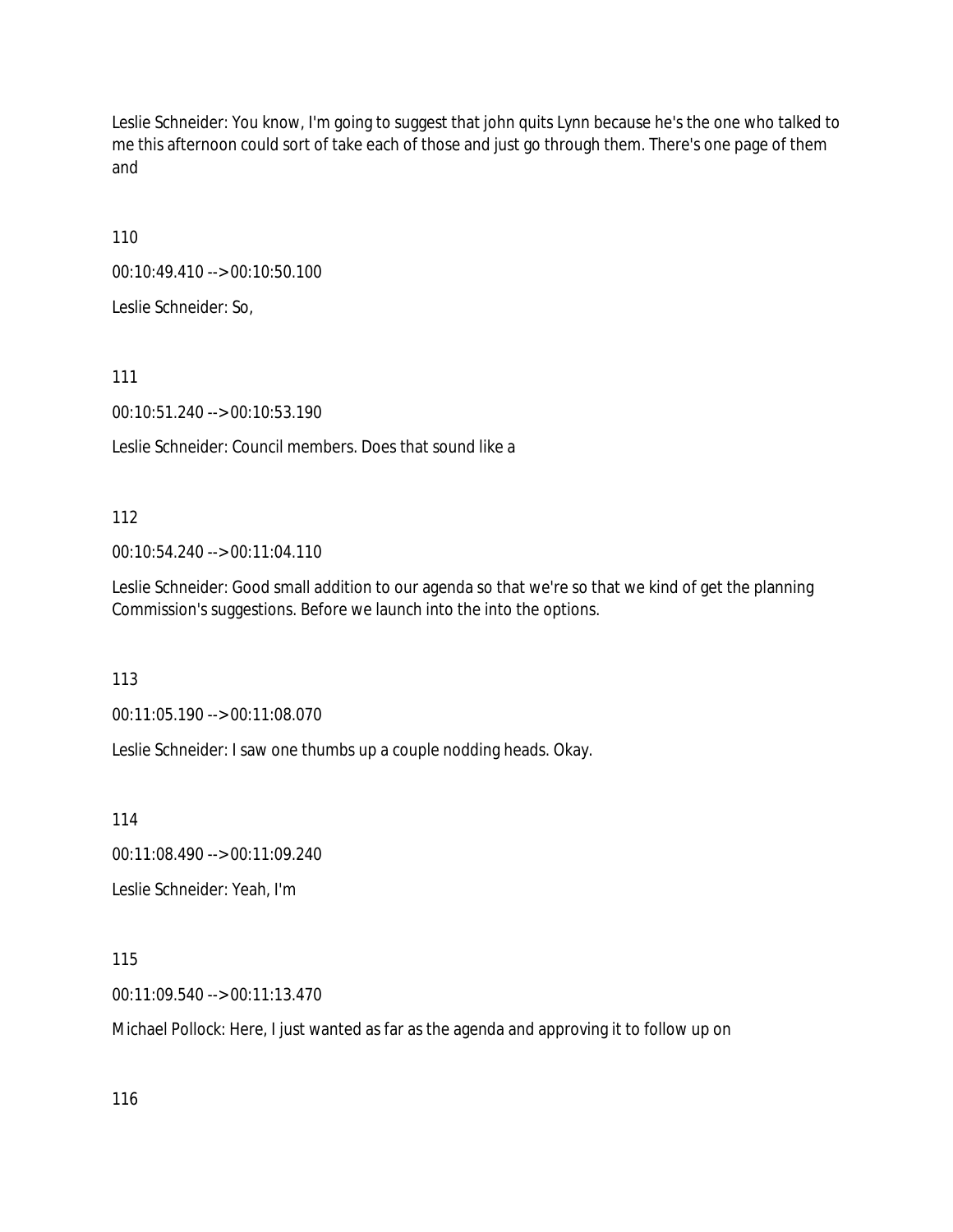00:11:14.490 --> 00:11:17.310

Michael Pollock: Deputy Mayor suggestion. Can we just put in at the end.

117

00:11:18.540 --> 00:11:28.590

Michael Pollock: At the end of this 15 minutes before the end just put in next steps as an addition additional item so that we stop 15 minutes before the end and have it as an official item.

118

00:11:30.090 --> 00:11:32.580

Leslie Schneider: That sounds, that sounds good. Um,

119

00:11:34.200 --> 00:11:37.020

Leslie Schneider: I see nodding heads. If there's

120

00:11:38.250 --> 00:11:48.000

Leslie Schneider: So if you could just also help me keep time maybe Deputy Mayor, you could help me with that, just to be looking at the time so that we know we've got 15 minutes left.

121

00:11:49.560 --> 00:11:50.400

Leslie Schneider: Alright.

122

00:11:52.050 --> 00:12:04.260

Leslie Schneider: So with those two sort of additions to the agenda. Is there any other any other suggestions or needs for what we get out of this meeting.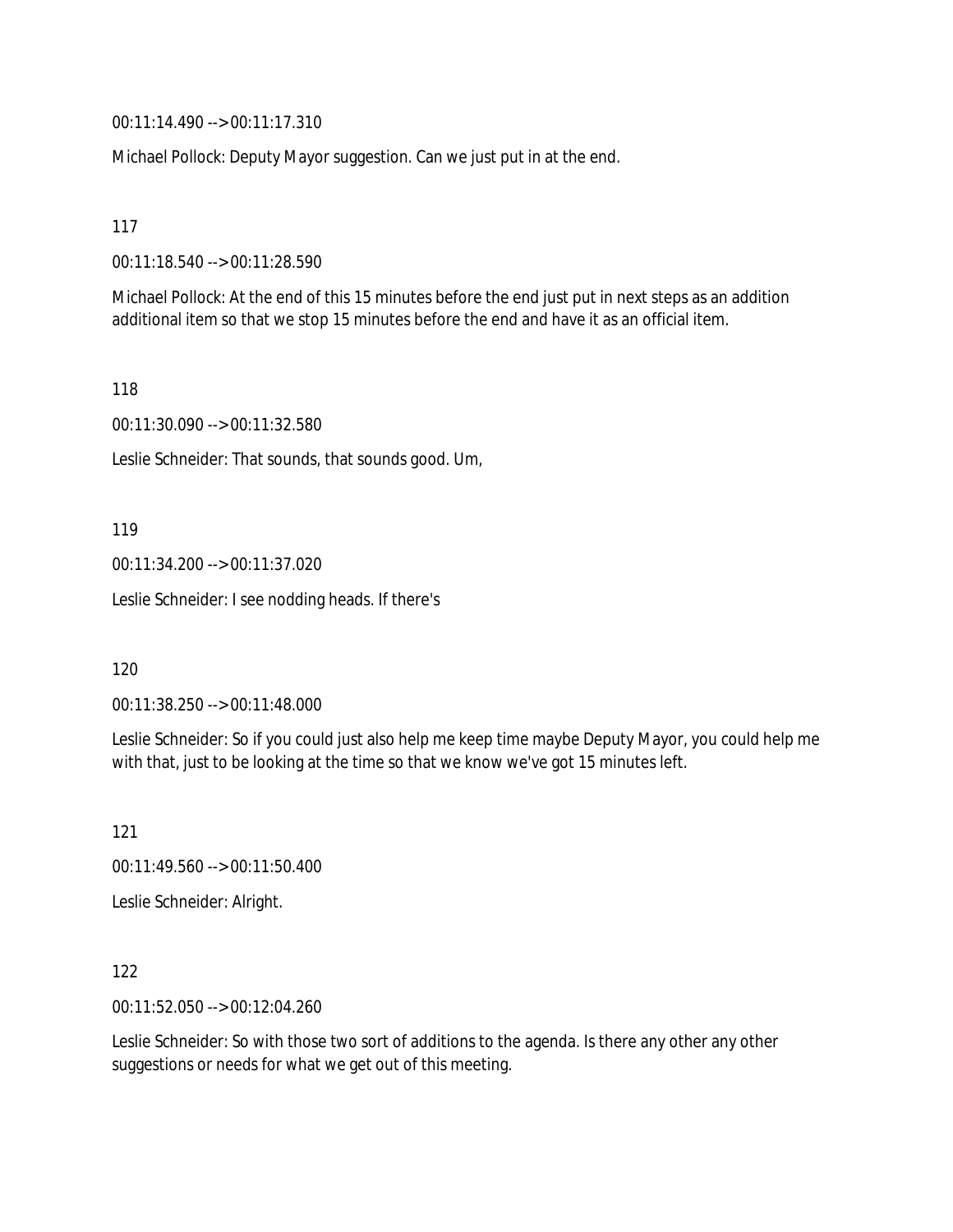123 00:12:07.200 --> 00:12:07.770 Leslie Schneider: All right.

124

00:12:09.120 --> 00:12:11.250

Leslie Schneider: With somebody like to make emotion.

125

00:12:12.690 --> 00:12:14.460

Michael Pollock: The agenda, as suggested by earlier.

## 126

00:12:15.810 --> 00:12:17.730

Leslie Schneider: We've got a second with council member dates.

127

00:12:18.240 --> 00:12:21.150

Leslie Schneider: All right, I'm all those in favor please say aye.

128 00:12:21.720 --> 00:12:22.050

Aye.

129 00:12:24.150 --> 00:12:25.110 Leslie Schneider: Any opposed.

130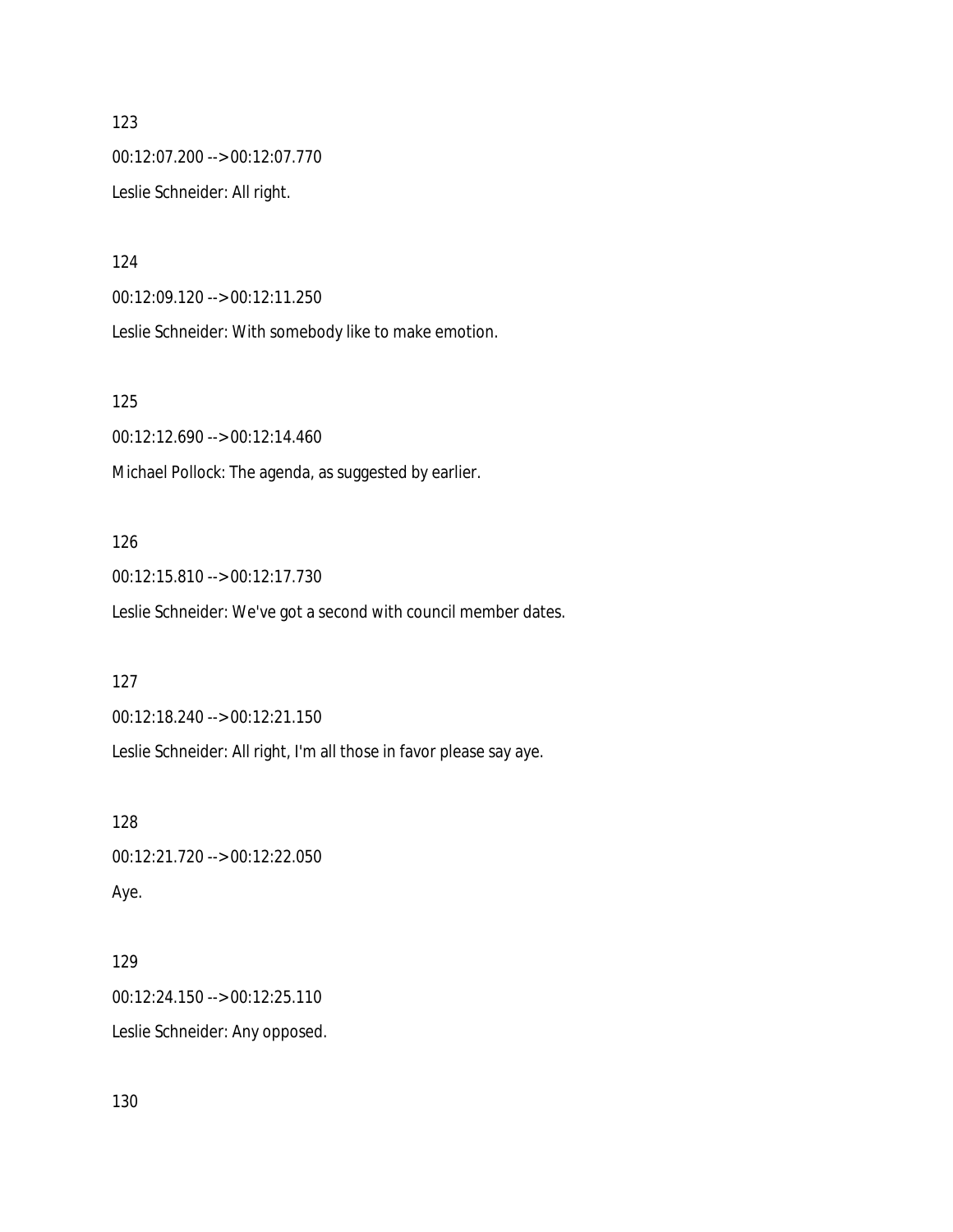00:12:27.030 --> 00:12:38.730

Leslie Schneider: Great. Alright, thank you. And the next also as part of item number two are. Does anyone here have a conflict of interest that they would like to or need to disclose.

131

00:12:41.850 --> 00:12:58.530

Leslie Schneider: Okay, seeing none, we can move on to item number three. Clarify approach her affordable housing initiatives floor area ratio FL revisions and related to land use policy initiatives and so item three, A is is the

132

00:13:00.540 --> 00:13:05.670

Leslie Schneider: The presentation. So, Jennifer, I think I can turn it over to you. Is that correct,

133

00:13:07.230 --> 00:13:09.540

Jennifer Sutton: Great, thank you to Heather and I and

134

00:13:09.660 --> 00:13:11.490

Jennifer Sutton: I'm going to attempt to share

135 00:13:11.670 --> 00:13:16.080 Jennifer Sutton: The presentation and hopefully it works so

136 00:13:23.130 --> 00:13:23.760 Jennifer Sutton: That work.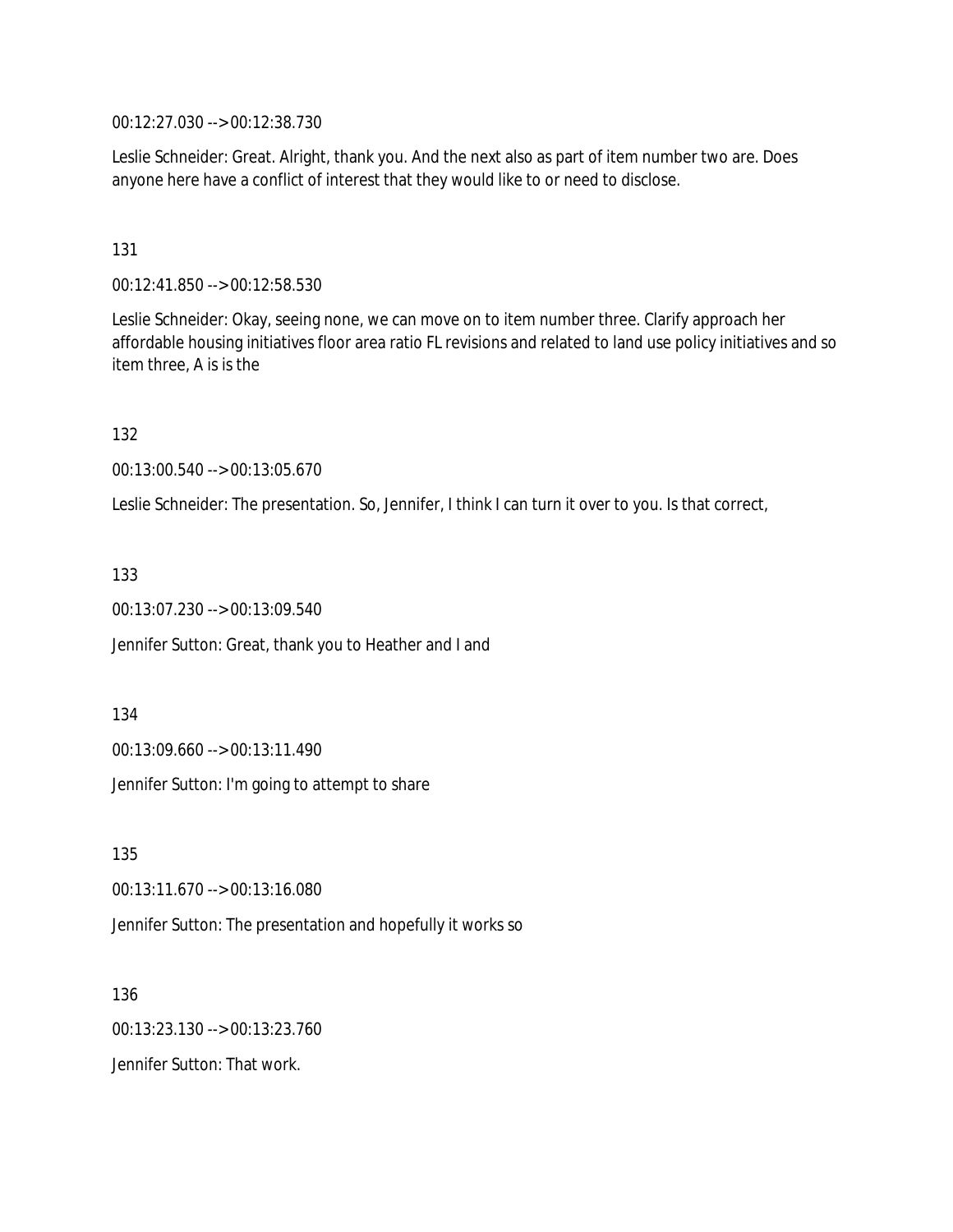137

00:13:27.480 --> 00:13:28.650

Heather Wright: It working Jennifer

138

00:13:29.460 --> 00:13:32.940

Leslie Schneider: I'm sorry, Jennifer, could we back up for just a minute.

139

00:13:33.270 --> 00:13:33.840

Sure.

140

00:13:36.060 --> 00:13:45.690

Leslie Schneider: Um, I would like to make a land acknowledgement and I went scurrying through my notes to try to find one. And it just seems really really appropriate for this moment in time and

141

00:13:46.620 --> 00:13:59.100

Leslie Schneider: COUNCILMEMBER Medina when he was Mayor did this and then I did it for a while until we went into the zoom meetings and then it kind of got lost. And so, if you don't mind if I could just take a second.

142

00:14:01.500 --> 00:14:12.030

Leslie Schneider: I would like to say that we would begin by acknowledging that the land on which we gather is within the Aboriginal territory of the people of clear saltwater. The Squamish people

143

00:14:12.660 --> 00:14:23.190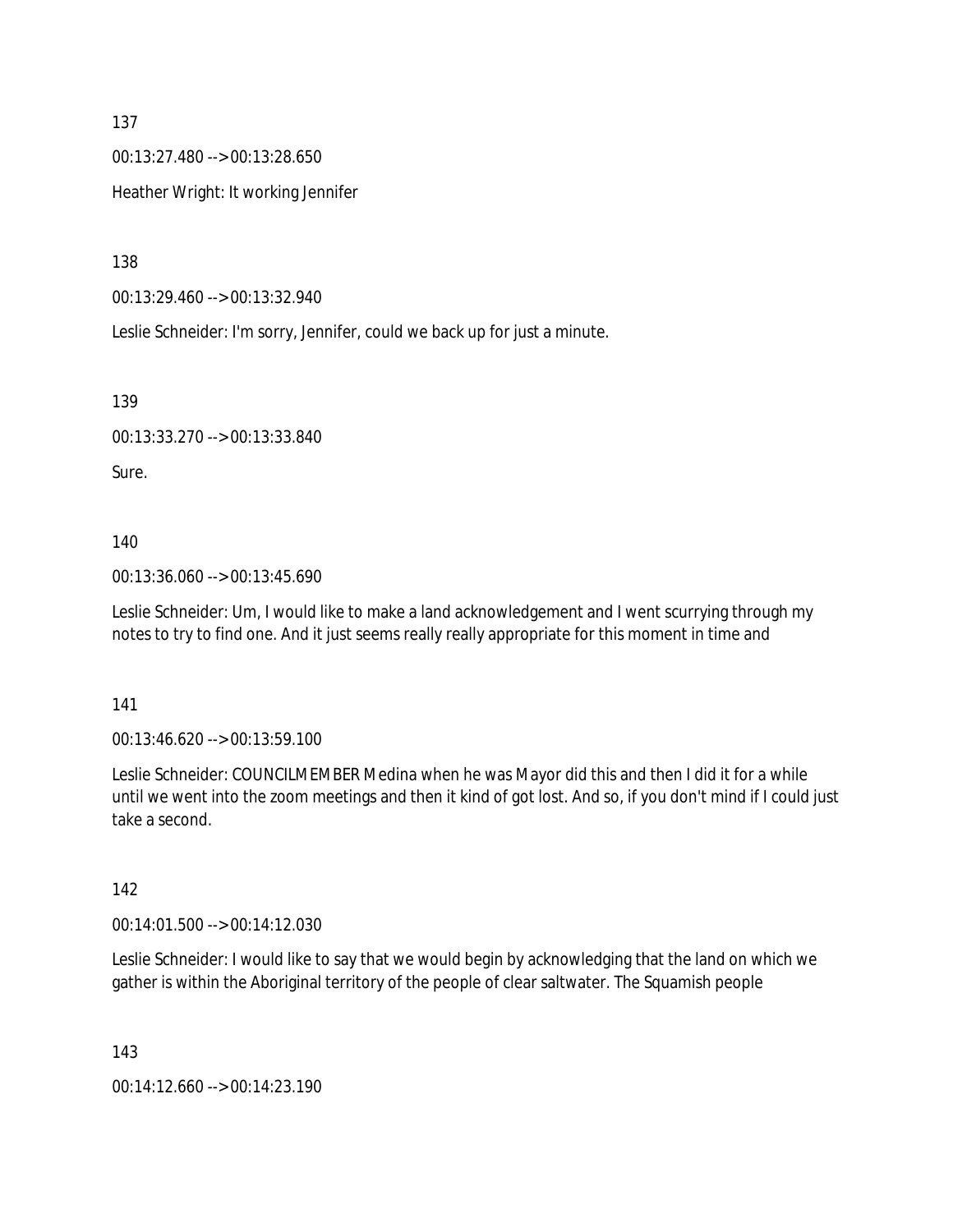Leslie Schneider: Expert fisherman, can you builders basket Weaver's is Squamish live in harmony with the lands and waterways long Washington's central sailors see as they have for thousands of years.

144

00:14:23.700 --> 00:14:32.340

Leslie Schneider: Here the Squamish live and protect the lands and waters of their ancestors for future generations as promised by the point Elliot treaty of 1855

145

00:14:33.420 --> 00:14:53.220

Leslie Schneider: So as we are going through our land use priorities. I just think that it's really important that we remember those who came before us, those who are still here and I'm our deep acknowledgement to that heritage. So thank you all. And now I can try again and pass it over to you, Jennifer.

146

00:14:56.310 --> 00:14:57.600

Heather Wright: Great. Thank you so much.

147

00:14:57.810 --> 00:14:58.410

Man has had

148

00:14:59.490 --> 00:15:10.080

Heather Wright: His mid. Thank you. I also want to just take a brief moment to acknowledge that for many of you all. This is the first of at least two if not three night meetings this week and I just want to thank you so much for your time.

149

00:15:10.500 --> 00:15:16.650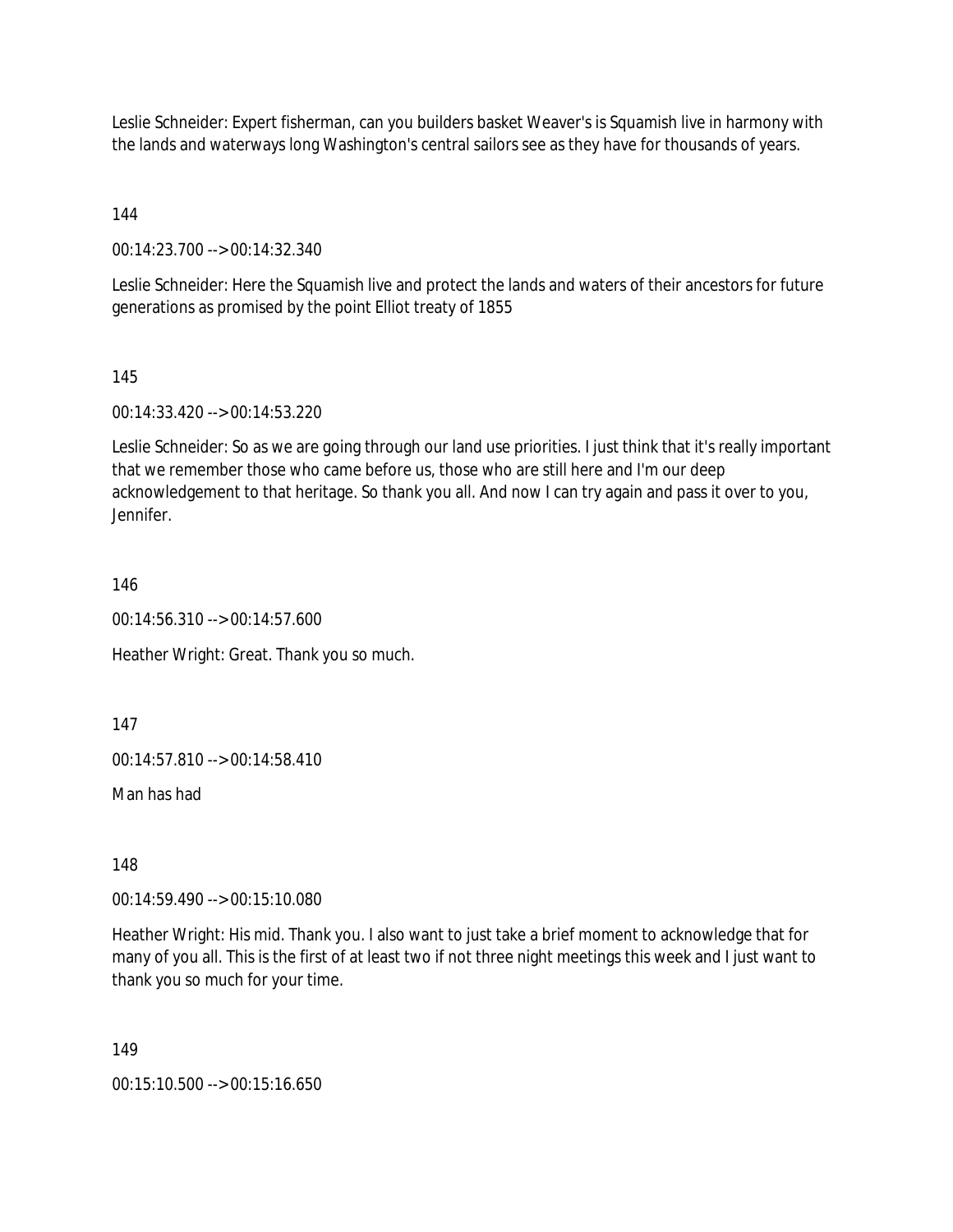Heather Wright: I'm going to thank Jennifer Sutton for helping with this presentation and Mayor Snyder for being our facilitator this evening.

150

00:15:17.490 --> 00:15:26.400

Heather Wright: As Jennifer and I were preparing for this presentation tonight we reflected on our last agenda for and for me 12 years of service to the city of Bainbridge Island.

151

00:15:26.880 --> 00:15:35.910

Heather Wright: And one goal that's been consistent with our council in our community and commissions in the past is to create affordable housing very reason that we are gathered here tonight.

152

00:15:36.360 --> 00:15:50.400

Heather Wright: We know this problem is not new solutions for many opportunities, but what is unique. Tonight we're all gathered together the first time before we can maybe for some of our option. I did just my take a moment to let some of the things that you are

153

00:15:51.510 --> 00:16:08.070

Heather Wright: Here to help frame. Some of our conversation tonight uniform that extra activities and task force that created a report that was rich of with recommendations and four steps you hired a consultant to firm up some of those concepts that will be diving into the evening.

154

00:16:15.540 --> 00:16:16.620

Heather Wright: We're having trouble.

155

00:16:19.170 --> 00:16:21.900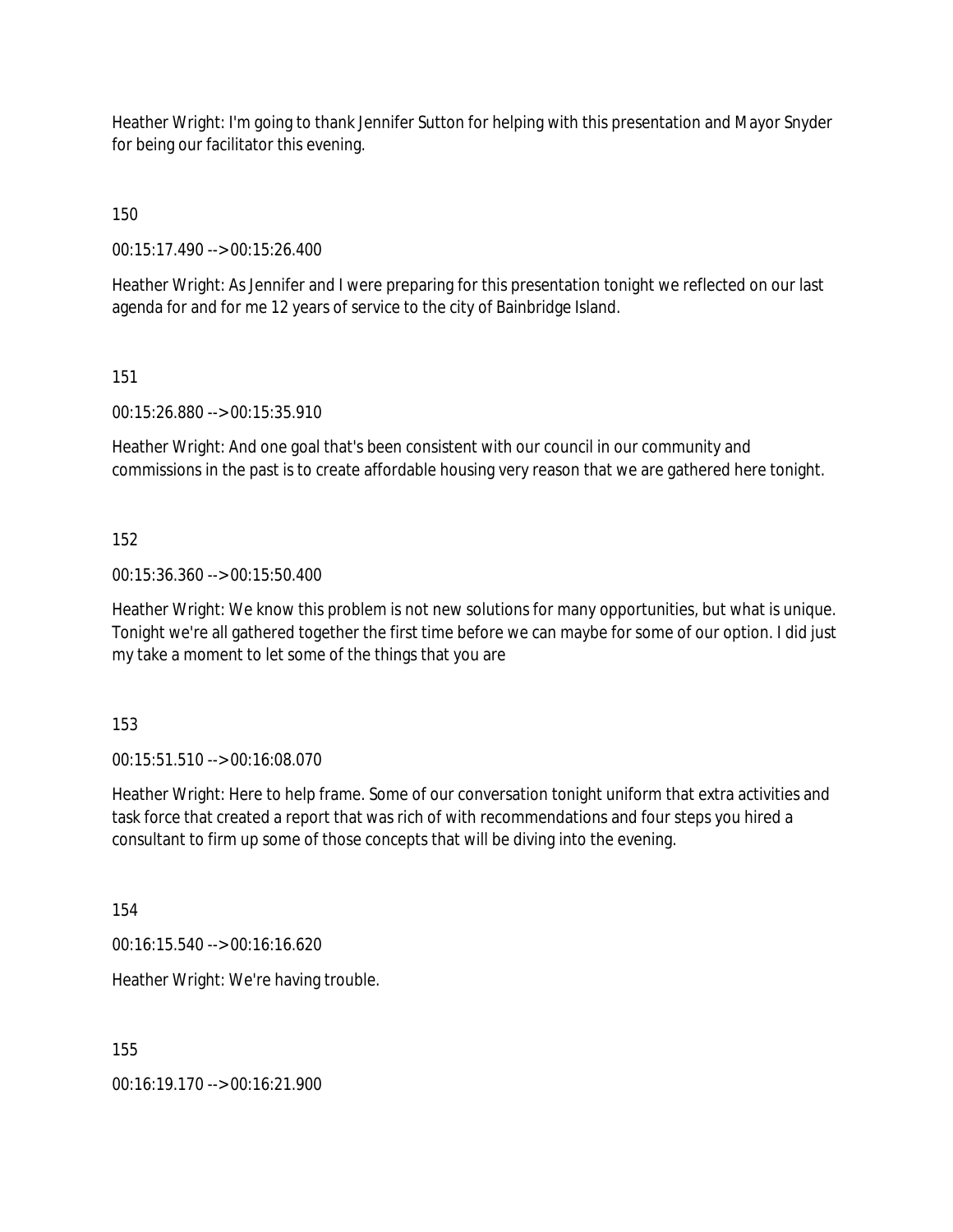Leslie Schneider: Heather, we're having trouble with your audio.

156

00:16:22.560 --> 00:16:26.010

Heather Wright: Okay, thank you. Give me just a moment.

157

00:16:29.280 --> 00:16:30.450

Heather Wright: Is that any better.

158

00:16:31.050 --> 00:16:32.730

Leslie Schneider: You sound really good right now. Yes.

159

00:16:32.970 --> 00:16:41.310

Heather Wright: Okay, great. Sorry about that. Thank you. Please feel free to interrupt me at any moment that happens again.

160

00:16:42.090 --> 00:16:49.110

Heather Wright: But I wanted to acknowledge and steps that you take what you've dedicated Jennifer as our affordable housing strategy staff member

161

00:16:49.470 --> 00:16:57.150

Heather Wright: And you have also directed to me permission to work on and at ordinance, which will be presenting to our listening to you next month.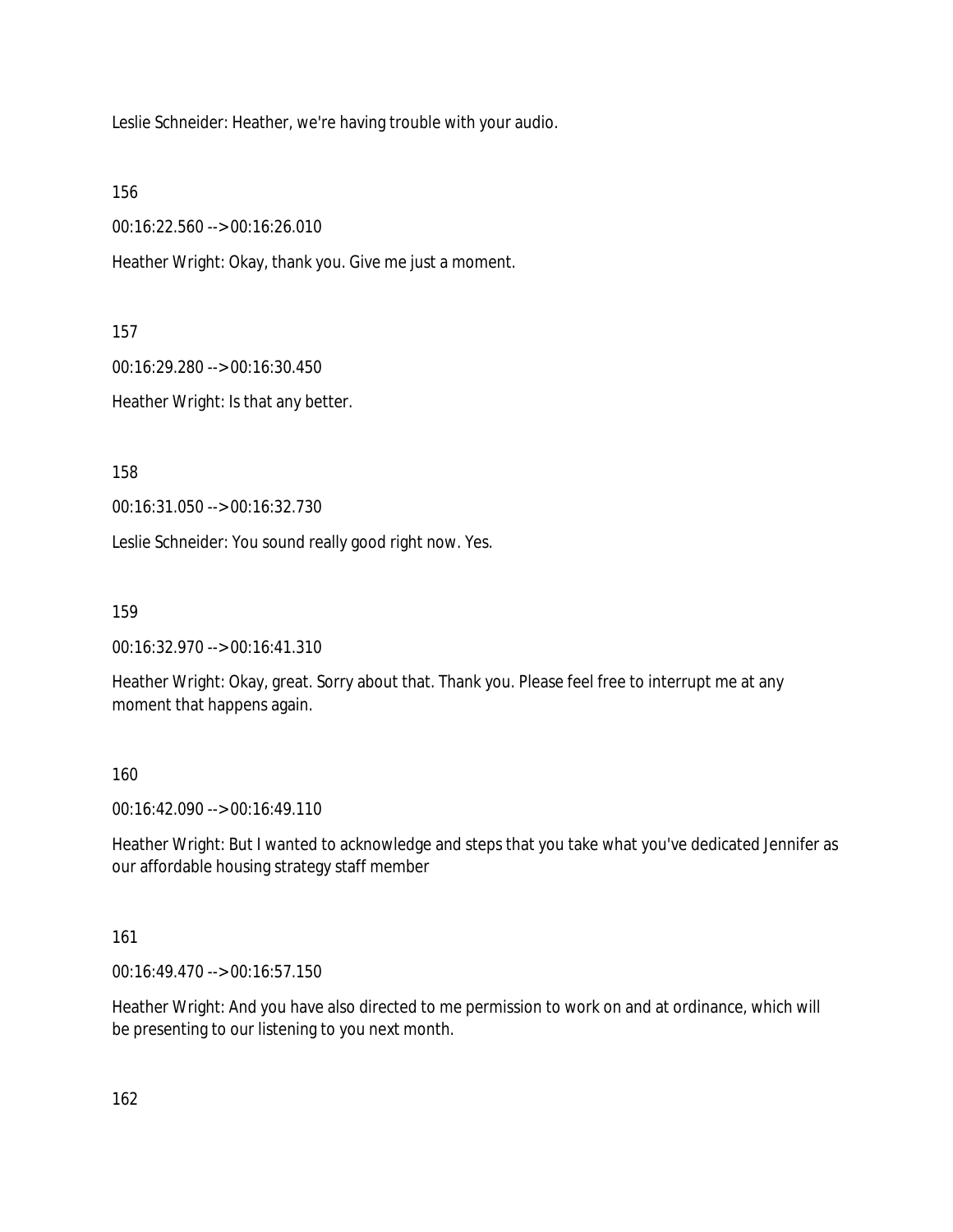00:16:57.630 --> 00:17:05.160

Heather Wright: And you create an interim ordinance that is limited the bonus that by our to affordable housing which is a direct recommendation out of affordable housing cast scores.

## 163

00:17:05.940 --> 00:17:13.140

Heather Wright: And in addition, you have a temporarily creating exclusionary zoning ordinance through the moratorium by requiring 10% of affordable.

164

00:17:13.830 --> 00:17:25.230

Heather Wright: But the bigger decisions they lie ahead of us and that is our goal tonight is to walk you through some of those decision points by having Jennifer gave you a brief overview of the five

165

00:17:25.650 --> 00:17:34.500

Heather Wright: Tools that we know to be used to implement our affordable housing program with adjustments to our exclusionary zoning multifamily tax exemption.

#### 166

00:17:34.800 --> 00:17:46.470

Heather Wright: Transcript development right score area ratio and bonus every arm. Once we've discussed those concepts and we've had time for you want to ask your questions and debrief, then we will move on to options.

#### 167

00:17:46.980 --> 00:17:51.120

Heather Wright: I just want to reiterate that these options were built upon what we've heard today.

168

00:17:51.690 --> 00:18:03.540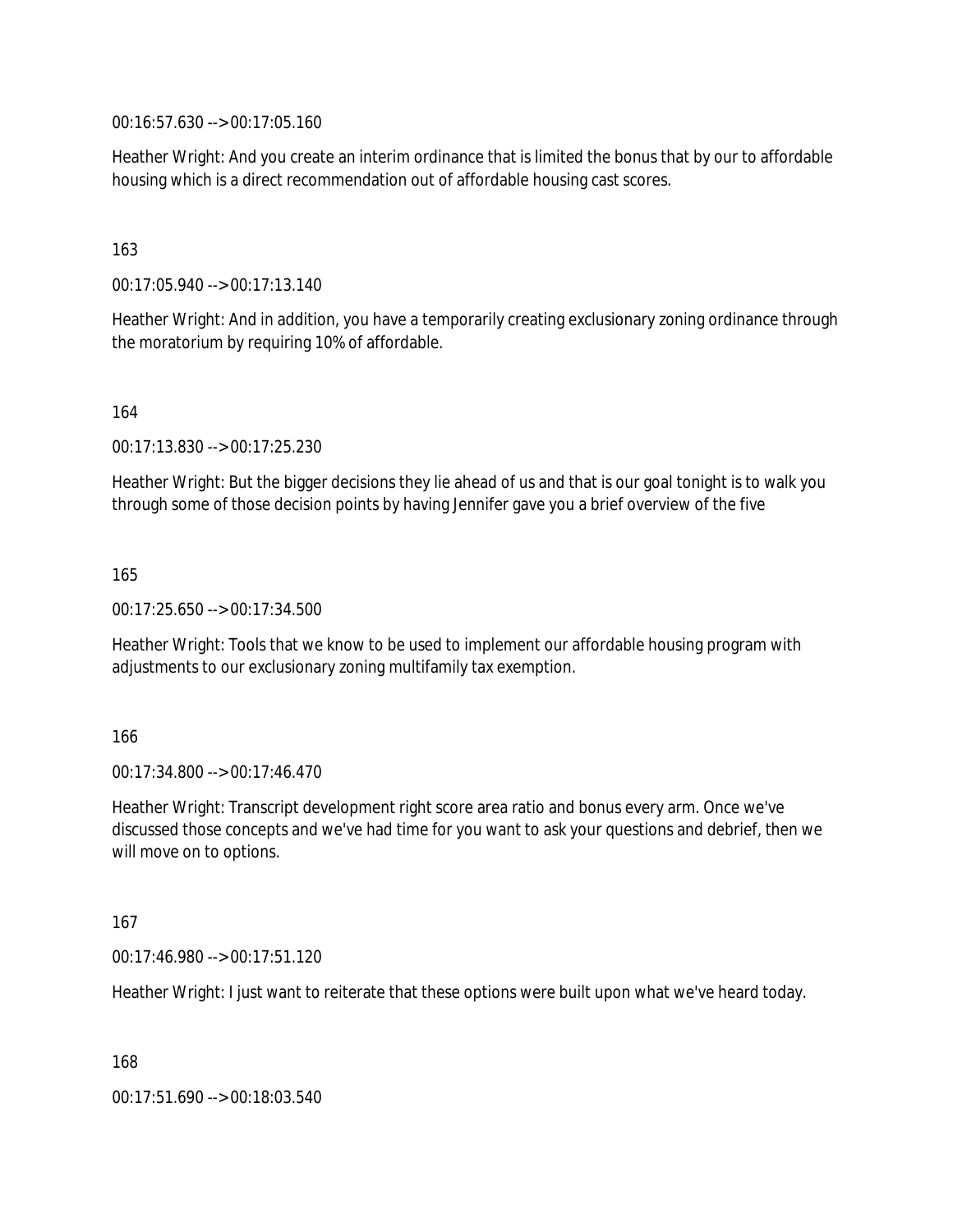Heather Wright: From our task force and from our consultants, and we hope and anticipate that you'll be bringing your own ideas. It is conversation as we are welcoming in eager to hear what you all have to add

# 169

00:18:04.110 --> 00:18:12.420

Heather Wright: And we also acknowledge that we are just hitting like the high level that some other things that have been discussed like potentially reducing parking

## 170

00:18:12.720 --> 00:18:20.100

Heather Wright: for affordable housing offering a theater program as opposed to requiring affordable units. These things will be discussed.

## 171

00:18:20.490 --> 00:18:31.980

Heather Wright: On the periphery, and it may also be discussing the second part of our conversation tonight. So without any further ado, I did want to welcome Jennifer Sutton and turn the conversation over to her. Thank you.

## 172

00:18:39.180 --> 00:18:44.220

Jennifer Sutton: Thanks, Heather. Good evening council members and commissioners. This is Jennifer satin

## 173

00:18:44.760 --> 00:18:50.550

Jennifer Sutton: The tools and programs that we are going to discuss tonight are part of implementing the comprehensive plan.

#### 174

00:18:51.030 --> 00:18:58.890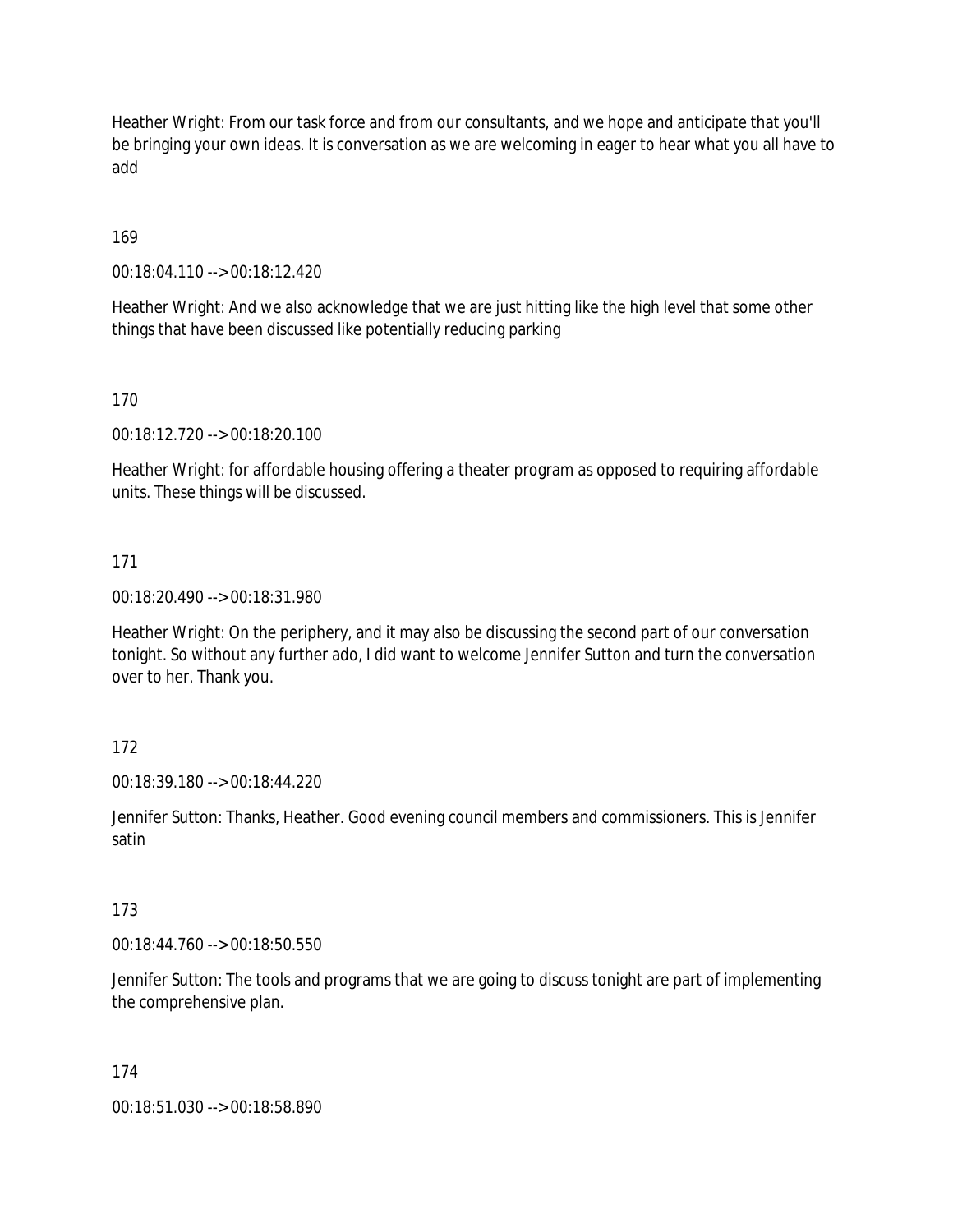Jennifer Sutton: Which, as you know, has been a high priority for both the city council and the planning commission since the Comprehensive Plan was updated in 2017

175

00:18:59.580 --> 00:19:13.560

Jennifer Sutton: I think this sustainable community graphic from the introduction to our comprehensive plan really helps to ground our con our discussion tonight because we're covering conservation housing development development.

176

00:19:22.620 --> 00:19:27.450

Jennifer Sutton: Sorry, my, my page down is a little slow on the screen share

# 177

00:19:29.850 --> 00:19:38.130

Jennifer Sutton: So each comprehensive plan element, as you know, ends with several actions and as you can see, improving the programs that we're talking about.

## 178

00:19:38.850 --> 00:19:56.550

Jennifer Sutton: Tonight, and over the next several months is clearly encouraged by this current updated comprehensive plan, as are the recent updates to the city is subdivision code and design guidelines that were expedited to be part of the development moratorium work program.

179

00:19:59.670 --> 00:20:10.230

Jennifer Sutton: In addition to the city comprehensive plan, the greater Winslow area has the winds a master plan a sub area plan that guides development and infrastructure in greater Winslow

180

00:20:10.770 --> 00:20:27.210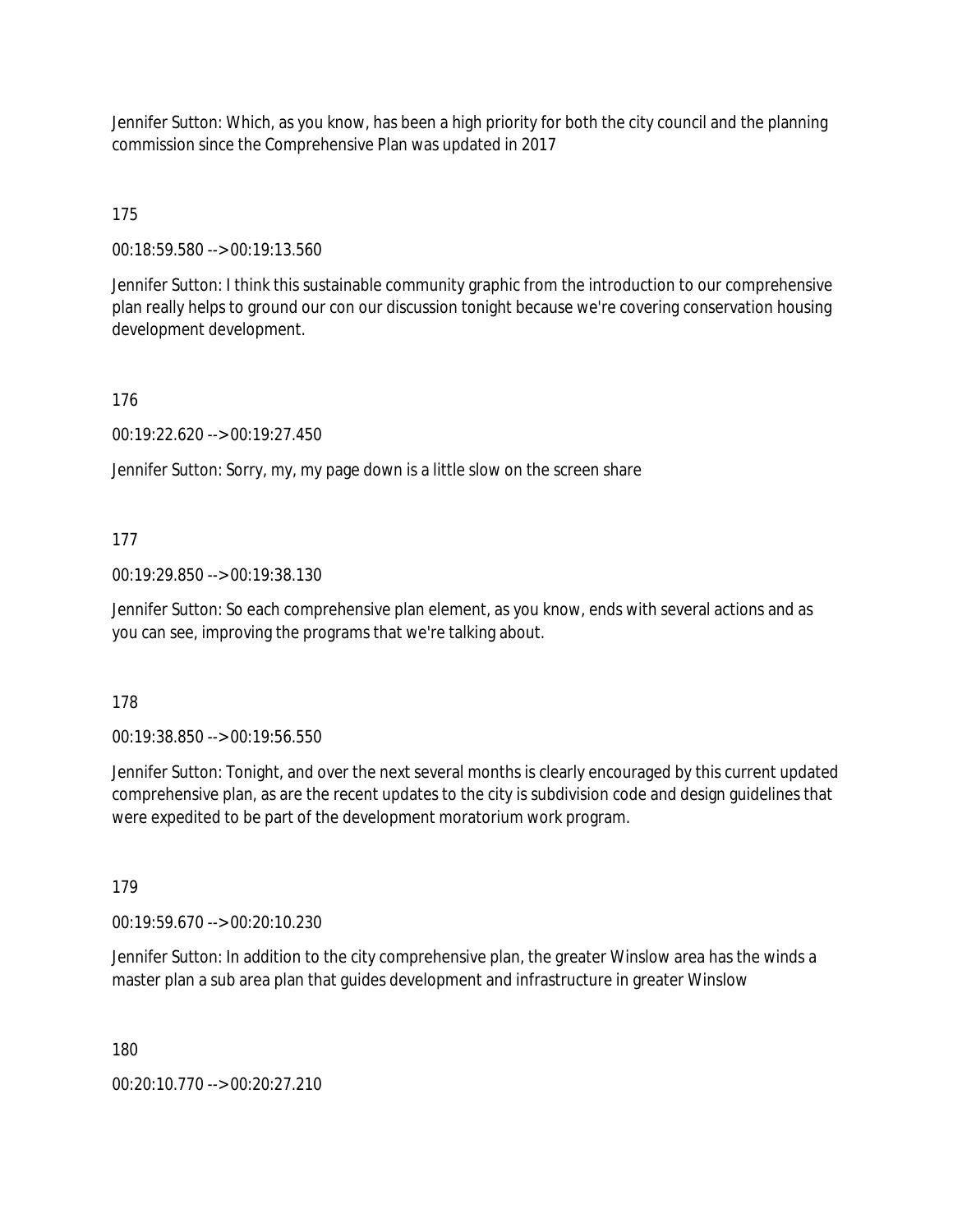Jennifer Sutton: The Winslow master plan was originally approved in 1998 and substantially updated in 2006 the window master plan generally describes how smart growth land use and transportation and other infrastructure strategies helped to create a vibrant urban urban center.

181

00:20:29.910 --> 00:20:38.490

Jennifer Sutton: And so tonight. We're just going to give a brief overview of these interrelated programs, give you an opportunity to ask questions about them.

182

00:20:39.120 --> 00:20:58.440

Jennifer Sutton: And talk about what phase of the community and conversation or land use legislative process each of these programs or concepts is in right now, and to confirm which concepts or programs should be prioritized and continue to be worked on for adoption.

183

00:21:03.240 --> 00:21:16.770

Jennifer Sutton: So first inclusion area zoning. It is this kind of program uses regulatory incentives to get housing projects to set aside homes as designated affordable housing.

184

00:21:17.550 --> 00:21:31.980

Jennifer Sutton: The city currently has a voluntary exclusionary zoning program on the books, but this program has been unsuccessful right now ongoing policy discussion about improving the affordable housing situation on the island broadly.

185

00:21:33.450 --> 00:21:43.230

Jennifer Sutton: Including whether or not to adopt an improved exclusionary zoning program is one of the last items on the development moratorium work plan.

186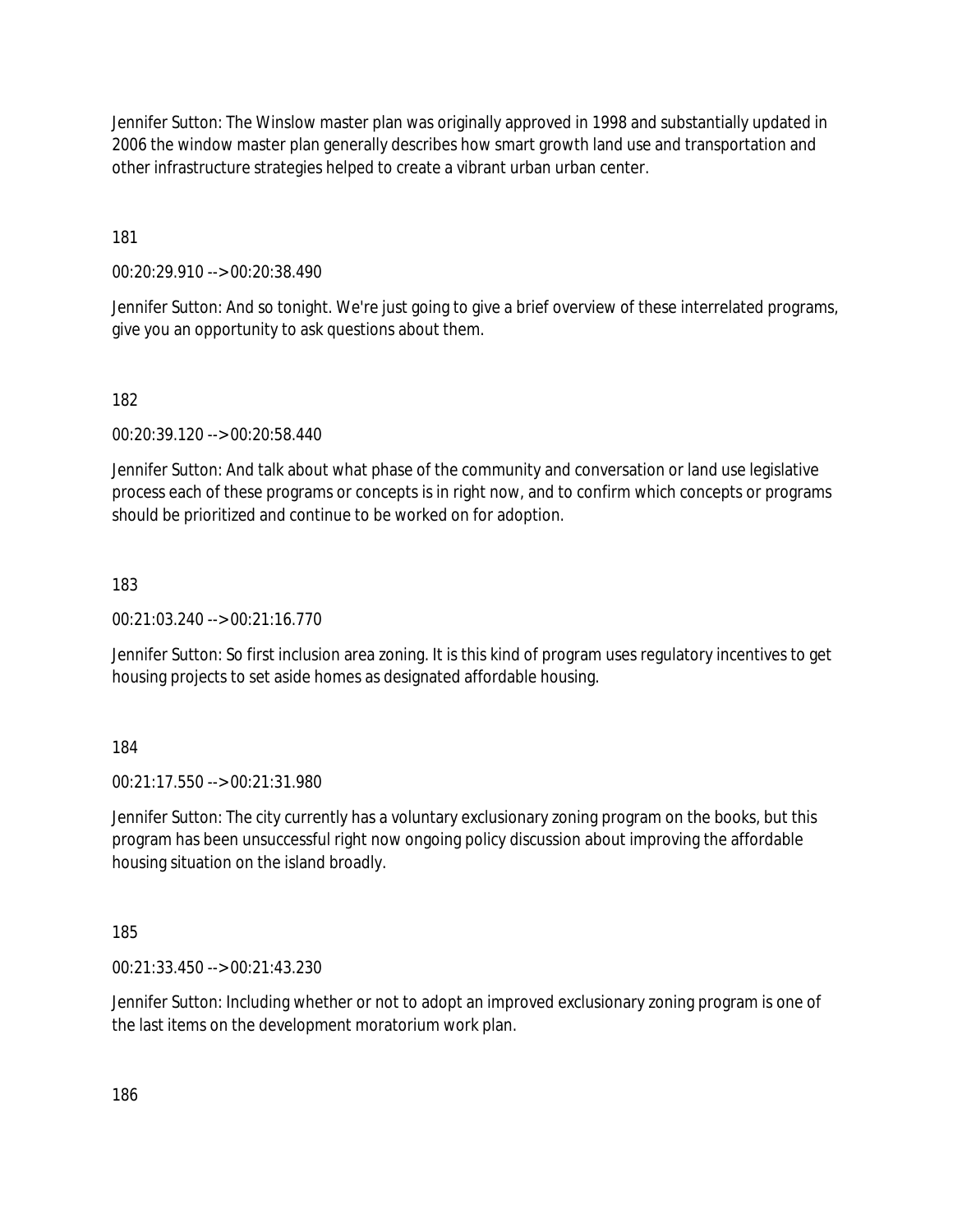00:21:47.130 --> 00:21:54.930

Jennifer Sutton: exclusionary zoning has been a part of the community conversation a lot over the last two and a half years.

187

00:21:55.500 --> 00:22:06.510

Jennifer Sutton: The city council appointed the citizen affordable housing task force in 2017 and in their final report in 2018 exclusionary zoning is part of priority recommendation one

188

00:22:06.960 --> 00:22:18.870

Jennifer Sutton: In July 2018 just after the final report was completed the city hired eco northwest and for Tara to assist the city in improving the inclusion rezoning and TD our programs.

189

00:22:19.500 --> 00:22:30.450

Jennifer Sutton: Including what changes would be needed to make those programs successful, the Council has had several discussions with these consultants, most recently on February 4 2020

190

00:22:31.410 --> 00:22:41.490

Jennifer Sutton: When the Council directed staff and the consultant to focus on the Gateway very terminal in high school road zones for future consideration for inclusion rezoning

191

00:22:42.090 --> 00:22:52.530

Jennifer Sutton: And to require that both Tran TT er or transfer of development rights and inclusion area zoning be required for such developments utilizing incentives.

192

00:22:56.580 --> 00:23:04.200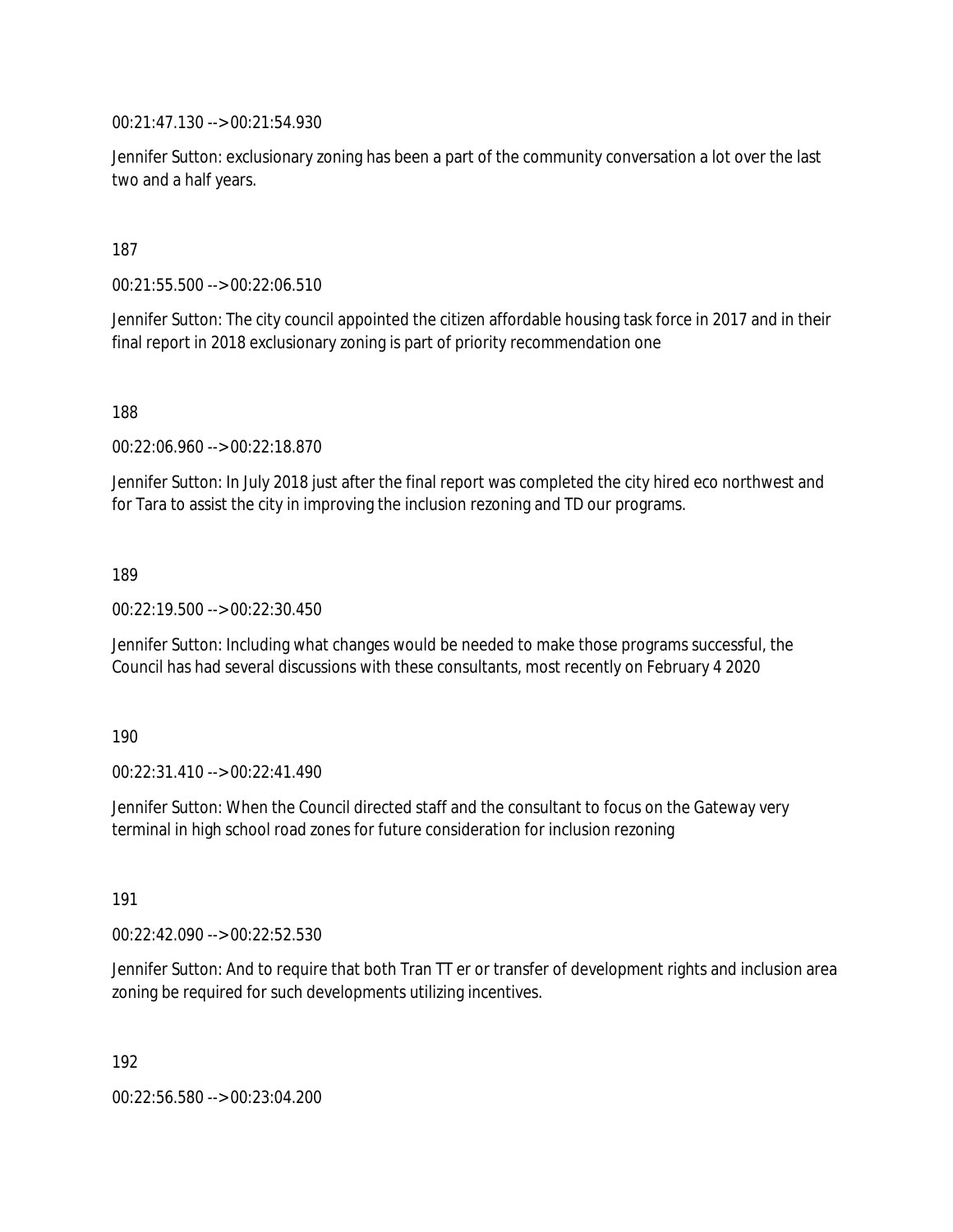Jennifer Sutton: So does anyone have any questions they want to ask at this time about inclusion area zoning generally or the conversations to date.

193

00:23:10.290 --> 00:23:15.630

Leslie Schneider: Jennifer, I'm not seeing any hands. So I think you can go on. Okay.

194

00:23:15.660 --> 00:23:23.040

Jennifer Sutton: Great we've kind of put in these pauses throughout the the presentation to make sure we don't miss anyone

195

00:23:27.300 --> 00:23:38.460

Jennifer Sutton: multifamily tax exemption or MF T for short, is a program that is a Washington state program that the city could elect to adopt.

196

00:23:38.940 --> 00:23:55.200

Jennifer Sutton: But does not have on the books at this time multifamily developments that enroll in the program are exempt from ad for Laramie property taxes on the improvement value of the property for either eight to 12 years depending on which empty program.

197

00:23:56.640 --> 00:24:05.880

Jennifer Sutton: The city adopt or the the project and rules in addition to incentivizing affordable housing this program also promotes the development of rental housing.

198

00:24:09.750 --> 00:24:17.400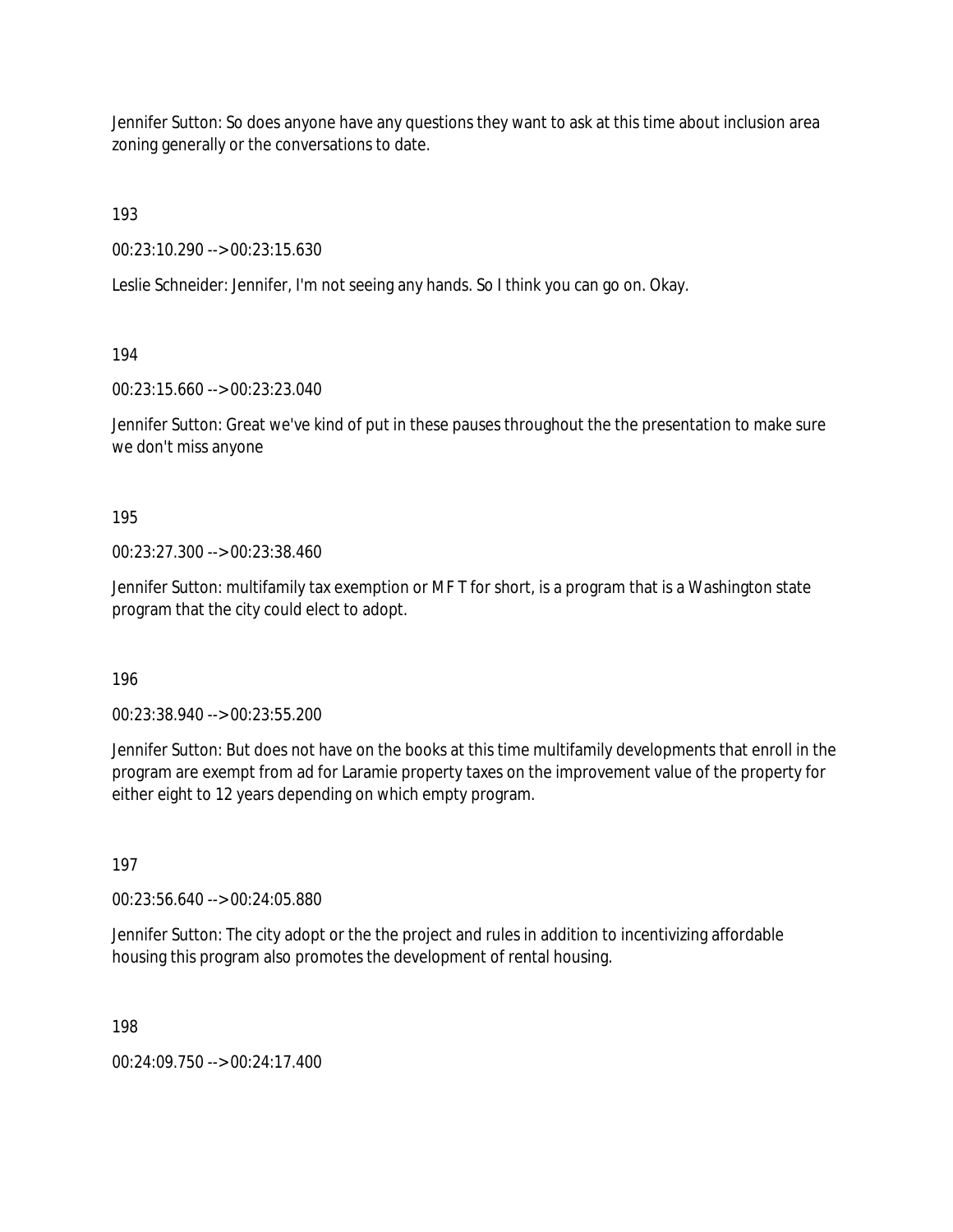Jennifer Sutton: Affordable housing Task Force recommended adopting an MF T program as a priority recommendation in their final report.

199

00:24:18.570 --> 00:24:31.200

Jennifer Sutton: The eco northwest work has has provided for the Council information about how an MF T E program could be used in tandem with exclusionary zoning.

200

00:24:31.770 --> 00:24:42.840

Jennifer Sutton: And a transcript development rights program for development and the designated centers, although an MFA program is independent and separate from an inclusion rezoning program.

201

00:24:43.350 --> 00:24:54.000

Jennifer Sutton: adopting an MF t could boost the use of both inclusion rezoning and vice versa. So they although they're independent, they

202

00:24:55.980 --> 00:24:58.680

Jennifer Sutton: Promote or support each other. These two programs.

203

00:25:02.310 --> 00:25:05.070

Jennifer Sutton: Did anyone have any questions they wanna ask it this time.

204

00:25:14.040 --> 00:25:18.690

Leslie Schneider: Actually let me jump in. I don't see any other hands, Jennifer, but just um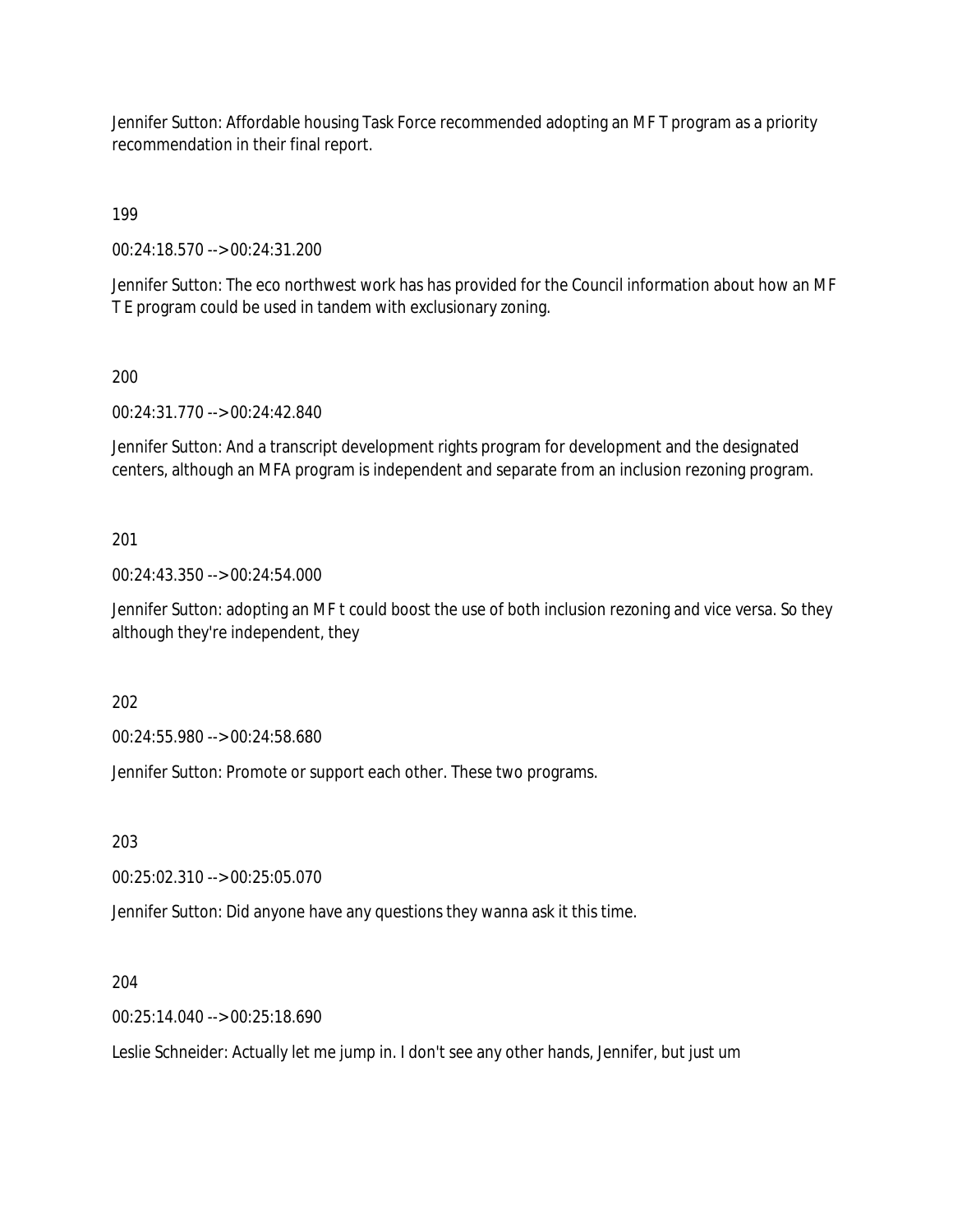205

00:25:19.710 --> 00:25:22.590

Leslie Schneider: What sort of level of work. Will it take

206

00:25:24.060 --> 00:25:35.310

Leslie Schneider: The city to implement an empty. I know that in isolation. It's not likely to solve any one thing, but in isolation.

207

00:25:37.050 --> 00:25:40.860

Leslie Schneider: What, what kind of time frame, are we looking at to make that happen.

### 208

00:25:43.560 --> 00:26:09.540

Jennifer Sutton: Sure, um, as I said, the MF T is a is a state program and the parameters of it are really outlined by the state. And so the decisions that the city would need to make would be whether to adopt the eight or 12 year program or both with districts what zones in which to apply the program.

#### 209

00:26:10.620 --> 00:26:14.370

Jennifer Sutton: And if we adopt the eight year program what

# 210

00:26:15.720 --> 00:26:21.540

Jennifer Sutton: The eight year program is a little more flexible program than the 12 year program. And so we would want to

#### 211

00:26:22.560 --> 00:26:28.080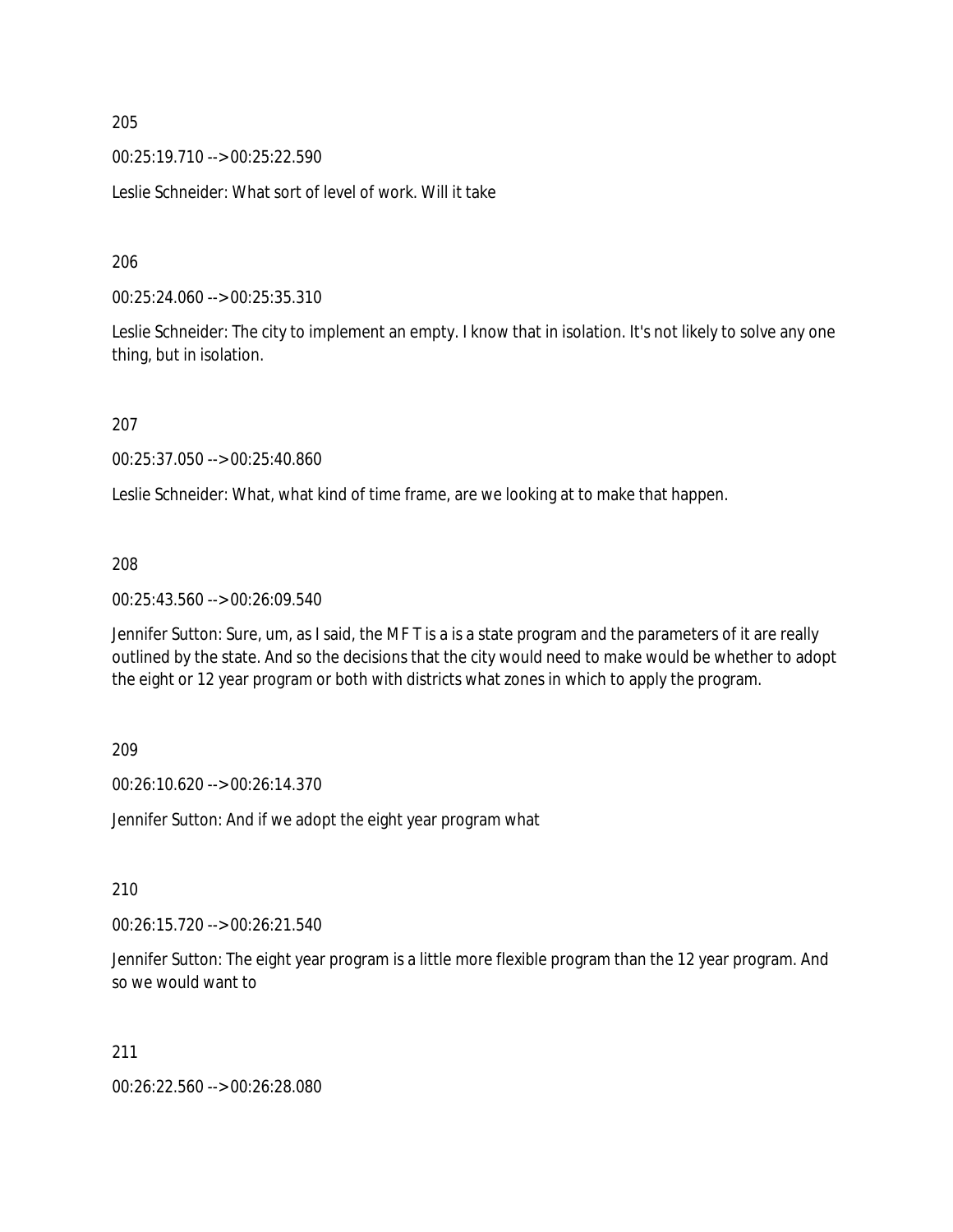Jennifer Sutton: Figure out what kind of incentives we would build into the eight year program.

212

00:26:30.300 --> 00:26:34.110

Jennifer Sutton: So the geography of where it would apply and

213

00:26:35.490 --> 00:26:36.660

Jennifer Sutton: Kind of the details.

214

00:26:38.910 --> 00:26:44.310

Jennifer Sutton: But a lot of a lot of the MFA program is really defined by the state.

215

00:26:45.810 --> 00:26:57.390

Leslie Schneider: And so what I heard you say really was mostly about Council work is supported by staff and and so once counseled gets through those decision points.

216

00:26:59.190 --> 00:27:00.060 Leslie Schneider: Is there, then,

217

00:27:01.980 --> 00:27:07.680

Leslie Schneider: I'm a bunch of state requirements that the staff works on

218

00:27:08.880 --> 00:27:17.940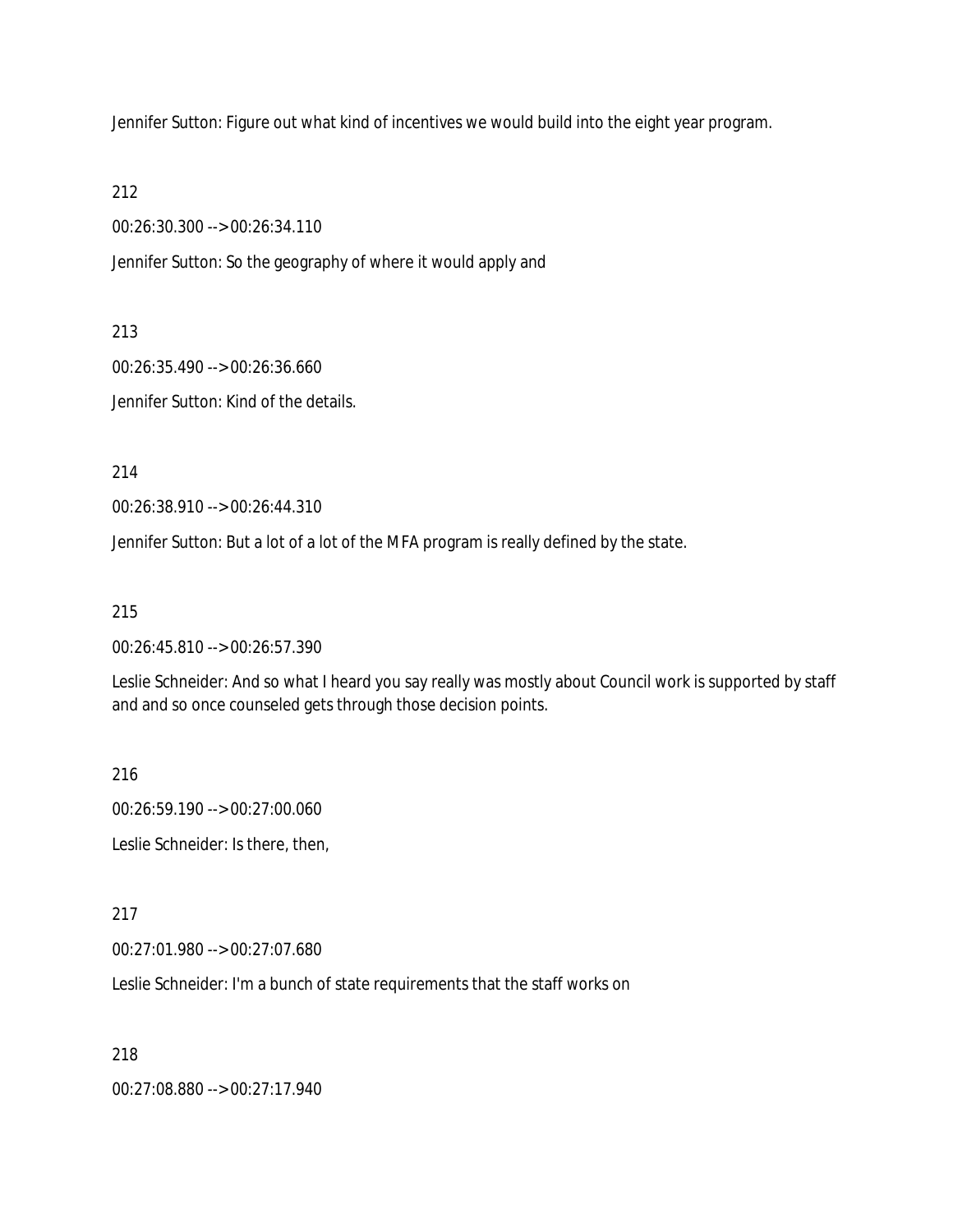Jennifer Sutton: So it would it would need an ordinance. And I think that this code would live in Title three your revenue and finance title and

219

00:27:19.230 --> 00:27:33.780

Jennifer Sutton: My understanding is that there's not a lot of work ahead of time to, you know, prove that you can enroll in the in the program. However, there is annual reporting.

220

00:27:34.650 --> 00:27:45.300

Jennifer Sutton: That would be done about projects that use the program. So in november december of every year we would report to the state about what kind of

221

00:27:46.650 --> 00:27:48.810

Jennifer Sutton: About the projects that use the program.

222

00:27:49.590 --> 00:27:53.310

Leslie Schneider: Great. Thank you so much, Deputy Mayor you Adrian de

223

00:27:54.570 --> 00:28:12.720

Rasham Nassar: Yeah, Jennifer, if you could, for the benefit of the public and also just a refresher for city council. When you say eight year MF T. Can you just elaborate upon what you mean by that, and what happens after that eight year period has passed with regard to this program.

224

00:28:17.460 --> 00:28:20.730

Jennifer Sutton: So for both the eight or 12 year program.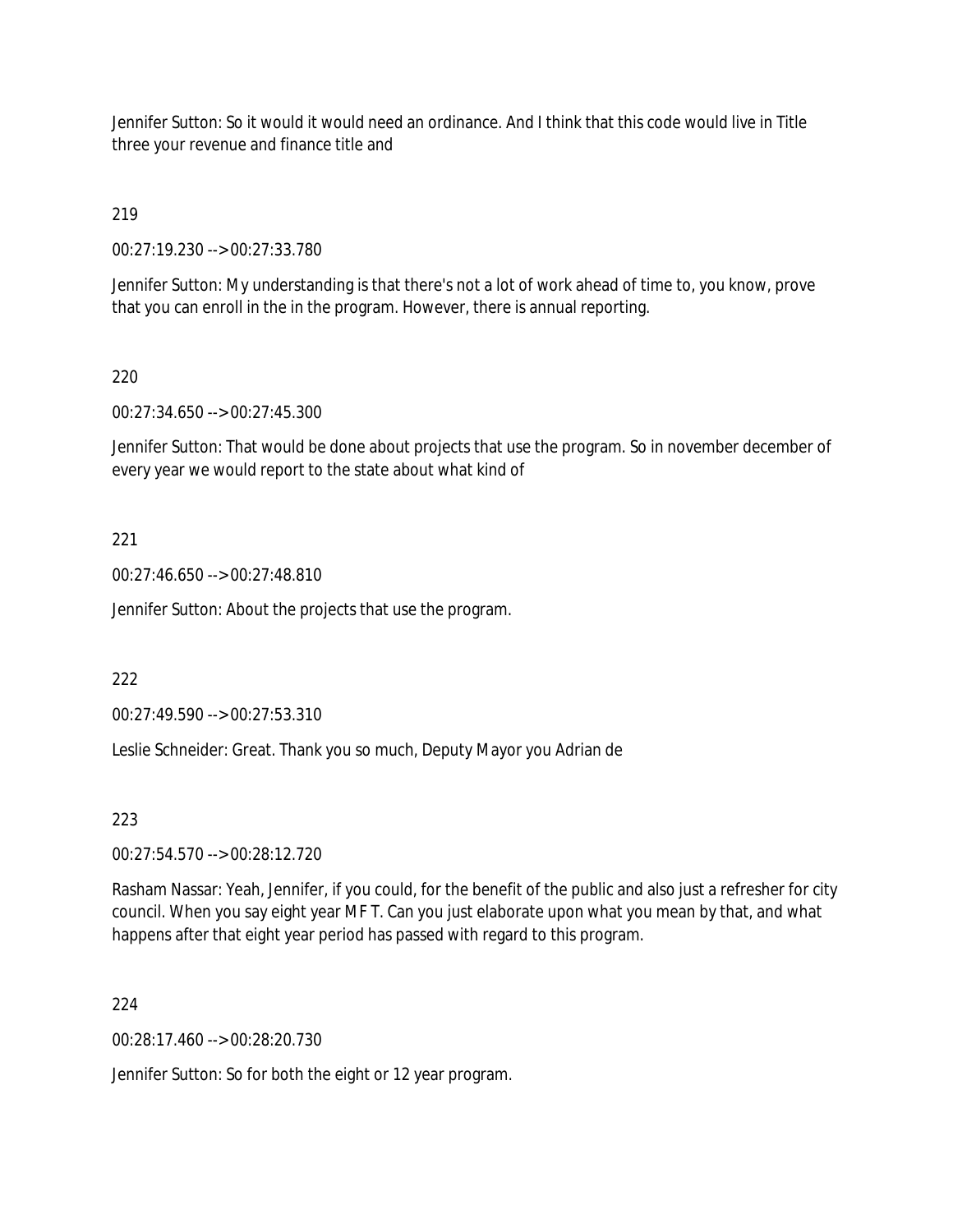225

00:28:22.980 --> 00:28:32.490

Jennifer Sutton: It, it, so if you think of a development and every property on the island, whether it's developed or undeveloped has a certain amount of property value.

226

00:28:32.970 --> 00:28:51.810

Jennifer Sutton: That is then used for calculating property taxes. So when a property develops and has improvements built, you know, generally the value of that property then goes up, because there's new improvements and so with the MF TV program.

227

00:28:53.520 --> 00:29:19.350

Jennifer Sutton: The value of the property would be kept at that pre development level for either eight to 10 eight or 12 years and the property owner wouldn't pay that the increase taxes on the increased value for that limited period of time and then at the end of the eight or 12 years the

228

00:29:20.760 --> 00:29:38.190

Jennifer Sutton: Regular taxation rate would resume. And so this MFA program works as a kind of market based incentive to build affordable housing. We've heard that development and especially development that

229

00:29:39.210 --> 00:29:40.980

Jennifer Sutton: Integrates affordable housing.

230

00:29:42.690 --> 00:29:43.410

Jennifer Sutton: You know it.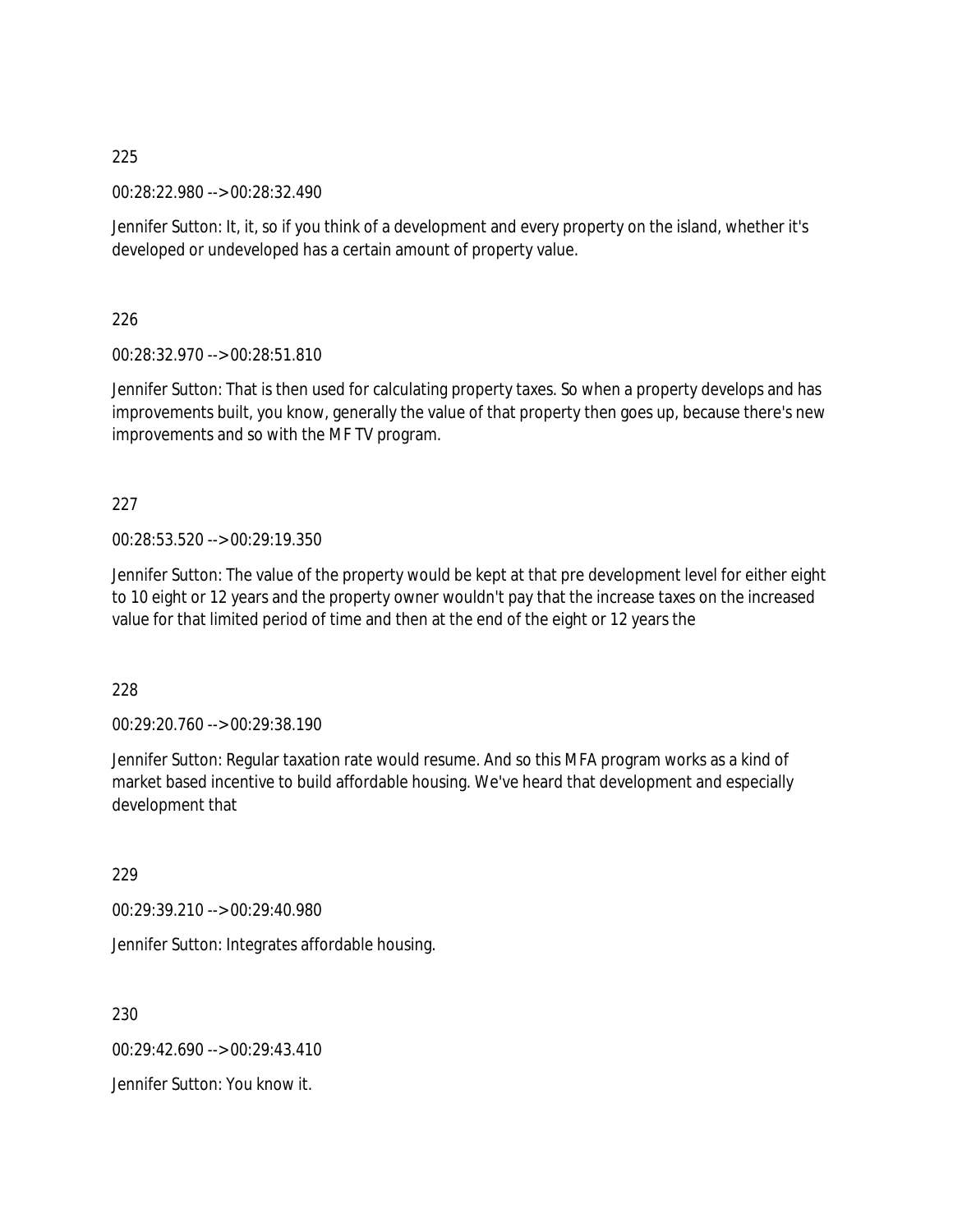# 231

00:29:46.020 --> 00:29:49.650

Jennifer Sutton: costs money. And so this is a financial incentive

## 232

00:29:51.240 --> 00:29:54.030

Jennifer Sutton: To do these this kind of multifamily development.

# 233

00:29:55.380 --> 00:30:03.150

Rasham Nassar: And if I may. Just a quick follow up. So after the expiration of that of that kind of limited term tax break

## 234

00:30:04.410 --> 00:30:09.780

Rasham Nassar: What happens to the affordability of those units do they remain affordable at the same threshold or

## 235

00:30:13.950 --> 00:30:22.650

Jennifer Sutton: The Affordable the affordability under if the units have been designated as affordable underneath the MIT program.

## 236

00:30:23.220 --> 00:30:34.500

Jennifer Sutton: Alone there affordability would end. However, if a project was built under both an MFA program and an exclusionary zoning program.

237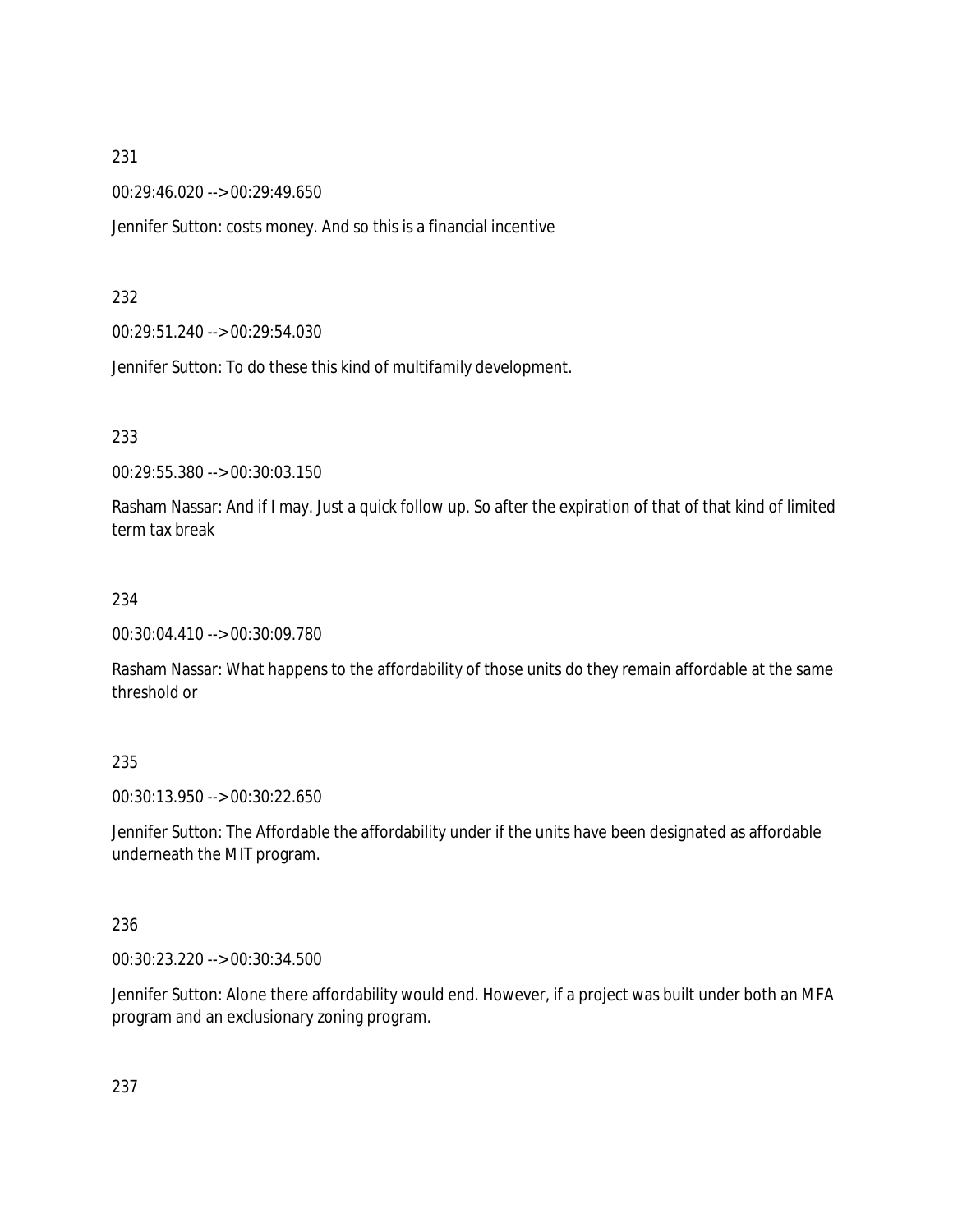00:30:34.980 --> 00:30:51.540

Jennifer Sutton: And the inclusion airy zoning program affordability requirements would go for 50 years then those units that are meeting both of those programs wouldn't need to be affordable for the longer period of time.

238

00:30:53.460 --> 00:30:53.910

Leslie Schneider: Thank you.

239

00:30:55.050 --> 00:30:57.210

Leslie Schneider: COUNCILMEMBER car would you like to jump in.

# 240

00:30:58.200 --> 00:31:06.330

Christy Carr: Yeah, thank you. I'm just a couple of questions and maybe clarifications I what I think I heard Jennifer say

### 241

00:31:07.920 --> 00:31:15.420

Christy Carr: That the a the affordable housing Task Force recommendations was to use an f f t for rental housing and is that

### 242

00:31:16.860 --> 00:31:19.260

Christy Carr: The only rental housing or

243

00:31:20.370 --> 00:31:28.530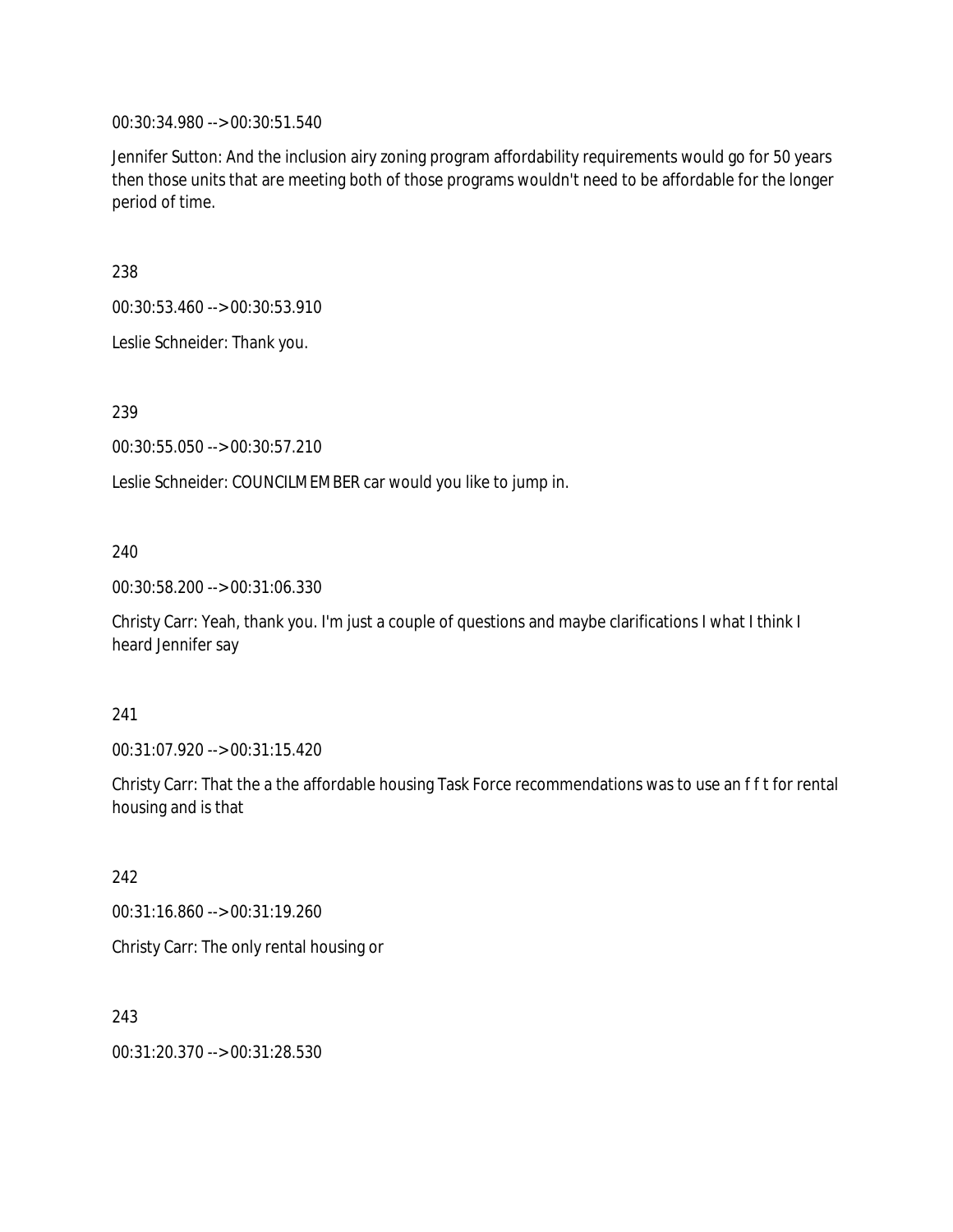Christy Carr: Rental and owned housing. Is that a distinction that we've decided on or that we would need to

244

00:31:33.090 --> 00:31:34.140

Jennifer Sutton: We would need to

245

00:31:35.640 --> 00:31:46.950

Jennifer Sutton: The MFA program could be used for owner occupied housing, not just rental housing, but the affordability requirements.

246

00:31:48.960 --> 00:31:56.160

Jennifer Sutton: Are different and kind of higher. So the affordability requirements under the state program.

### 247

00:31:57.390 --> 00:32:05.580

Jennifer Sutton: So for instance, the 12 year program has a 20% before to build a 20% of units affordability requirement.

248

00:32:08.520 --> 00:32:22.860

Jennifer Sutton: If it's rental units. And then if the building is owner occupied or solely owner occupied. It's an 100% affordable affordability requirements. So you could build owner occupied housing, but

249

00:32:24.210 --> 00:32:28.830

Jennifer Sutton: It's more geared towards developing rental housing.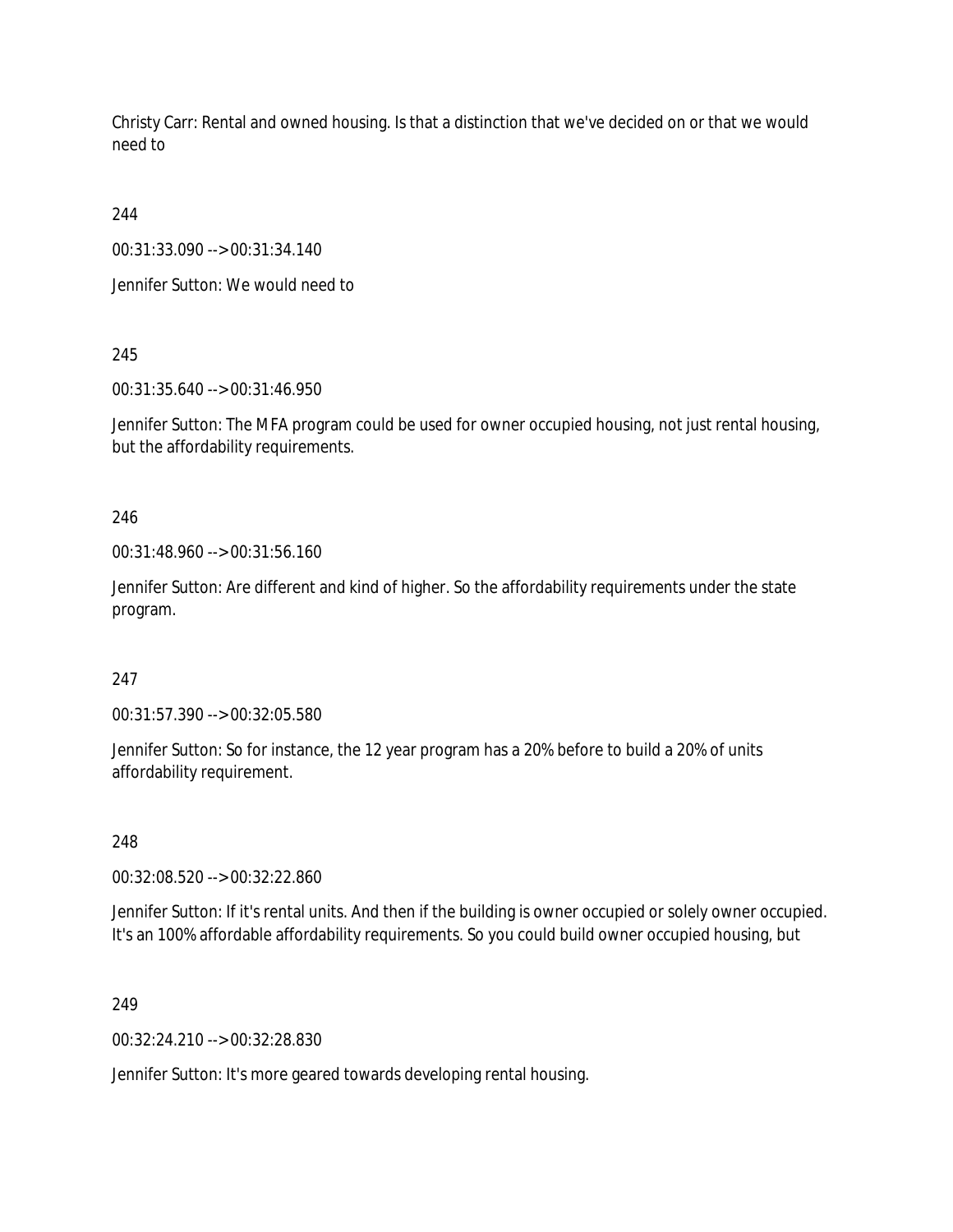00:32:31.320 --> 00:32:48.420

Christy Carr: Okay, thanks. Just one more question or clarification, I think you've been his eight year program where we may need to decide about incentives that go along with that is, are you saying that you need incentives in addition to the eight year tax break

251

00:32:50.130 --> 00:32:53.700

Christy Carr: To make the program work or attractive for builders for developers.

252

00:32:56.430 --> 00:33:13.740

Jennifer Sutton: Likely. However, the eight year program doesn't the eight year program under State law doesn't have a affordable housing requirement like the 12 year program does the city could, you know, adopting a your program add an affordable housing requirement.

253

00:33:15.030 --> 00:33:16.170 Jennifer Sutton: Or other

254

00:33:17.220 --> 00:33:18.960

Jennifer Sutton: Requirements or incentives.

255

00:33:21.210 --> 00:33:23.640

Jennifer Sutton: So during the Eco northwest.

256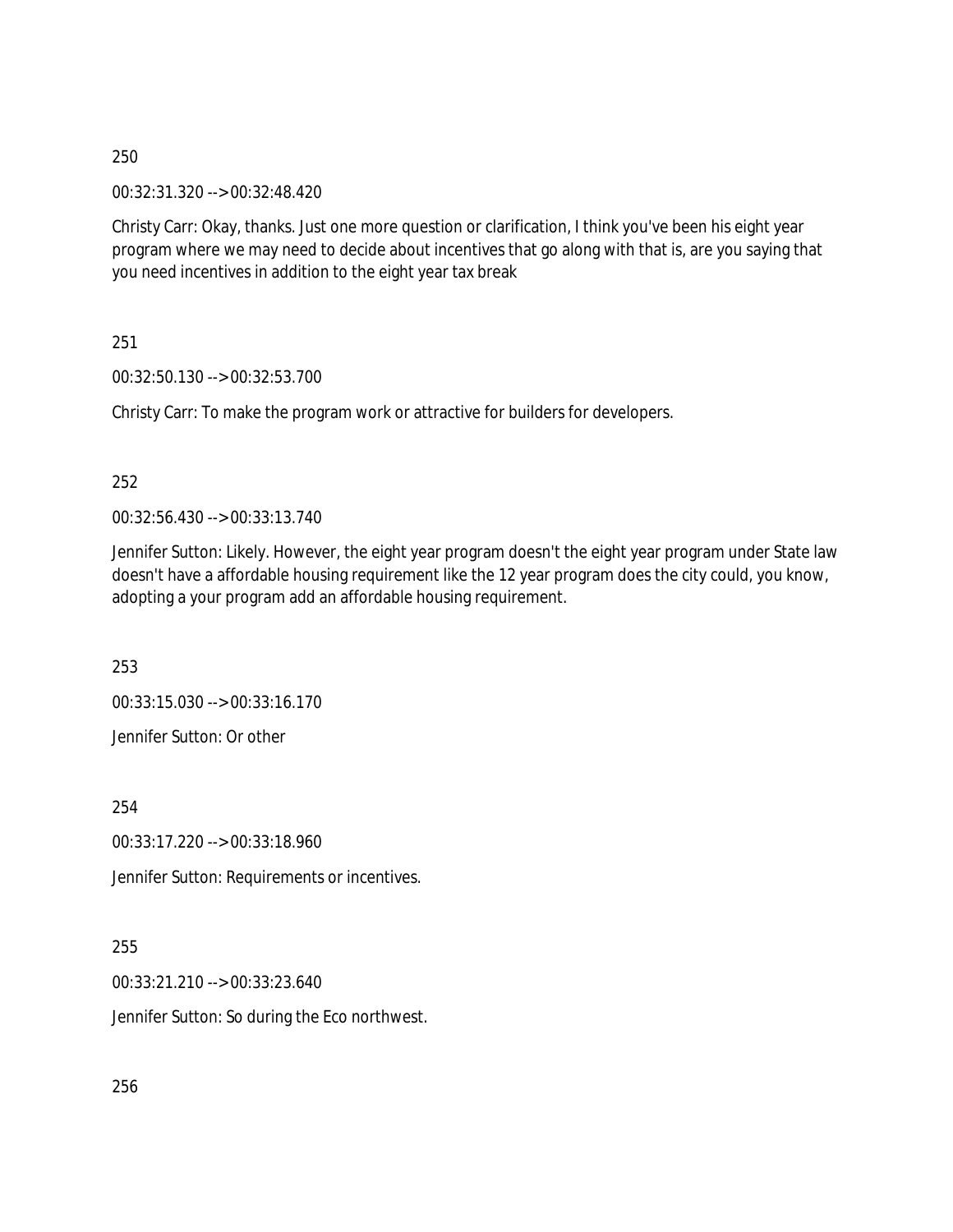00:33:24.690 --> 00:33:26.790

Jennifer Sutton: Conversation about these topics.

257

00:33:27.810 --> 00:33:37.830

Jennifer Sutton: weighing the the benefits about the eight year program and versus the 12 year program that was part of their analysis.

258

00:33:38.940 --> 00:33:39.600 Jennifer Sutton: So,

#### 259

00:33:40.830 --> 00:33:44.820

Jennifer Sutton: Um, so for instance if the city wanted to

260

00:33:46.260 --> 00:33:49.290

Jennifer Sutton: Required 10% affordable housing, then that would be

#### 261

00:33:51.060 --> 00:33:56.610

Jennifer Sutton: You know, one of the one of the regulations that we could build into the eight your program.

#### 262

00:33:59.460 --> 00:34:01.350

Leslie Schneider: Thank you. Councilmember hi topless.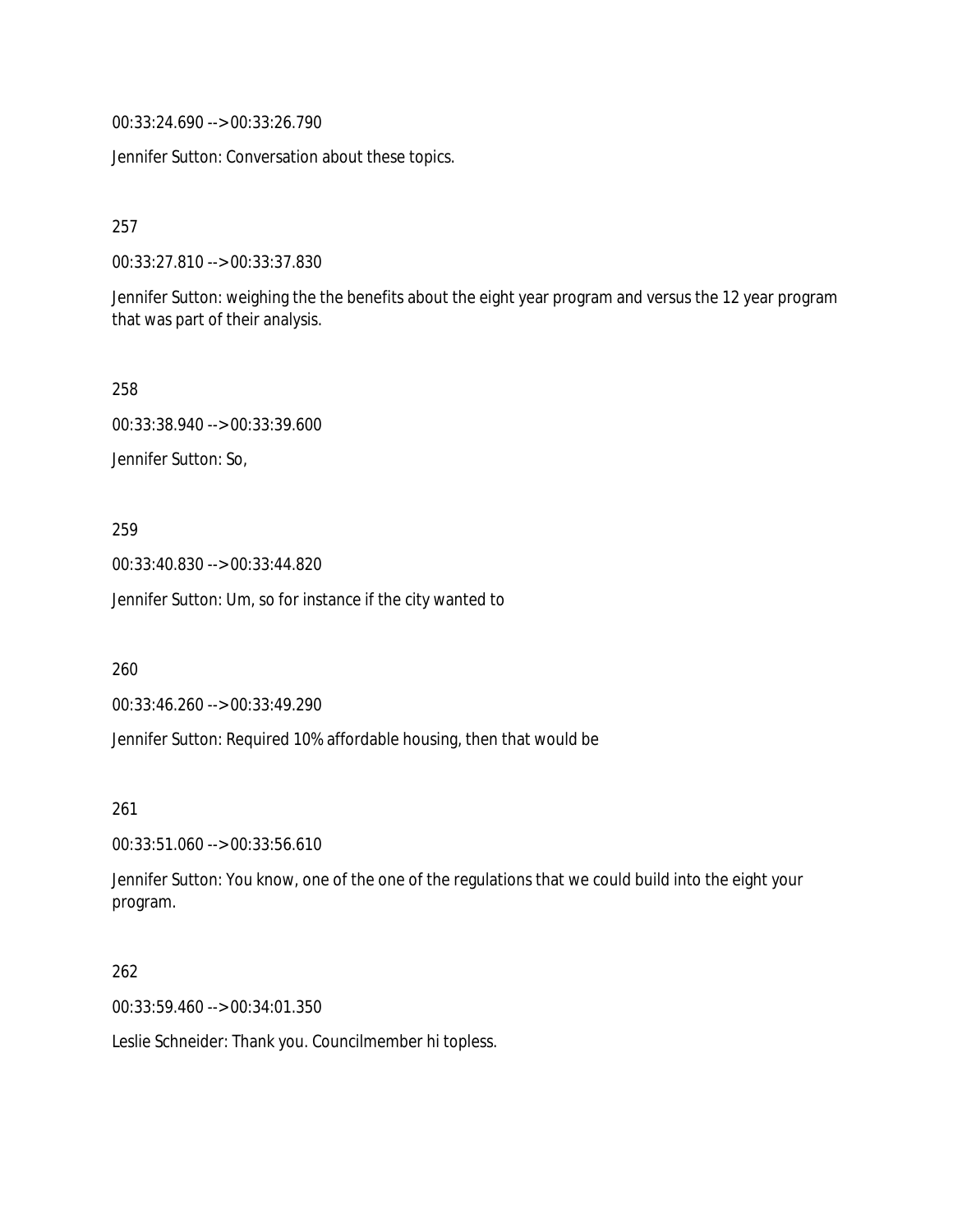00:34:03.210 --> 00:34:11.970

Kirsten Hytopoulos: It just, just to clarify, we would not have to adopt or or yes or no, we would would or wouldn't have to adopt inclusion rezoning as the partner.

264

00:34:13.080 --> 00:34:19.830

Kirsten Hytopoulos: Program to get us that long term affordability. Right. We just have to secure longer term affordability in

265

00:34:20.640 --> 00:34:35.760

Kirsten Hytopoulos: Our code elsewhere. If we want to marry that up with the NF T i just. Does that make sense of my question makes sense. It's not just including zoning, we could have a different approach that likewise requires longer term affordability. Would that be accurate.

266

00:34:38.040 --> 00:34:51.690

Jennifer Sutton: Yes, I think that I think that would be accurate is that the, the longer term beyond 12 year affordability would have to come from a different program, whether that was inclusion Harry zoning or some other type of program.

267

00:34:53.370 --> 00:34:53.850

Kirsten Hytopoulos: Thanks.

268

00:34:56.880 --> 00:35:00.450

Leslie Schneider: Alright, thank you, Jennifer. I think you can continue on.

269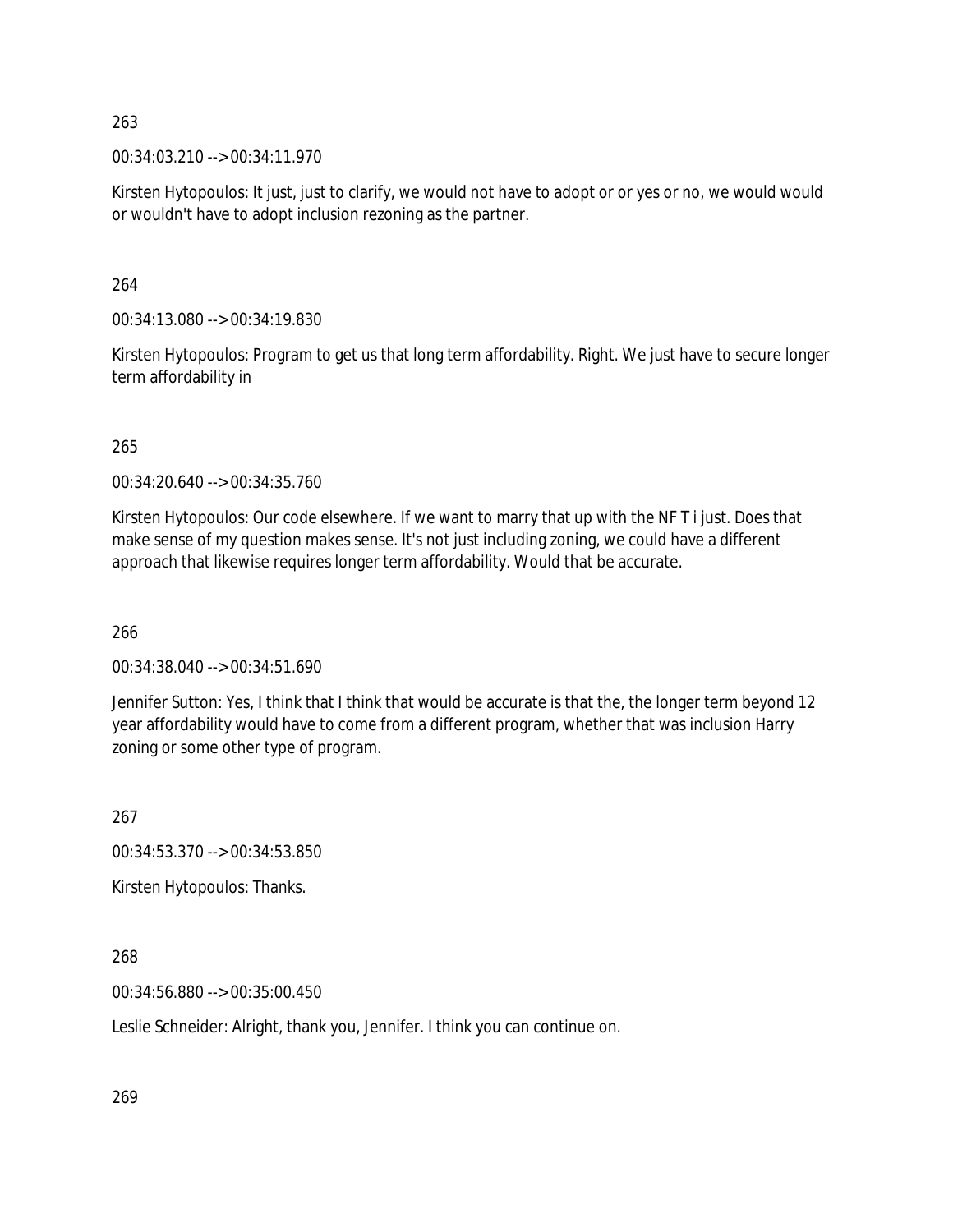00:35:08.550 --> 00:35:15.660

Jennifer Sutton: Okay so transfer development rights. And so this is not an affordable housing program.

270

00:35:16.290 --> 00:35:26.790

Jennifer Sutton: It is a voluntary market, but it also is a market based tool. So that's one way that it's similar to inclusion rezoning or the MF T program.

271

00:35:27.330 --> 00:35:37.770

Jennifer Sutton: But this is a market based conservation tool that helps owners of properties that have conservation value to sever some or all of their development rights.

# 272

00:35:38.280 --> 00:35:45.810

Jennifer Sutton: To sell or otherwise transfer those development rights to properties in urban areas and in the case of Bainbridge Island.

### 273

00:35:46.800 --> 00:36:04.440

Jennifer Sutton: Right now our program says that the receiving areas are designated centers. The city has long had a TV our program and it has not been utilized. And so, improving the city's TD our program as, as you saw earlier.

### 274

00:36:05.520 --> 00:36:09.330

Jennifer Sutton: Is a high priority comprehensive plan action item.

275

00:36:12.270 --> 00:36:22.740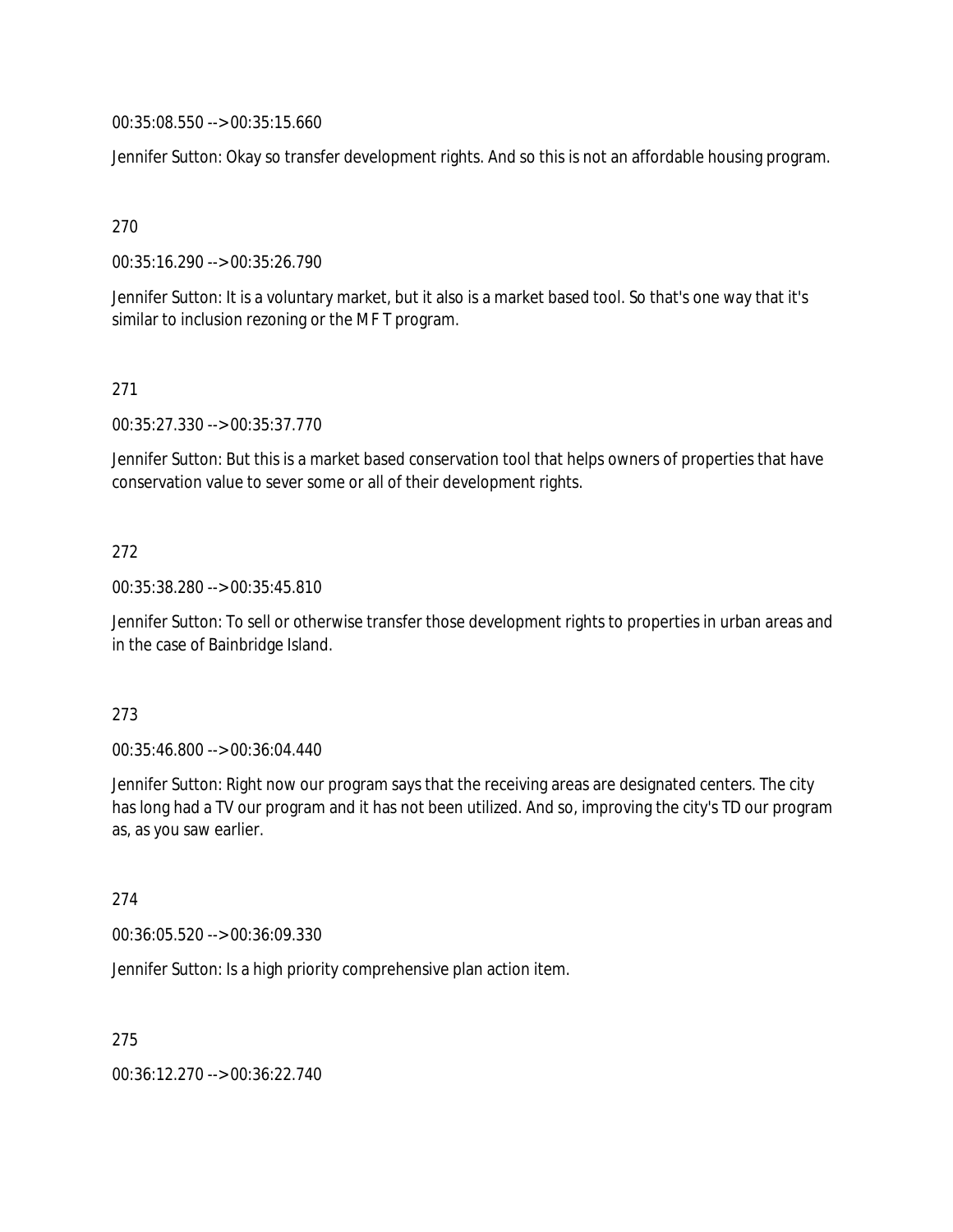Jennifer Sutton: So, and as I mentioned during the inclusion rezoning summary, the city has hired equal northwest and for Tara In 2008 and in addition to analyzing

276

00:36:23.730 --> 00:36:32.130

Jennifer Sutton: The inclusion airy zoning and how the city could improve that program they provided us information about

# 277

00:36:32.970 --> 00:36:55.980

Jennifer Sutton: Kind of what's wrong, or what doesn't work. ABOUT OUR CURRENT TV our program and how we could make changes to fix it so that findings of their analysis was presented in a final report in February 2019

278

00:37:04.320 --> 00:37:04.890

Jennifer Sutton: So just

279

00:37:06.780 --> 00:37:13.260

Jennifer Sutton: Just the highlights of some reasons why our TV our program isn't working.

280

00:37:14.910 --> 00:37:33.210

Jennifer Sutton: Awareness of the program is limited. Right now, the program relies on buyers and sellers to find each other. And what we've heard is that the city. The city really needs to be a more active participant in helping be a matchmaker between buyers and sellers.

281

00:37:34.860 --> 00:37:49.380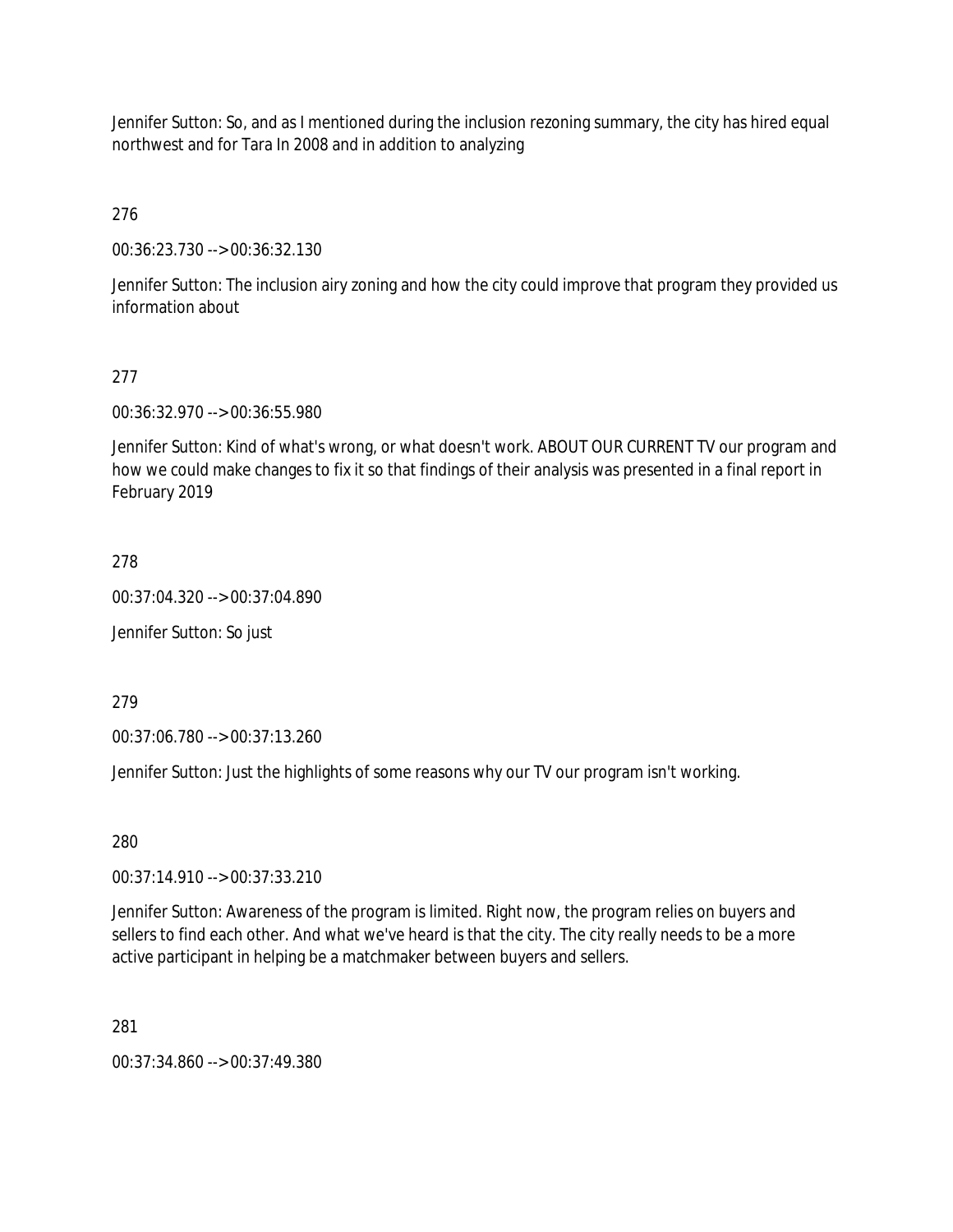Jennifer Sutton: The pricing of TD or credits is not clearly defined and as, as we've talked about the conservation areas of the island which is everything outside of the designated centers.

282

00:37:51.030 --> 00:37:56.580

Jennifer Sutton: Development is evaluated in Units Per Acre, and although the neighborhood centers right now.

#### 283

00:37:57.600 --> 00:38:02.100

Jennifer Sutton: Have density and units per acre in Winslow are mixed use districts

284

00:38:03.120 --> 00:38:07.560

Jennifer Sutton: Have floor a ratio to help regulate density so

285

00:38:09.240 --> 00:38:14.280

Jennifer Sutton: In improving the program I'm fixing that conversion is something we need to do.

286

00:38:21.420 --> 00:38:22.920

Jennifer Sutton: Does anyone have any questions.

#### 287

00:38:24.150 --> 00:38:27.090

Jennifer Sutton: About the CDR program and I, I should have said.

288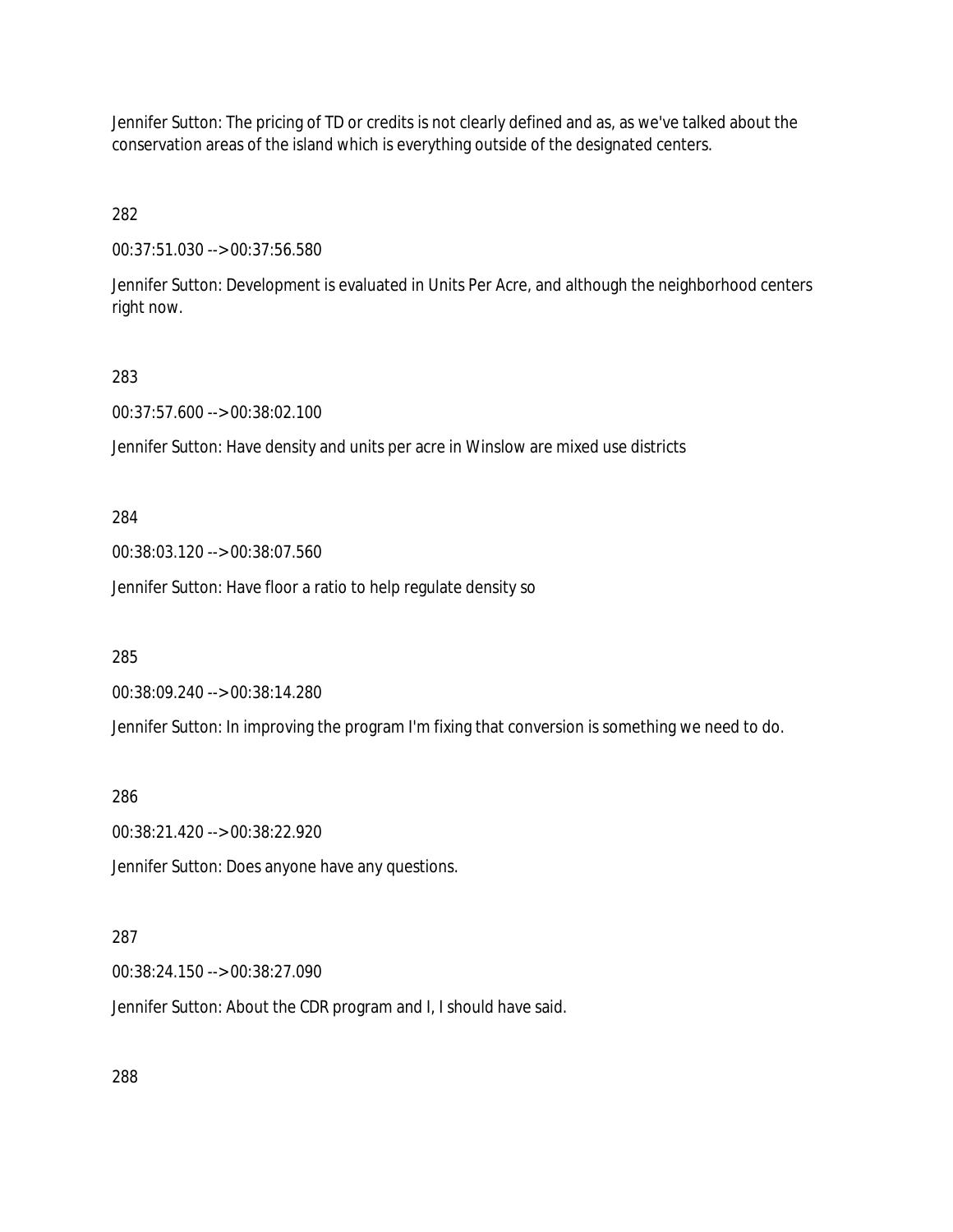00:38:28.320 --> 00:38:36.510

Jennifer Sutton: That although the first phase of eco northwest work with for Tara analyzed.

289

00:38:37.620 --> 00:38:40.320

Jennifer Sutton: How the program could be improved.

290

00:38:41.670 --> 00:38:52.980

Jennifer Sutton: Back in 2019, the Council decided to buy for Kate, the discussions about improving the TDI program and affordable housing and so

#### 291

00:38:54.450 --> 00:39:05.040

Jennifer Sutton: The second half of 2019 we talked about inclusion rezoning kind of stand alone and what we heard at the February 4 council meeting was that we should bring those

292

00:39:05.640 --> 00:39:15.630

Jennifer Sutton: That discussion back together because both of these programs and with prioritizing putting housing units in our designated centers.

293

00:39:16.860 --> 00:39:19.770

Jennifer Sutton: So any other questions about a TD our program.

294

00:39:22.890 --> 00:39:26.280

Leslie Schneider: On quick process note here or whatever.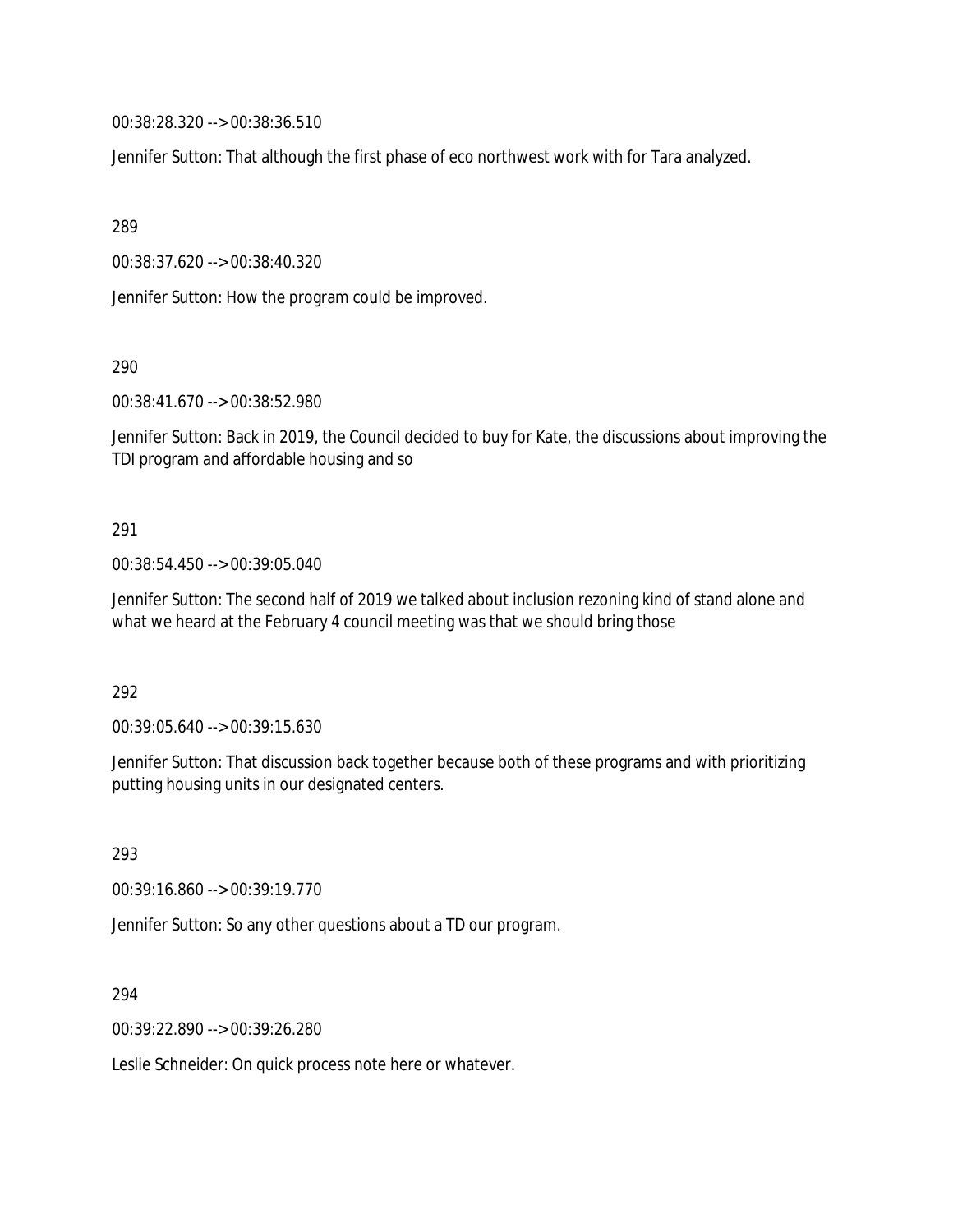00:39:29.100 --> 00:39:40.590

Leslie Schneider: Heather. I don't know if there was a little bit of background noise. And I think head right is the only one that doesn't have a mute on so I it's not a problem right now, but just in case that was inadvertent

296

00:39:41.220 --> 00:39:57.780

Leslie Schneider: I just wanted to throw that out there. I'm back to questions about TV are. And I guess maybe I wanted to just say quickly to that one way in which TD ours do relate to affordable housing is that they help

297

00:39:59.070 --> 00:40:07.620

Leslie Schneider: It's not only for those who need affordable housing, but for those landowners out in the rural areas that want to transfer their development rights and receive some

298

00:40:10.110 --> 00:40:19.920

Leslie Schneider: received some value some cash for that they could potentially need that in order to stay in their homes and to make their homes affordable. So that is one way in which

299

00:40:20.970 --> 00:40:32.250

Leslie Schneider: TRS do contribute to maintaining affordability on the island, but it doesn't necessarily create new affordability. Maybe that's one way to put it on. I see.

300

00:40:33.300 --> 00:40:34.950

Leslie Schneider: Deputy Mayor. Your hand is up.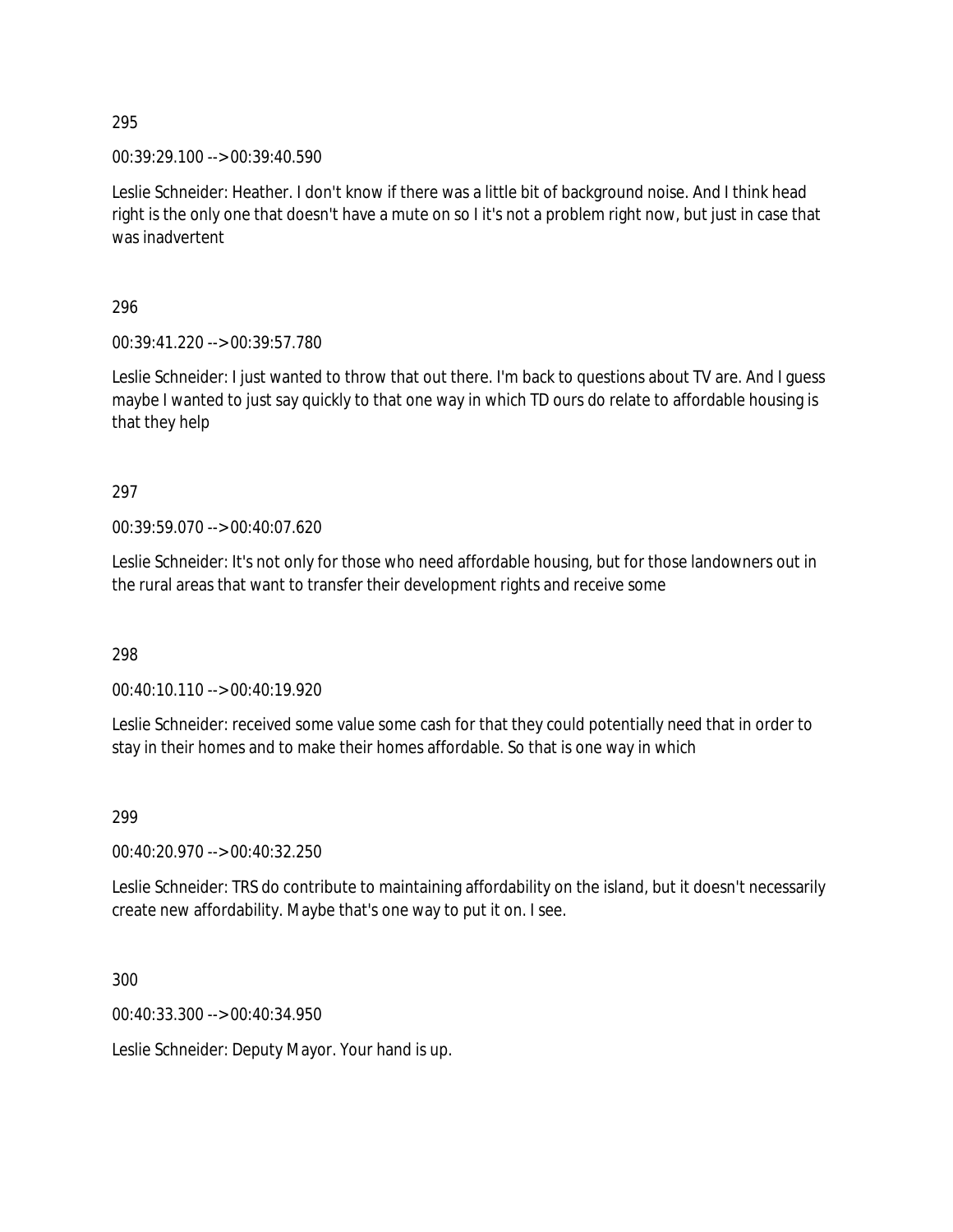00:40:35.460 --> 00:40:47.370

Rasham Nassar: Yes, thank you. And Jennifer, I'm I'm going back to some of the points, you'd raise about TD ours that might be issues or points of concern.

302

00:40:47.880 --> 00:40:55.980

Rasham Nassar: And one of them was the fact that we've got rural residential zoning by unit per acre in the rural areas of the island. And then we've got the

303

00:40:56.520 --> 00:41:11.310

Rasham Nassar: Florida area ratio and zoning in Winslow core. Is there, is there a way to make those compatible in terms of transferring development rights over to translating them to like units per acre into far so that

304

00:41:12.300 --> 00:41:21.720

Jennifer Sutton: Yeah, good question for Tara, we're, we're really lucky to have for Tara to be part of this team because they are a really large

305

00:41:23.070 --> 00:41:34.830

Jennifer Sutton: Land Trust nonprofit interest and they have worked on many TV programs and so they had answered this question for other jurisdictions and

306

00:41:36.540 --> 00:41:41.850

Jennifer Sutton: If we decide to continue if we decide to improve our TDI program.

307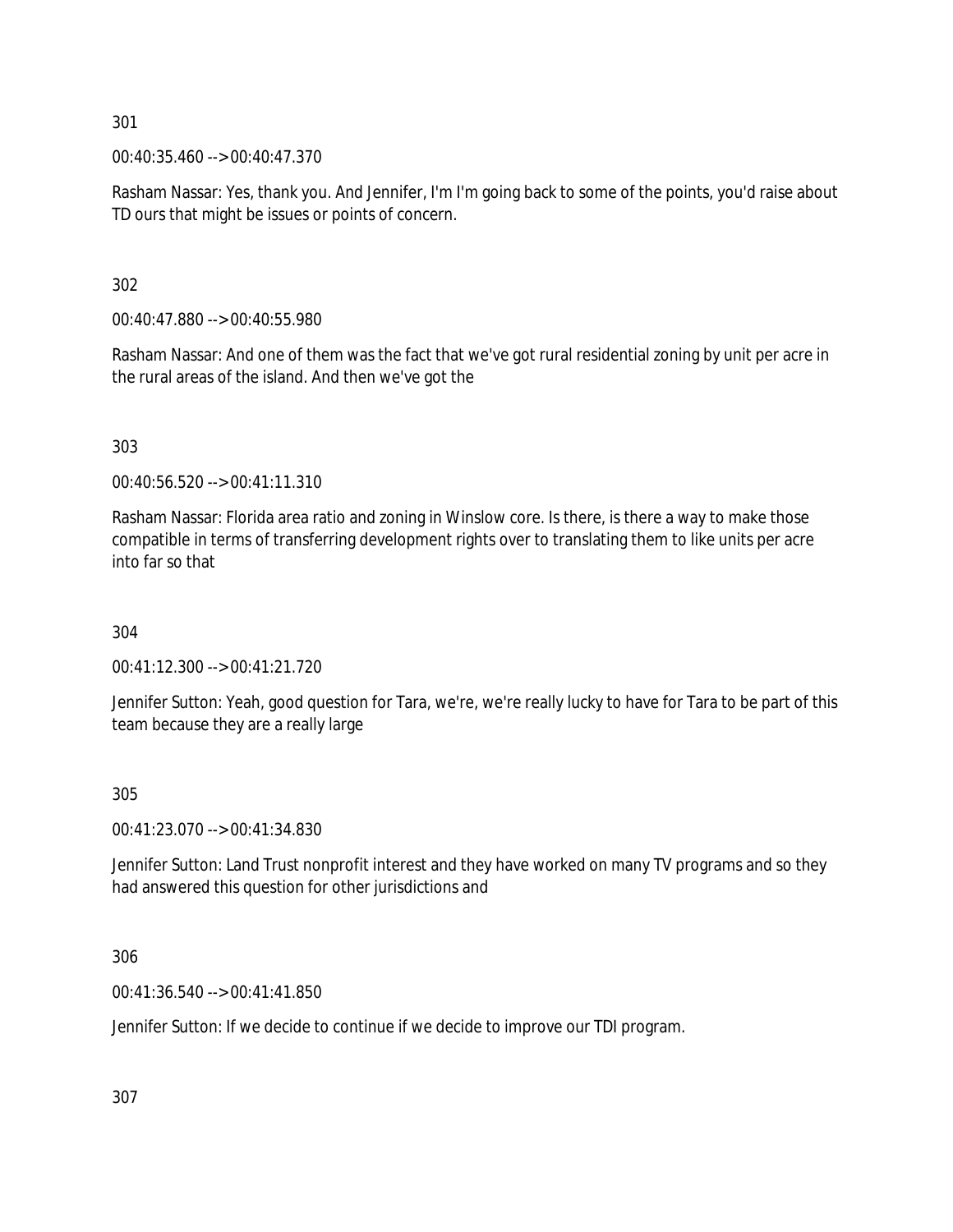00:41:42.930 --> 00:41:46.290

Jennifer Sutton: We'll get more into the specifics, but

308

00:41:47.370 --> 00:41:49.230

Jennifer Sutton: I think the gist of it is that

309

00:41:51.360 --> 00:42:04.440

Jennifer Sutton: You would kind of find a different denomination. So instead of units per acre. It would be a certain amount of TR credits that would being sold from a

310

00:42:06.510 --> 00:42:25.140

Jennifer Sutton: Property in the conservation area and transferred. And so it's not that you would say that, oh, this person is every one development. Right. And maybe they could build a three A 3000 square foot home. So that's where 3000 square feet of FLIR

311

00:42:26.460 --> 00:42:36.660

Jennifer Sutton: That's not the way for Tara has seen it done before. It doesn't work like that. It kind of translates both units per acre and FDR to a neutral.

312

00:42:38.940 --> 00:42:40.890

Jennifer Sutton: neutral. Neutral calibration.

313

00:42:42.330 --> 00:42:48.030

Jennifer Sutton: And if we did this, I should say, if we did this. This is a metric that would be need to be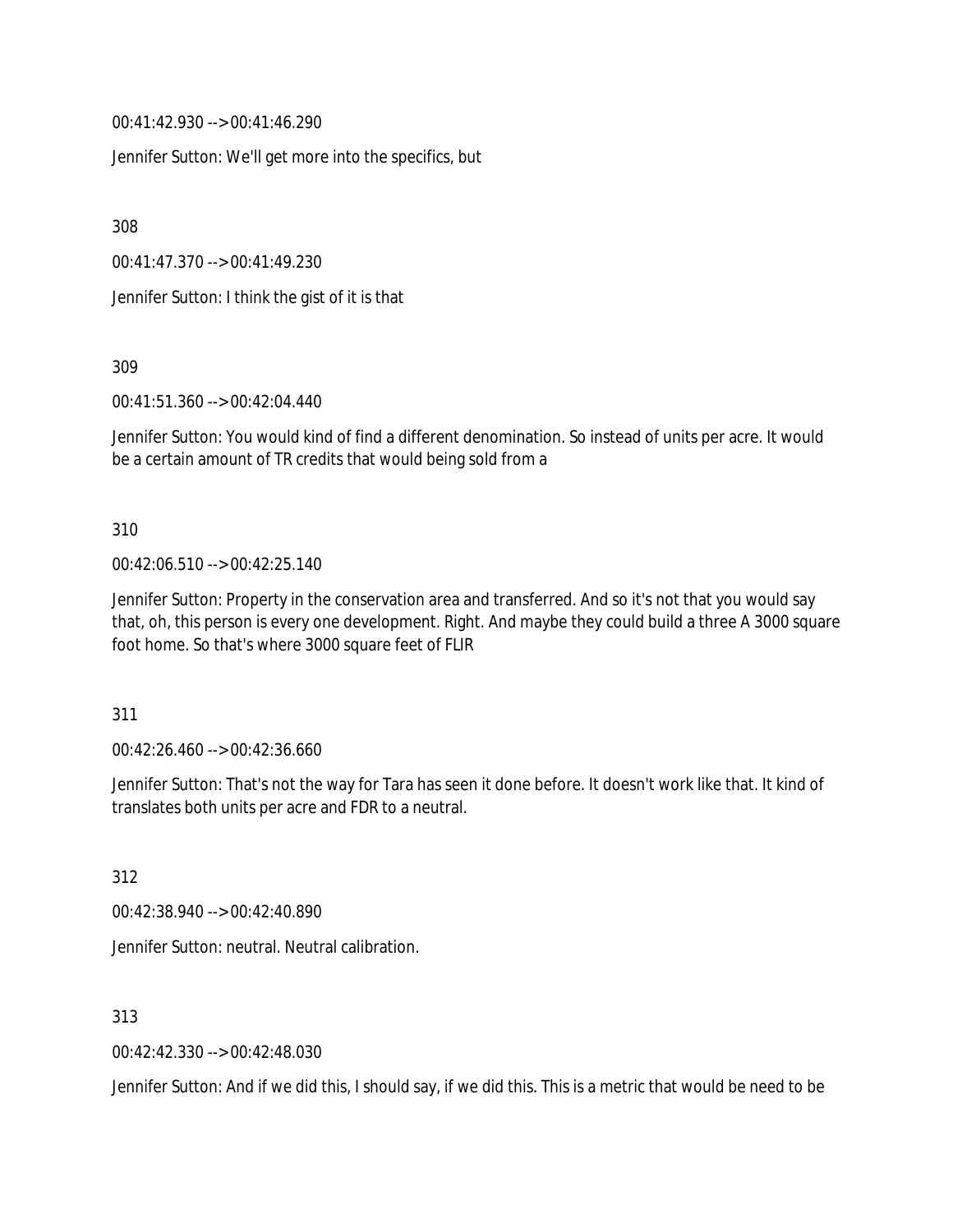### 00:42:49.110 --> 00:42:53.850

Jennifer Sutton: updated periodically, you know, maybe every few years, we would need to revisit

315

00:42:55.080 --> 00:43:05.880

Jennifer Sutton: The, the market and how it's working and make adjustments to how how this transaction or conversion works.

316

00:43:06.570 --> 00:43:19.800

Rasham Nassar: And at this point in time. Have you or has for Tara in the reporting. I can't recall given any thought to what that what the amount of credits being transferred from the rural to the

317

00:43:20.910 --> 00:43:37.020

Rasham Nassar: To the Winslow area might be in terms of a far value or or what have you, and how that would work into the the affordable housing component. If we can integrate those two programs if you understand what I'm saying.

318

00:43:38.040 --> 00:43:50.310

Rasham Nassar: I assume that you'd have to raise the, the density or the or the extent to which your the amount of credits transferred in order to capture some affordability within that purchase but Has any thought been given to that.

319

00:43:52.470 --> 00:44:04.440

Jennifer Sutton: And they're the February 2019 final report from from Northwestern for Tara does kind of give some surface level recommendation.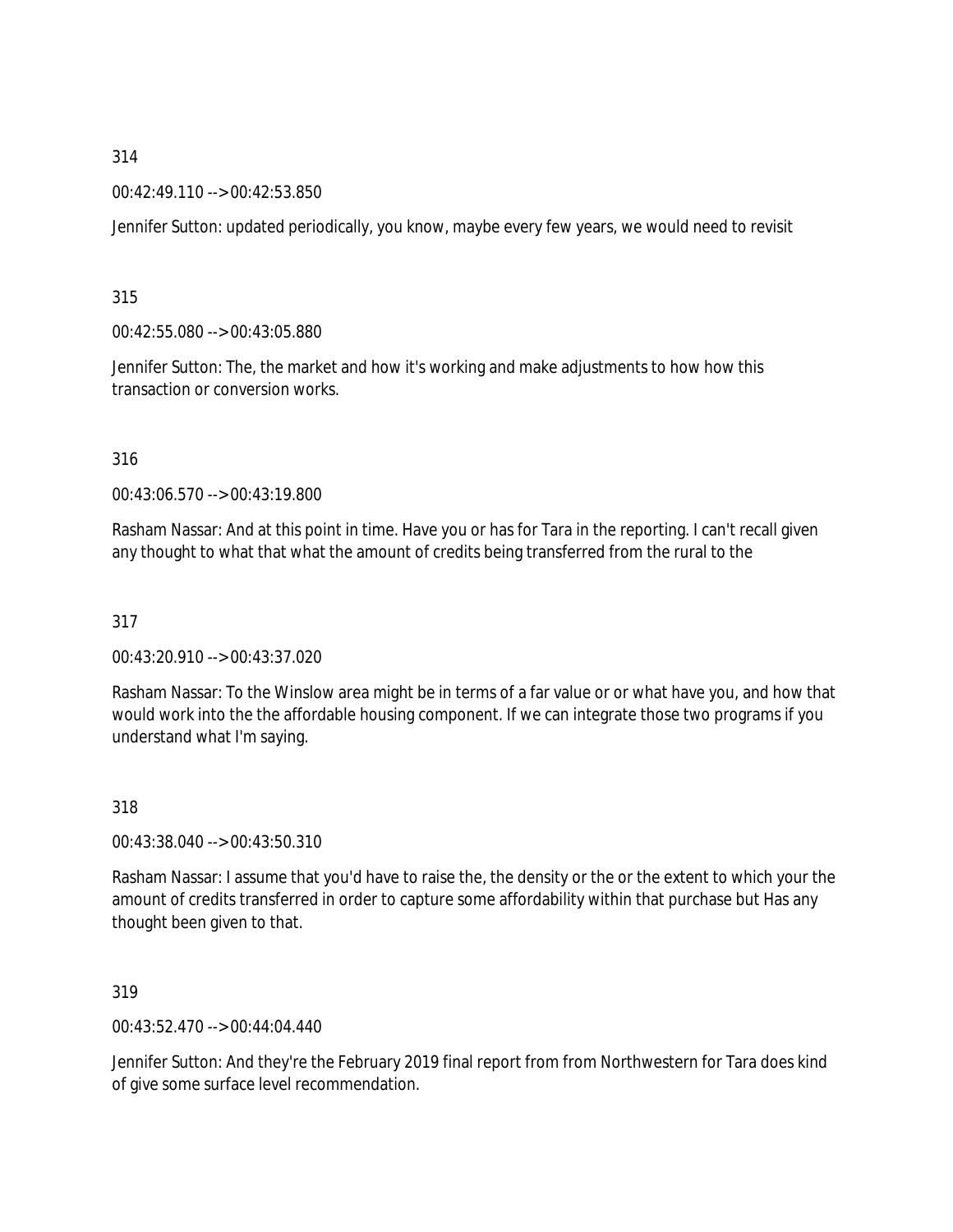00:44:05.820 --> 00:44:14.550

Jennifer Sutton: But if we decided to complete this work and move forward, we would need additional detail.

321

00:44:15.780 --> 00:44:16.200

Jennifer Sutton: And

322

00:44:17.310 --> 00:44:17.760

Jennifer Sutton: You know,

323

00:44:18.840 --> 00:44:28.680

Jennifer Sutton: We might want to update sign up some of the market math. Some of the math that was used in the modeling back in 2019

324

00:44:30.270 --> 00:44:31.950

Jennifer Sutton: Or early, early 2018

325

00:44:33.390 --> 00:44:39.840

Jennifer Sutton: But yes, if there is information about how to think about this conversion in that February 2019 report.

326

00:44:43.080 --> 00:44:48.900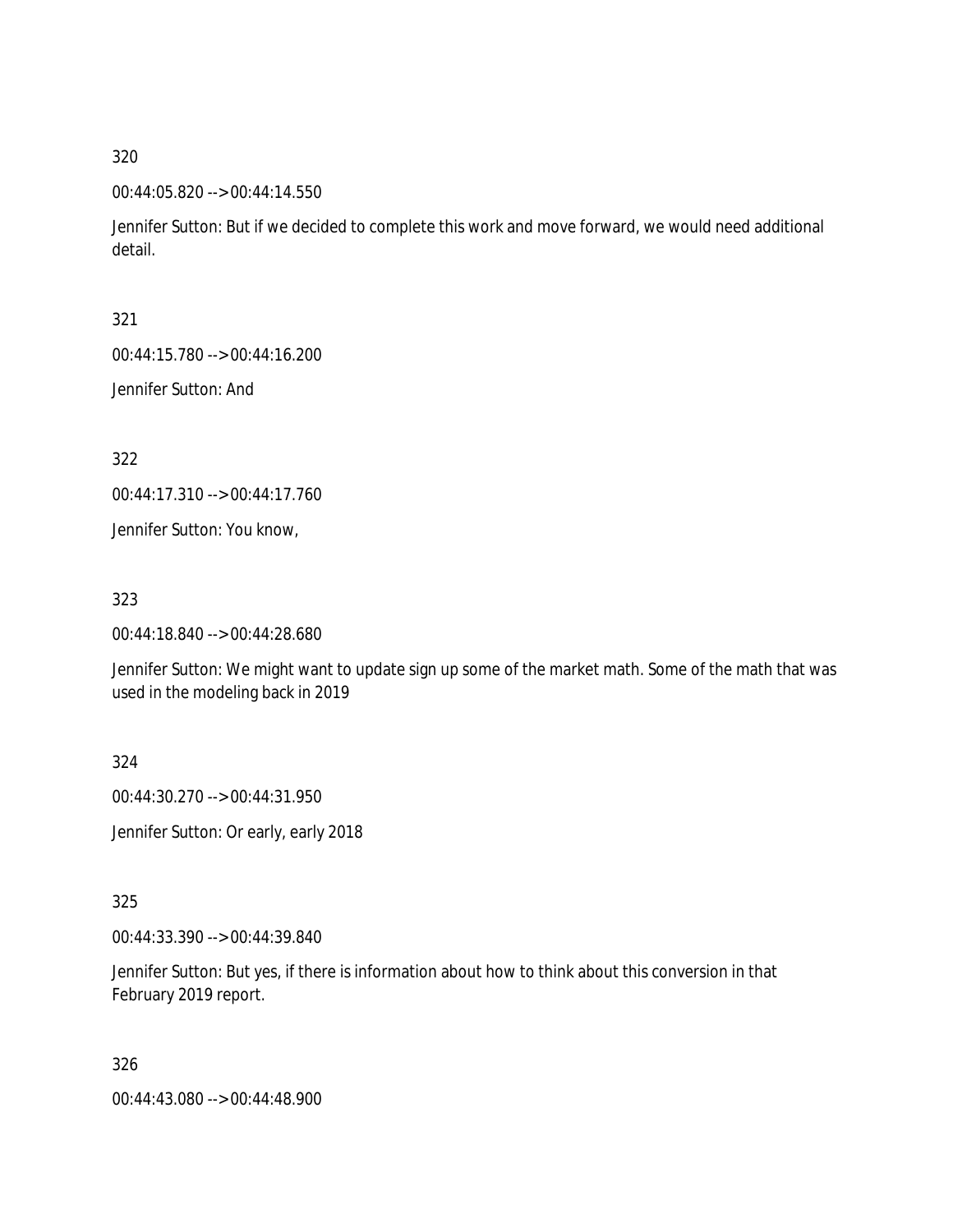Leslie Schneider: I would like to come back to that. But first, if I could like counselor right topless jumping

# 327

00:44:50.430 --> 00:45:00.090

Kirsten Hytopoulos: Yeah, this is just quick and and really obvious, but I just wanted to point out that while while TT RS won't directly create affordable housing that will certainly make density in the core more palatable.

# 328

00:45:00.390 --> 00:45:12.120

Kirsten Hytopoulos: To the community. I'm just stating the obvious. I'm sorry, but for the benefit of the public, at least if we can push for density into this, into the core and explain why that is a holistic approach.

# 329

00:45:12.510 --> 00:45:18.630

Kirsten Hytopoulos: Than I think it makes a formal denser housing a mess, affordable housing more possible and in the core

330

00:45:29.010 --> 00:45:30.000

Jon Quitslund: Okay, I'm unmuted.

331

00:45:30.750 --> 00:45:31.800

Jon Quitslund: I just wanted to make a brief.

332

00:45:31.800 --> 00:45:32.280

Comment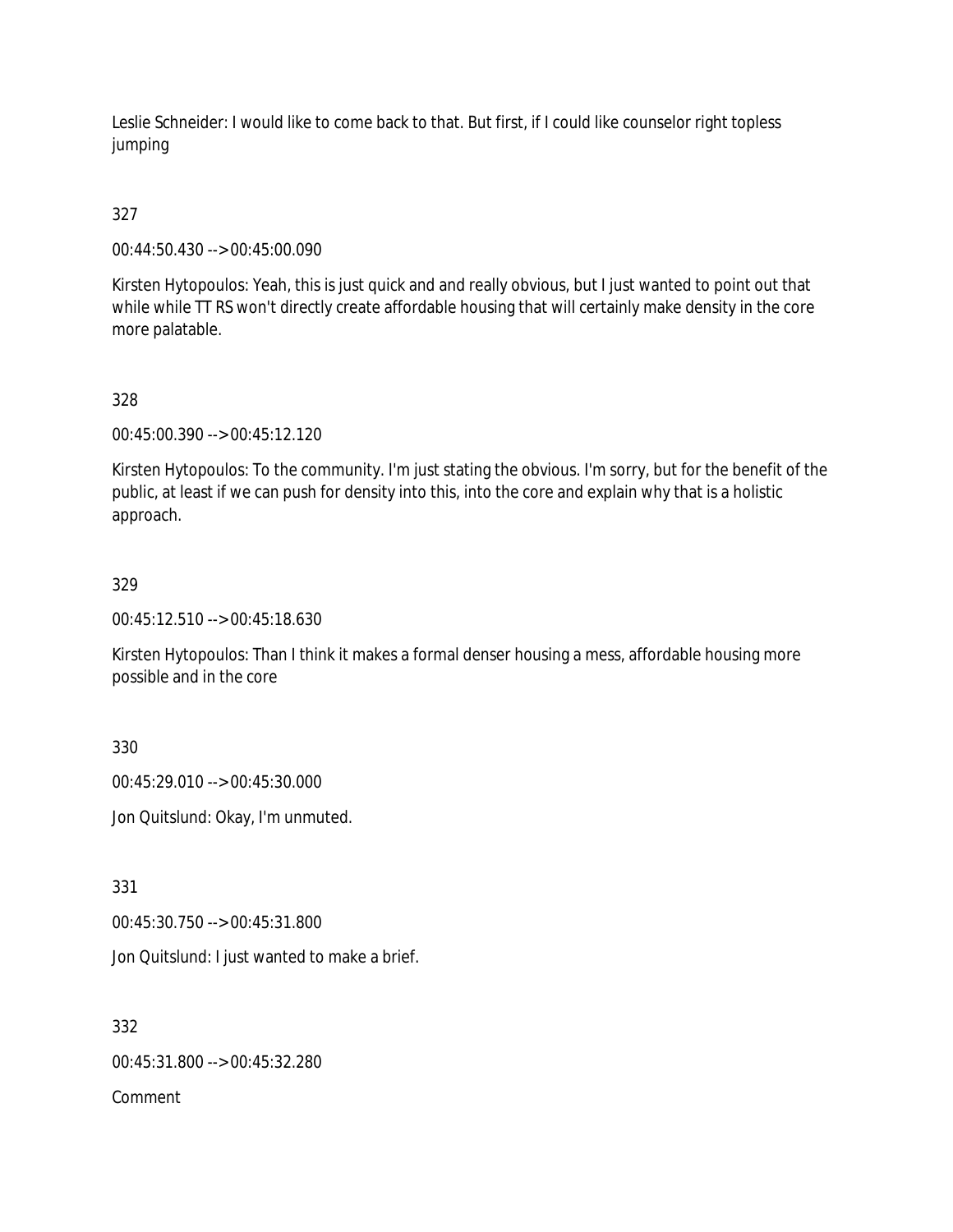00:45:33.750 --> 00:45:48.120

Jon Quitslund: From those discussions of the fixing of the TD our program goes back about 15 years this has never been functional, but there's been several studies people commissioned lots of discussion.

334

00:45:49.350 --> 00:46:07.950

Jon Quitslund: And I've been not an active party, but an engaged and interested party TD TD our program ought to be useful, but it has never been possible to put it together, I believe, at this point, it would be a distraction from much more urgent.

335

00:46:09.750 --> 00:46:14.130

Jon Quitslund: Work that holds together better I've come to feel that

336

00:46:15.750 --> 00:46:21.720

Jon Quitslund: Transfer our development rights is like the gold at the end of the rainbow. We're

337

00:46:22.800 --> 00:46:27.180

Jon Quitslund: It's illusory in terms of the, the actual amount of

338

00:46:29.400 --> 00:46:34.470

Jon Quitslund: Transfer that is going to happen and its value in relation to

339

00:46:36.540 --> 00:46:45.600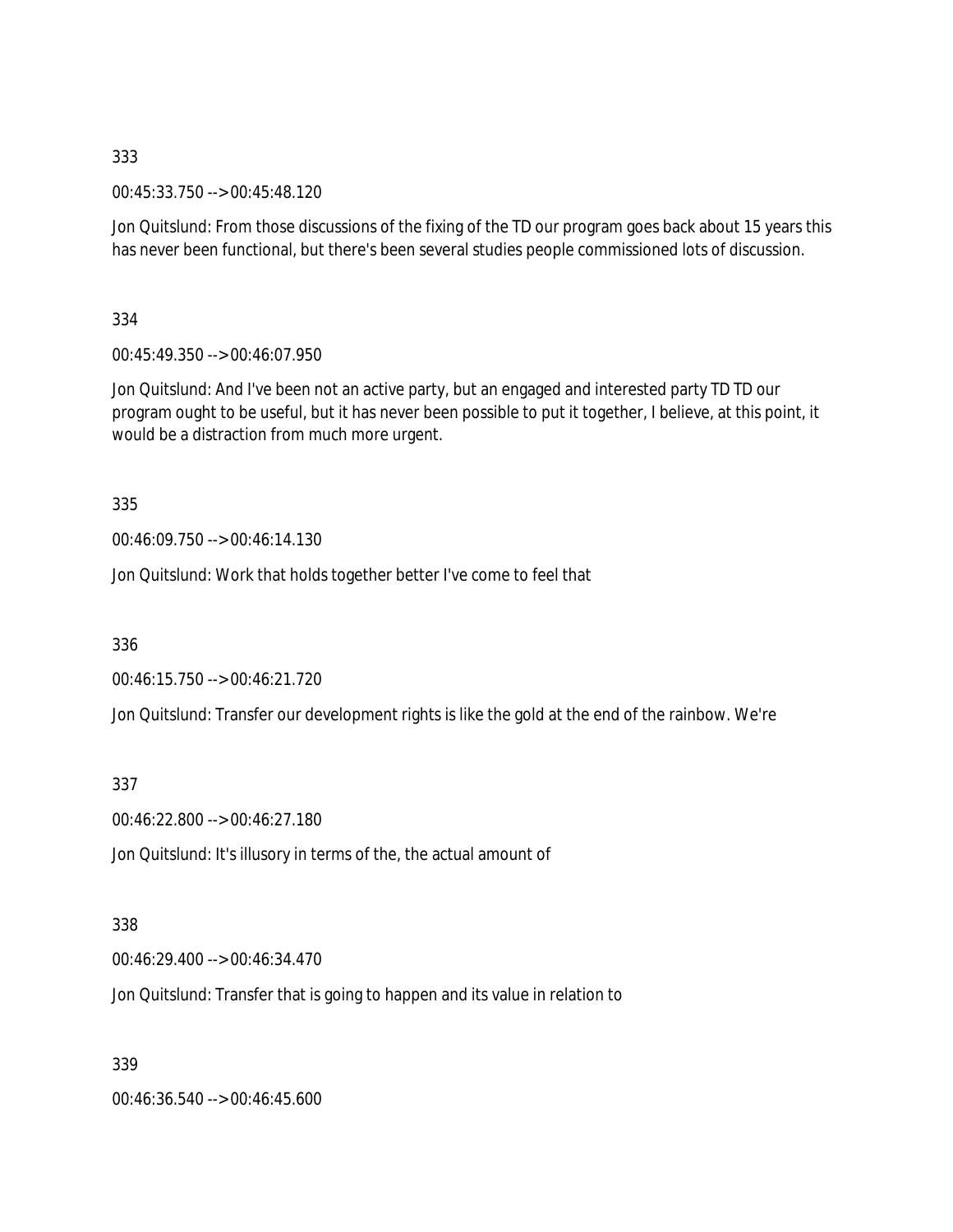Jon Quitslund: Our main agenda here which is portable housing, it sounds good as as Kirsten has said, but

340

00:46:46.830 --> 00:46:50.820

Jon Quitslund: Making it work, bringing it into being, is going to be

341

00:46:52.140 --> 00:47:01.080

Jon Quitslund: Round and round and round and involve a lot of people who are not currently in the engagement. So I'm very impatient with

342

00:47:02.370 --> 00:47:12.690

Jon Quitslund: It's being focused upon something that's got to be integrated or else. So that's just my my own

343

00:47:14.370 --> 00:47:14.850

Single it

344

00:47:17.580 --> 00:47:22.530

Leslie Schneider: THANK YOU, JOHN I just wanted to sort of reflect back on a couple comments. I heard

345

00:47:23.730 --> 00:47:24.540

Leslie Schneider: So,

346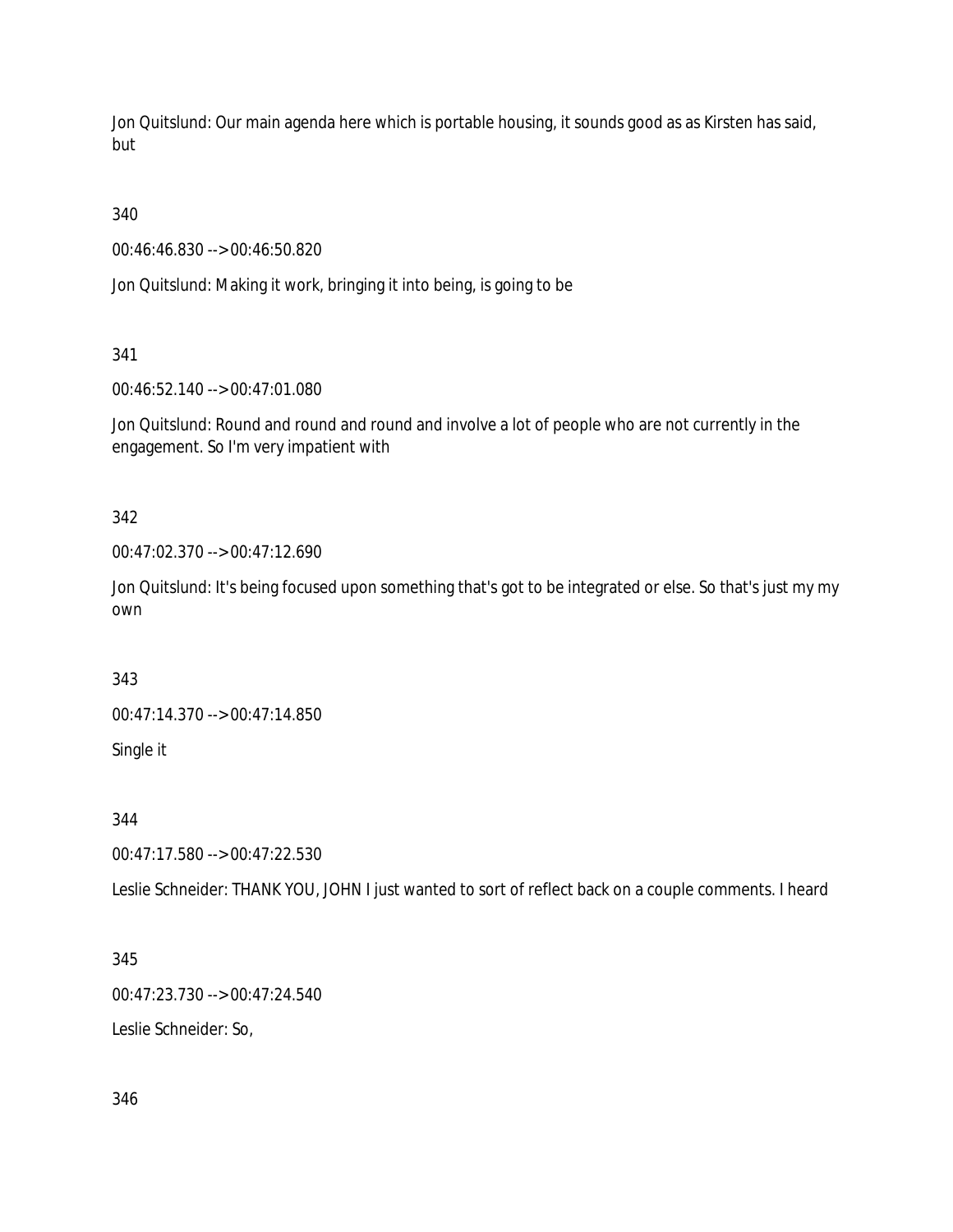00:47:28.320 --> 00:47:41.490

Leslie Schneider: Deputy Marion bizarre. I think you somewhere in your comment to your final question you were wondering if it could be tied into the affordable housing question and I or the affordable housing program and

347

00:47:42.990 --> 00:47:45.120

Leslie Schneider: Jennifer can correct me if I'm wrong, but

348

00:47:45.360 --> 00:47:57.720

Leslie Schneider: Aside from the two benefits that we've just heard you know I mentioned initially that it that it does sort of help create affordability out in the rural areas because there is, you know, there are dollars being transferred out there so that can make it more affordable.

349

00:47:58.110 --> 00:48:02.820

Leslie Schneider: For someone to stay in their home. And then of course there's the benefit of

350

00:48:05.610 --> 00:48:20.760

Leslie Schneider: The density in the in the Winslow area of the downtown area being more tolerable because it is all in exchange for preserving some outlying area, but that's not an affordable benefit. So I think that there really is not an affordability tie in

351

00:48:22.320 --> 00:48:27.570

Leslie Schneider: It is basically it's in competition, you know. So if a developer wants to

352

00:48:29.070 --> 00:48:31.260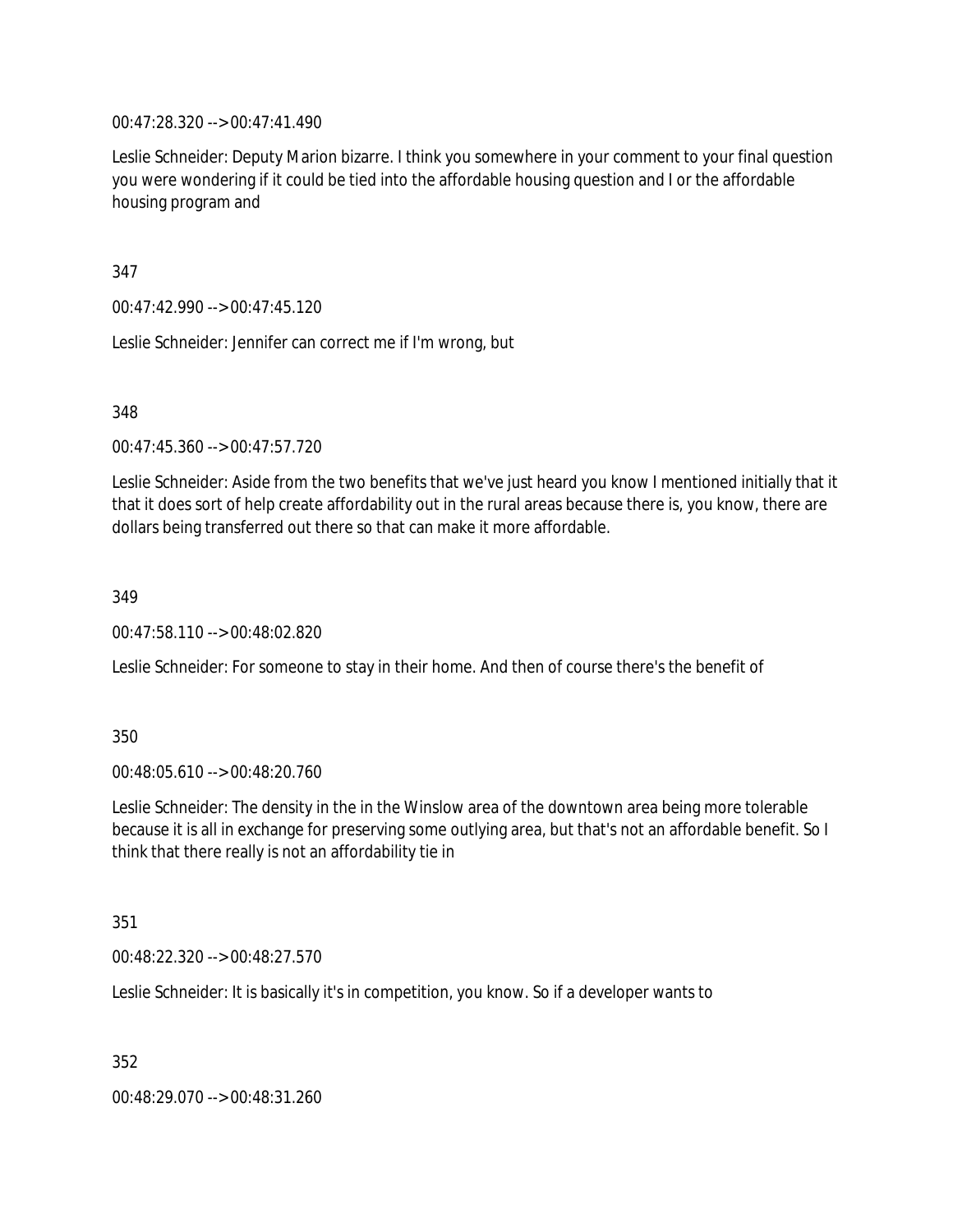Leslie Schneider: Get more floor area ratio have more

# 353

00:48:32.760 --> 00:48:49.530

Leslie Schneider: Development envelope to build in then that developer, you know, has yet another choice there could be the choice of sending money and and buying the transferring the development rates, Jennifer. Is that sort of it. Is that true, or do you have caveats on what I just said.

# 354

00:48:54.120 --> 00:49:05.550

Jennifer Sutton: So Leslie, I want to acknowledge that I think that your point about how TD ours could work as a kind of indirect affordable housing program by maybe helping someone stay in their home.

# 355

00:49:06.180 --> 00:49:18.750

Jennifer Sutton: I think that is absolutely true. And that kind of works, maybe in the same way that at US could work as an indirect affordable housing program by helping make it easier for someone to stay in a home.

### 356

00:49:19.680 --> 00:49:33.150

Jennifer Sutton: Right now the way our current bonus fa. Our program is structured. You're right, TD ours absolutely are competing with affordable housing and with all of the other methods of

357

00:49:33.840 --> 00:49:43.590

Jennifer Sutton: Achieving bonus F AR and that was one of the recommendations from that report was that that the city needs to figure out what are

358

00:49:44.550 --> 00:50:05.490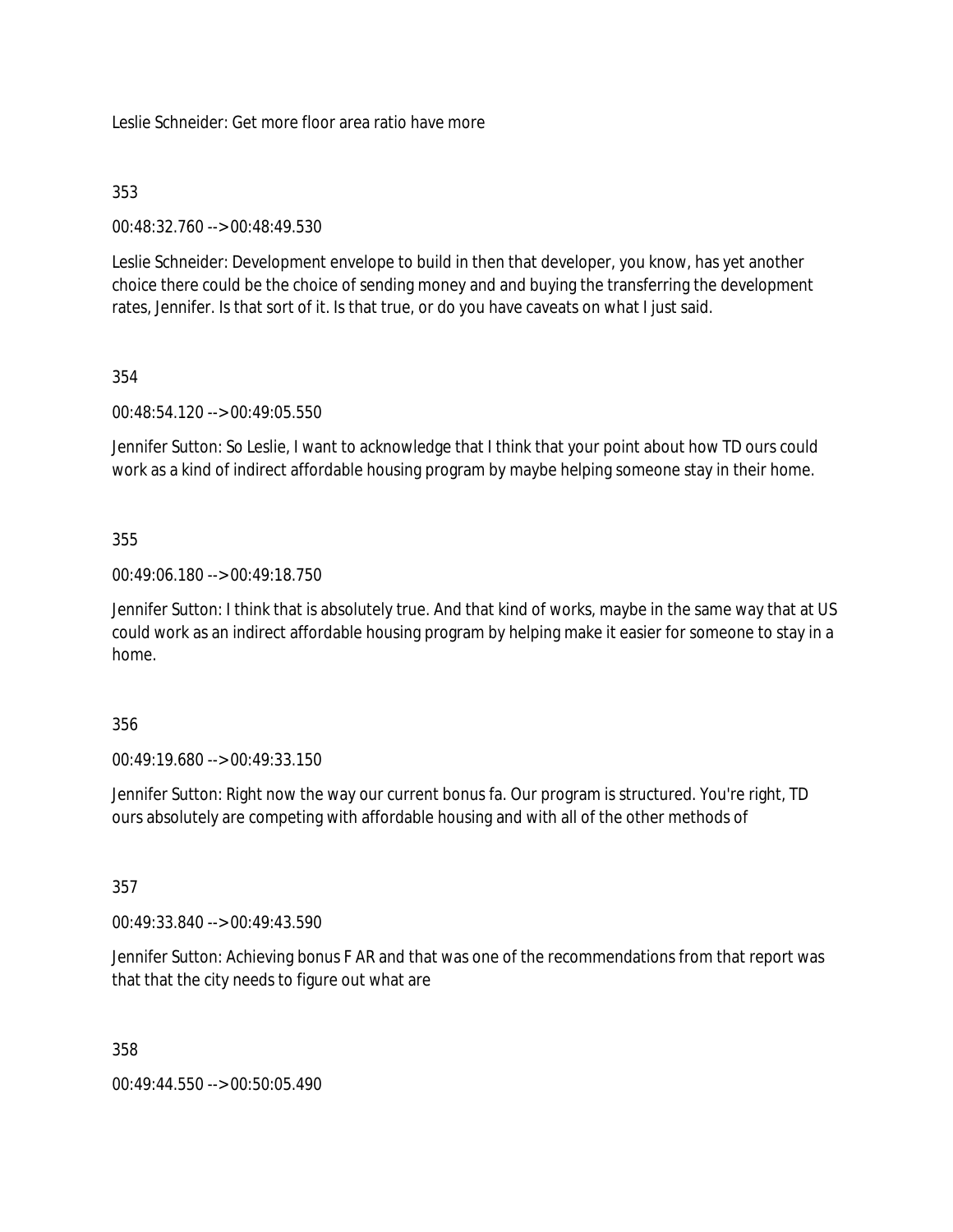Jennifer Sutton: Really important policy priorities are and then limit the bonus FA are options to those important policy priorities. So of our priority is conservation and affordable housing, you know, get in the end, get rid of the other choices and focus on providing bonus F er for

359

00:50:06.600 --> 00:50:10.200

Jennifer Sutton: For those outcomes. They're there.

360

00:50:11.460 --> 00:50:21.960

Jennifer Sutton: In order to not have a revised exclusionary zoning and to our program compete with each other. There, there is a way to structure it so that

### 361

00:50:24.030 --> 00:50:27.930

Jennifer Sutton: That they don't compete, but they basically that you just get

362

00:50:29.400 --> 00:50:34.380

Jennifer Sutton: More and more, or that you could make you can make a developer use both programs.

363

00:50:36.150 --> 00:50:54.540

Jennifer Sutton: The way that if you look back at the for Tara presentations that kind of talked about the silo effect of the bonus FDR versus the pancake effects, whether you're earning bonus if they are in a, you know, equally by using TT RS and providing affordable housing or

364

00:50:55.800 --> 00:51:05.130

Jennifer Sutton: The competition between those two programs. So good points. And it's something to keep in mind if we decide to move forward.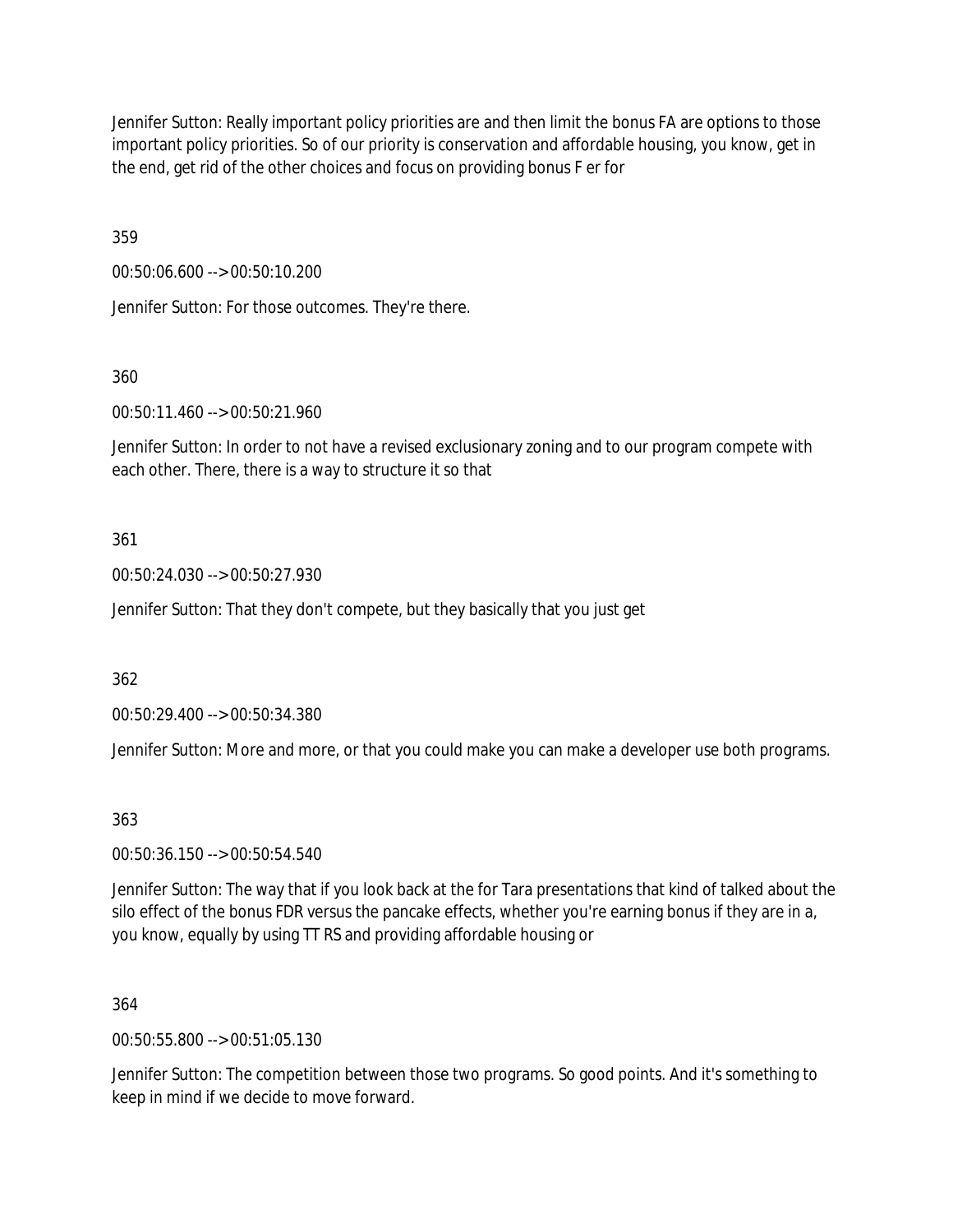00:51:06.360 --> 00:51:18.030

Leslie Schneider: Yeah, I'm not sure I followed you on that one. But I don't need you to follow up right now. I think that that can we can get into the weeds on that one, you know, at some other time. Councilmember car. I see your hand up. Yeah.

366

00:51:18.060 --> 00:51:22.890

Christy Carr: Thanks, just real quickly. I was going to say what Jennifer just said in terms of

367

00:51:24.750 --> 00:51:28.350

Christy Carr: What was in that ego northwest and for Tara report, but I think that

368

00:51:29.730 --> 00:51:39.660

Christy Carr: I wouldn't discount TD ours as not an affordable housing tool because when you stack it instead of silo it you can achieve affordable housing outcomes using a TD our program.

369

00:51:40.770 --> 00:51:43.950

Christy Carr: And one of the things that's not on this list that Jennifer said was

370

00:51:45.480 --> 00:51:57.930

Christy Carr: One of the reasons. One of the biggest reasons, actually, that the TR program doesn't work or hasn't worked historically and Jennifer, correct me if I'm wrong is because of those competing programs. So that's just really the policy decision work that the Council needs to do.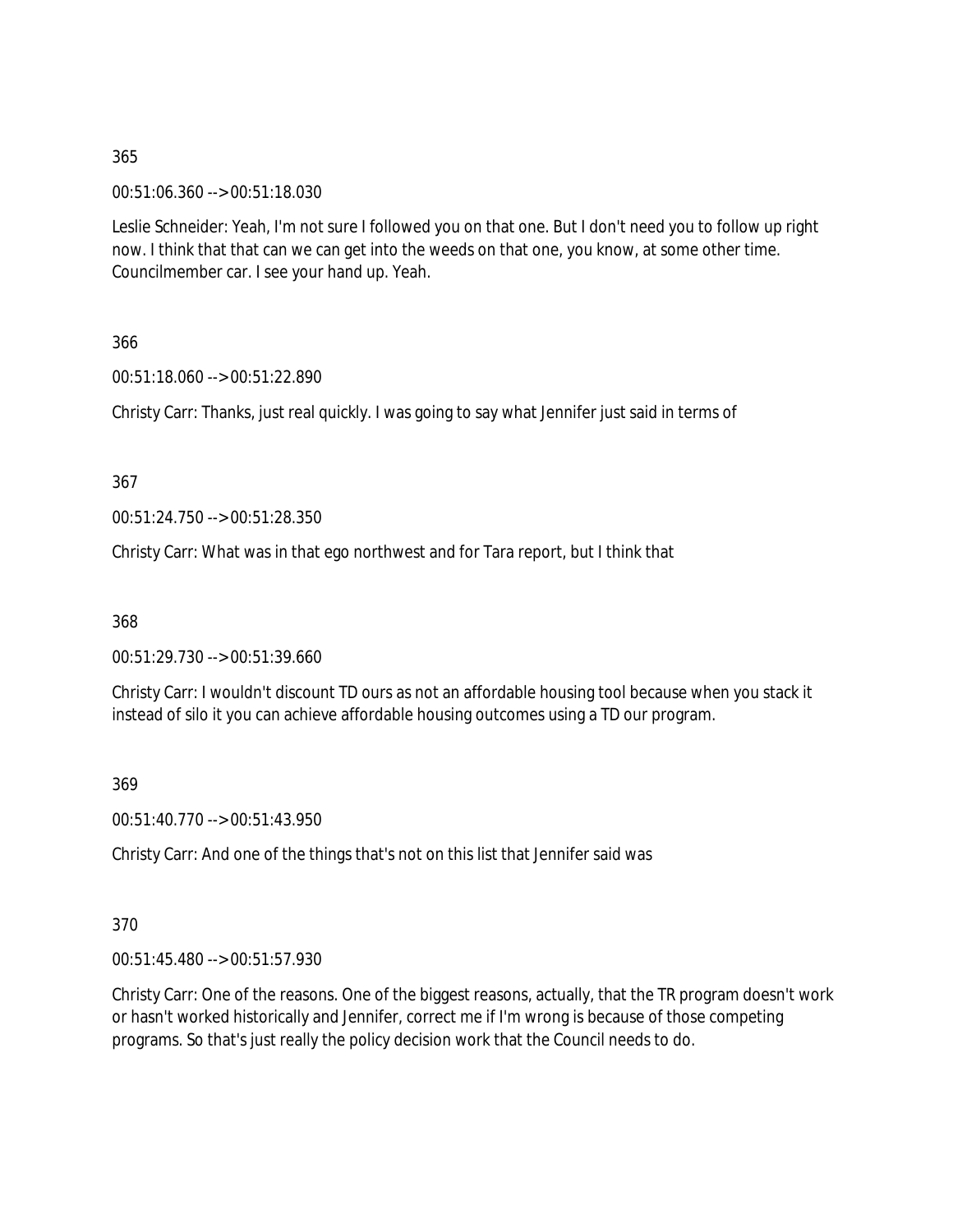00:51:59.310 --> 00:52:07.620

Christy Carr: In terms of, quote, getting rid of things that don't compete with TD our program. If that's what we want to use and I think

372

00:52:09.090 --> 00:52:15.120

Christy Carr: There's an opportunity if that conversion is happening from dwelling unit per acre to FLIR

373

00:52:16.680 --> 00:52:17.820

Christy Carr: One of the things that

# 374

00:52:19.110 --> 00:52:25.440

Christy Carr: Has to go into that math is the zone in which the FDR is being achieved. So the

### 375

00:52:26.070 --> 00:52:34.830

Christy Carr: It's worth more or less money. So that's another decision in terms of the geography or the zone in which the TD our program is being applied or used

376

00:52:35.250 --> 00:52:47.730

Christy Carr: AND THEN I'M CURIOUS TO EXPLORE MORE ABOUT A TD our program that doesn't necessarily automatically result in density somewhere else, but it might result in funding and that could be put into, say, a housing trust fund.

377

00:52:49.140 --> 00:52:53.460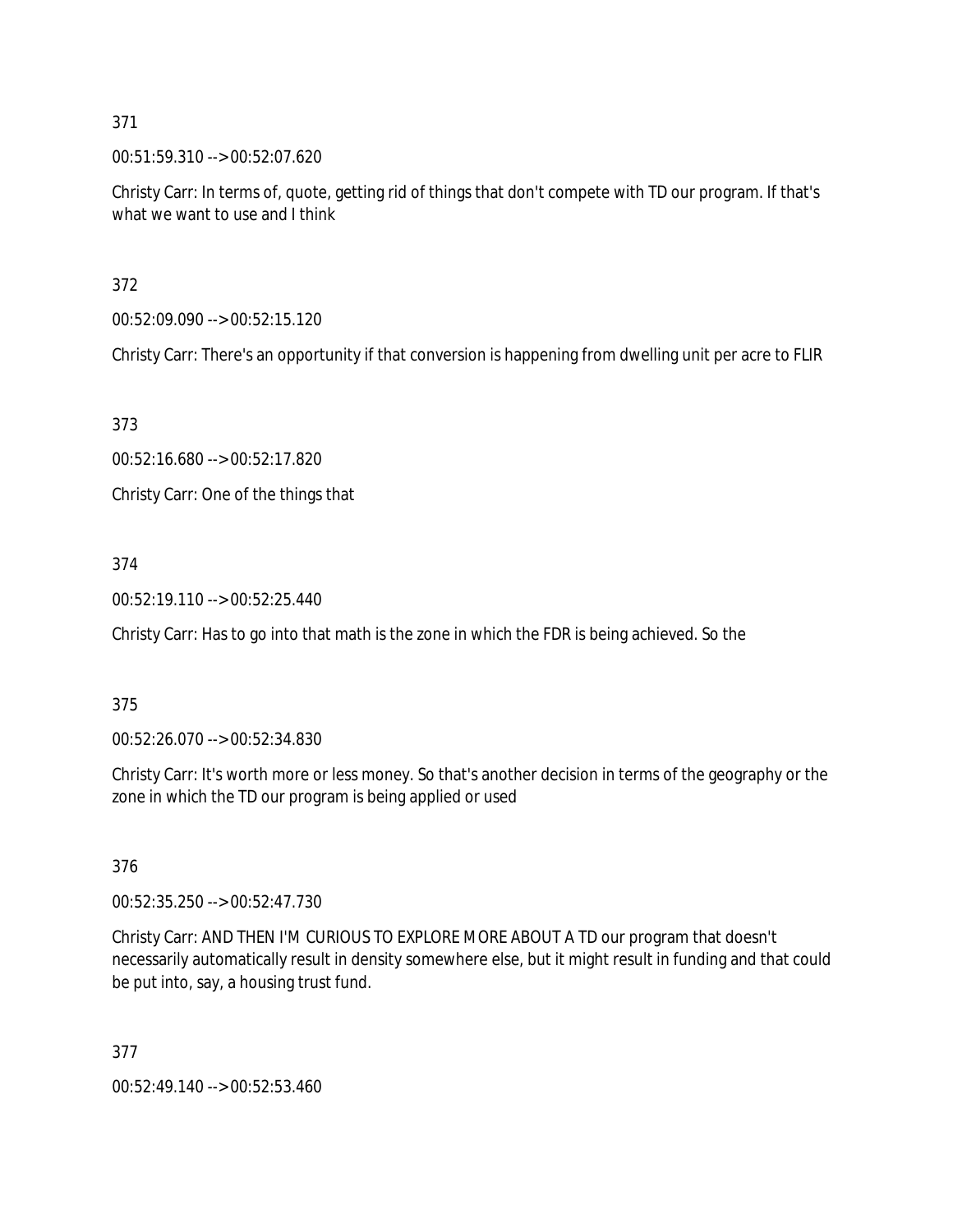Christy Carr: And then be used for affordable housing some other way.

378

00:52:59.520 --> 00:52:59.970 Leslie Schneider: All right.

379 00:53:01.170 --> 00:53:02.190 Leslie Schneider: Kevin Pollak

380

00:53:07.980 --> 00:53:11.820

Michael Pollock: Yeah, I just wanted to get some clarity on the on that.

381

00:53:13.470 --> 00:53:17.250

Michael Pollock: Council member car. I think in terms of

#### 382

00:53:18.690 --> 00:53:22.710

Michael Pollock: You talked about the cash and the equity. There are some sort of

383

00:53:24.180 --> 00:53:35.910

Michael Pollock: Conversion Factor. And I'm just curious about your thoughts on the the benefit to the transfer re that is there's different types of conservation easements

384

00:53:36.780 --> 00:53:53.280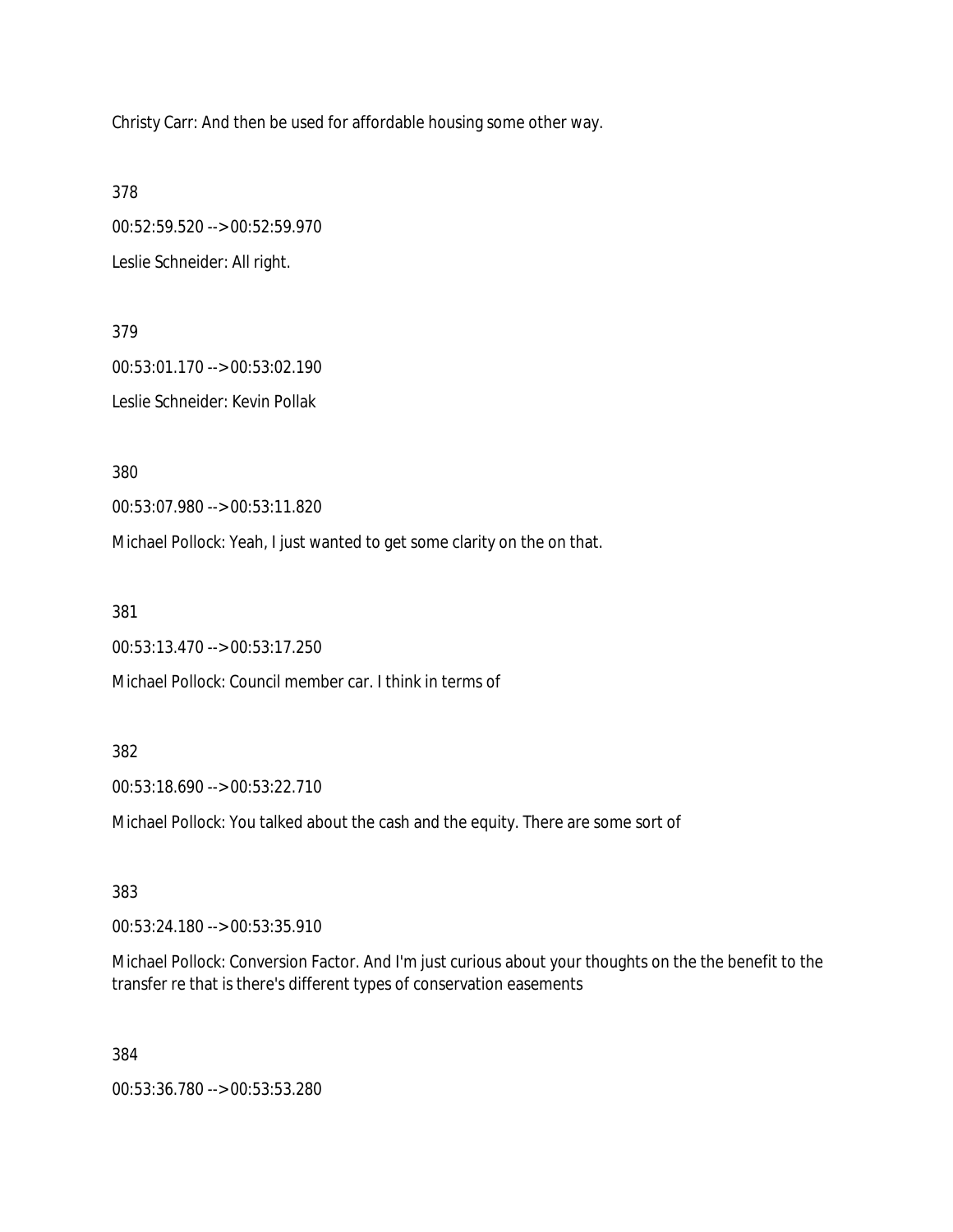Michael Pollock: In terms of what you can or cannot do to your property, you know, such as a farm land conservation easement that would allow some sort of development, but not other types and stuff. So I just wondered if if you have thoughts are, or if there's been much exploration and

385

00:53:54.510 --> 00:54:01.830

Michael Pollock: Jennifer Sutton obviously went in as well in terms of that component of it. What's the, what's the value of the various

386

00:54:02.280 --> 00:54:12.270

Michael Pollock: Aspects that you're giving up in terms of your, your development right what's, what are the values and what are the types of development rights that that could be given out and post sort of value. What they have assigned

387

00:54:15.900 --> 00:54:16.110

Michael Pollock: You

388

00:54:17.820 --> 00:54:25.290

Christy Carr: I would defer to Jennifer Yeah, sorry, in terms of what's been done. I think there's more to be done about exactly that.

389

00:54:26.460 --> 00:54:36.480

Jennifer Sutton: Right, well, and the the details about what would be in that conservation easement. What would be allowed or privet in that can be worked out through

390

00:54:37.170 --> 00:54:49.740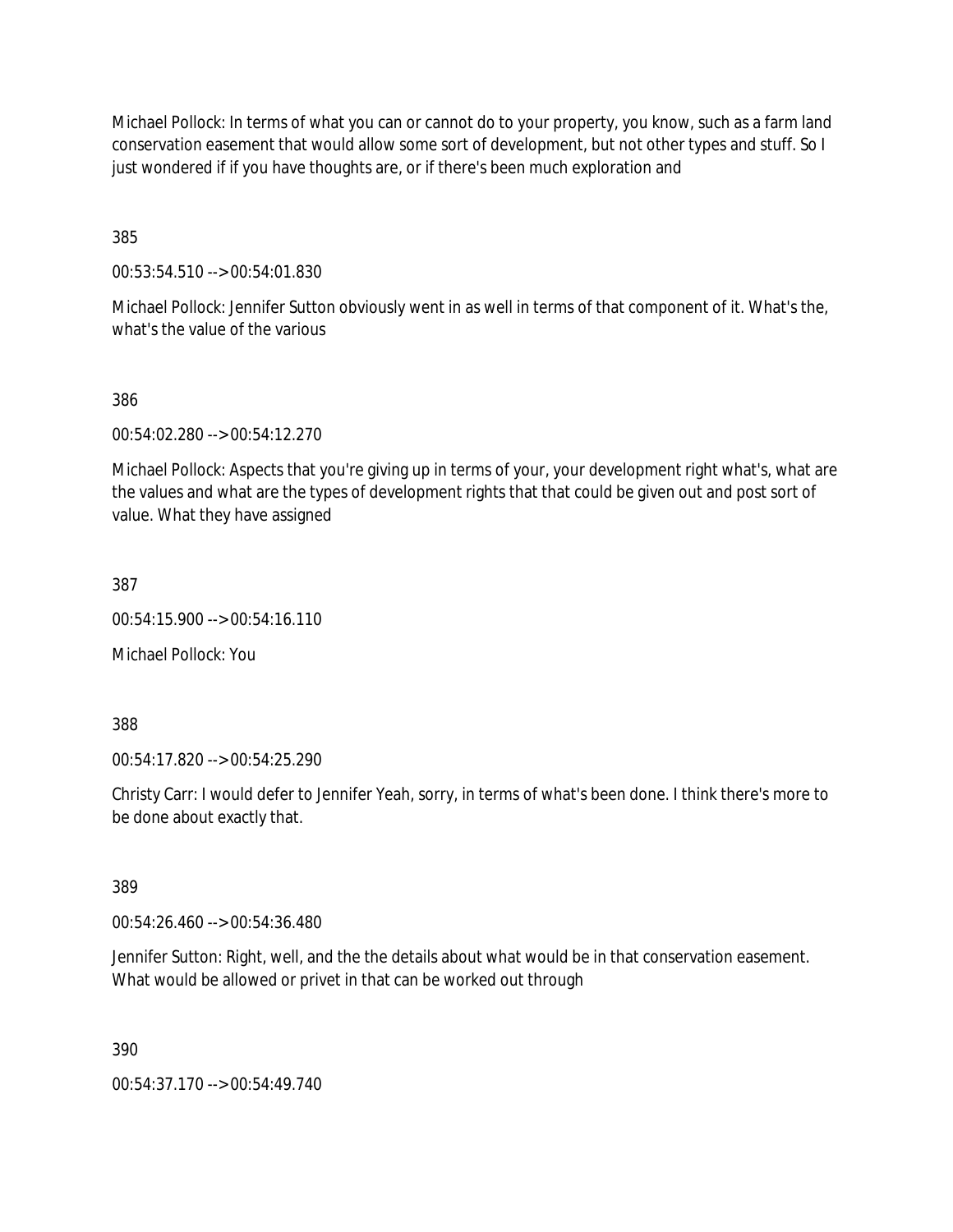Jennifer Sutton: Development of the an improved program related to, and I think what you were asking is how different types of plans might participate in the TD our program.

391

00:54:50.190 --> 00:55:03.060

Michael Pollock: Know how you would value those development. Right. So there's different types of development rights and if anybody has put some effort into thinking about what the value of those those giving up of those development writes

392

00:55:04.470 --> 00:55:04.950

Jennifer Sutton: About

393

00:55:05.340 --> 00:55:05.820

Yeah.

394

00:55:08.010 --> 00:55:09.930

Jennifer Sutton: Well, um, I think that

395

00:55:11.970 --> 00:55:18.240

Jennifer Sutton: I think there's two ways two parts to the answer one the value of the development right

396

00:55:20.490 --> 00:55:34.350

Jennifer Sutton: The when we restructure the TD our program. We could the city could take a hands off approach serve as the matchmaker between buyers and sellers and let the buyers and sellers come to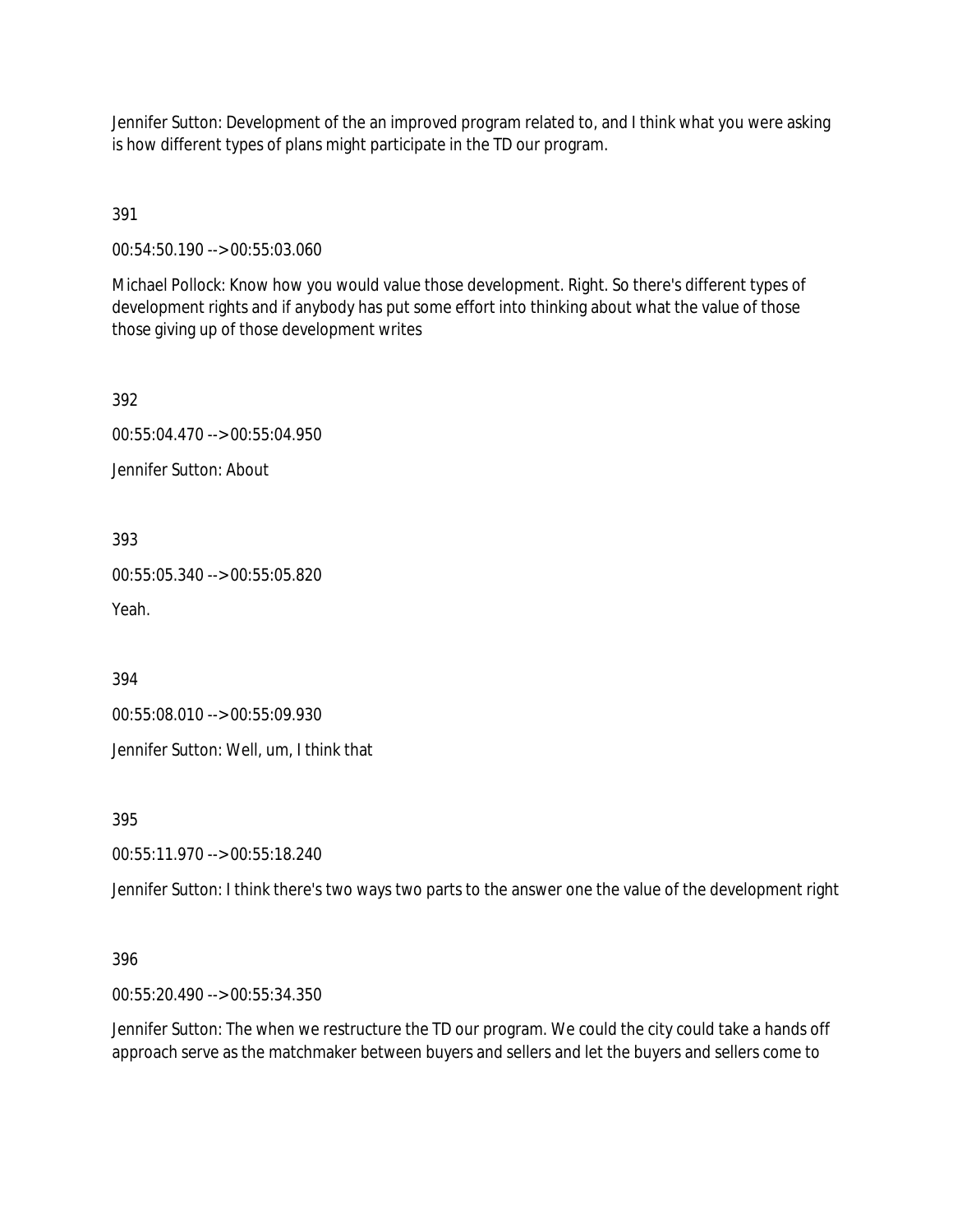00:55:35.700 --> 00:55:42.210

Jennifer Sutton: A price on their own outside of the city. The city would just regulate the quantity of

398

00:55:43.230 --> 00:55:52.140

Jennifer Sutton: What a TD are in a certain area being severed means for for how it's used in a more urban part of the island. The other

399

00:55:53.280 --> 00:56:01.680

Jennifer Sutton: The other part of a the TR conversation that we haven't touched on yet is whether or not all of the

#### 400

00:56:02.070 --> 00:56:12.450

Jennifer Sutton: Areas in the conservation right now the entire island is designated a conservation area everything outside of the centers and business industrial zones and so that's

401

00:56:13.230 --> 00:56:26.220

Jennifer Sutton: Almost 91% of islands. And so one of the questions that we would need to be worked out is, would we treat all of the land in that conservation area, the same as far as

402

00:56:26.880 --> 00:56:36.660

Jennifer Sutton: Severing development rights or would we would we really want to focus our TD our program on properties that had higher conservation values such as

403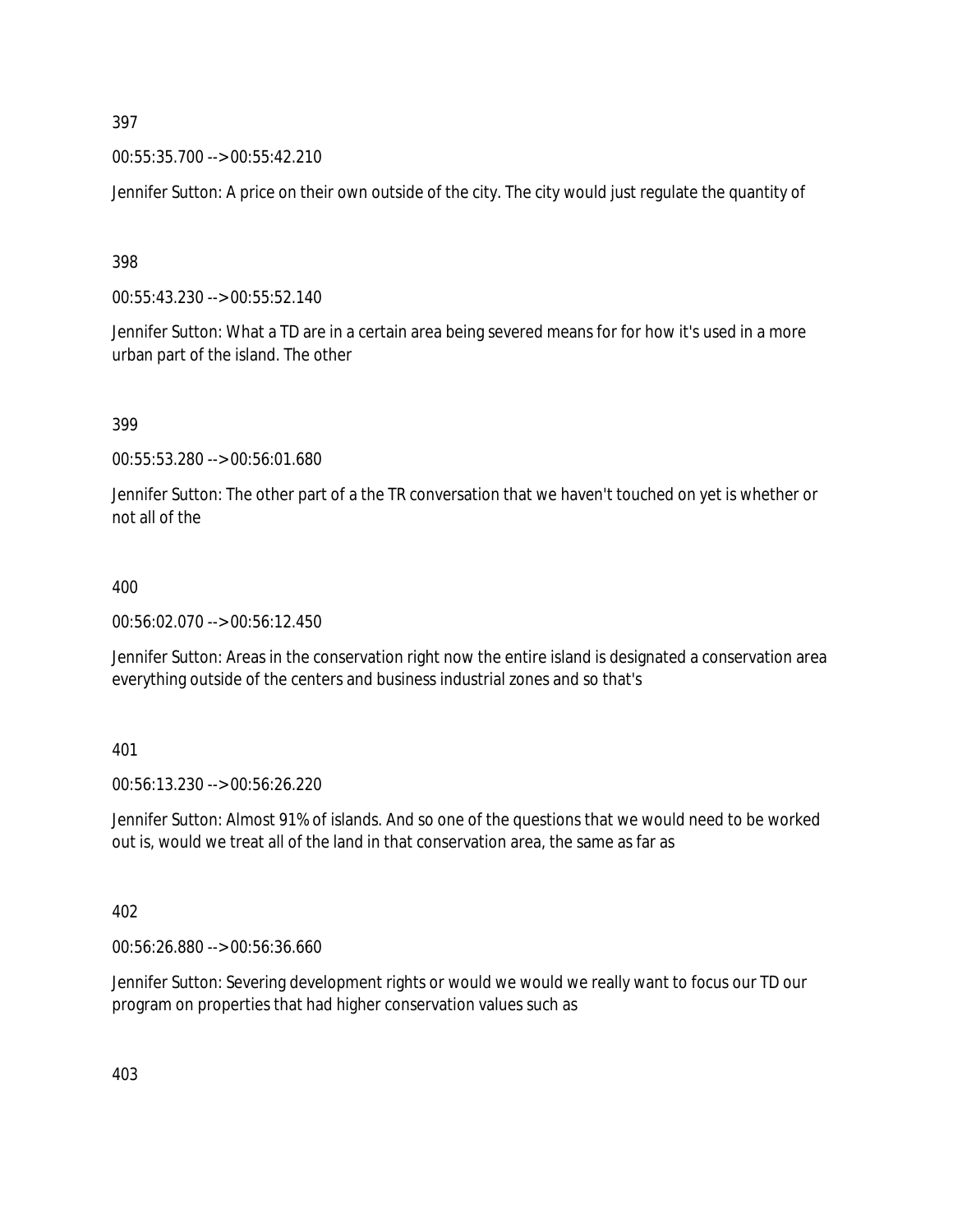00:56:37.410 --> 00:56:46.590

Jennifer Sutton: Properties that had significant critical areas shoreline properties agriculture properties, would we want to build the program.

404

00:56:47.130 --> 00:57:08.220

Jennifer Sutton: To prioritize those type of areas. So for instance, the city is current TDI program that isn't used prioritises preserving agricultural land and that prioritization is kind of built into the program. So those are the decisions that haven't been made about

405

00:57:09.570 --> 00:57:12.090

Jennifer Sutton: When we go to improve our to dr program.

406

00:57:13.230 --> 00:57:18.420

Jennifer Sutton: And Christy if I missed anything our council member car, please feel free to add

407

00:57:22.350 --> 00:57:24.390

Christy Carr: You didn't miss anything. I think just the

408

00:57:24.960 --> 00:57:37.530

Christy Carr: Two council member Pollux question about the value that I think that that was kind of where eco northwest of for Tara push pause on their work and they definitely have methodologies for doing for doing that.

409

00:57:38.190 --> 00:57:45.090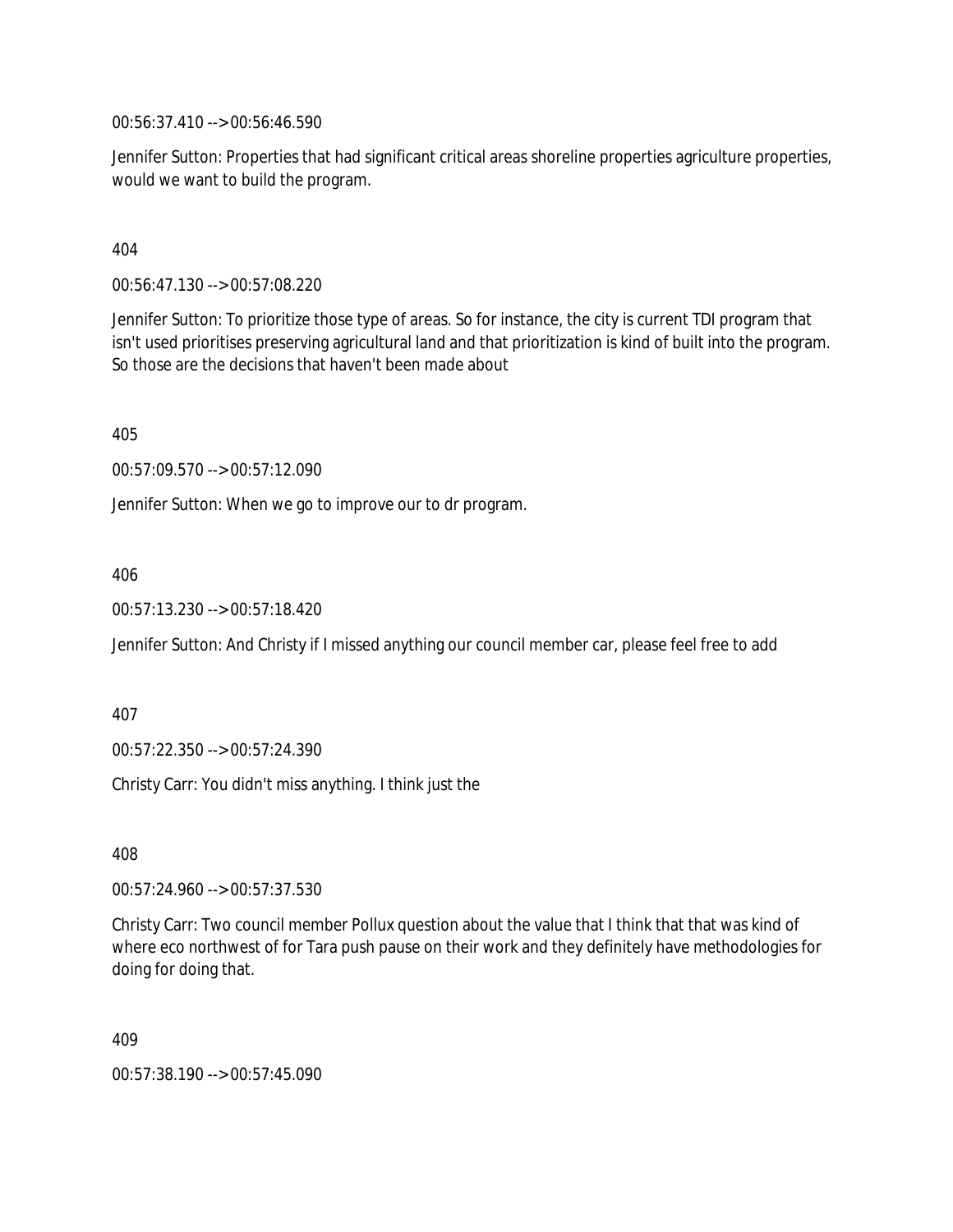Christy Carr: There were just some questions that they needed answers before they move forward, but definitely that that can be done.

410

00:57:53.430 --> 00:57:56.670

Jennifer Sutton: Today, do we want to any more questions about TD ours.

411

00:57:57.300 --> 00:57:58.830

Leslie Schneider: I think you're good to move forward, Jennifer.

412

00:57:59.310 --> 00:58:01.290

Jennifer Sutton: Okay, great. Thank you.

413

00:58:03.570 --> 00:58:04.560

Jennifer Sutton: Good questions.

414

00:58:05.850 --> 00:58:13.650

Jennifer Sutton: So you've heard me talk about floor area ratio and I'll shorten it to FA IR and I've already mentioned that several times.

### 415

00:58:14.310 --> 00:58:27.060

Jennifer Sutton: And so what is it floor a ratio is into program, unlike these other topics but instead it's a development standard that for the city applies in the Winslow mixed use districts, so

416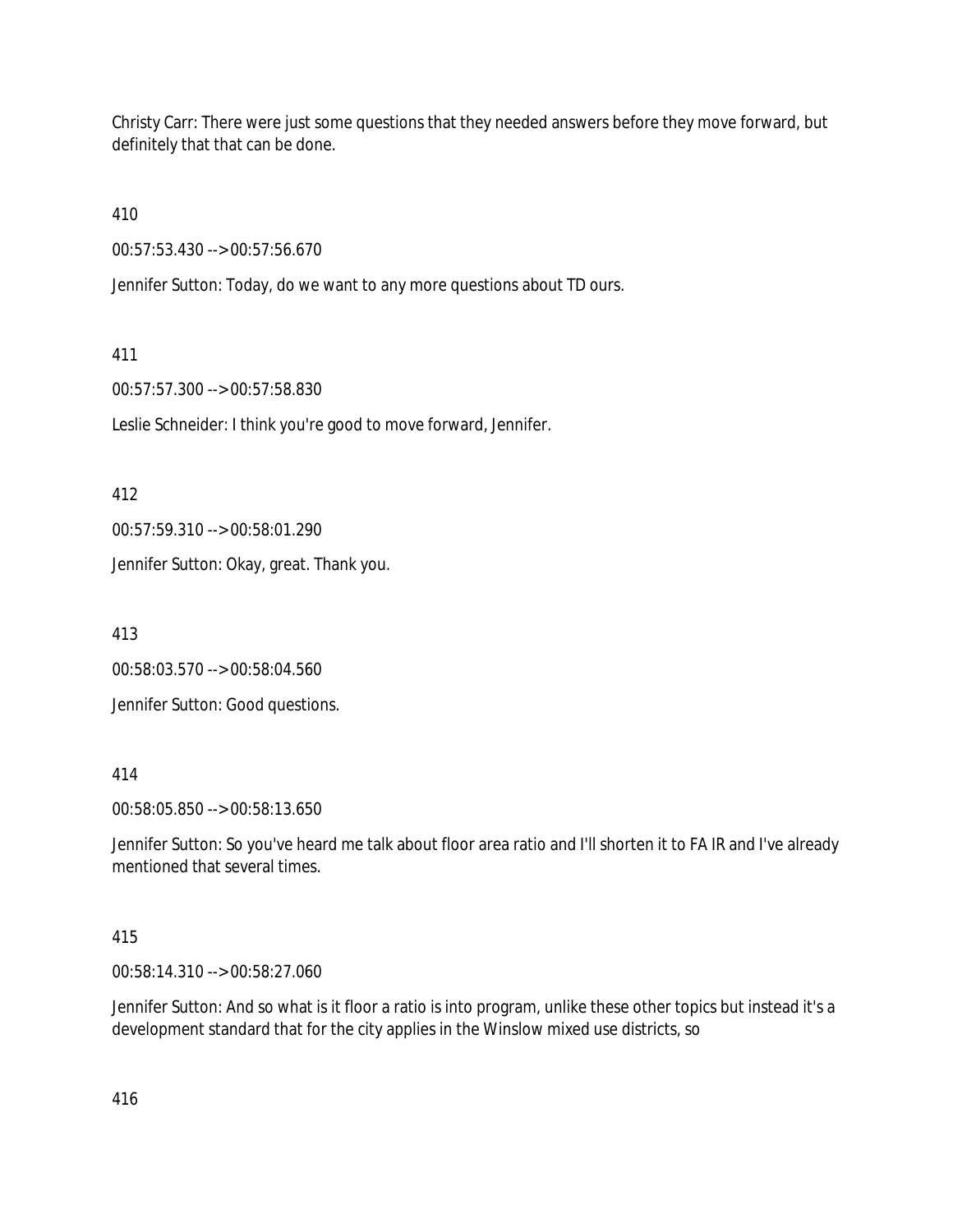00:58:27.960 --> 00:58:40.860

Jennifer Sutton: The core district Ericsson Madison high school road districts, the right now for a ratio does not apply in our business industrial zones or the neighborhood centers owns it applies just in the Winslow

417

00:58:41.550 --> 00:58:58.740

Jennifer Sutton: mixed use district and FA IR. It's an a math equation or a ratio. And it's the sum of all of the space within a building DIVIDED BY HIS PROPERTY size. So a graphic really helps us to understand this and so

#### 418

00:59:00.150 --> 00:59:15.420

Jennifer Sutton: So if we have a property and let's just say it's 10,000 square feet, because that makes the math easy a 10,000 square foot property, which is just under a quarter acre in size. And so a one point O FM or

#### 419

00:59:16.740 --> 00:59:32.790

Jennifer Sutton: Could be a one story 10,000 square foot building or it could be a two story building that has 5000 square feet per floor for a three story building that has 3300 square feet per floor.

420

00:59:33.510 --> 00:59:41.130

Jennifer Sutton: So a point five FM or using the same 10,000 square foot property example could be a 5000 square foot building

# 421

00:59:42.900 --> 00:59:57.900

Jennifer Sutton: That is one story or a two story 2500 square feet per floor, etc. And so you add up all of the inside space of the building and then divide it by property size in square feet.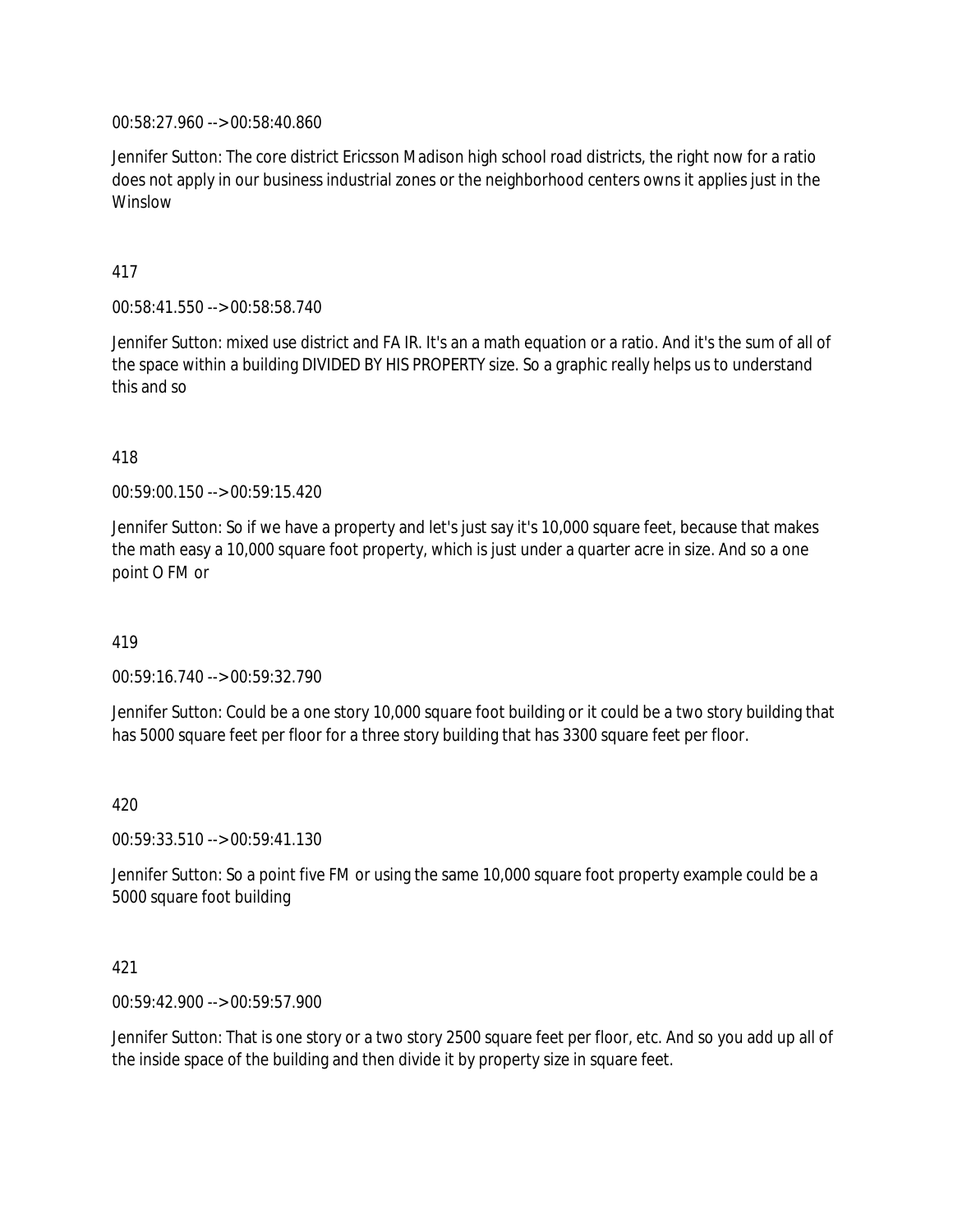00:59:59.100 --> 01:00:11.490

Jennifer Sutton: And so this is the excerpt of the city's current FDR table and FDR is used instead of units per acre as a

# 423

01:00:13.080 --> 01:00:22.410

Jennifer Sutton: As a development standard that helps to yield. Basically, the intensity of development in these districts, but FDR isn't the only thing that's used

### 424

01:00:22.830 --> 01:00:35.850

Jennifer Sutton: To help come up with what a building envelope could be. We also have building height regulations law coverage regulations parking requirements setback requirements landscaping.

### 425

01:00:38.370 --> 01:00:52.020

Jennifer Sutton: Depending on the property. There might be other building footprint limitations or pedestrian access that needs to be considered. And so all of these standards when you add them together.

### 426

01:00:53.370 --> 01:01:00.300

Jennifer Sutton: End up helping determine what can be built on a on a property. And so our f flurry ratio.

### 427

01:01:02.100 --> 01:01:15.150

Jennifer Sutton: The base floor air ratio is in the top of the table, and it's different, depending on your zoning district. And as you can see the Winslow masterplan kind of and the code changes that implemented it.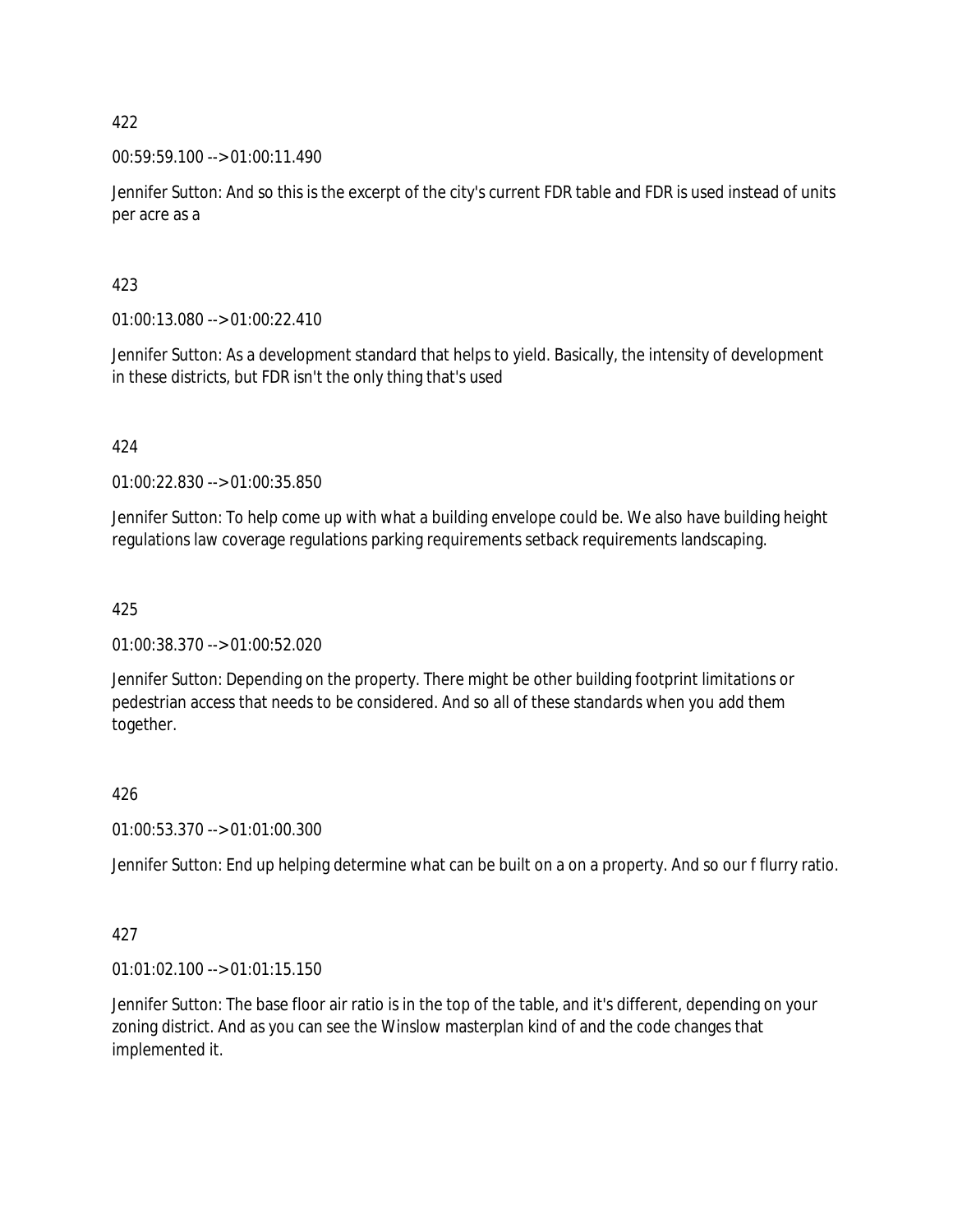01:01:16.200 --> 01:01:24.330

Jennifer Sutton: There's a in certain districts. There's a priority or a emphasis or an encouragement to build mixed use development.

429

01:01:24.870 --> 01:01:33.660

Jennifer Sutton: Over straight residential or commercial development because in some districts, you get more you're allowed more FDR and mixed use

430

01:01:34.260 --> 01:01:42.810

Jennifer Sutton: Projects compared to straight residential or straight commercial and then the bottom three three rows. The bonus FDR

## 431

01:01:43.740 --> 01:02:01.740

Jennifer Sutton: This is what you all have been talking about with the passage of the interim development ordinance and eliminating many several of the ways that bonus F AR can be achieved, and so the interim development ordinance that you approved in March.

### 432

01:02:03.030 --> 01:02:20.730

Jennifer Sutton: Eliminated most of the ways to earn bonus FDR, including by purchasing it from purchasing it from the city and right now under that interim development ordinance only the historic preservation affordable housing or mobile home park purchase.

433

01:02:21.870 --> 01:02:24.150

Jennifer Sutton: Bonus FDR options are available.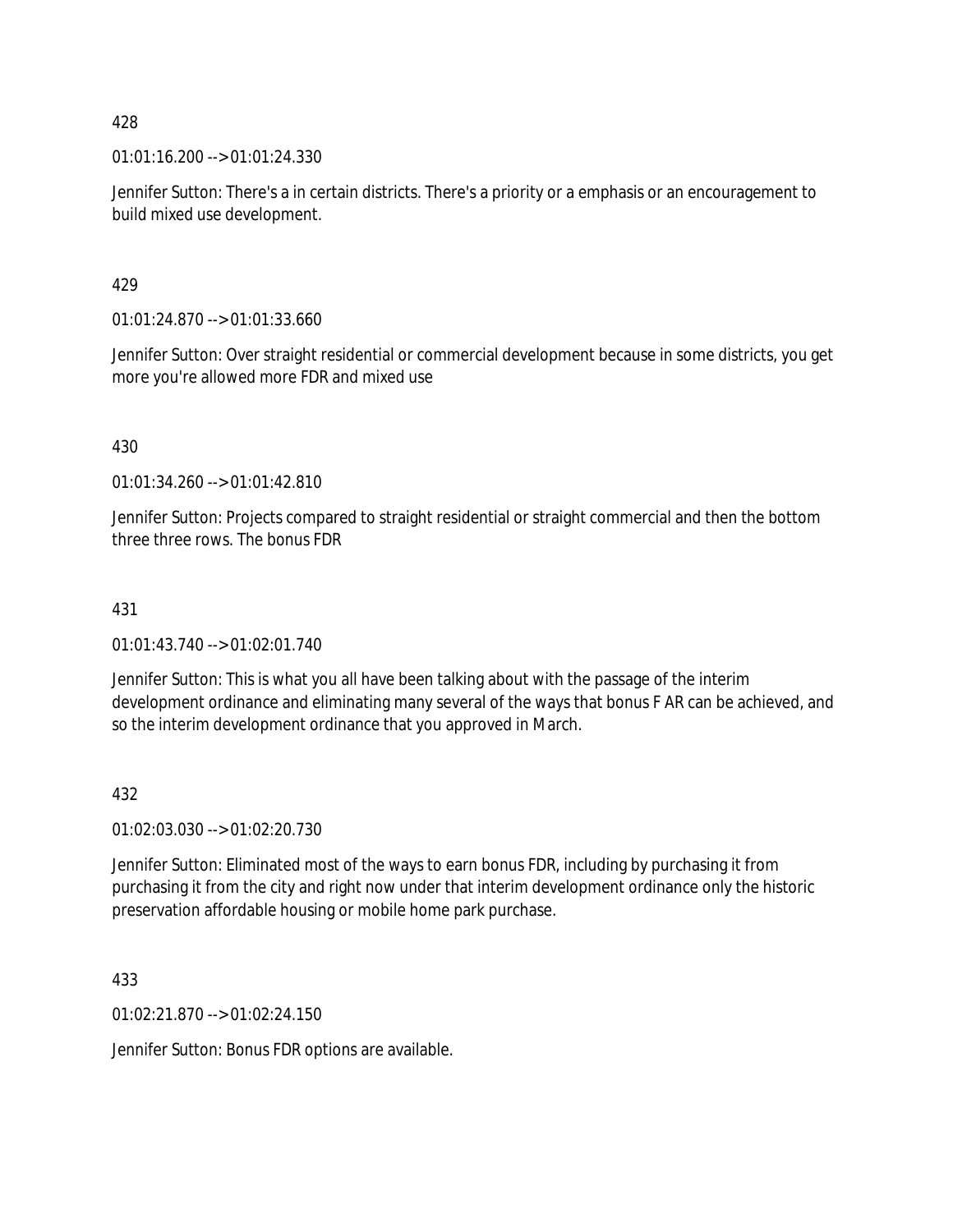01:02:28.680 --> 01:02:31.230

Jennifer Sutton: So as I mentioned this, this

435

01:02:32.520 --> 01:02:41.880

Jennifer Sutton: floor area ratio method to help determine building intensity what came about after the Winslow master plan was approved.

436

01:02:43.080 --> 01:02:43.560

Jennifer Sutton: And

#### 437

01:02:45.240 --> 01:03:00.780

Jennifer Sutton: during our discussion of the interim development ordinance Heather, provided you a spreadsheet of how the bonus F AR has been used since it was since it was conceived and

438

01:03:02.700 --> 01:03:03.660

Jennifer Sutton: You noted that

439

01:03:04.890 --> 01:03:12.510

Jennifer Sutton: The most used option was to purchase it from the city or from the mobile home park.

440

01:03:15.600 --> 01:03:27.270

Jennifer Sutton: So, so as I said for air ratio is a development standard. It's not a program. And so the affordable housing Task Force report recommended using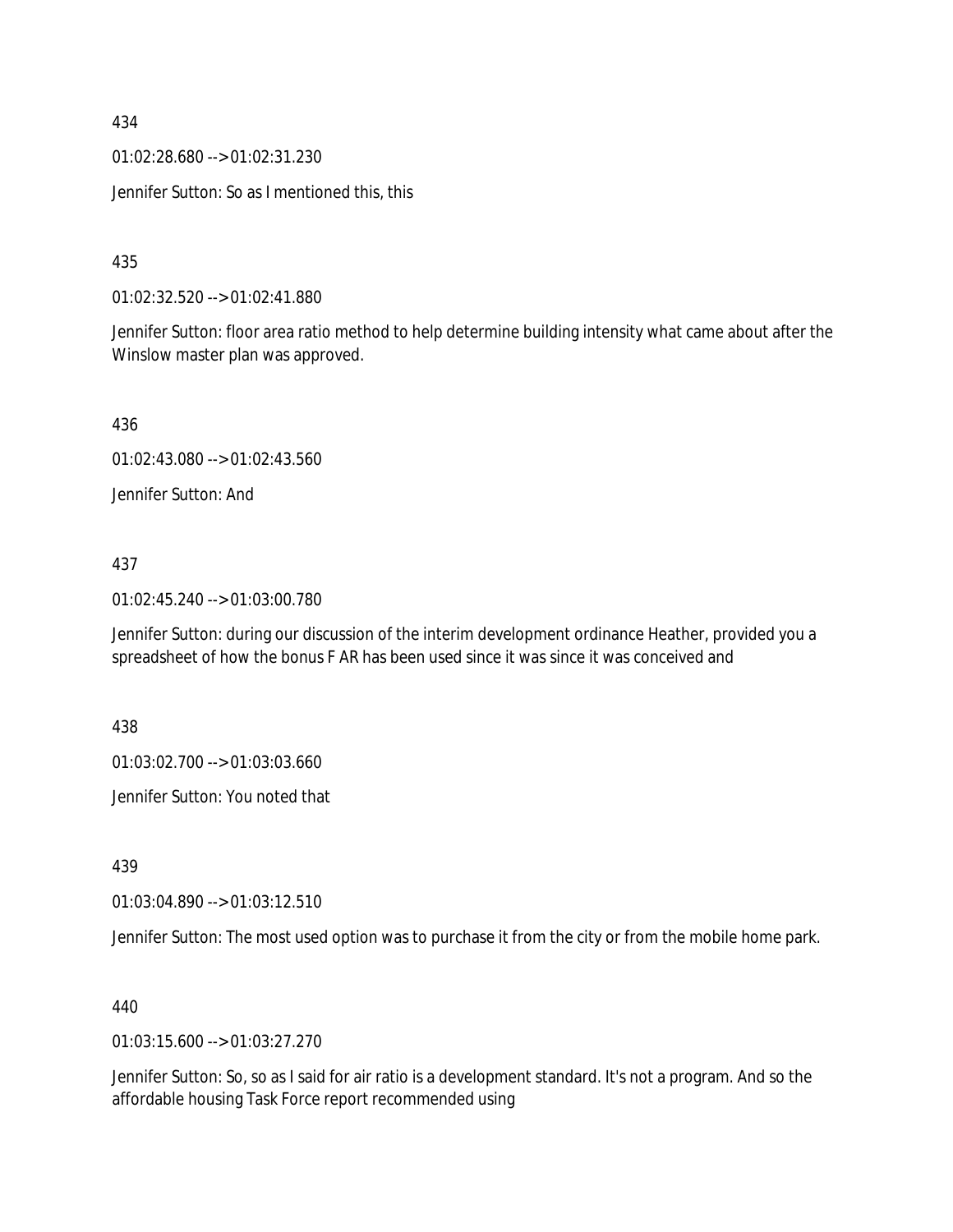01:03:28.320 --> 01:03:39.660

Jennifer Sutton: incentives to encourage affordable housing, including bonus FDR and that's because bonus F ER is what is available in Winslow our largest center.

442

01:03:40.260 --> 01:03:47.820

Jennifer Sutton: And our comprehensive plan and our Wenzel master plan says that that's the type of place where we should be building housing and affordable housing.

443

01:03:48.870 --> 01:03:49.440

Jennifer Sutton: So,

444

01:03:50.640 --> 01:03:52.560 Jennifer Sutton: Analyzing the current FDR

### 445

01:03:54.090 --> 01:03:59.340

Jennifer Sutton: And how it could or should be changed if we wanted to improve

446

01:04:00.900 --> 01:04:11.580

Jennifer Sutton: The, the opportunities for inclusion rezoning and transcript development rights program that was part of and is part of the Eco northwest work.

447

01:04:16.560 --> 01:04:18.810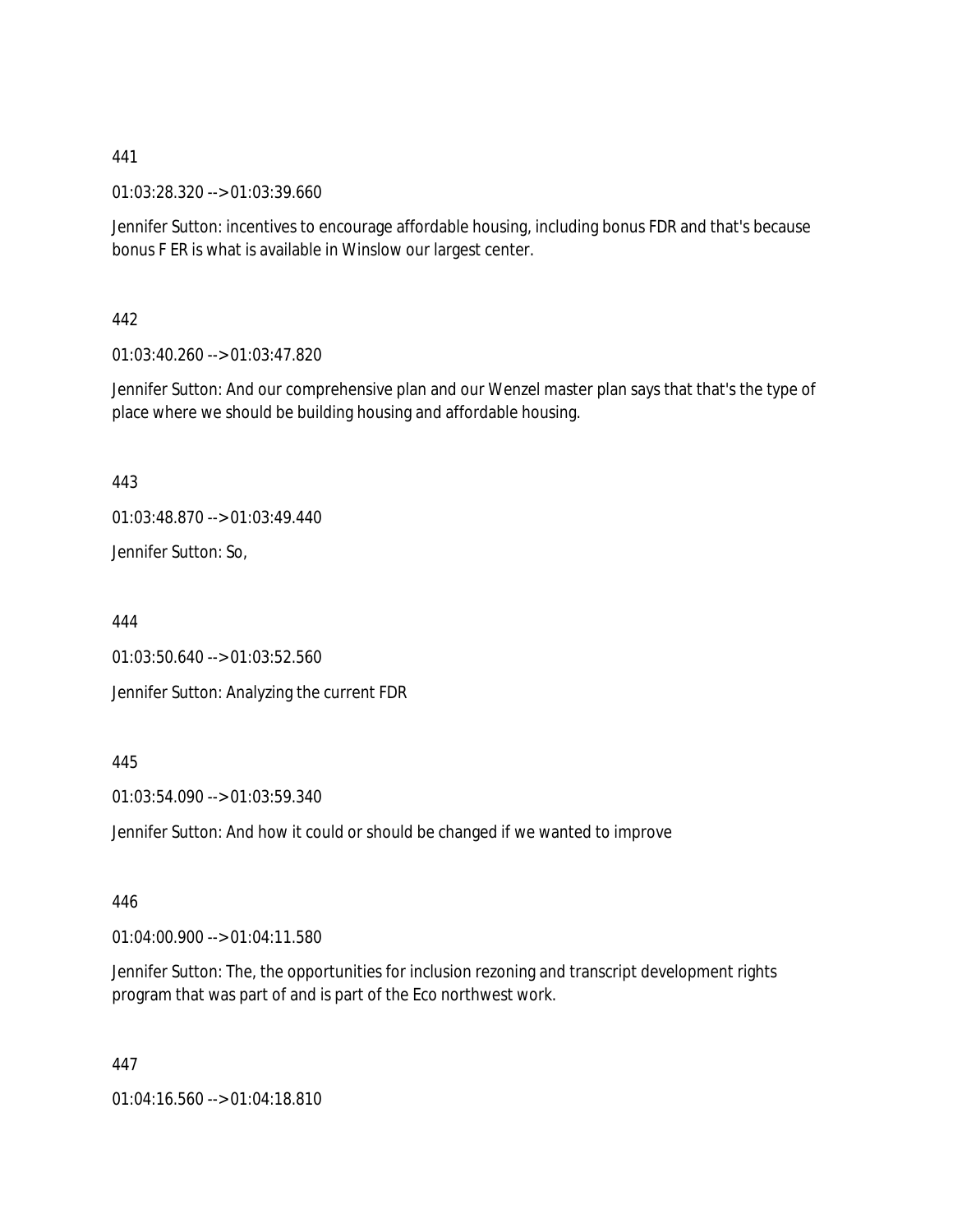Jennifer Sutton: So the, the, the Council.

448

01:04:20.040 --> 01:04:30.420

Jennifer Sutton: You when you pass the interim development ordinance in March, you directed the planning commission to to take another look at the bonus FDR program and

449

01:04:31.770 --> 01:04:40.530

Jennifer Sutton: Come up with recommendations on how it should be revised the planning commission has been hard at work on that task throughout May and June and

450

01:04:41.670 --> 01:04:47.310

Jennifer Sutton: They came to some recommendations at their last meeting on June 11 and are talking about

451

01:04:48.450 --> 01:04:58.080

Jennifer Sutton: A draft draft changes this Thursday I don't doubt that some of what they talked about on Thursday will be influenced by the discussion tonight.

452

01:05:00.720 --> 01:05:10.650

Jennifer Sutton: So any questions about FDR and I could easily go back to that table that shows with FDR is for all the different zones, if that's helpful.

453

01:05:15.600 --> 01:05:18.240

Leslie Schneider: Thank you Jennifer, I'm not seeing hands yet.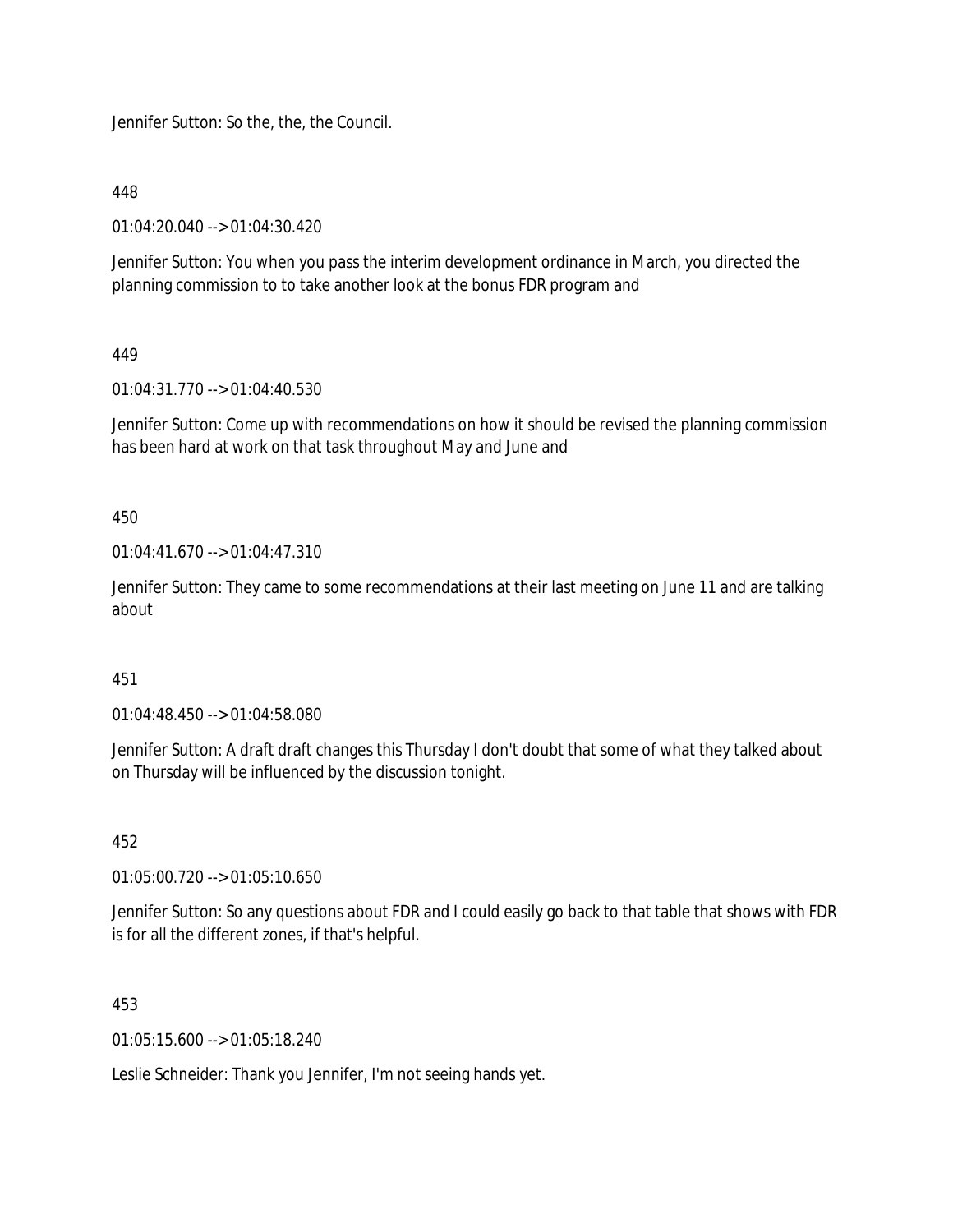01:05:22.080 --> 01:05:23.490

Leslie Schneider: I think you did an excellent job.

455

01:05:26.820 --> 01:05:30.510

Leslie Schneider: So I think you're good to go. Go forward, Jennifer. Hey,

456

01:05:30.540 --> 01:05:40.350

Jennifer Sutton: Well, you know, in my bag. Mayor Schneider in my notes. I said, I took in my notes that at this point in the presentation. We wanted to stop.

457

01:05:40.590 --> 01:05:41.520

Leslie Schneider: As our paws.

458

01:05:41.550 --> 01:05:46.350

Jennifer Sutton: Great and give the planning commission an opportunity to talk about their current thinking

#### 459

01:05:47.850 --> 01:05:51.210

Leslie Schneider: Great, thank you very much. So john

460

01:05:52.410 --> 01:06:05.100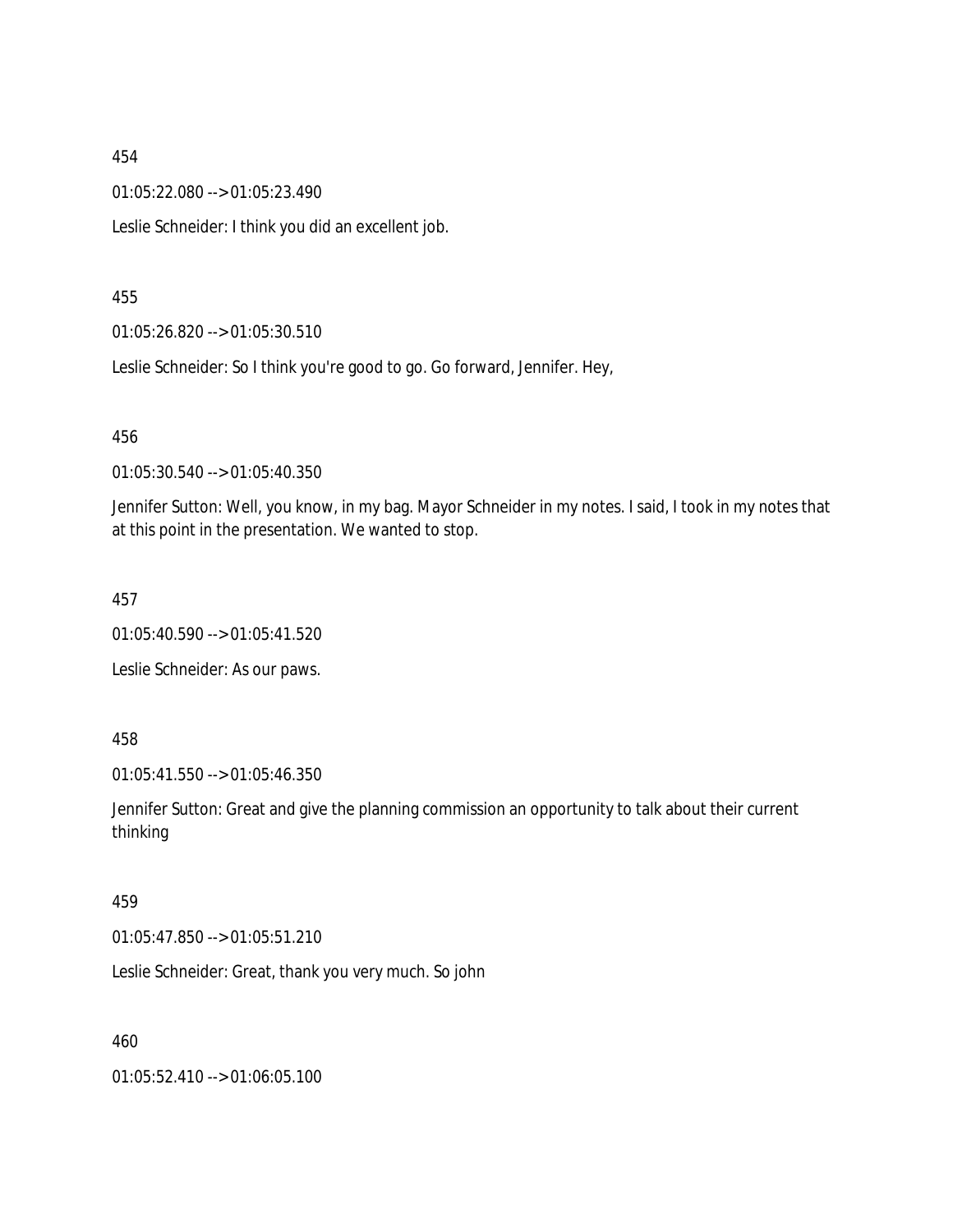Leslie Schneider: Quickly and if you would like to, um, let's see. Do you want to share your screen or maybe if you just want it. We all have it. It's in the packet and I have it up on my screen. Um,

461

01:06:06.810 --> 01:06:10.170

Leslie Schneider: Do you want to just briefly go over the the 12 points, they

462 01:06:10.290 --> 01:06:11.490 Jon Quitslund: Are 13 points that you have

463 01:06:12.030 --> 01:06:14.280 Jon Quitslund: On your page. Yes, I will.

464 01:06:14.700 --> 01:06:15.060 Jon Quitslund: And

465 01:06:15.090 --> 01:06:18.660 Jennifer Sutton: I can stop sharing my screen if that's helpful if

466 01:06:19.530 --> 01:06:20.580 Leslie Schneider: Sure that would be good.

467

01:06:20.580 --> 01:06:23.040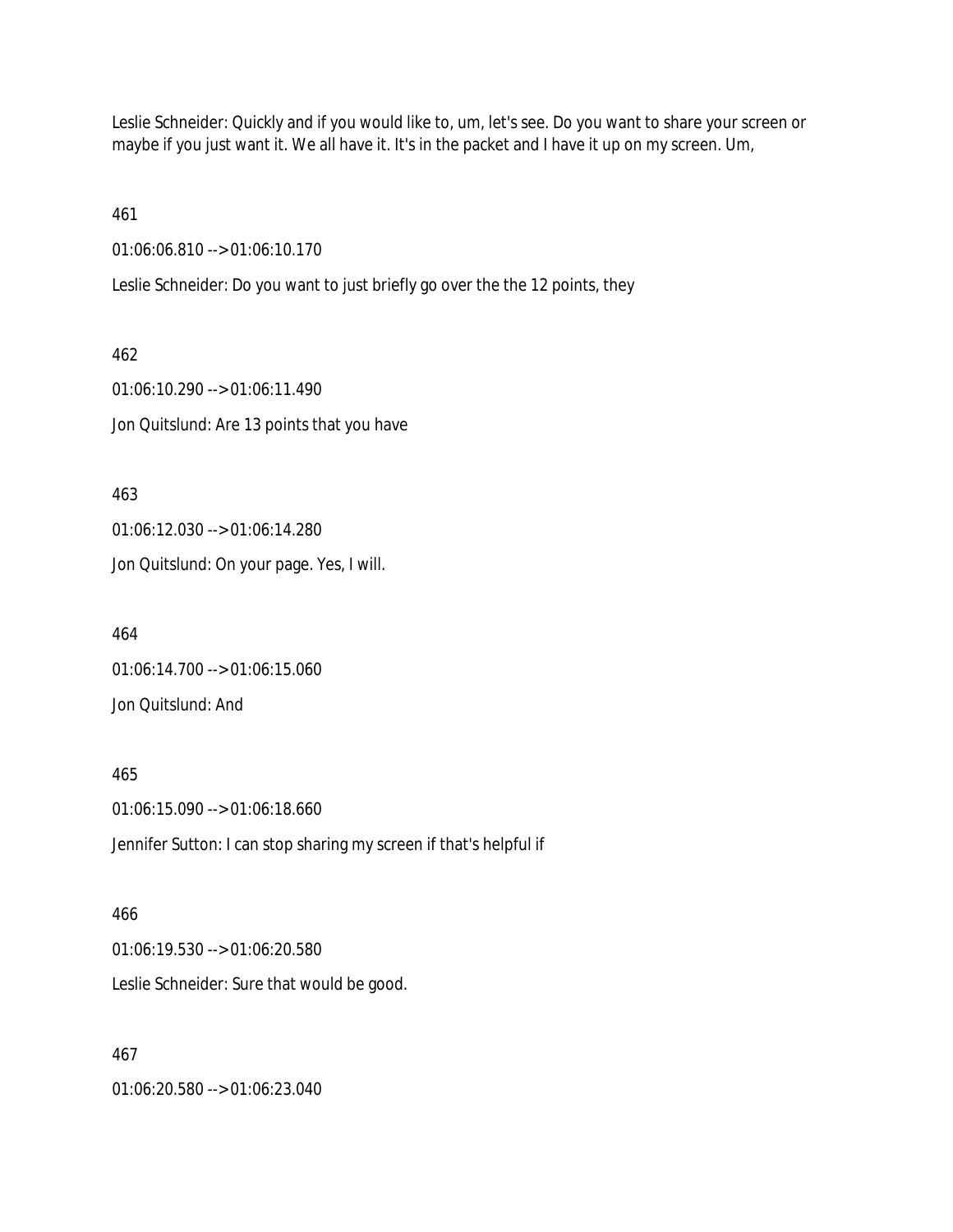Leslie Schneider: Jerry just helps us do screen management.

468 01:06:24.390 --> 01:06:24.990 Jon Quitslund: I have it.

#### 469

01:06:26.160 --> 01:06:30.090 Jon Quitslund: I have it in front of myself and I've made a few notes.

470 01:06:31.350 --> 01:06:34.470

Jon Quitslund: By way of clarification as Jennifer said

471

01:06:36.480 --> 01:06:36.990 Jon Quitslund: The

472 01:06:38.190 --> 01:06:39.690 Jon Quitslund: Ordinance which is

473

01:06:40.890 --> 01:06:52.290

Jon Quitslund: which needs to be completed in response to the interim zoning control that ordinance is in draft form and what we do with it and starting on Thursday.

474

01:06:53.220 --> 01:07:03.990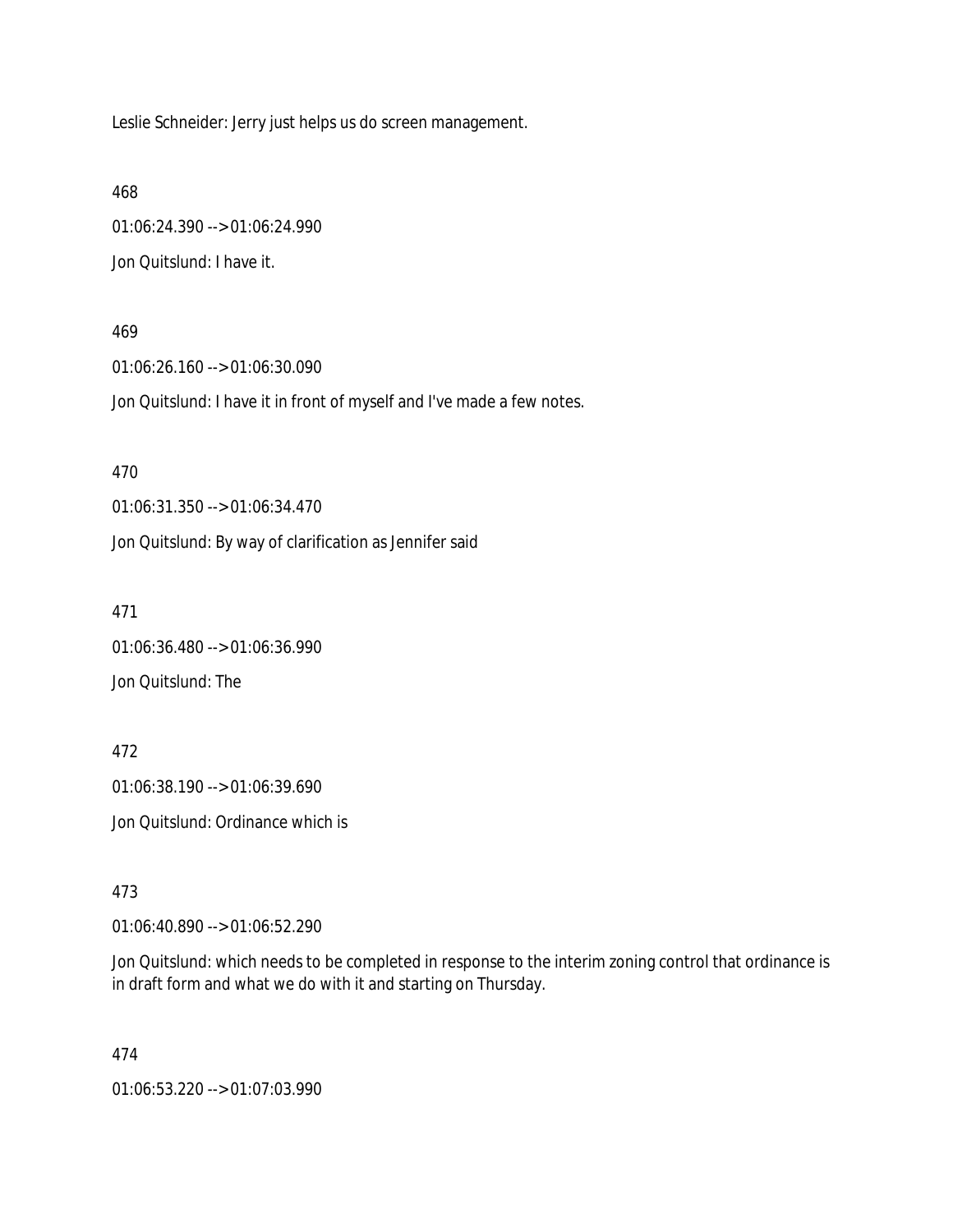Jon Quitslund: It was going to be informed with informed by all of the decisions that were able to make tonight. So what I'm looking for is buy in to

475

01:07:05.220 --> 01:07:11.070

Jon Quitslund: The approach taken in these recommendations and specifically the

## 476

01:07:12.510 --> 01:07:19.380

Jon Quitslund: Recommendations on the specifics of that subsection of three. Oh, he

## 477

01:07:21.240 --> 01:07:24.000

Jon Quitslund: Covered in numbers three through 11

## 478

01:07:25.080 --> 01:07:28.890

Jon Quitslund: In the, in the page. So to start with,

## 479

01:07:29.970 --> 01:07:35.400

Jon Quitslund: The first two items first two paragraphs of recommendation.

# 480 01:07:37.290 --> 01:07:37.770 Jon Quitslund: We

## 481

01:07:38.790 --> 01:07:47.820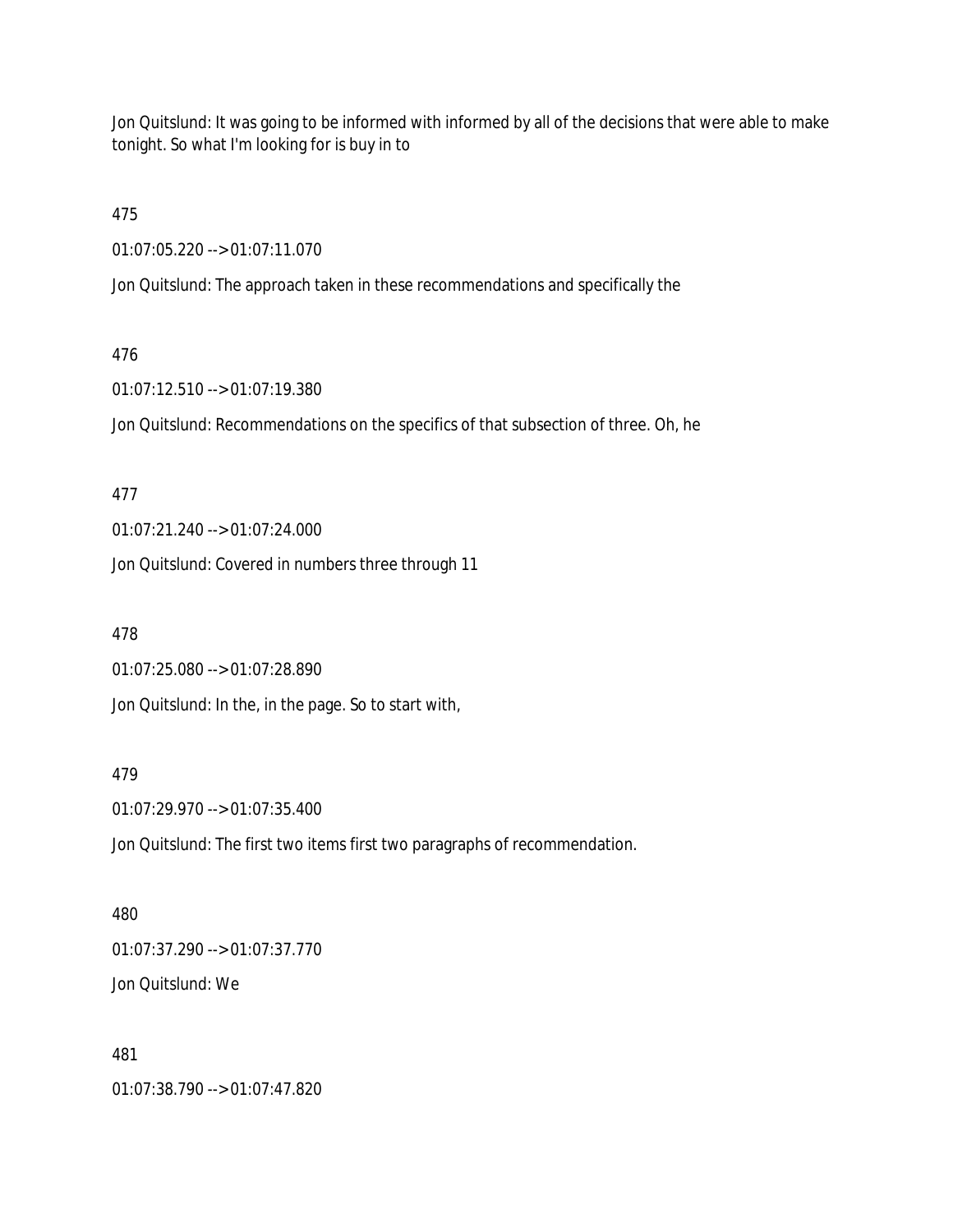Jon Quitslund: We recommend reducing reliance on bonus FDR and limiting the use of this incentive to projects that will achieve specific community benefits.

482

01:07:49.440 --> 01:08:03.750

Jon Quitslund: And then the statement, the amounts of base and bonus FA are currently allowed in the several am UTC and so he is our zoning districts should be studied and revised, where appropriate, and that's going to be a process before we're done with this.

483

01:08:05.430 --> 01:08:08.070

Jon Quitslund: We, we will need to to

484

01:08:09.810 --> 01:08:14.010

Jon Quitslund: Study and in various ways, revise how the

485

01:08:15.090 --> 01:08:17.730

Jon Quitslund: Base and bonus amount are

486

01:08:18.960 --> 01:08:23.010 Jon Quitslund: Proposed or scheduled in

487

01:08:25.380 --> 01:08:28.620 Jon Quitslund: Chapter 1812 but immediately.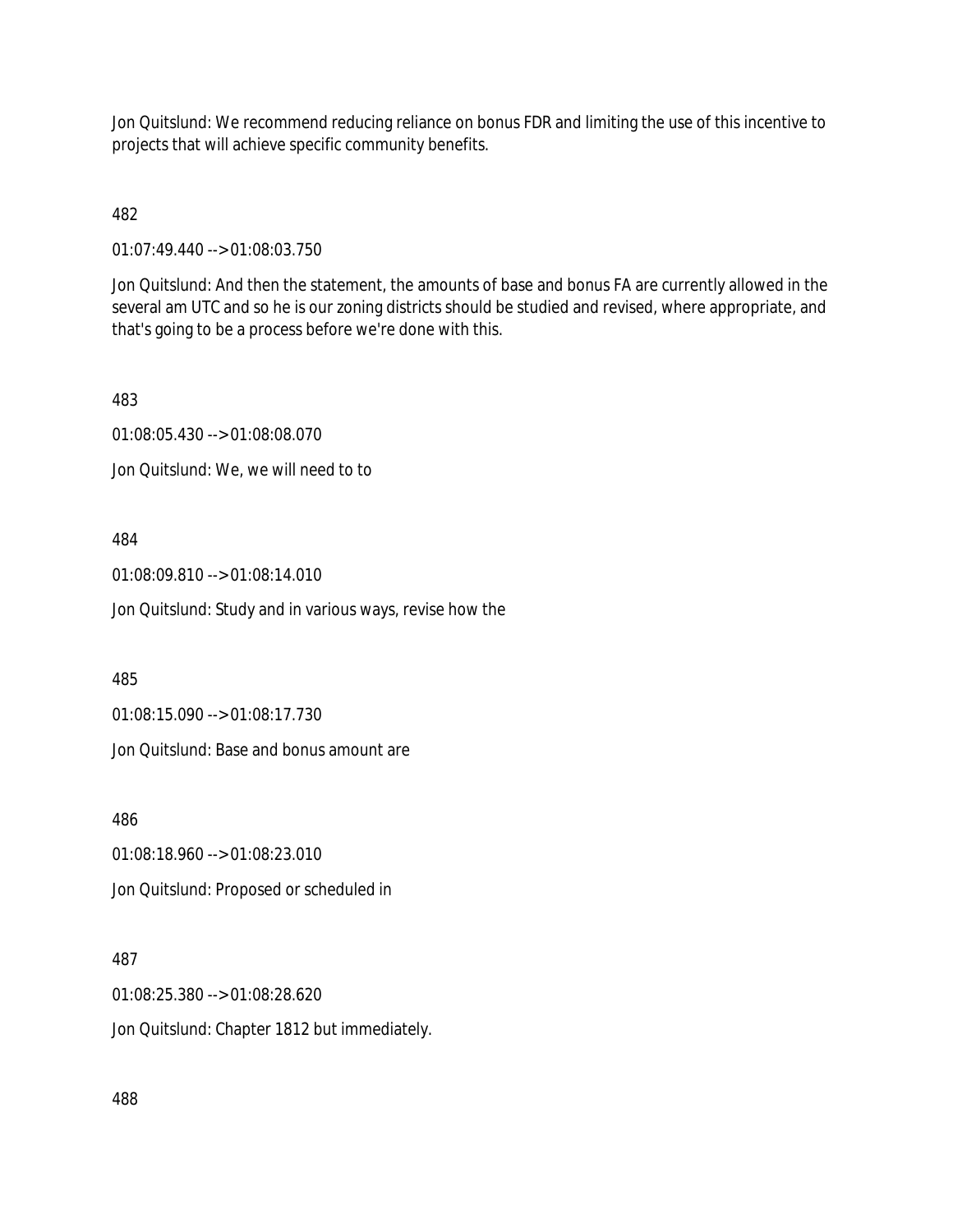01:08:29.880 --> 01:08:31.920 Jon Quitslund: We have to deal with the

489

01:08:33.870 --> 01:08:36.750

Jon Quitslund: ways of getting bonus

490

01:08:37.950 --> 01:08:43.950

Jon Quitslund: Density or bonus FLIR according to that section subsection oh three. Oh, he

491 01:08:47.130 --> 01:08:48.750 Jon Quitslund: But you have to understand

492

01:08:50.130 --> 01:08:52.650

Jon Quitslund: where we're going with this idea of

493

01:08:55.200 --> 01:09:04.260

Jon Quitslund: Focusing on projects that will achieve specific community benefits, most notably affordable housing, we want that to be the main

494

01:09:06.660 --> 01:09:10.320

Jon Quitslund: Qualification or the qualifying character of a project.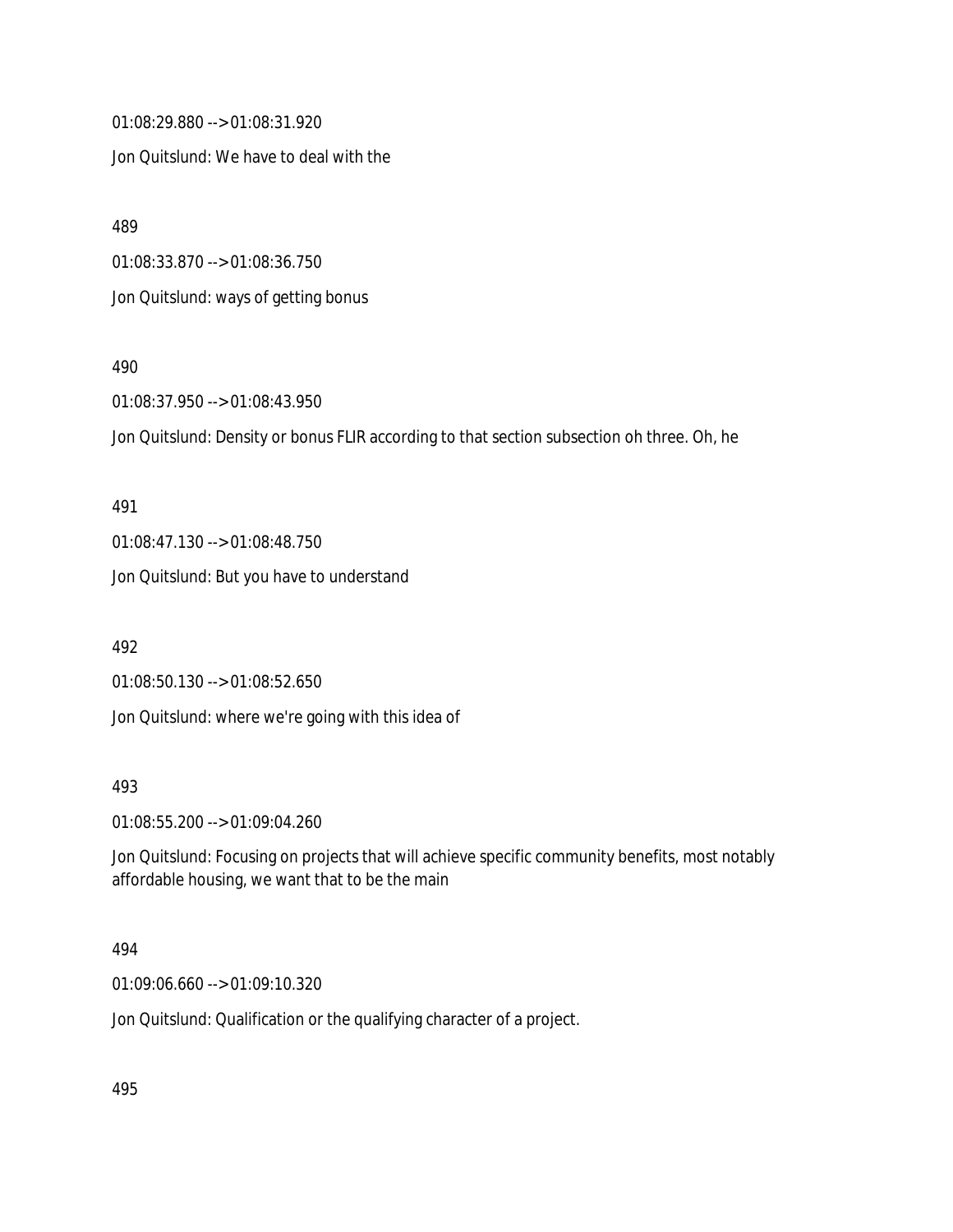01:09:12.060 --> 01:09:13.140

Jon Quitslund: We think that

496

01:09:14.190 --> 01:09:21.450

Jon Quitslund: Base F AR should be raised in order that projects that don't propose.

497

01:09:23.430 --> 01:09:29.550

Jon Quitslund: The projects are not designed to use bonus if they are you know a

#### 498

01:09:31.770 --> 01:09:39.210

Jon Quitslund: Commercial project. For example, a commercial project by our recommendations would not qualify for

499

01:09:40.350 --> 01:09:41.700 Jon Quitslund: Any bonus FLIR

500

01:09:43.140 --> 01:09:43.590

Jon Quitslund: A

## 501

01:09:45.540 --> 01:09:48.960

Jon Quitslund: Project, such as a hotel. For example, project.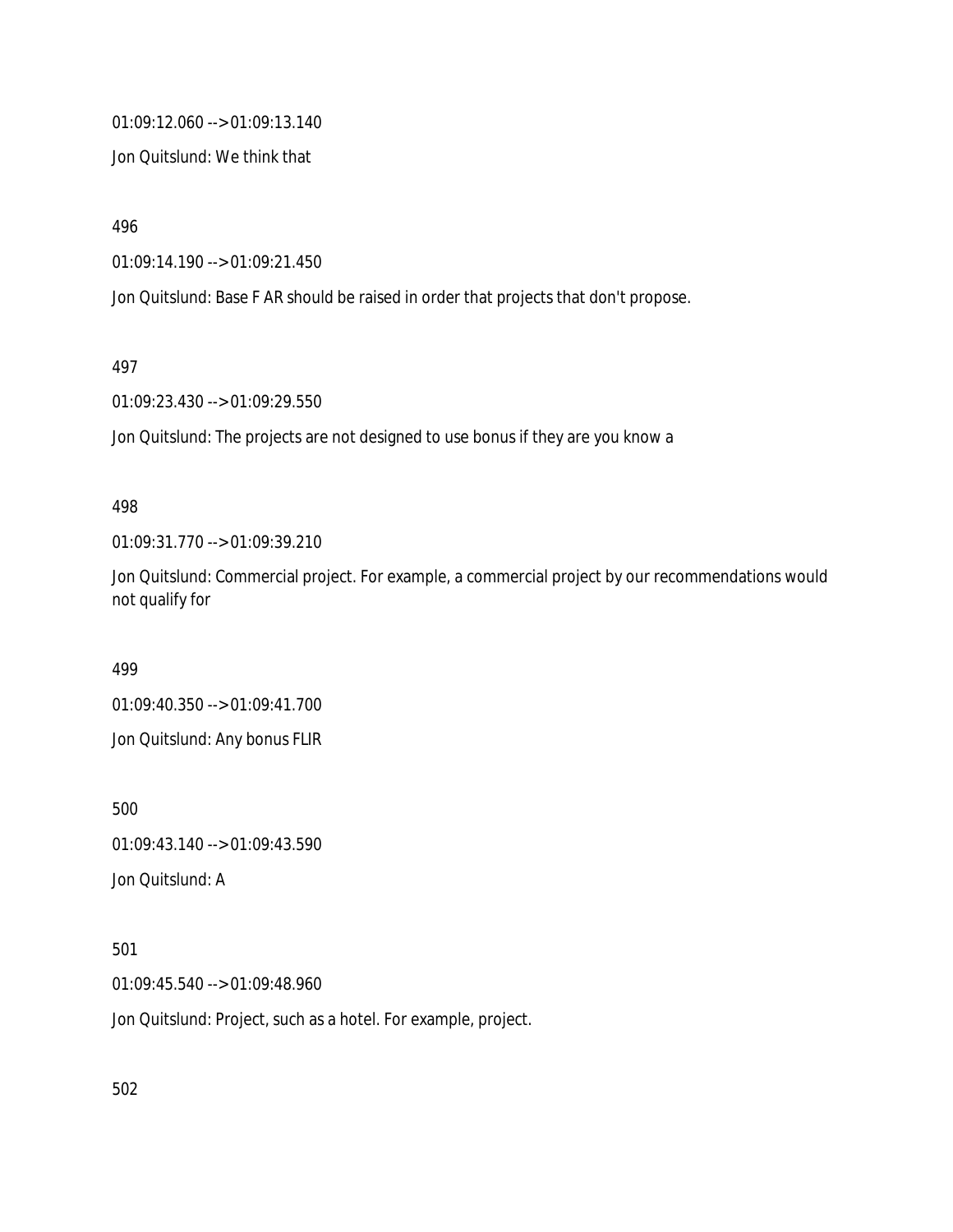01:09:51.090 --> 01:09:58.140

Jon Quitslund: You know, that is, it is that is retail mixed use as the opportunity, as long as

503

01:09:59.670 --> 01:10:13.020

Jon Quitslund: residential development is part of the mixed use mixed use has the potential to be inclusive of affordable housing and entitled potentially to bonus if

504

01:10:14.190 --> 01:10:18.600

Jon Quitslund: That's the way those first two paragraphs one and two are laid out.

505

01:10:21.600 --> 01:10:24.090

Jon Quitslund: Any questions in response to those

506

01:10:27.150 --> 01:10:29.910

Leslie Schneider: Yes, I think God counselor Pollock has question.

507

01:10:32.400 --> 01:10:40.680

Michael Pollock: THANK YOU, JOHN I appreciate the hard work you put into this, I reviewed it, and I you know you said you were hoping we can make some decisions.

508

01:10:41.220 --> 01:10:47.970

Michael Pollock: I mean, I feel pretty comfortable giving you a thumbs up or thumbs down. I'm just thinking about, you know, we've got sort of a half hour more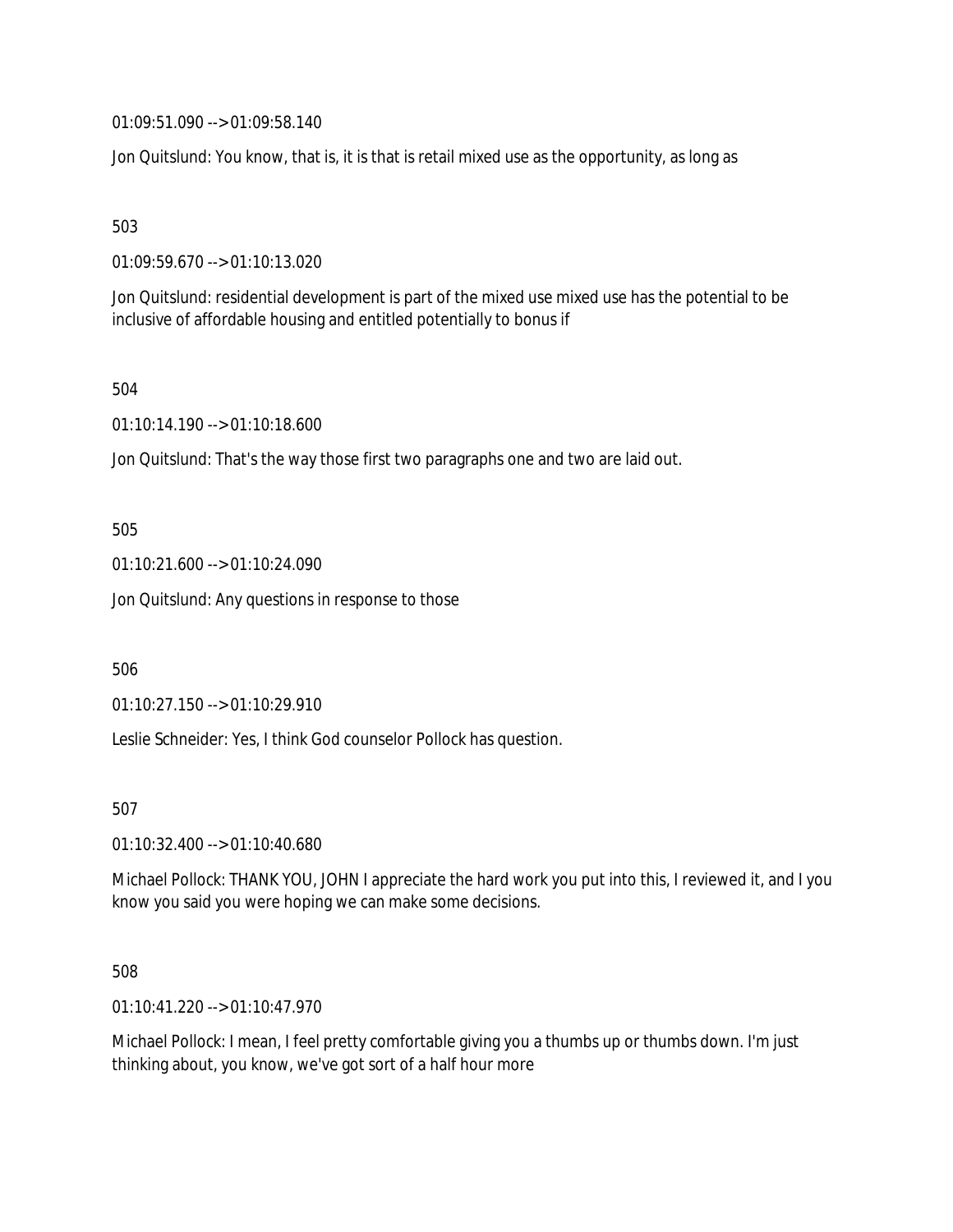01:10:48.750 --> 01:11:01.260

Michael Pollock: Devoted to this section of our meeting. You know, I would suggest we go through them, you know, and kind of get to the get to the cut to the chase here in terms of what you want to hear from us.

510

01:11:02.670 --> 01:11:10.350

Michael Pollock: But I will tell you right now, since my hands up. I think that all of these, I have a few kind of comments on some. But in general, I think.

511

01:11:11.610 --> 01:11:18.240

Michael Pollock: You know, for what's worth you're heading in the right direction and it looks pretty good. So if, if that's the case, are you looking for that kind of guidance right now.

512

01:11:19.260 --> 01:11:19.470

Jon Quitslund: And

513

01:11:20.610 --> 01:11:23.490

Jon Quitslund: If there are questions about the first two

514

01:11:24.510 --> 01:11:25.050

Jon Quitslund: That don't

515

01:11:26.670 --> 01:11:34.020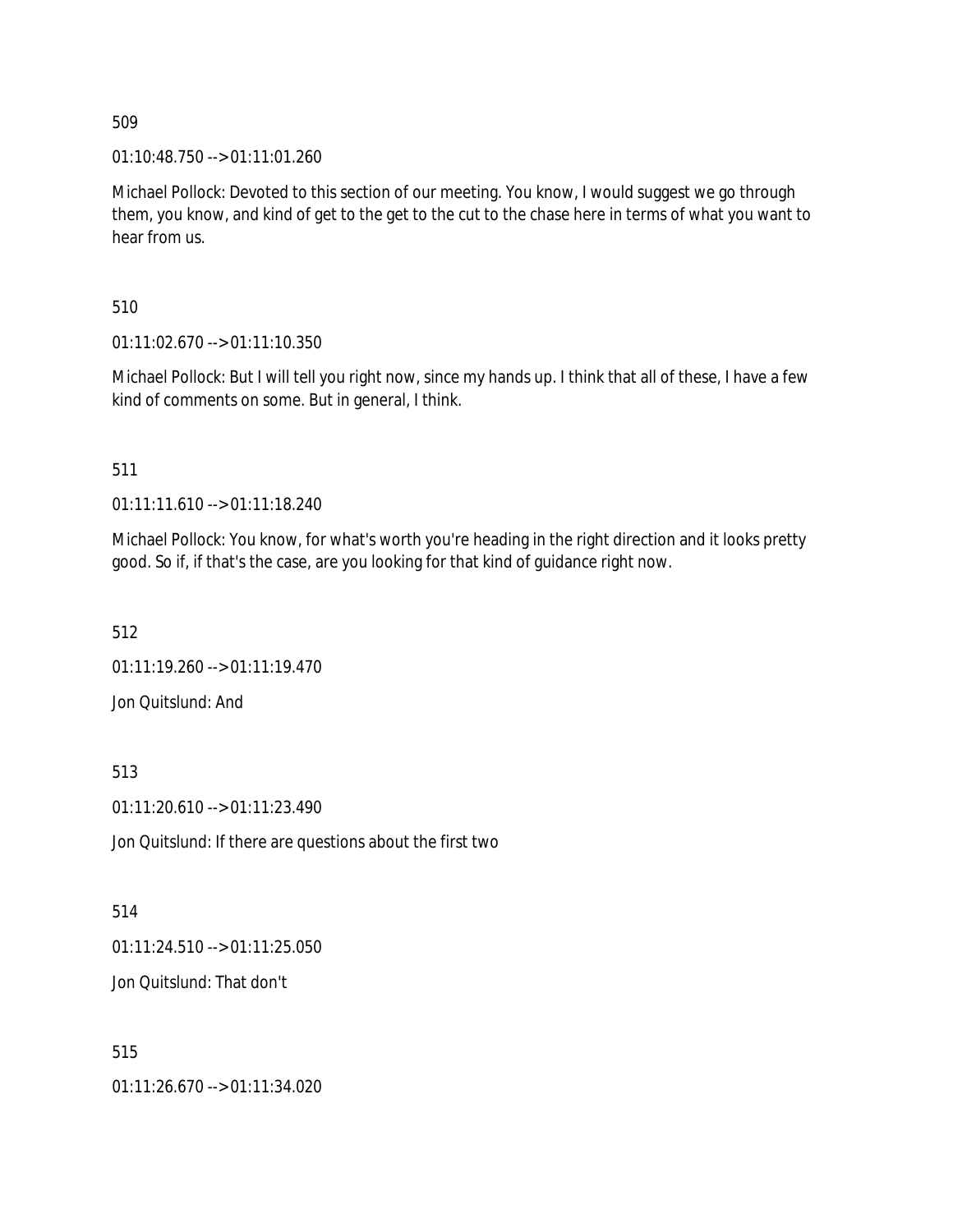Jon Quitslund: Carry office curious off in a detour, that would be useful, but maybe maybe what we need to do is to to consider.

516

01:11:36.690 --> 01:11:39.720

Jon Quitslund: The numbers for through 11 because

## 517

01:11:41.850 --> 01:11:45.000

Jon Quitslund: The count that the guidance that we got from Council.

#### 518

01:11:46.560 --> 01:11:53.550

Jon Quitslund: Determines how we will work with the draft of ordinance 20 2016

#### 519

01:11:55.980 --> 01:12:01.980

Jon Quitslund: And I hope that we can complete the work on 20 2016

520

01:12:04.530 --> 01:12:06.120

Jon Quitslund: No later than the end of July.

## 521

01:12:07.830 --> 01:12:12.540

Jon Quitslund: Including a public hearing on that and bringing out to the Council for

## 522

01:12:14.040 --> 01:12:24.060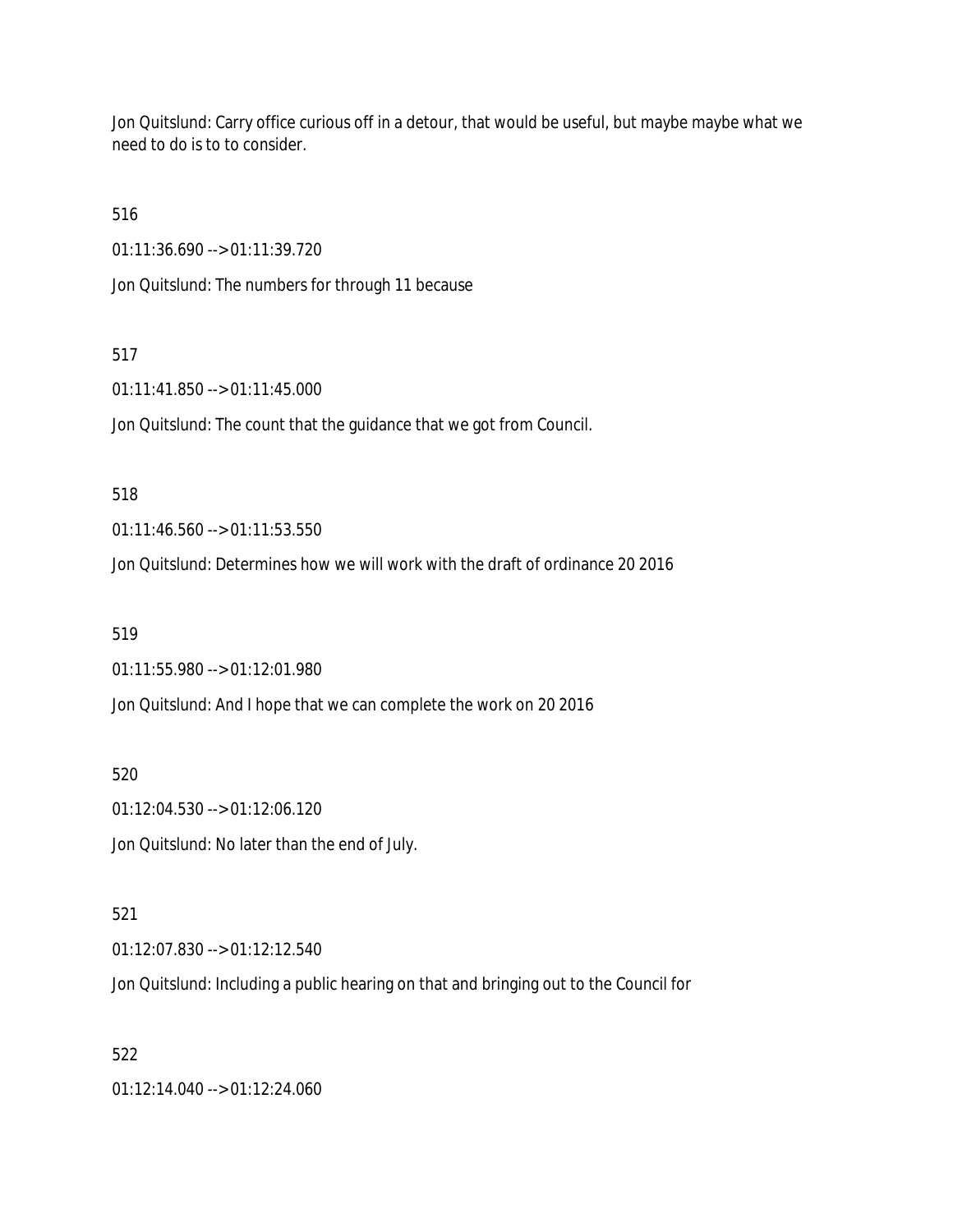Jon Quitslund: Their action because I think we've got other things to do that. Our next steps in the larger enterprise of inclusion rezoning

523

01:12:25.470 --> 01:12:28.290

Jon Quitslund: But this is this is this is the entry point.

# 524

01:12:29.160 --> 01:12:37.020

Leslie Schneider: John I'm going to jump in here for a second. So I'm just as it. It's sort of hard to believe, but we're already at an hour and 15 minutes which means

## 525

01:12:37.020 --> 01:12:40.140

Leslie Schneider: We have only 15 minutes left in this particular section.

526

01:12:41.190 --> 01:12:45.390

Leslie Schneider: I'm going to suggest that we don't continue to go through line by line on yours.

## 527

01:12:46.560 --> 01:12:50.940

Leslie Schneider: Do you feel like you've communicated. Some of the the high level and I

## 528

01:12:51.150 --> 01:12:56.340

Leslie Schneider: Might hear you on the need for some detail, but we do need to get back to Jennifer's if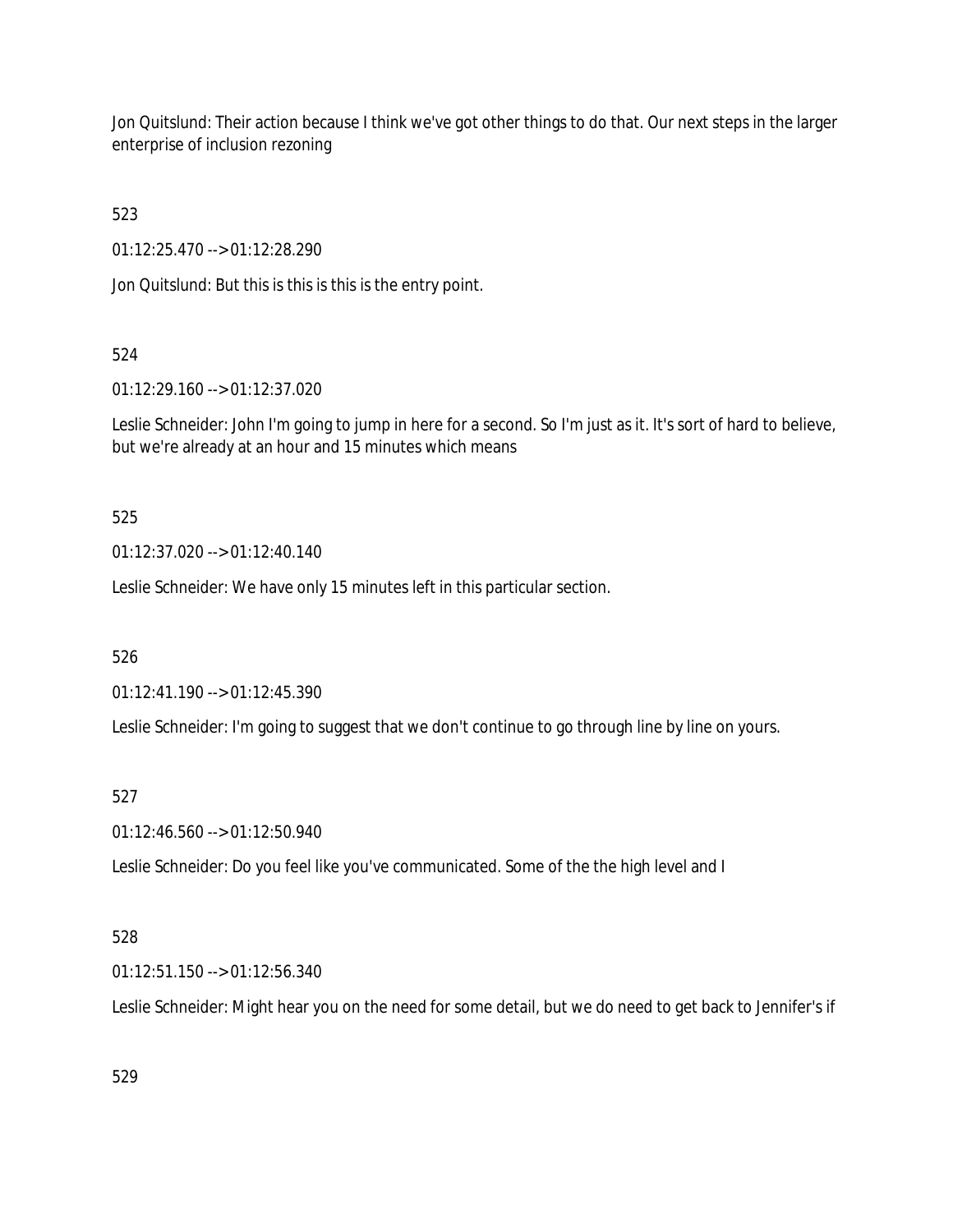01:12:56.460 --> 01:12:57.060

Jon Quitslund: If there are

530

01:12:58.200 --> 01:12:58.500

Leslie Schneider: If

531

01:12:58.590 --> 01:13:01.260

Jon Quitslund: If there are other if there are

## 532

01:13:02.490 --> 01:13:10.380

Jon Quitslund: Questions or objections to the specifics of recommendations for through 11 I'd want to hear those

## 533

01:13:13.320 --> 01:13:16.410

Jon Quitslund: Were only in the drafting stage, but, uh,

534

01:13:17.580 --> 01:13:21.750

Jon Quitslund: We'll, we'll work our will, I think, as best we can.

## 535

01:13:22.890 --> 01:13:26.670

Jon Quitslund: With the time that we have on Thursday. And that's only going to be the beginning I think it's going to take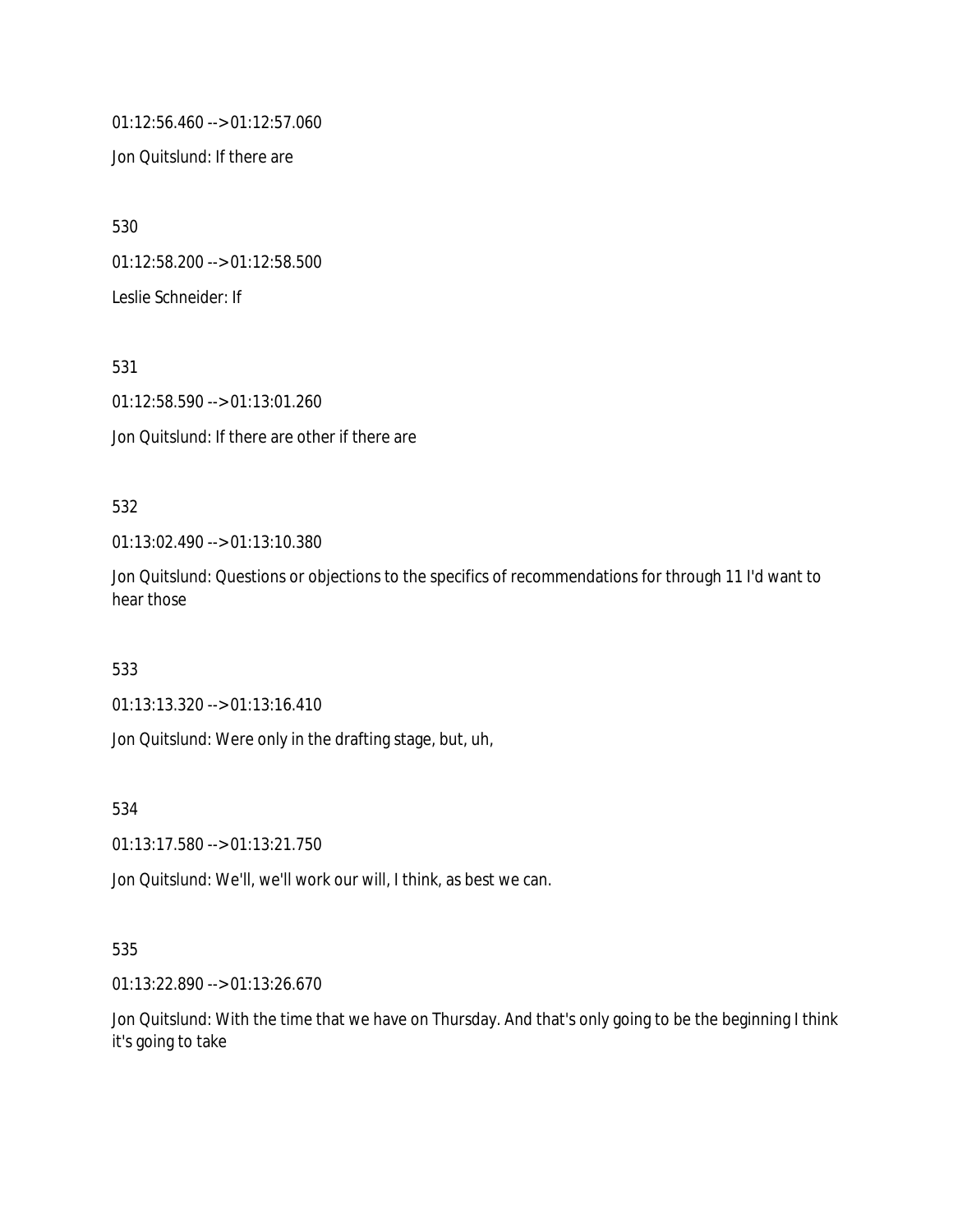01:13:28.290 --> 01:13:34.020

Leslie Schneider: Two meetings. Right. Yeah. So john. I'm sorry, I just have to move on. So the COUNCILMEMBER Medina.

537

01:13:37.920 --> 01:13:38.790

Kol Medina: Yeah, thank you.

538

01:13:40.260 --> 01:13:40.470

Leslie Schneider: I

## 539

01:13:41.580 --> 01:13:42.150

Kol Medina: Can you hear me.

#### 540

01:13:42.600 --> 01:13:49.920

Leslie Schneider: Yeah, but I blew over counselor right topless. We haven't heard you speak at all I need. So maybe just go ahead and I'll come back to calcify topless.

541

01:13:50.130 --> 01:13:51.090

Kol Medina: Okay, thank you.

542

01:13:52.740 --> 01:13:58.560

Kol Medina: Planning Commission members and I really want to kind of meeting tonight to hear from you. So this is the part I'm most interested in.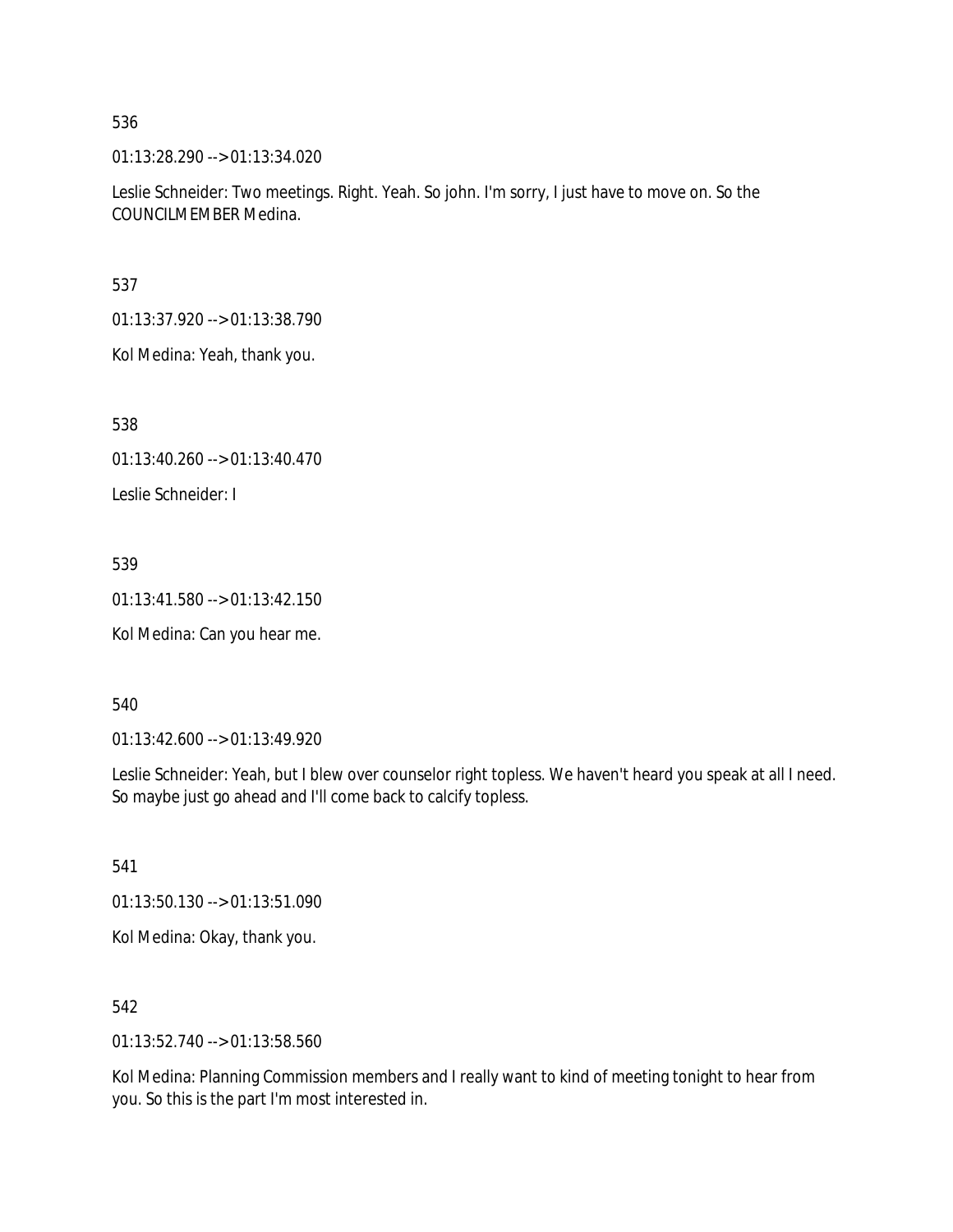01:13:59.070 --> 01:14:13.440

Kol Medina: So thank you for your work on this. I'm very happy with everything in your recommendations here. I hope you move forward with it. I think you're going in a great direction my My only comment is on number seven and eight.

544

01:14:15.210 --> 01:14:19.440

Kol Medina: Obviously there are certain public amenities and infrastructure that for instance relate to

## 545

 $01:14:20.910 \rightarrow 01:14:37.710$ 

Kol Medina: Pedestrian travel, for instance, rather than car travel and open space that is important to the community. We don't want to move to a system where we just allow people to make big square tall buildings with no no space and nothing for pedestrians.

## 546

01:14:38.880 --> 01:14:47.070

Kol Medina: So I think there are certain areas where we still want to have some emphasis on other public amenities. Maybe that is not an emphasis that's done through far, maybe it's done in some other way.

547

01:14:48.360 --> 01:14:50.400

Kol Medina: That's my only comment. So thank you, I guess.

548

01:14:50.520 --> 01:14:50.940

I could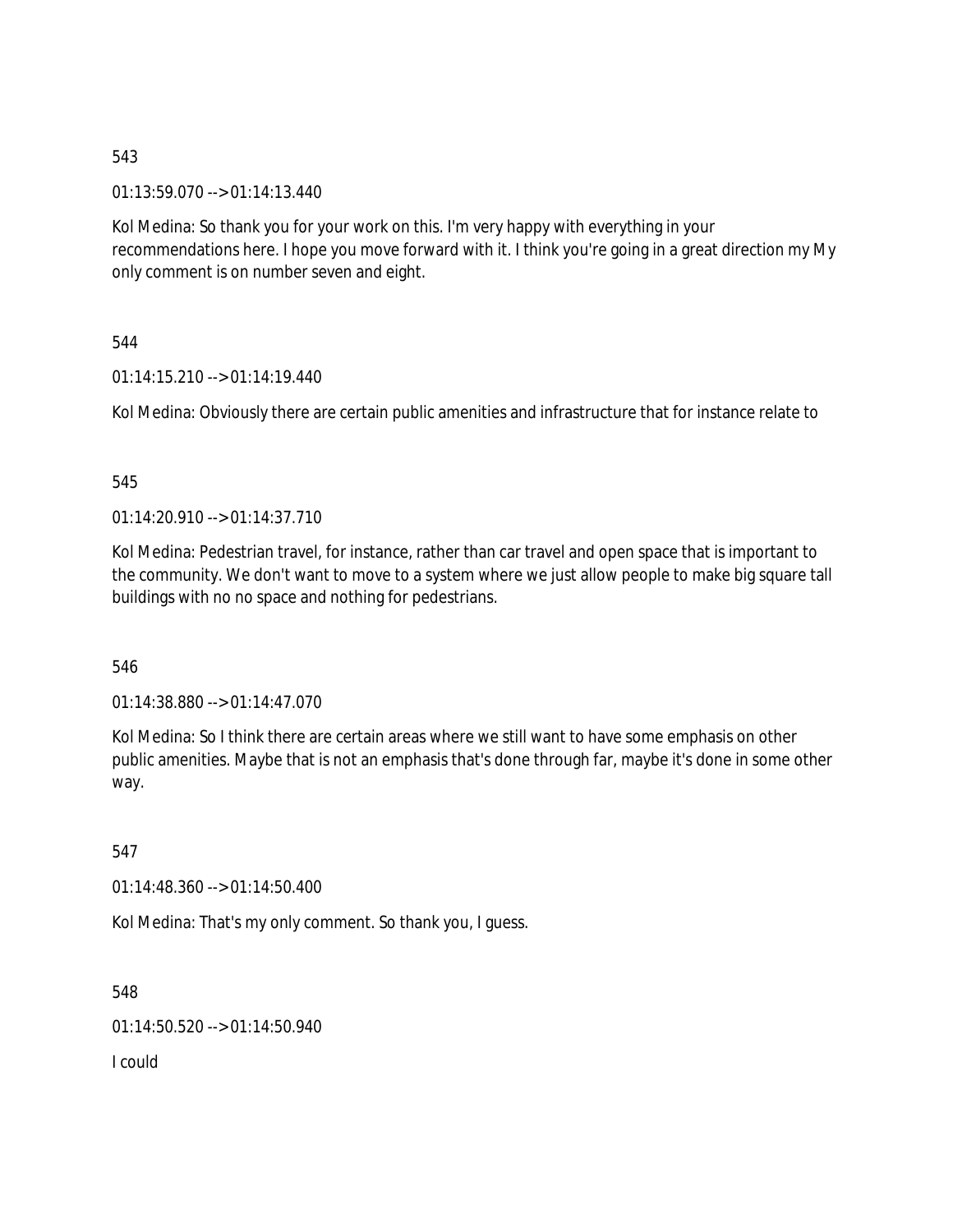01:14:53.010 --> 01:14:55.560

Jon Quitslund: Answer that and not not object at all, but

550

01:14:57.180 --> 01:15:08.100

Jon Quitslund: The idea is that those those ordinary amenities and maybe not so ordinary amenities will be allowed by base FLIR so there's no need for bonus

551

01:15:09.870 --> 01:15:14.610

Jon Quitslund: For for know the things that are required by our

## 552

01:15:15.630 --> 01:15:27.270

Jon Quitslund: design guidelines and standards are are designed for Banbridge it's telling everybody what we want and we will require it. So we need

553

01:15:28.980 --> 01:15:33.510

Jon Quitslund: We need based FLIR to make it, make it

554

01:15:34.530 --> 01:15:40.770

Jon Quitslund: Obvious and available, so that's that's the idea. Oh.

555

01:15:42.300 --> 01:15:47.640

Leslie Schneider: Okay, we've got a bunch of hands up here. I need to go back to COUNCILMEMBER high topless.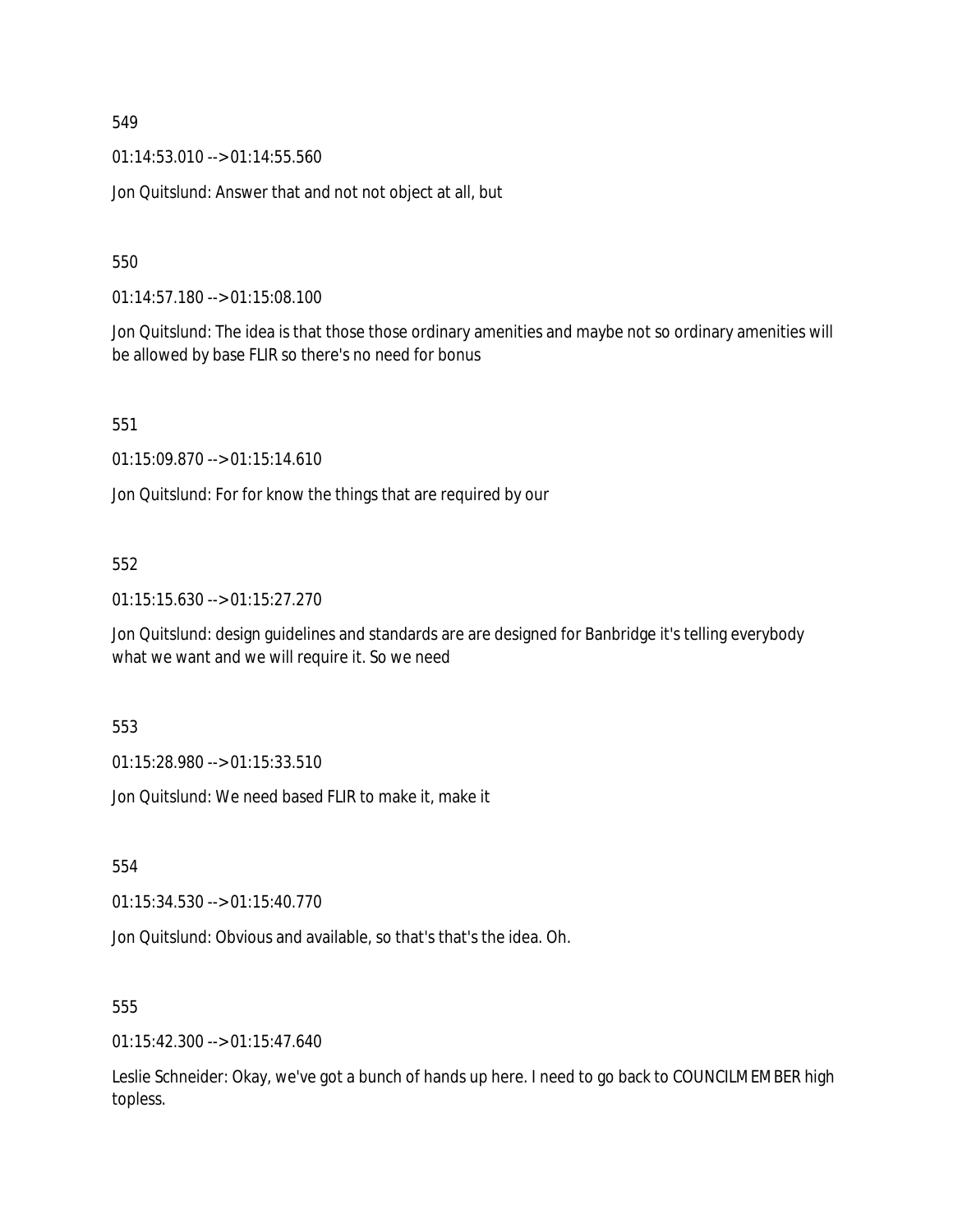01:15:49.020 --> 01:16:06.630

Kirsten Hytopoulos: Yeah, my, um, I would agree with what Cole, said I, I think this is looking great and I hope in hell with the Commission will move forward with this. I'm a time check wise we took 15 minutes we car 15 minutes at the end so that took either 15 minutes off the next 90 minutes

557

01:16:06.840 --> 01:16:07.770

Or half hour.

558

01:16:09.360 --> 01:16:16.350

Kirsten Hytopoulos: And so I want to point out that we really don't have much time left. If we're going to balance between these topics. Right.

559

01:16:17.910 --> 01:16:22.080

Leslie Schneider: Right, I get you on that I'm mackerel.

560

01:16:22.950 --> 01:16:26.130

J. Mack Pearl: Yeah, I just wanted to follow up with what

561

01:16:27.960 --> 01:16:29.520

J. Mack Pearl: You're asking about this.

562

01:16:30.750 --> 01:16:38.220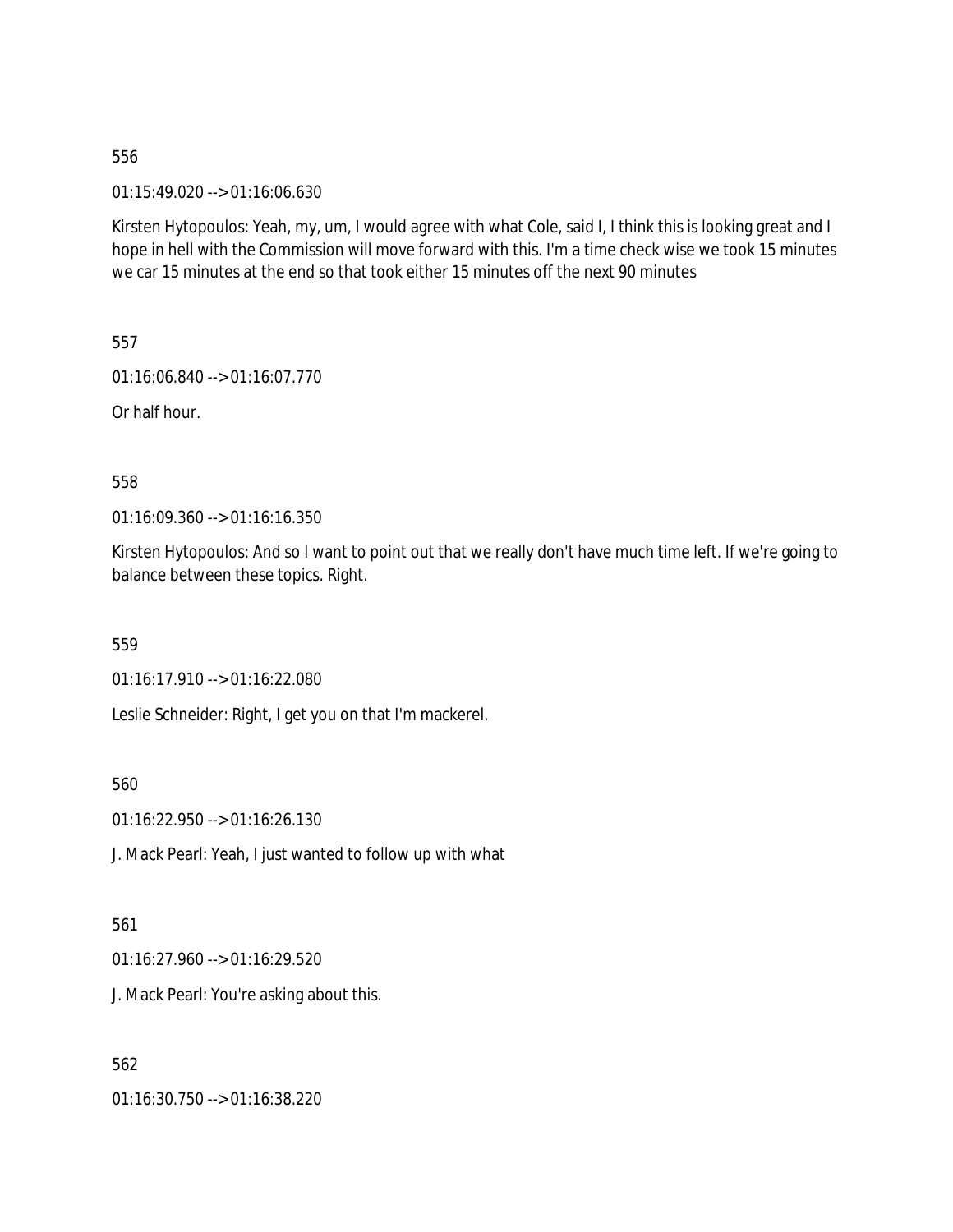J. Mack Pearl: Open space and these other amenities. We just think they should be required. They're not there were no longer and a point where we need to sort of bribe people to do the

563

01:16:40.200 --> 01:16:49.080

J. Mack Pearl: Basic things they need to do. Yes, be reserved for things that go beyond the basics. So we're not saying we're not going to have open space for saying that's now going to

564

01:16:51.780 --> 01:16:52.320

J. Mack Pearl: Require

565

01:16:53.820 --> 01:17:04.560

J. Mack Pearl: You have to meet all these design guidelines. I think the point of this one says if we wanted to do an ordinance that really covered everything and it fit, how you make affordable housing work within the FLIR structure.

566

01:17:05.250 --> 01:17:09.840

J. Mack Pearl: That's going to take a lot of time we thought we did first an ordinance that takes care of these

567

01:17:10.260 --> 01:17:19.800

J. Mack Pearl: problems we see what the FA RS immediately, but we wanted to be sure everyone knows that we have to go back to some of these other topics or they're going to take longer.

568

01:17:20.550 --> 01:17:27.300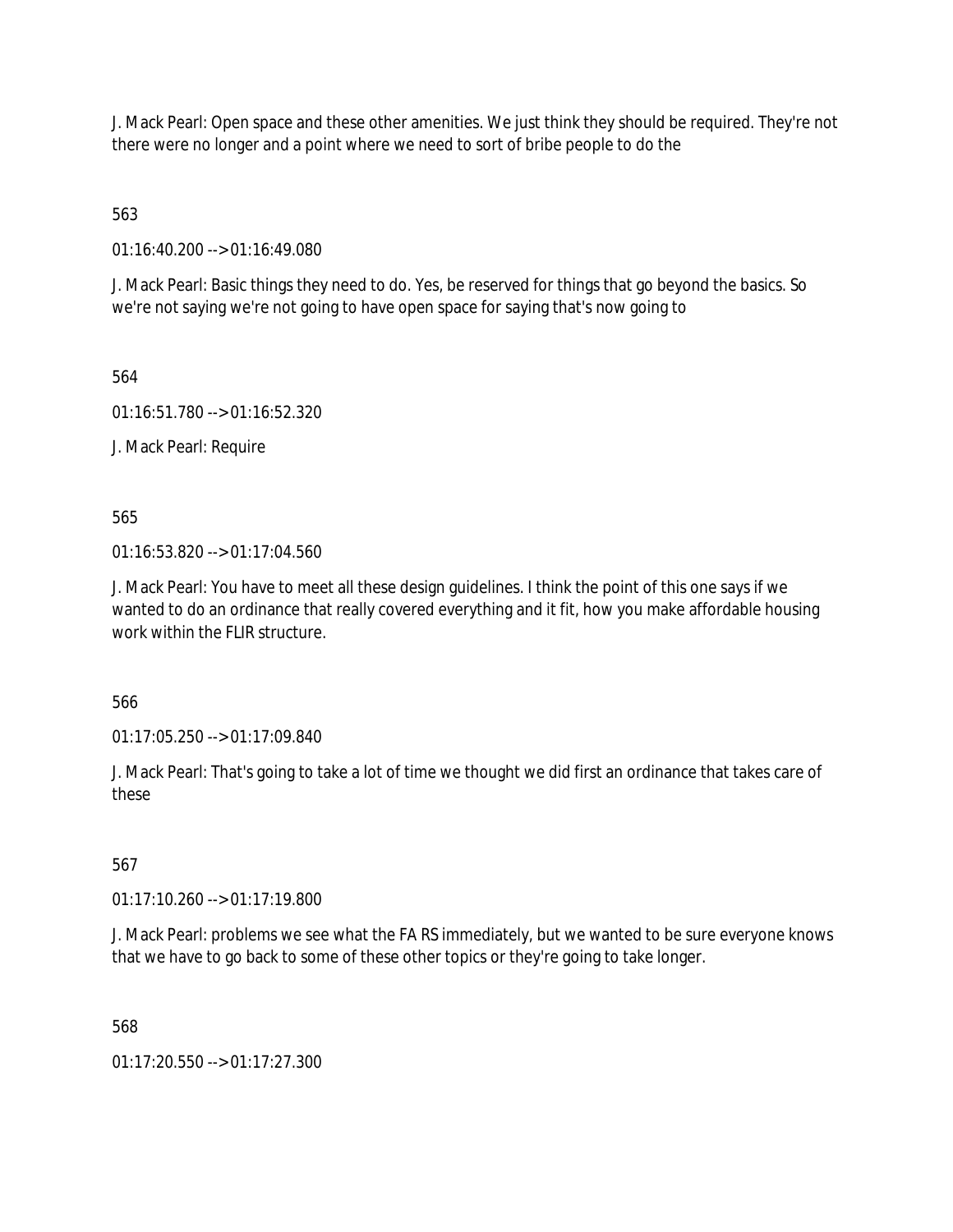J. Mack Pearl: So I think because during our discussions, there's some planning commission members are always worried that we're just going to get this

# 569

01:17:35.760 --> 01:17:43.620

Leslie Schneider: So, Mac, we lost you. Maybe if you want to type in the chat window. If you have a concluding statement.

## 570

01:17:45.240 --> 01:17:49.200

Leslie Schneider: I think I'm going to need to move on because I think we've I think you're frozen are here.

## 571

01:17:50.130 --> 01:17:51.840

J. Mack Pearl: To go far enough in Texas to say

572

01:17:52.710 --> 01:17:55.650

J. Mack Pearl: So that just repeat Mac.

573

01:17:57.150 --> 01:17:57.390

J. Mack Pearl: Yeah.

## 574

01:17:57.420 --> 01:18:04.800

Leslie Schneider: I'm it. We didn't hear the last part of what you said. So maybe if you could just maybe type it into the chat. Because you kept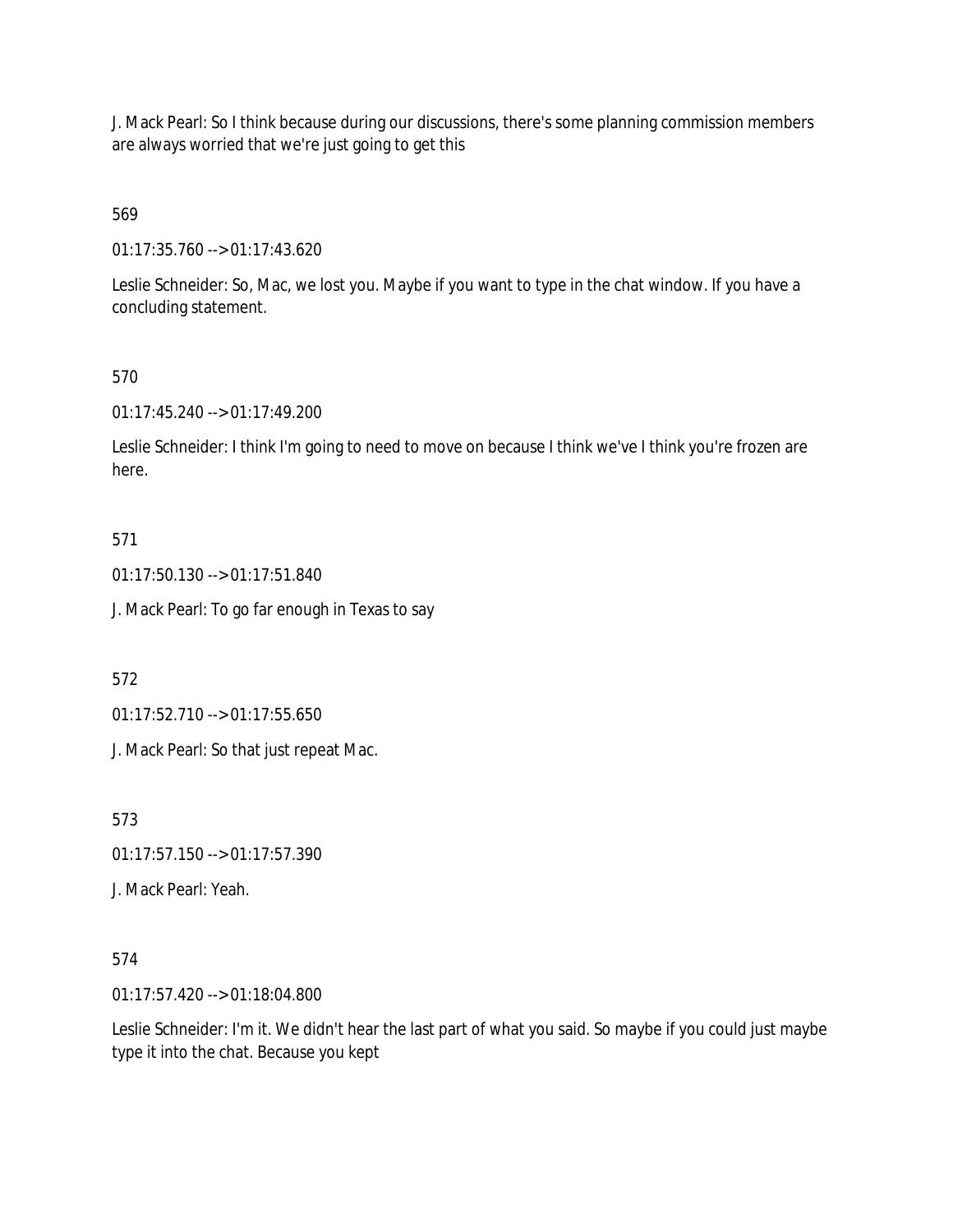01:18:04.860 --> 01:18:05.490

J. Mack Pearl: Going out

576

01:18:05.640 --> 01:18:07.320

J. Mack Pearl: Can you hear me. Can you hear me now.

577

01:18:07.710 --> 01:18:09.210

Leslie Schneider: We can now.

## 578

01:18:09.480 --> 01:18:14.040

Leslie Schneider: Okay, if we lose you. Again, we need to move will. Yes. Or we can move on. I'm just saying.

## 579

01:18:14.460 --> 01:18:15.960

J. Mack Pearl: I said enough. Okay, thank you.

580

01:18:16.170 --> 01:18:17.970

Leslie Schneider: Alright, thanks so much.

#### 581

01:18:19.080 --> 01:18:24.840

Leslie Schneider: Okay. Um, I think we're ready to Jennifer go back to the options right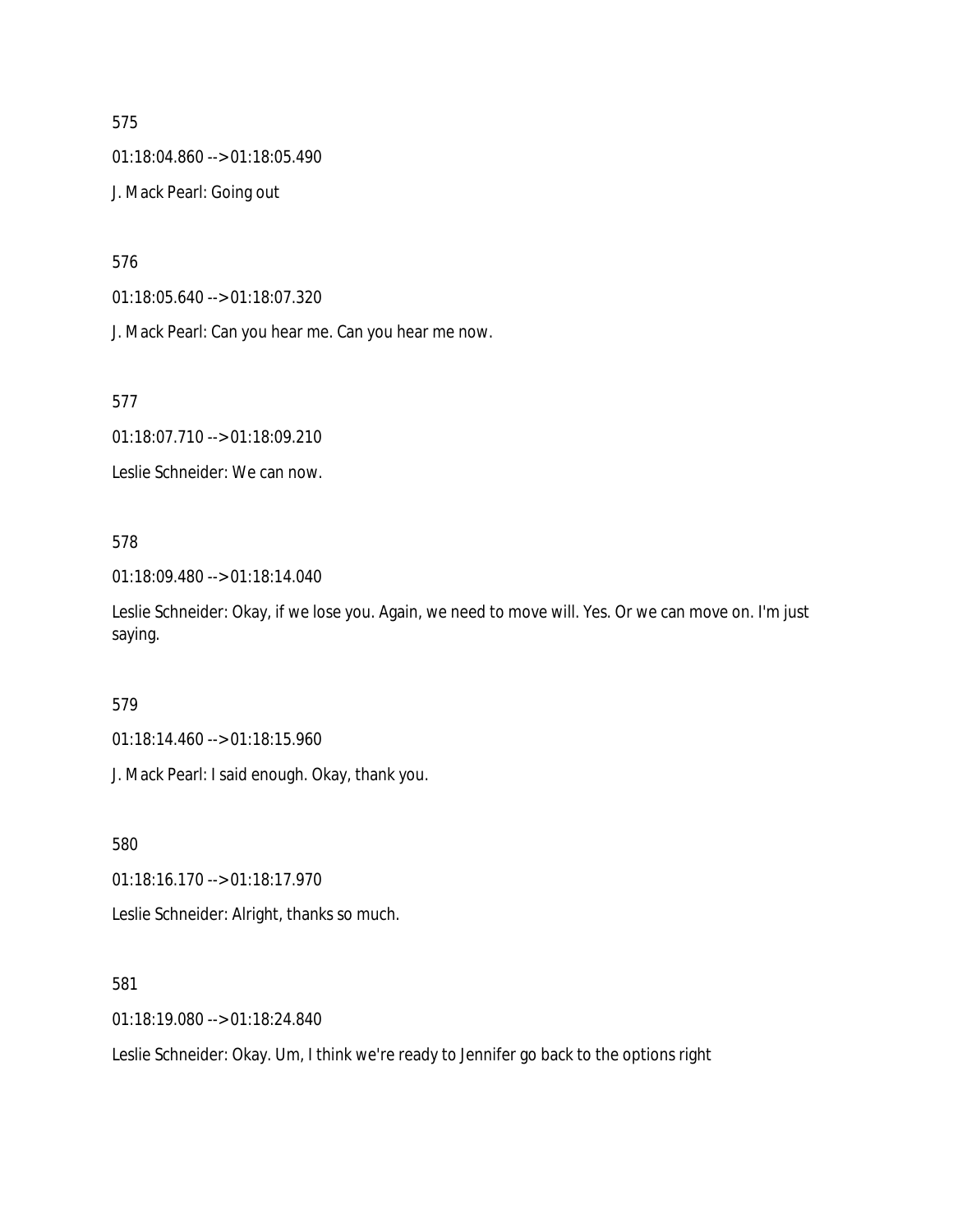01:18:28.920 --> 01:18:29.640 Jennifer Sutton: Great. Let me

583

01:18:30.390 --> 01:18:31.890

Jennifer Sutton: Bring that presentation back up.

584

01:18:32.940 --> 01:18:33.180 Jennifer Sutton: And

585

01:18:35.010 --> 01:18:36.630

Jennifer Sutton: Heather is going to take it from here.

586

01:18:37.050 --> 01:18:37.560

Okay.

587

01:18:39.360 --> 01:18:49.740

Leslie Schneider: And I think just to acknowledge that we probably are running over this section, you know, probably by about 15 minutes, maybe we can cut our next steps down to, you know, five or seven but

588

01:18:50.790 --> 01:18:53.550

Leslie Schneider: I'm acknowledging we're definitely running over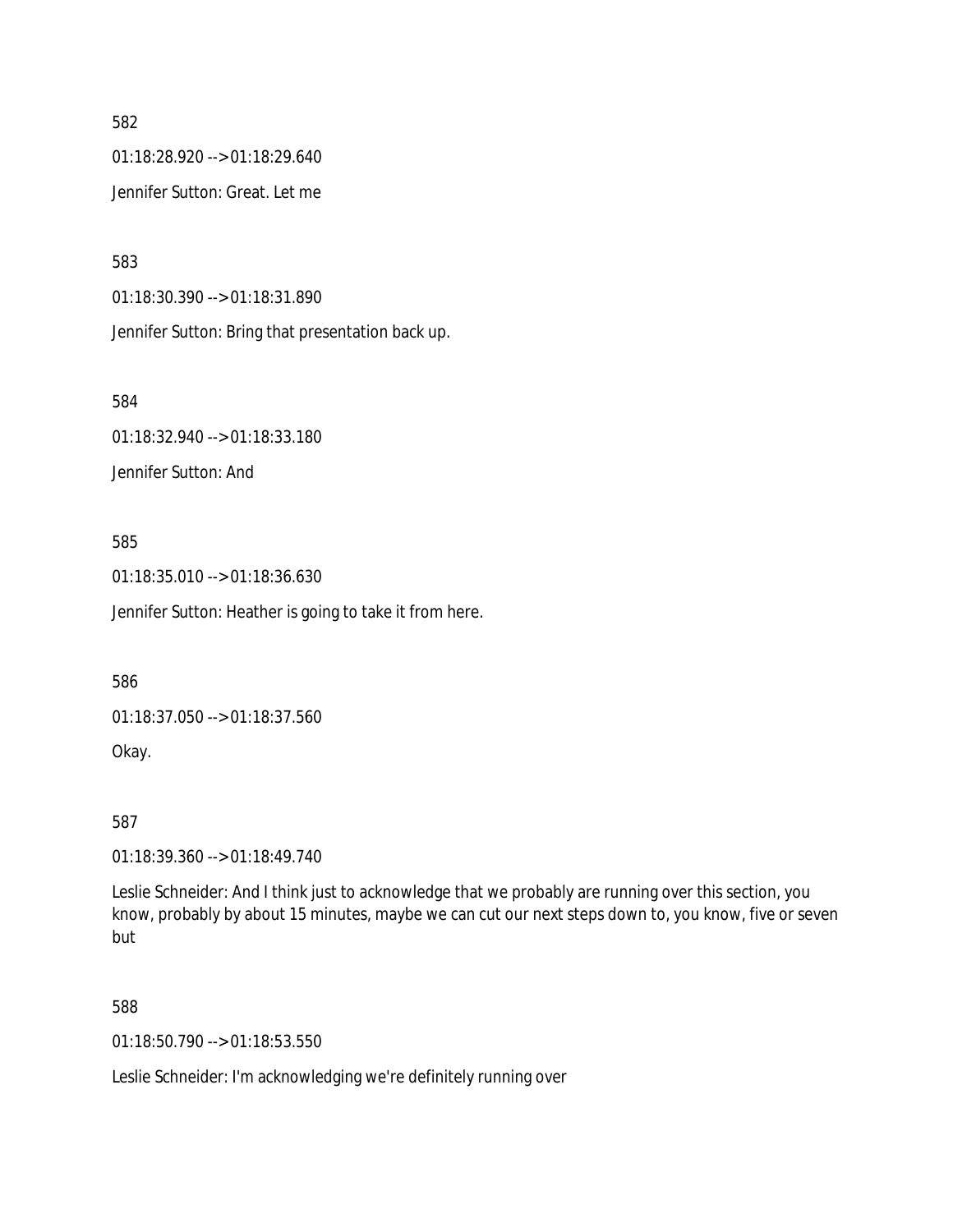01:18:54.900 --> 01:19:00.030

Heather Wright: You. I'll try to be rude through these really quickly. Can you all hear me okay okay

590

01:19:00.930 --> 01:19:07.050

Heather Wright: And I'm sorry I cannot use my audio. I had some error. So if I was causing any noise. I apologize.

591

01:19:07.560 --> 01:19:08.550

Leslie Schneider: I'm another reminder

592

01:19:09.120 --> 01:19:24.150

Heather Wright: Thank you. I'm going to quickly walk through these. So what we have for you is six options that built upon what we've heard thus far in the tasks from the task force is equal more flexibility to them had a complexity and timing score and some pros and cons. Our next book, please.

593

01:19:26.760 --> 01:19:33.990

Heather Wright: The first option was the one that we just heard from our Commissioners that they've been diligently working on if they're really close to presenting to LA.

594

01:19:34.350 --> 01:19:51.180

Heather Wright: And that is addressing the bonus FDR and creating a permanent ordinance we're proposing to do this. And in addition to doing some of that revamping of the TV program that Jennifer spoke to, as far as creating a registration with providers and sellers and conversion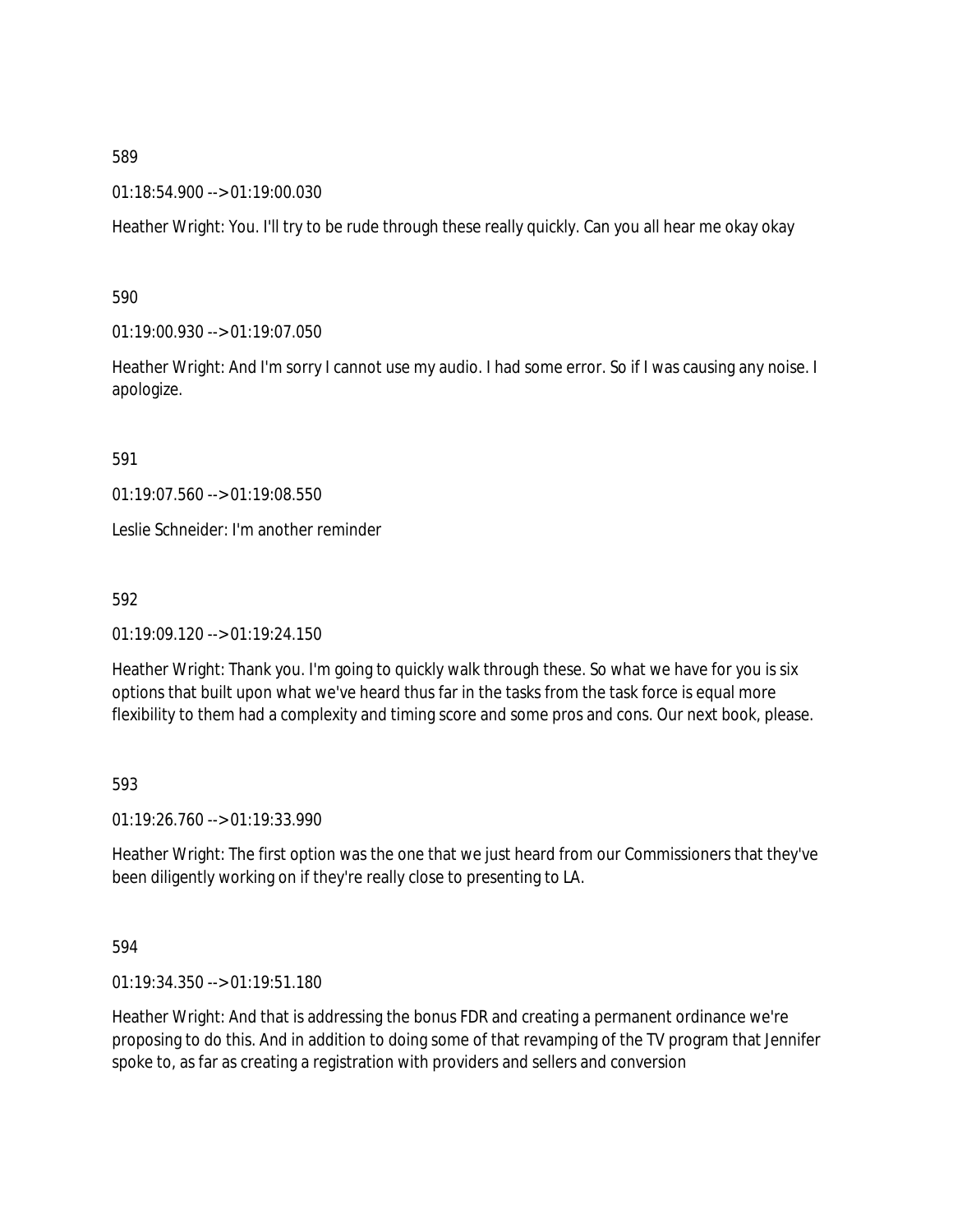01:19:51.210 --> 01:19:52.560

Jennifer Sutton: Factors, we

596

01:19:52.740 --> 01:20:04.620

Heather Wright: Were assuming we can do this within four months. It is a pretty low complexity and these can be looked at independently. Each of these options and that can also be thought about in conjunction with other for

597

01:20:05.670 --> 01:20:11.580

Heather Wright: Jennifer. If you can move to the next slide, please. As I mentioned, there's pros and cons for each of these

598

01:20:12.000 --> 01:20:17.370

Heather Wright: Pro is that we are really close to adopting this it would allow forward movement on TV are

599

01:20:17.730 --> 01:20:33.840

Heather Wright: But as we've heard earlier this evening with other program changes, it may result in little to no increase in affordable housing or TV. Our usage and this option also to be word eliminate most bonus FDR option for commercial development, unless you had historic structure.

600

01:20:36.090 --> 01:20:48.480

Heather Wright: The next option is a medium change option and this is taking that table that Jennifer presented to you all earlier, which is increasing the base residential FDR and makes you concentrate high school good zone.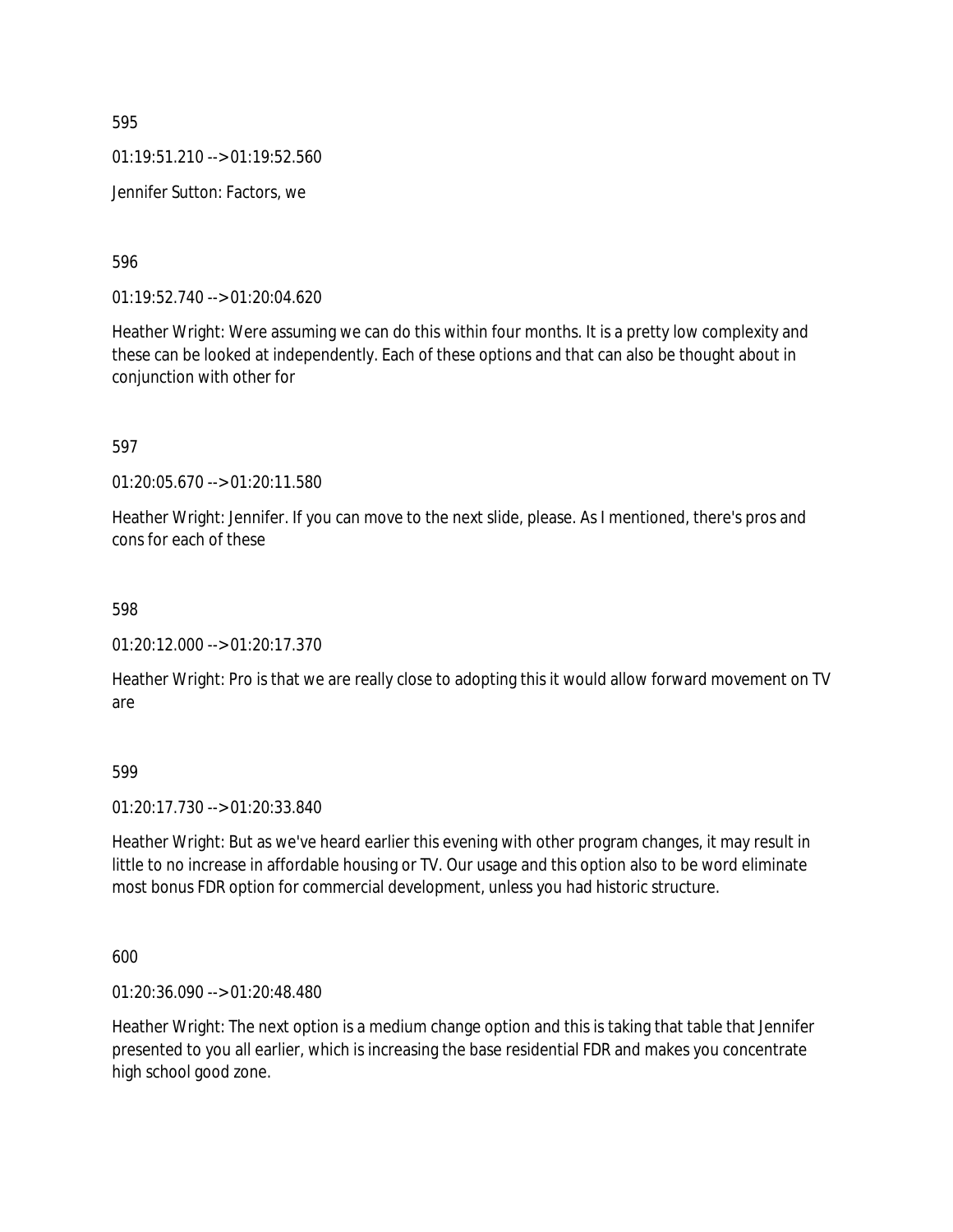01:20:49.020 --> 01:20:55.080

Heather Wright: To match with the bonus FDR is so as a result of this, we would increase our housing supply

602

01:20:55.410 --> 01:21:05.550

Heather Wright: Increase some affordable. But we wouldn't actually increase the far at all for for Bainbridge, but we we increase the residential far but not actually increase the car.

603

01:21:06.030 --> 01:21:14.910

Heather Wright: And this could be a medium complex project that can be done within six months, we could also in conjunction with this adult the MSC

604

01:21:15.240 --> 01:21:21.720

Heather Wright: Program and revamp the TV are and we are proposing, because we have had some success with the inclusion, Arizona.

605

01:21:22.230 --> 01:21:34.080

Heather Wright: Zoning ordinance that we have on the books right now we have actually seen some projects come in that are taking advantage of that requirement for 10% affordable and still proceeding.

606

01:21:34.650 --> 01:21:38.640

Heather Wright: So we think we could do that and still get some success. Next slide please.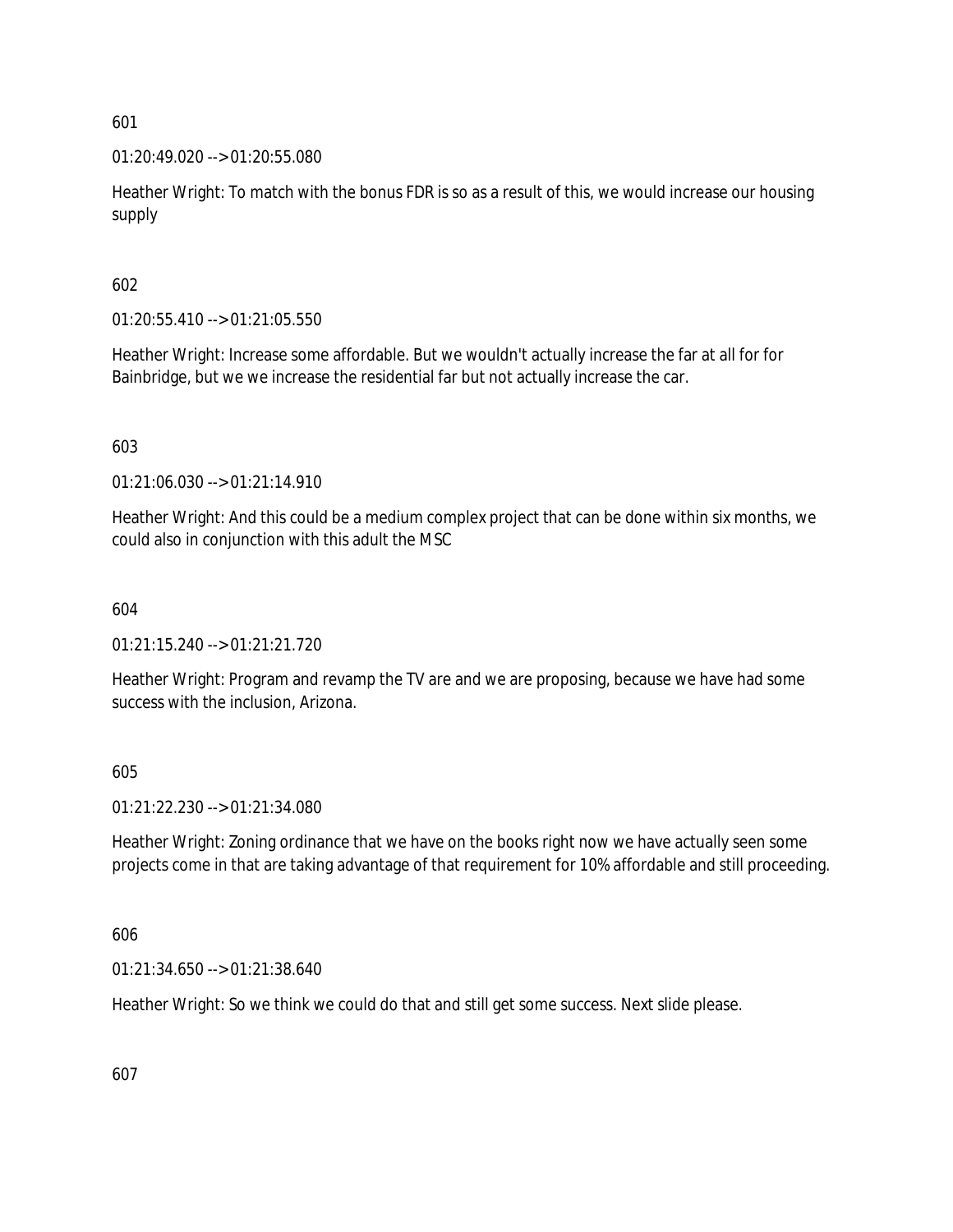01:21:39.180 --> 01:21:56.820

Heather Wright: And this is just a graphic to demonstrate just what it is we're talking about we're limiting this just to Madison for illustration purposes. And you can see that the FA IR has increased 4.4 2.6 and then residential is crease from point 621 hello

608

01:21:58.110 --> 01:22:03.630

Heather Wright: Next slide please. This is Option three. This is the first option that would actually

609

01:22:04.290 --> 01:22:12.060

Heather Wright: Increase that they are downtown above what we have in this builds off of a recommendation that we received from our affordable housing task force.

610

01:22:12.600 --> 01:22:22.110

Heather Wright: And that is to increase the FDR by point two. So you just take that base and go up by point two for the Madison Erickson core and gateway district.

611

01:22:22.740 --> 01:22:29.340

Heather Wright: And there was also another recommendation from them that we increase in the ferry terminal in high school. Rural District

612

01:22:29.670 --> 01:22:38.910

Heather Wright: That FDR to match the core at they are and that would lead to a modest increase. And you could also build on that and other point to, if you wanted to.

613

01:22:39.240 --> 01:22:50.370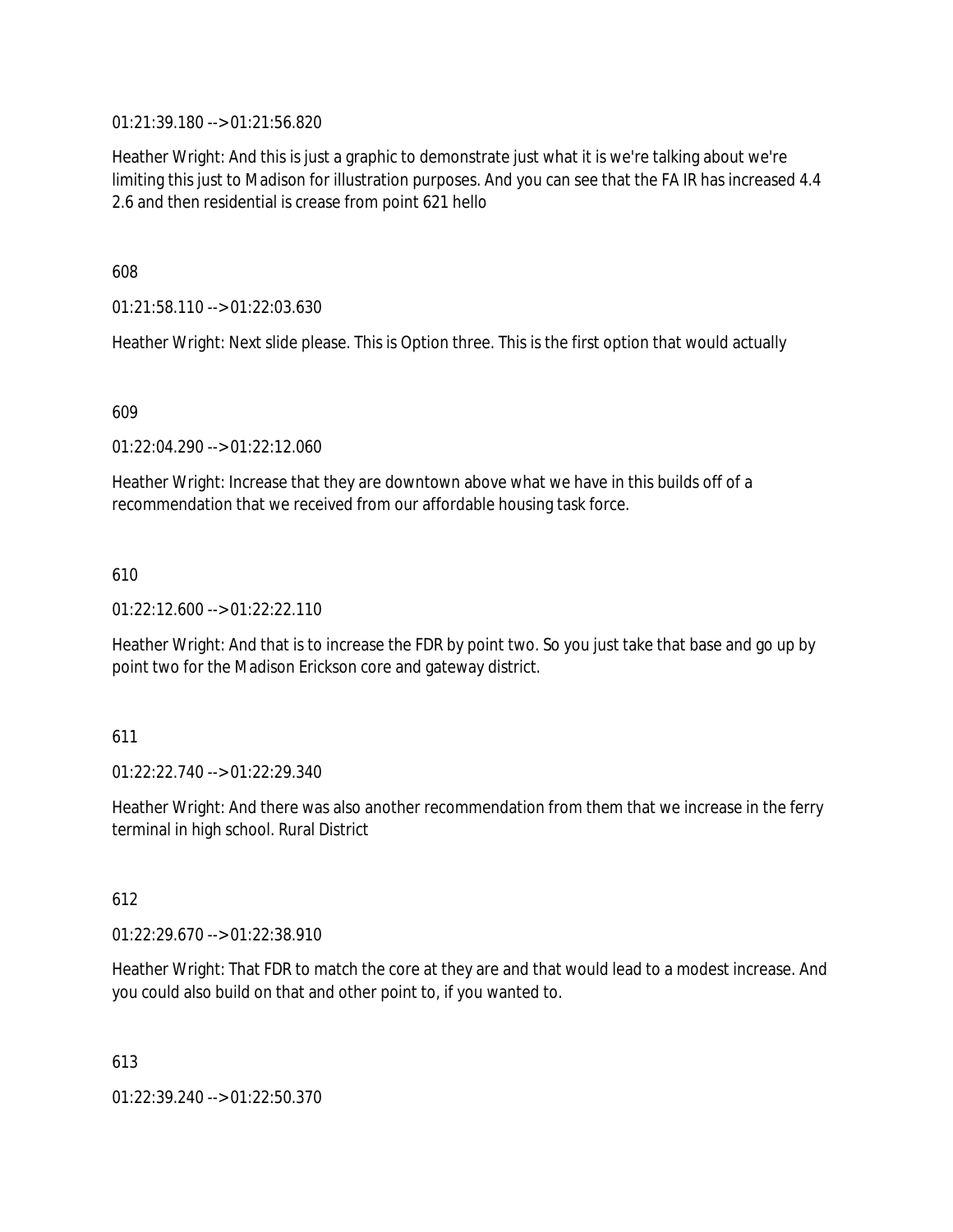Heather Wright: Just step lightly into an increase fly across the winds will make she's coming soon. And I'm again this would would build into it includes binaries owning the MF T and the cdr. This is a

# 614

01:22:51.210 --> 01:22:58.710

Heather Wright: Slightly more complex endeavor and we're thinking, this could be accomplished potentially in nine months, Jennifer. Next slide please.

## 615

01:22:59.460 --> 01:23:10.860

Heather Wright: This is the graphic just showing some of the changes resulting with this, you'll see that there is a slight increase in FDR. This is the first change that proposes that. Next slide please.

## 616

01:23:12.060 --> 01:23:20.550

Heather Wright: And this would increase housing and potentially more affordable housing in Winslow, which is the recommendation, the task force is just to get more of a housing stock.

## 617

01:23:21.120 --> 01:23:29.190

Heather Wright: And by increasing the fly. We can see that results, but without a larger FLIR increase what we've been told is we might make it

## 618

01:23:29.760 --> 01:23:33.210

Heather Wright: Quite amount of affordable housing that is recommending

## 619

01:23:33.780 --> 01:23:42.000

Heather Wright: Without further changes. And that's going to be our next slide option for so this option is going to probably look familiar to some of you all.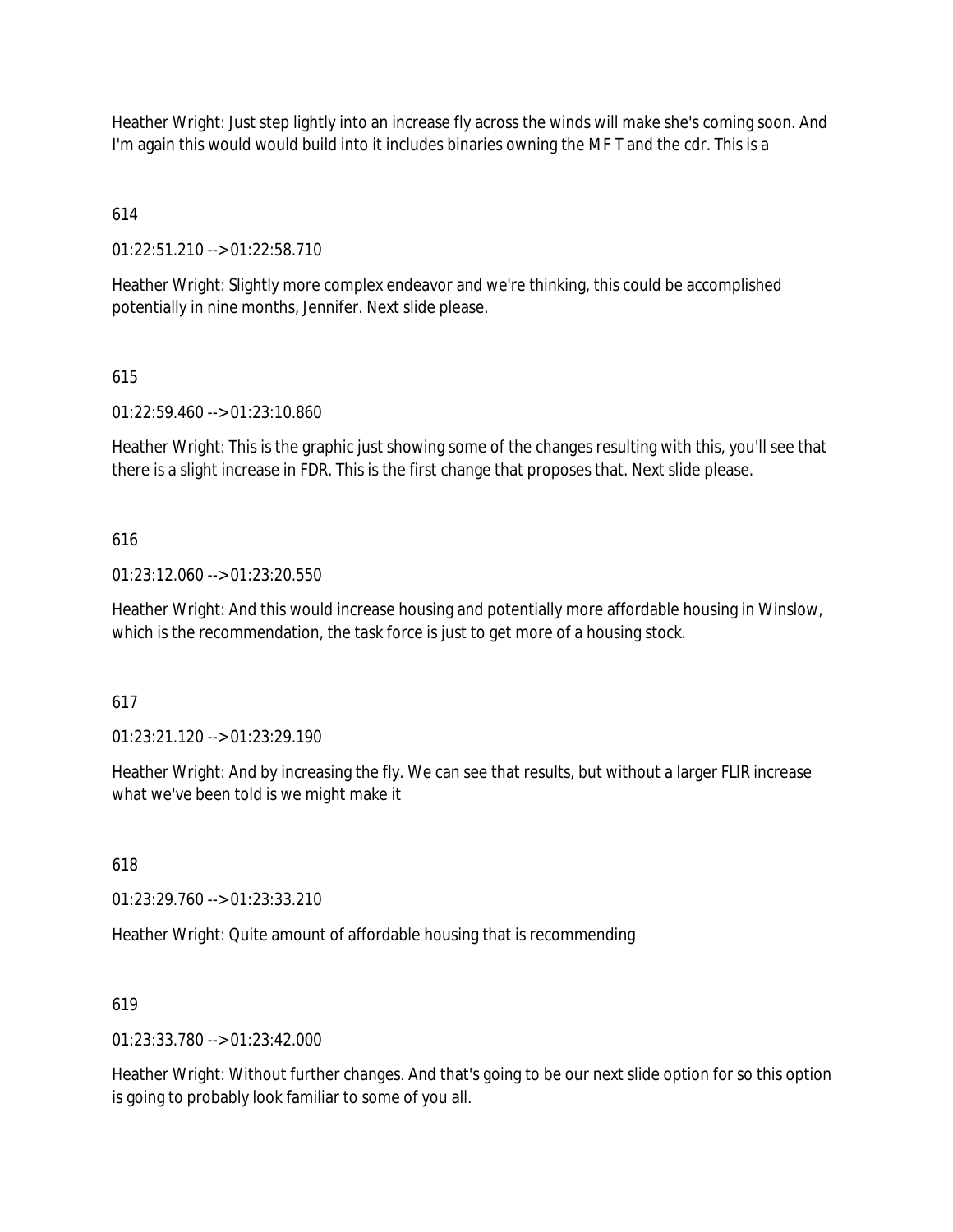01:23:42.270 --> 01:23:51.660

Heather Wright: And this was based on the policy direction that we received after the presentation from equal northwest and this is limiting an increase in the bonus FDR to these three districts

621

01:23:52.110 --> 01:24:00.630

Heather Wright: Gateway high school road and ferry terminal district, Jennifer, if you could proceed to the next slide. And I think that the classic here shows

## 622

 $01:24:01.230 \rightarrow 01:24:07.440$ 

Heather Wright: Better. So what you'll see here, we focus our attention on to the right to the fly to your far right.

623

01:24:07.950 --> 01:24:20.430

Heather Wright: And at the end of the day what we were what was proposed here is in the high school road districts, an increase of 2.0 and FDR and an increase in height of 55 feet or 10% increase

624

01:24:20.790 --> 01:24:27.300

Heather Wright: And you'll see in gateway. That's a much larger increase the 3.5 increase in a 20 foot increase in heights.

625

01:24:27.810 --> 01:24:39.750

Heather Wright: And then it's very terminal district about same 3.5 and 20 feet high. And this was the policy direction we received. If you recall from our class had brought many options for the Council.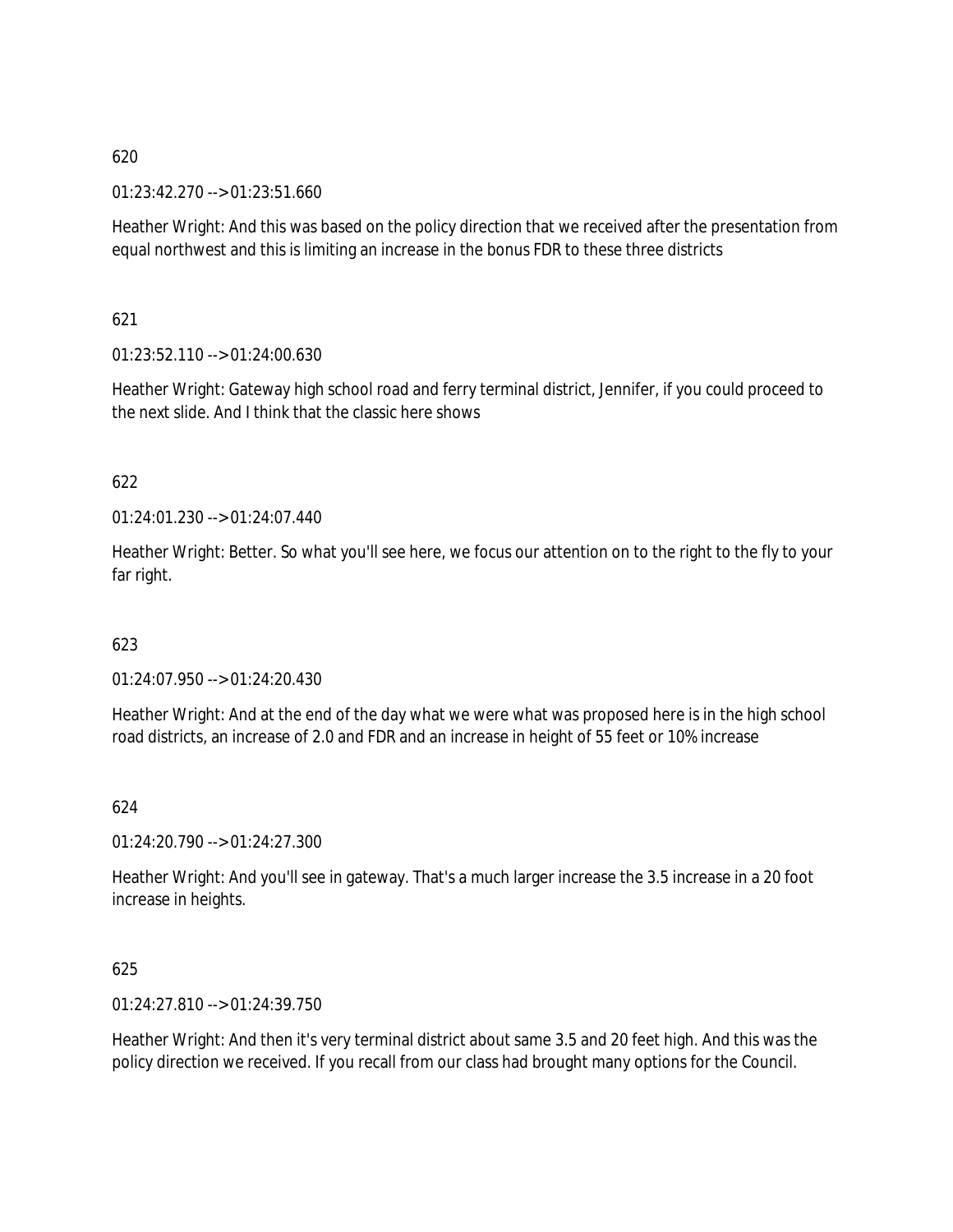## 01:24:40.800 --> 01:24:44.850

Heather Wright: That this is the one that there was an agreement to move forward on. Next slide please. Jennifer

## 627

01:24:46.200 --> 01:24:55.200

Heather Wright: And this breaks down again some of the pros and cons. This, I just want to point to what we all, I think, fear and accept that would happen in this this

## 628

01:24:55.620 --> 01:25:05.850

Heather Wright: Potential changes, it will be a change to our community character and he will likely bring about concerns from our community because of the height increase and the far increase

## 629

01:25:06.660 --> 01:25:18.870

Heather Wright: The pros and this approach is that it would increase the amount of residential and affordable housing and it would slide in conjunction with the MIT TV are improvements visionaries as well

## 630

01:25:20.010 --> 01:25:28.170

Heather Wright: Next slide is just a resurrection of what we did here from eco northwest. It's not limiting it to those three districts

## 631

01:25:28.500 --> 01:25:46.020

Heather Wright: And this is just for illustration purposes because we do have some new Council members. I just wanted to present this as a potential path. Next slide please. And this shows the changes across all the districts that were just presented to our to our council and that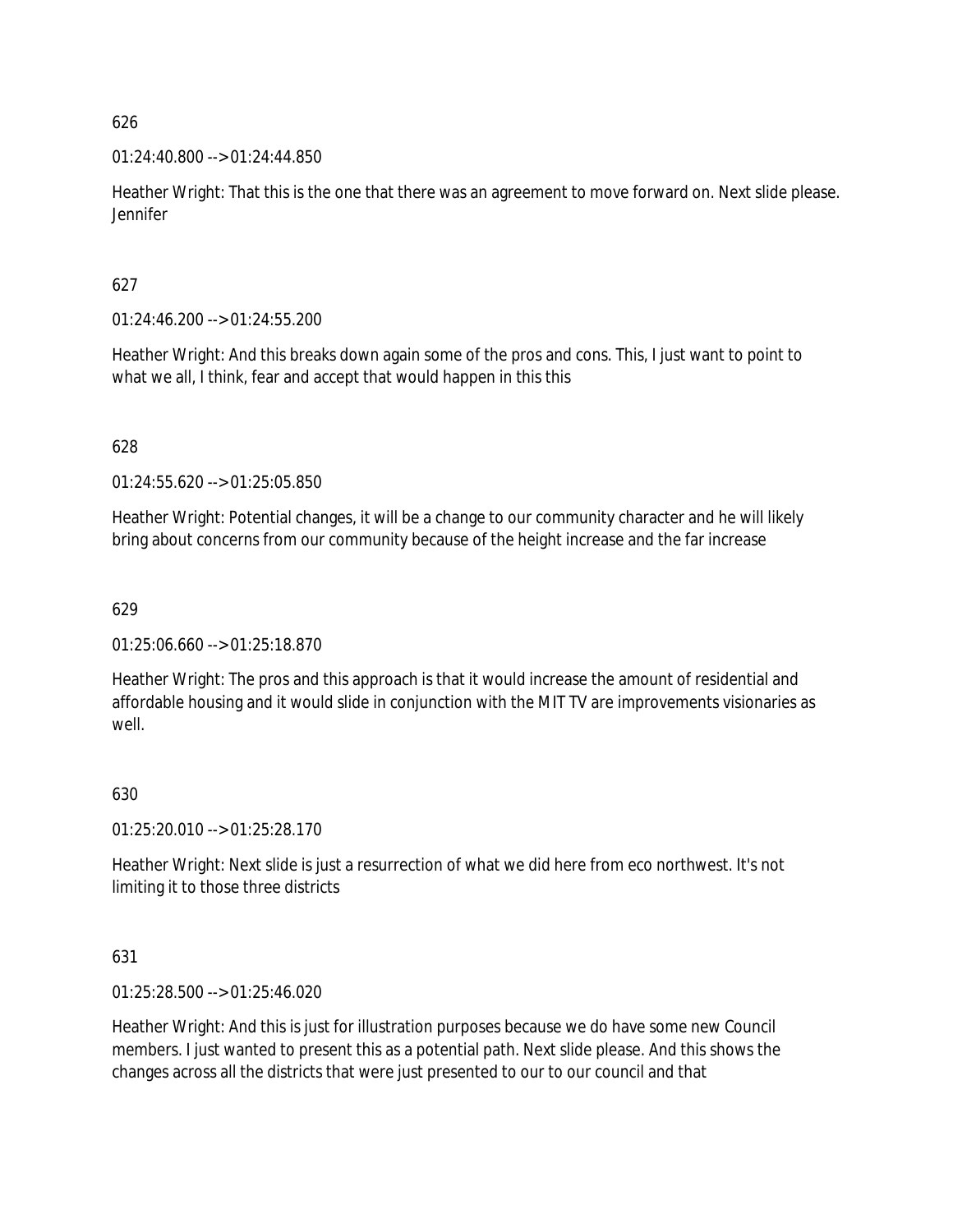01:25:47.130 --> 01:25:57.840

Heather Wright: We're not necessarily Christian into the Commission unless they were watching that evening, and then the final option. I think definitely needs to be mentioned in that is

## 633

01:25:58.530 --> 01:26:05.310

Heather Wright: Do we pause. Some of these efforts, or do we take on somebody bigger change efforts through our wonderful master plan updates.

## 634

01:26:05.730 --> 01:26:15.240

Heather Wright: And just to put it in time and space. It was last originally adopted, excuse me, and 98 updated in 2006 so we're looking at 14 years since the last update

## 635

01:26:15.660 --> 01:26:21.180

Heather Wright: When we adopted as part of our comprehensive and there were not any changes that were made from 2006

# 636

01:26:21.630 --> 01:26:28.650

Heather Wright: And as you know, this is a priority in our 2021 work plan in that could potentially be shifted for to 2020

## 637

01:26:29.040 --> 01:26:40.800

Heather Wright: If desired by Council, but this is definitely a longer endeavor and more complex endeavor, as we're seeing right now with our islands and our master pan and this can take at least 24 months.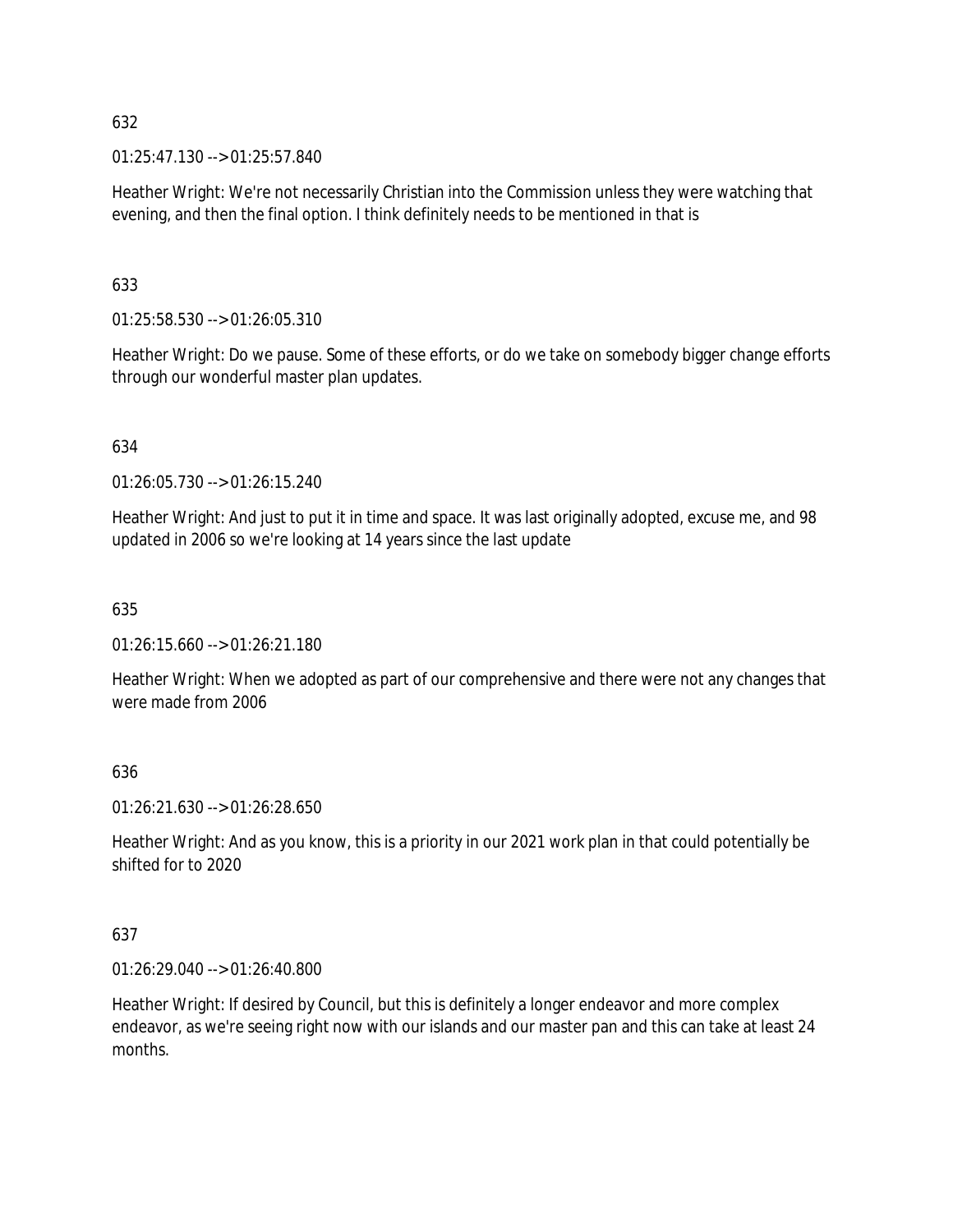01:26:41.550 --> 01:26:58.980

Heather Wright: But it would provide that community input for grappling with some of these large scale changes that we might be considering. And that concludes just. And again, these are just option. We would love to hear what else you may want to have us consider with with what we proposed.

639

01:27:00.210 --> 01:27:13.770

Heather Wright: And again, with this option one of the cons that again we could potentially be a result in a loss of affordable housing as you're building this comp plan change and then adopting the subsequent land use regulation changes.

640

01:27:15.090 --> 01:27:18.180

Heather Wright: And that concludes my presentation. Thank you so much.

641

01:27:19.560 --> 01:27:20.790

Leslie Schneider: Thank you very much, Heather.

642

01:27:22.410 --> 01:27:23.820

Leslie Schneider: COUNCILMEMBER hey topless.

## 643

01:27:25.410 --> 01:27:33.900

Kirsten Hytopoulos: Yes, I'm so glad you mentioned the Winslow masterplan Heather at the cookie into this conversation because that's where my mind was going about halfway through these options.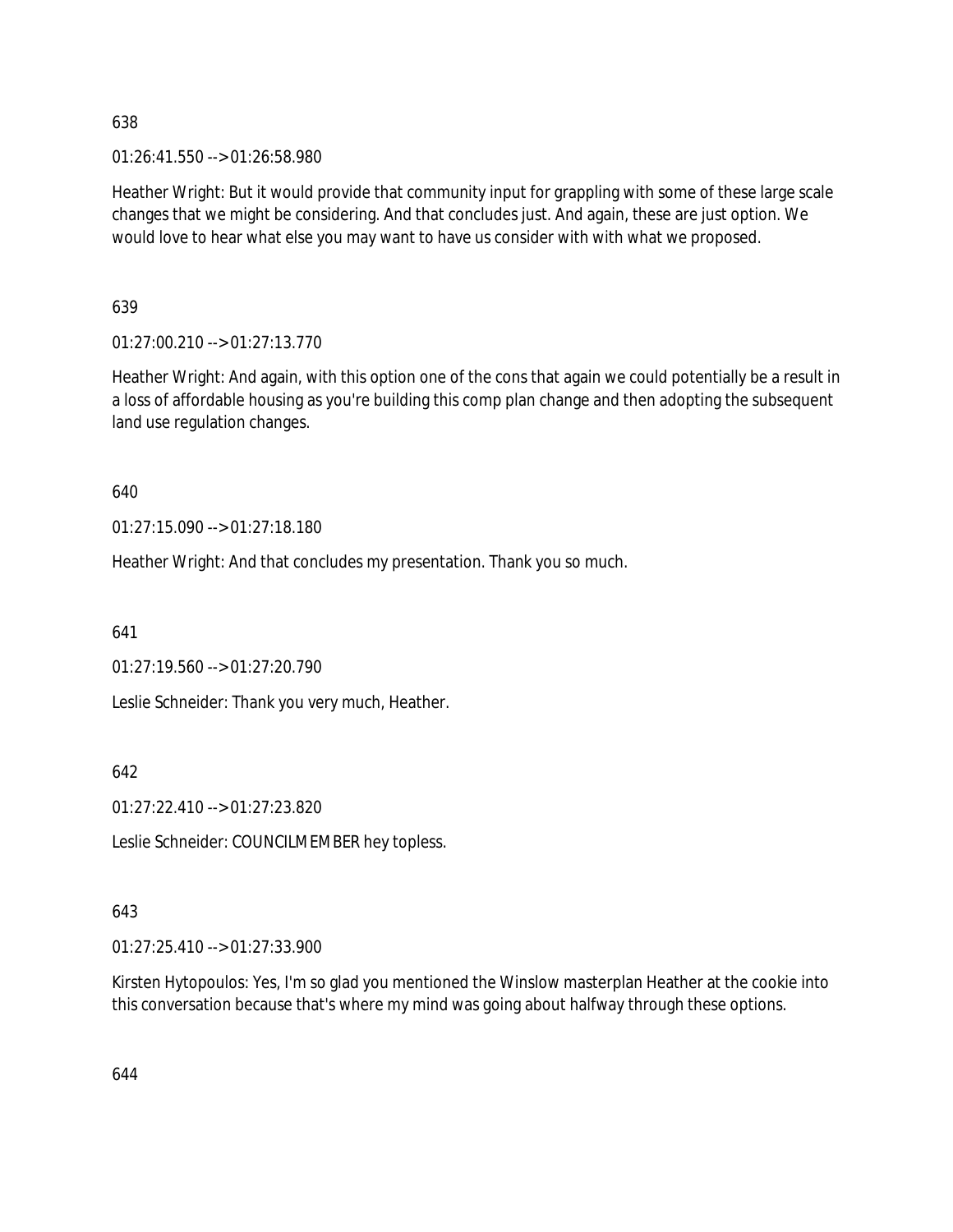01:27:35.250 --> 01:27:38.490

Kirsten Hytopoulos: You know, and I'm you know I'm stating the obvious again.

645

01:27:39.630 --> 01:27:44.910

Kirsten Hytopoulos: When we look at the kind of changes that are potentially being put forward we it's about

## 646

01:27:45.480 --> 01:27:52.260

Kirsten Hytopoulos: We've got to divide this into what does this look like what does development look like, how does it impact us in the ground and what benefits are we getting out of it.

## 647

01:27:52.740 --> 01:27:58.980

Kirsten Hytopoulos: And I'd really be afraid of us going down a path of trying to get some benefits down here, isolated from the overall picture.

## 648

01:27:59.280 --> 01:28:09.120

Kirsten Hytopoulos: Without considering the overall effect the masses of the building the impacts of the uses and it just seems inevitable to me that we have got to work on the Winslow master plan.

649

01:28:09.480 --> 01:28:16.080

Kirsten Hytopoulos: In order to inform this so that we have a vision as we start to talk about. We understand where we want the book where you want the

650

01:28:16.890 --> 01:28:28.950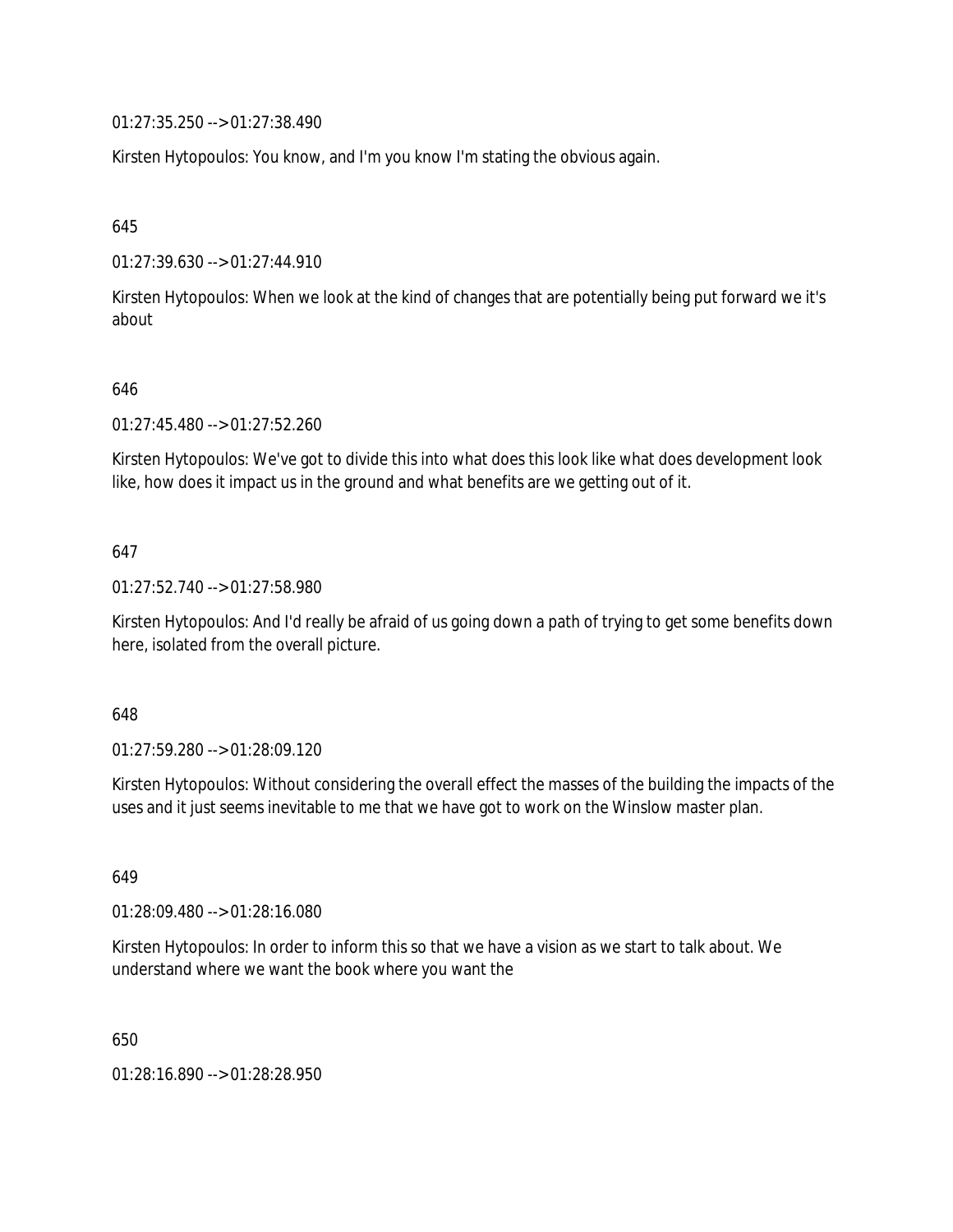Kirsten Hytopoulos: The high density housing where where we best are able to put affordable housing and so I'm just gonna throw out there so I'm brief since I'm sure we all want to win. I couldn't possibly support any significant increases in

651

01:28:29.970 --> 01:28:37.500

Kirsten Hytopoulos: In a base or bonus FDR without a global vision of what we're doing here rather than a radically increasing it in one area.

652

01:28:41.310 --> 01:28:42.780

Leslie Schneider: Thank you. Councilmember I topless.

## 653

01:28:43.860 --> 01:28:49.620

Leslie Schneider: I have some stuff. I want to talk to you about with regards now hopefully we'll have time to bring it up here. Councilmember Pollock.

654

01:28:51.300 --> 01:28:56.070

Michael Pollock: Well if if counseling or high topless of me that is emotion I would second that

655

01:28:58.110 --> 01:29:09.780

Michael Pollock: I think that's well said. I, I do feel like what we're talking about is pretty significant. And it was looking at some of the pictures given. And I thought, well, that sure doesn't look like

## 656

 $01.29.10.290 -5.01.29.21.240$ 

Michael Pollock: what people think of when Winslow, and the small town character. So it feels to me like we're talking about really a comprehensive plan amendment.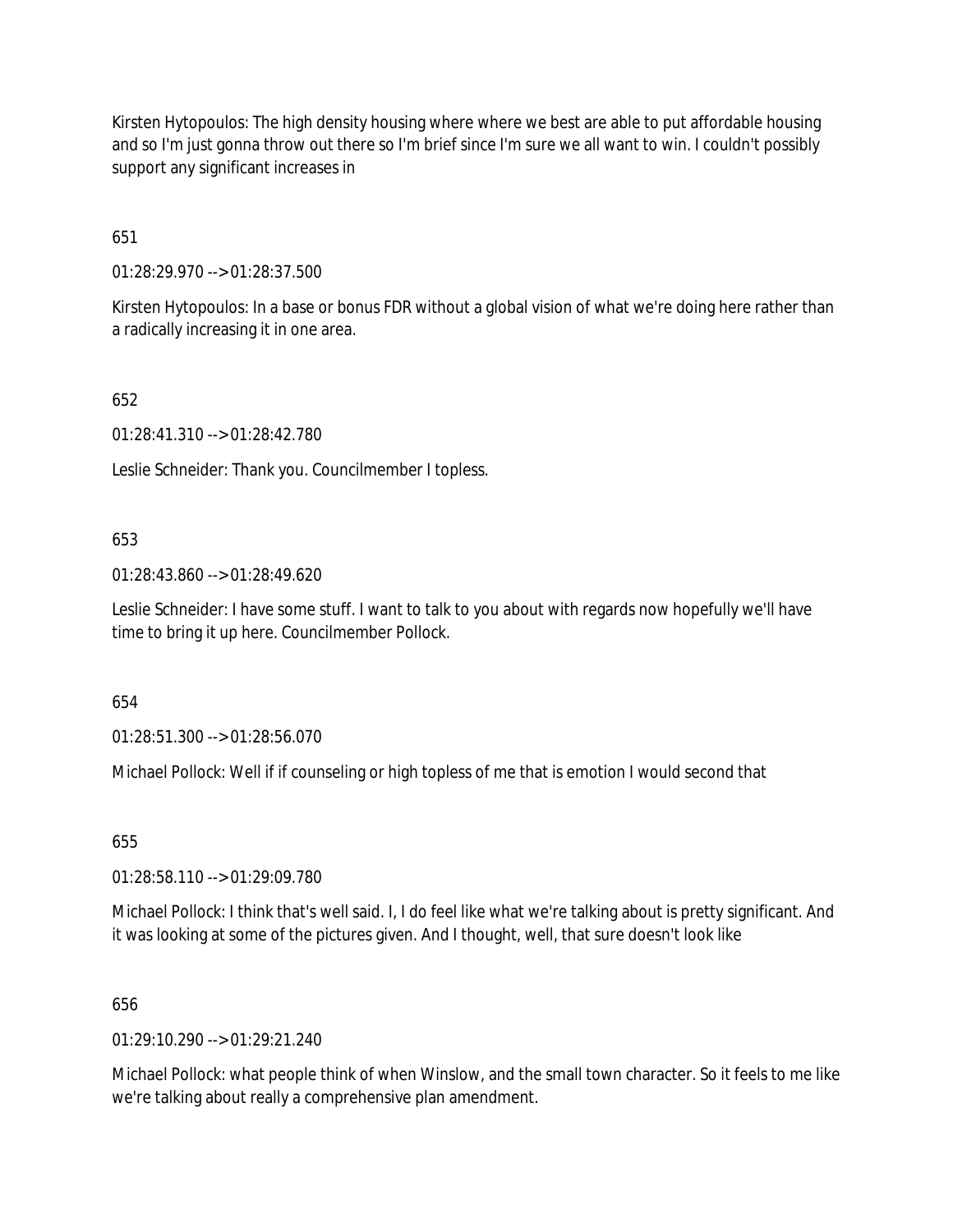01:29:21.660 --> 01:29:33.600

Michael Pollock: And really tackling the issue of what it means, what it means that phrase retain Winslow small town character and what that would look like. Maybe if we do want to

658

01:29:34.320 --> 01:29:44.670

Michael Pollock: Keep that in the comp plan, but it seems like we're talking potentially about really major urbanization, a real change in the way the look and feel of Winslow and

## 659

01:29:45.450 --> 01:29:58.140

Michael Pollock: I think that that I should require, you know, kind of a community discussion if we're going to go that direction and via accomplish comprehensive plan them and it seems like we're really

660

01:29:59.190 --> 01:30:03.900

Michael Pollock: Talking about something huge here and I do think that all of these components.

661

01:30:04.890 --> 01:30:14.640

Michael Pollock: Are going to need to be integrated and I guess we're going to talk about that in the next in the next hour and a half, but that we really do need to be looking at all these parts and especially the Winslow master plan so also

## 662

01:30:16.470 --> 01:30:19.260

Leslie Schneider: Great, thank you. Councilmember deeps yeah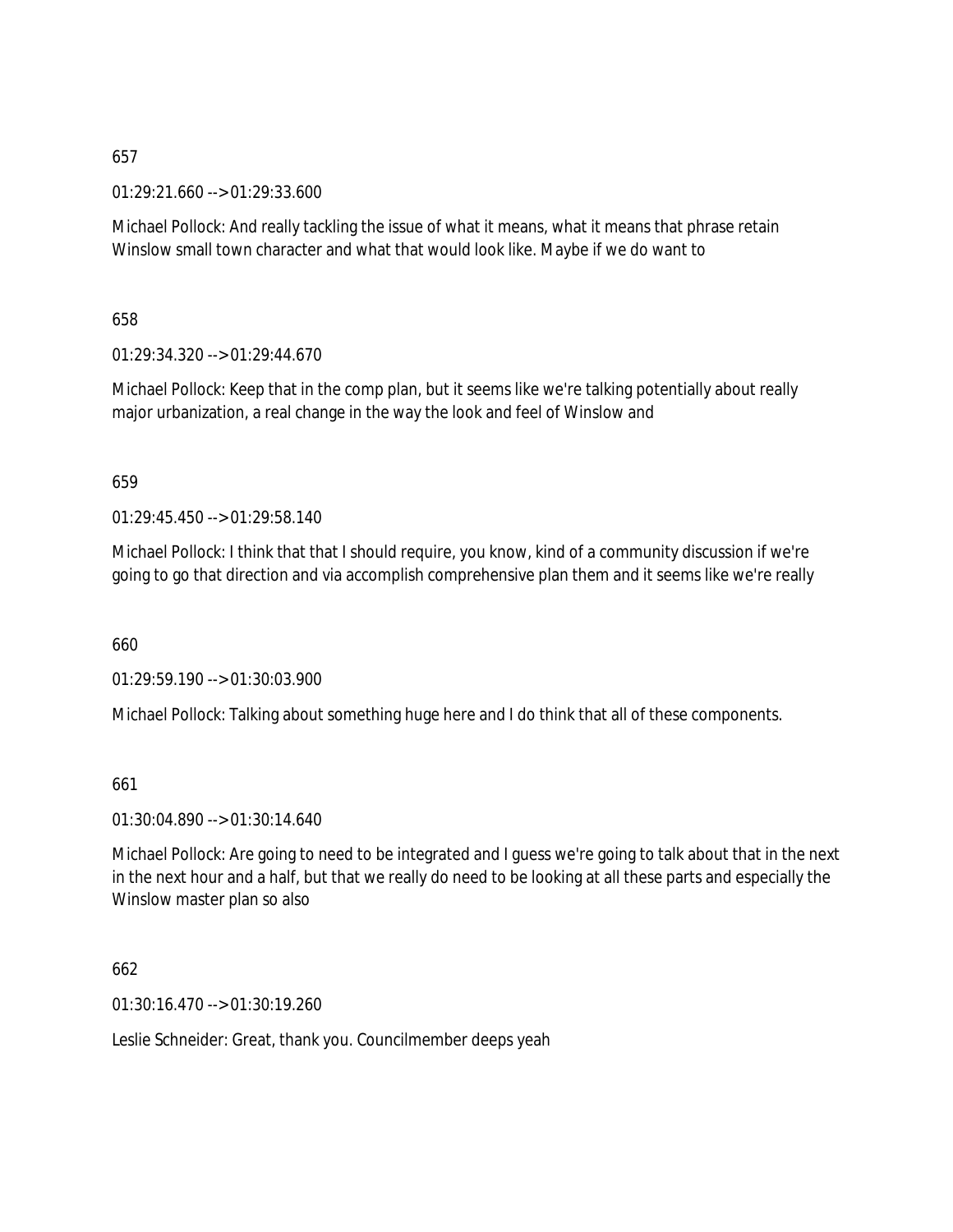01:30:19.290 --> 01:30:26.190

Joe Deets: Thank you, right, because I realized I hadn't had a chance to speak. Yeah. This brings back memories. When about the building heights.

664

01:30:27.390 --> 01:30:34.260

Joe Deets: I had a lot of problems with that. And I think that was shared by everyone else who was on Council at the time, so

665

01:30:34.710 --> 01:30:43.320

Joe Deets: I would concur with my colleagues who the last tues folk that the Winslow master plan would be very appropriate because

666

 $01:30:44.220 \rightarrow 01:30:55.140$ 

Joe Deets: We have to ask ourselves, Is this the price to pay for affordable. I mean, I'm for affordable housing, but we have to ask, is this really the price we have to pay to get what was it 65 foot heights.

667

01:30:56.580 --> 01:30:57.840

Joe Deets: In building some

668

01:30:59.040 --> 01:31:04.500

Joe Deets: That is a community discussion that we need to have not just a council discussion. I don't think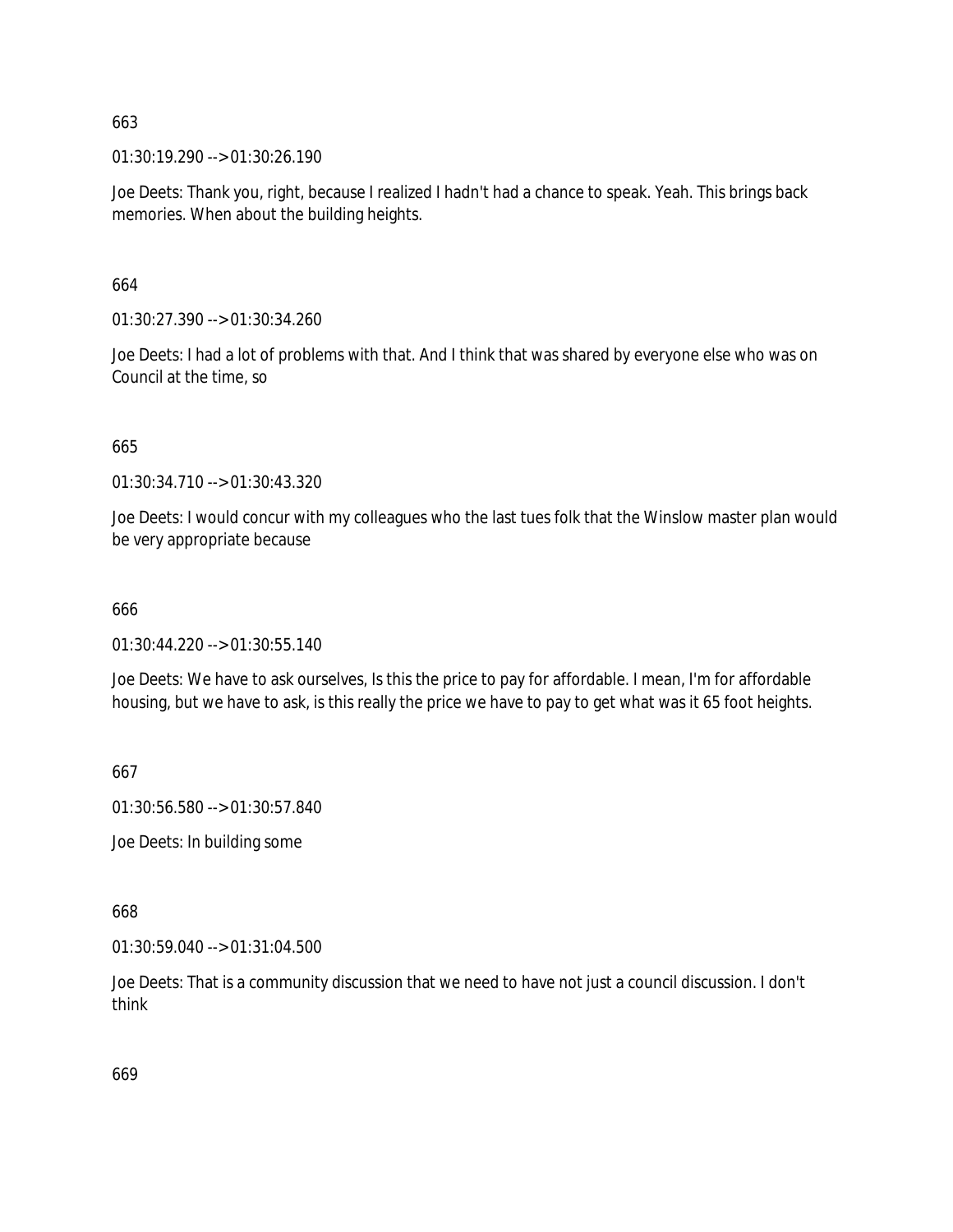01:31:05.520 --> 01:31:07.140

Joe Deets: So let's leave it at that.

670

01:31:07.950 --> 01:31:08.670

Joe Deets: Thank you.

671

01:31:09.270 --> 01:31:09.870

Deputy Mayor

## 672

01:31:11.130 --> 01:31:21.630

Rasham Nassar: Yeah, I'm gonna sound redundant here, I agree with all of my colleagues that spoke before me. Thank you. Councilmember head topless for putting out that very well stated and succinct proposal as I heard it.

## 673

01:31:22.050 --> 01:31:41.640

Rasham Nassar: I couldn't agree more. And also with the comments that this is this is a this is a really important discussion to have with the community because we are discussing some really drastic and dramatic changes, potentially, to the look and feel of our downtown area. I also wonder about the

## 674

01:31:43.530 --> 01:31:48.960

Rasham Nassar: The application of climate lens and the potential future application of an equity lens.

## 675

01:31:49.350 --> 01:31:59.190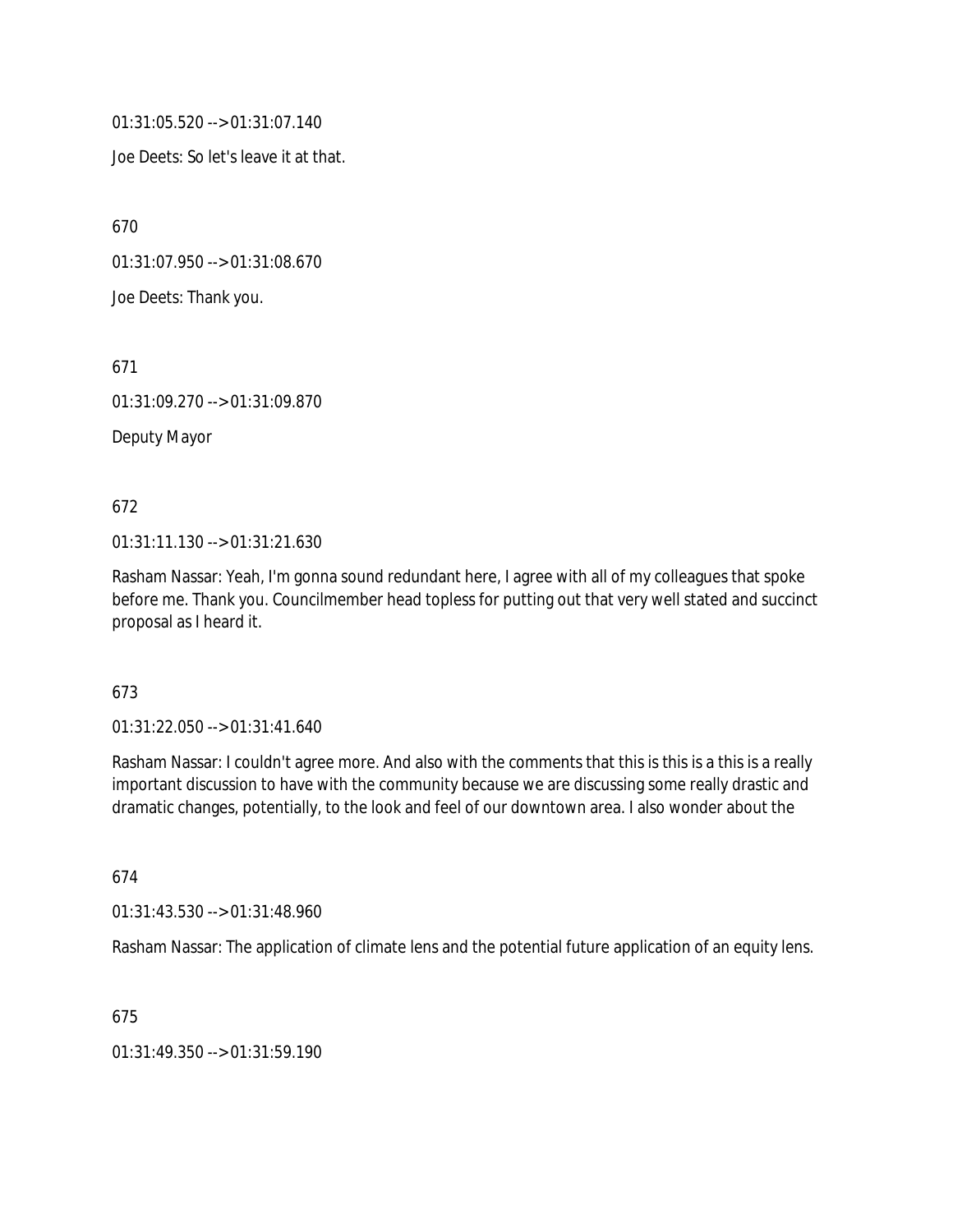Rasham Nassar: That we might want to work that we are working to develop in the interim, that could benefit the kind of community or public analysis of this specific proposal.

676

01:32:00.150 --> 01:32:09.690

Rasham Nassar: And what I heard. Also, and what I included in my memo. That's part of the package again a packet of agenda materials.

# 677

01:32:10.110 --> 01:32:19.050

Rasham Nassar: Tonight, and I've heard some council members refer to this is looking at this and all of the other kind of tools and strategies that we're discussing for affordable housing.

# 678

01:32:19.530 --> 01:32:26.130

Rasham Nassar: Through a strategic evaluation framework. I've referred to in the past as developing a strategy, but really I think what I'm hearing

## 679

01:32:26.700 --> 01:32:36.690

Rasham Nassar: And what I what I called it in my memo is a is a cost benefit analysis. So we weigh the costs of the community or the the investment that the public is being asked to make

680

01:32:37.020 --> 01:32:48.330

Rasham Nassar: Either in terms of public subsidy dollars or giving this bonus density, which has other subsidies attached and there may be non not as not financially linked but materially

681

01:32:49.260 --> 01:32:59.040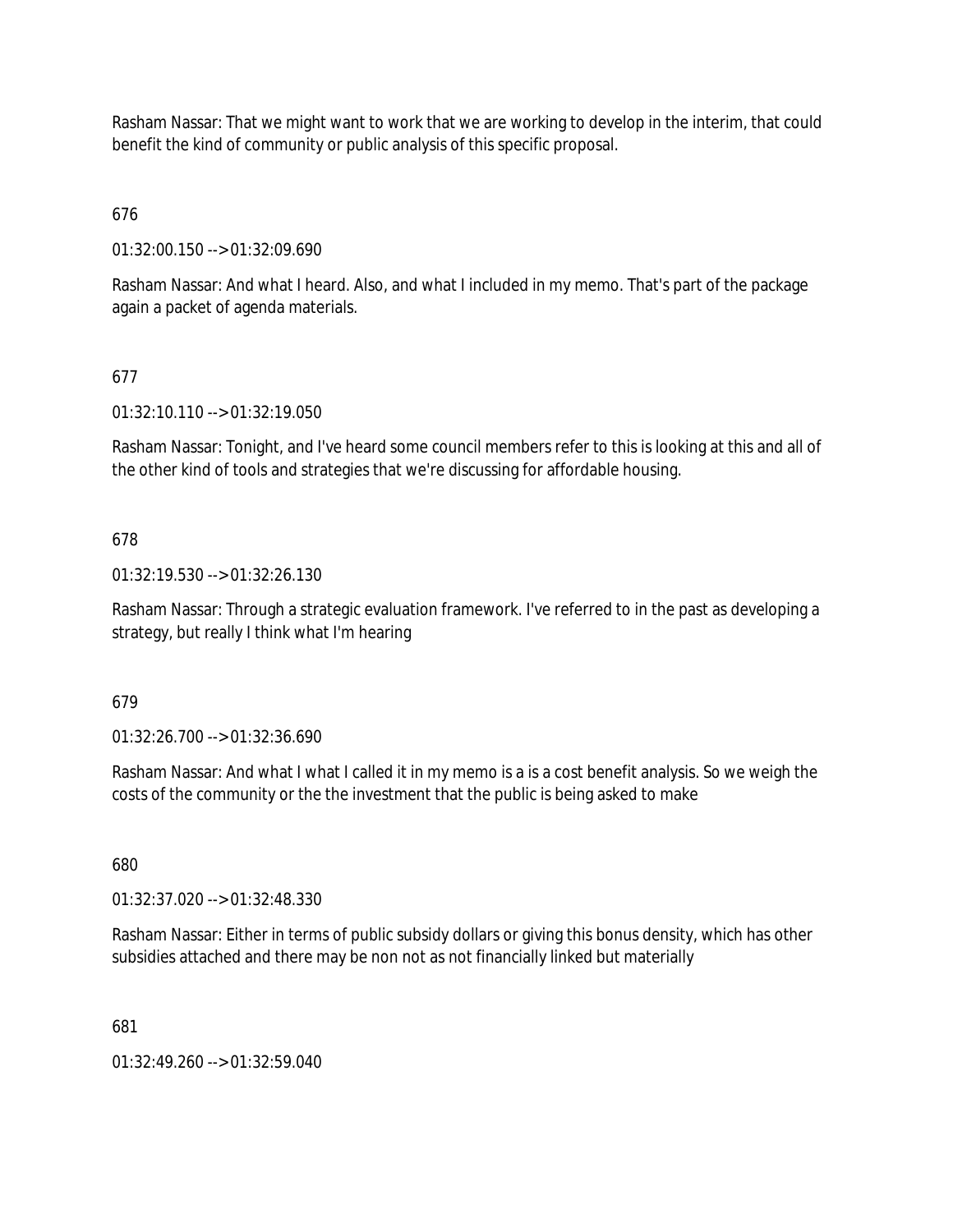Rasham Nassar: Material subsidies of traffic congestion, things like that and and then weighing that against the benefit of what is the return to the public from that investment.

682

01:32:59.700 --> 01:33:07.710

Rasham Nassar: So I kind of really generally outline that I'm kind of hearing some support for that. I think that taking all of this and all of the proposals that

683

01:33:08.520 --> 01:33:16.620

Rasham Nassar: We've discussed I've included a few other concepts that the Council has floated we've talked about AD us in the past I've proposed.

684

01:33:17.520 --> 01:33:20.970

Rasham Nassar: An idea that we might want to consider an edu subsidy program.

685

01:33:21.510 --> 01:33:29.010

Rasham Nassar: We've discussed tiny homes in our fees as additional dwelling units we were talking about the condominium condominium ization of at us and such.

686

01:33:29.280 --> 01:33:38.880

Rasham Nassar: And to really just grab ahold of everything and bring it all together into what could neatly fit into a strategic evaluation framework. So when we are making these decisions.

687

01:33:39.450 --> 01:33:50.700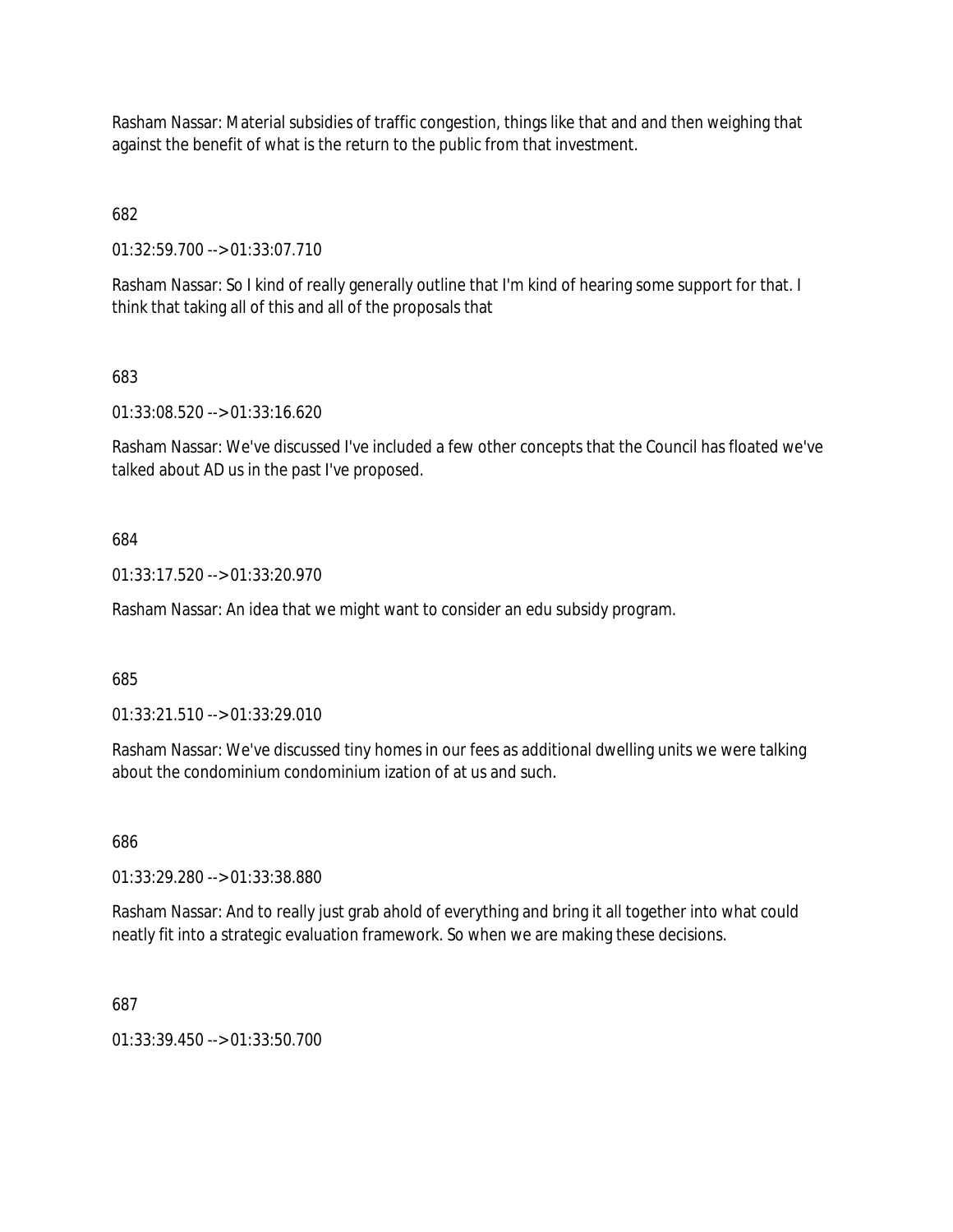Rasham Nassar: With the public at our side, we really are making the best decision. What is the bet, what's going to give us the best return on our investment in terms of affordable units for the public subsidy that the public is being asked to make

688

01:33:52.950 --> 01:33:53.790

Leslie Schneider: Right. Thank you.

689

01:33:54.990 --> 01:33:56.430

Leslie Schneider: COUNCILMEMBER Medina.

690

01:33:58.470 --> 01:33:59.040

Kol Medina: Thanks.

691

01:34:01.710 --> 01:34:08.970

Kol Medina: I don't, I don't know that I agree that we should wait for the Windsor masterplan i don't know that i disagree.

## 692

01:34:10.740 --> 01:34:23.250

Kol Medina: It's a difficult one. It feels an awful lot like kicking the can down the road which our community's been doing for a long time. I'm not point fingers at us. I mean, it's been lots of us for years.

693

01:34:25.770 --> 01:34:33.390

Kol Medina: I guess one of us as one of the fastest now. Well, this is we need to answer the question, Is this the price of affordable housing.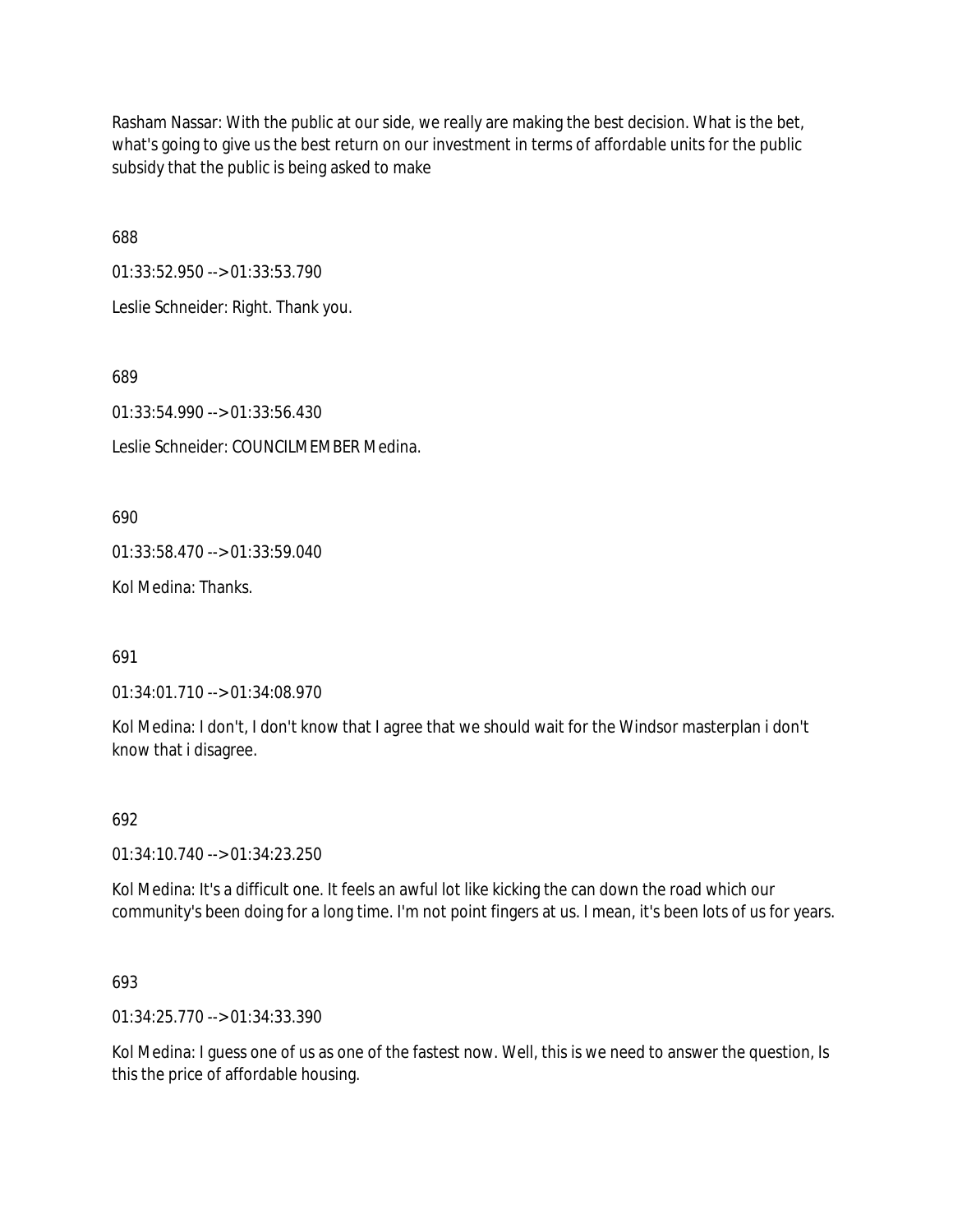## 01:34:35.010 --> 01:34:39.060

Kol Medina: The thing is we've answered that question, or we've had people answer that question for us.

## 695

01:34:39.540 --> 01:34:46.920

Kol Medina: We had an affordable housing task force they answered the question. And their answer was yes it is, if you want to have substantial affordable housing.

## 696

01:34:47.460 --> 01:34:56.040

Kol Medina: We hired consultants and ask them to answer the question for us. And their answer was yes. If you want to have substantial new affordable housing. This is what you need to do.

## 697

01:34:56.520 --> 01:35:08.130

Kol Medina: So the question has been answered. For us, it's just a hard answer i don't i don't like the answer either, but it's been answered. And another question involved in this is

## 698

 $01:35:09.210 \rightarrow 01:35:13.440$ 

Kol Medina: Is this is these are sacrifices will have to make if we want to make a climate resilient community.

## 699

 $01:35:14.190 \rightarrow 01:35:23.910$ 

Kol Medina: That's more dense more climate resilience. And I think the answer for that is also yes it's a place where our building and affordable housing community and a climbers link community come together.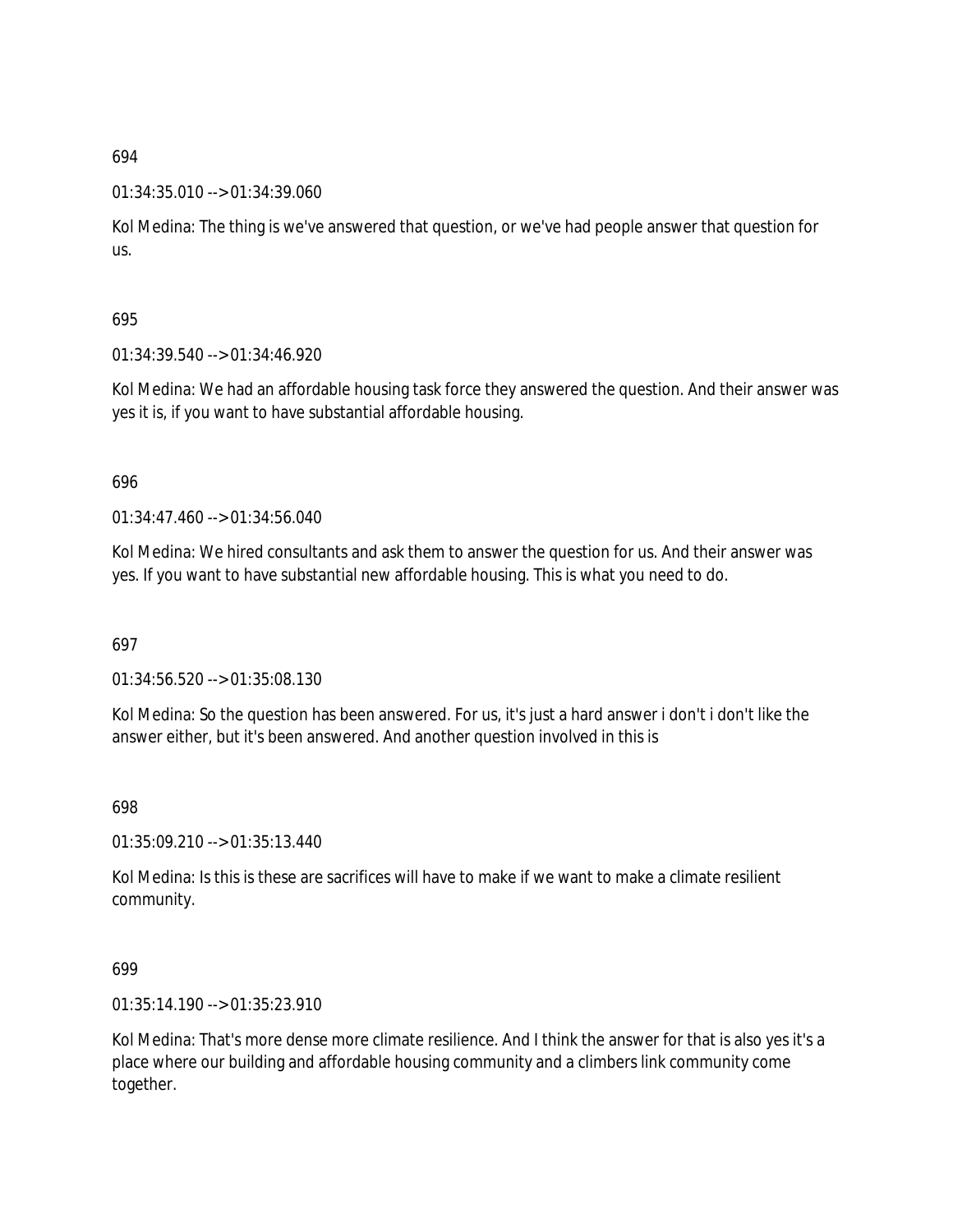01:35:24.750 --> 01:35:34.050

Kol Medina: And whether we engage with the community and talking about that and seeing what the community wants through this process of like potentially option for

701

01:35:34.770 --> 01:35:42.210

Kol Medina: That that would also involve engaging with the community so we can engage with the community now over the next year through that process and see if

# 702

 $01:35:42.930 \rightarrow 01:35:52.140$ 

Kol Medina: If they answer the question. Yes, as well, or, or we can punch it for another year or two until we get into the Wenzel master plan and have the same kind of conversation.

703

01:35:52.560 --> 01:36:02.400

Kol Medina: But I think the answer is yes. I think we've been told that many times that if we want substantial affordable housing and we want more climb resiliency, we have to make changes like this.

704

01:36:03.060 --> 01:36:11.520

Kol Medina: The questions for the community is do they want to make that trade off and maybe someone could tell me why the Winslow master planning process would be a

705

01:36:11.910 --> 01:36:19.980

Kol Medina: Better method of discussing that question with the community about whether or not they want to make that trade off. So I guess I guess that's, that's where I'm at on this.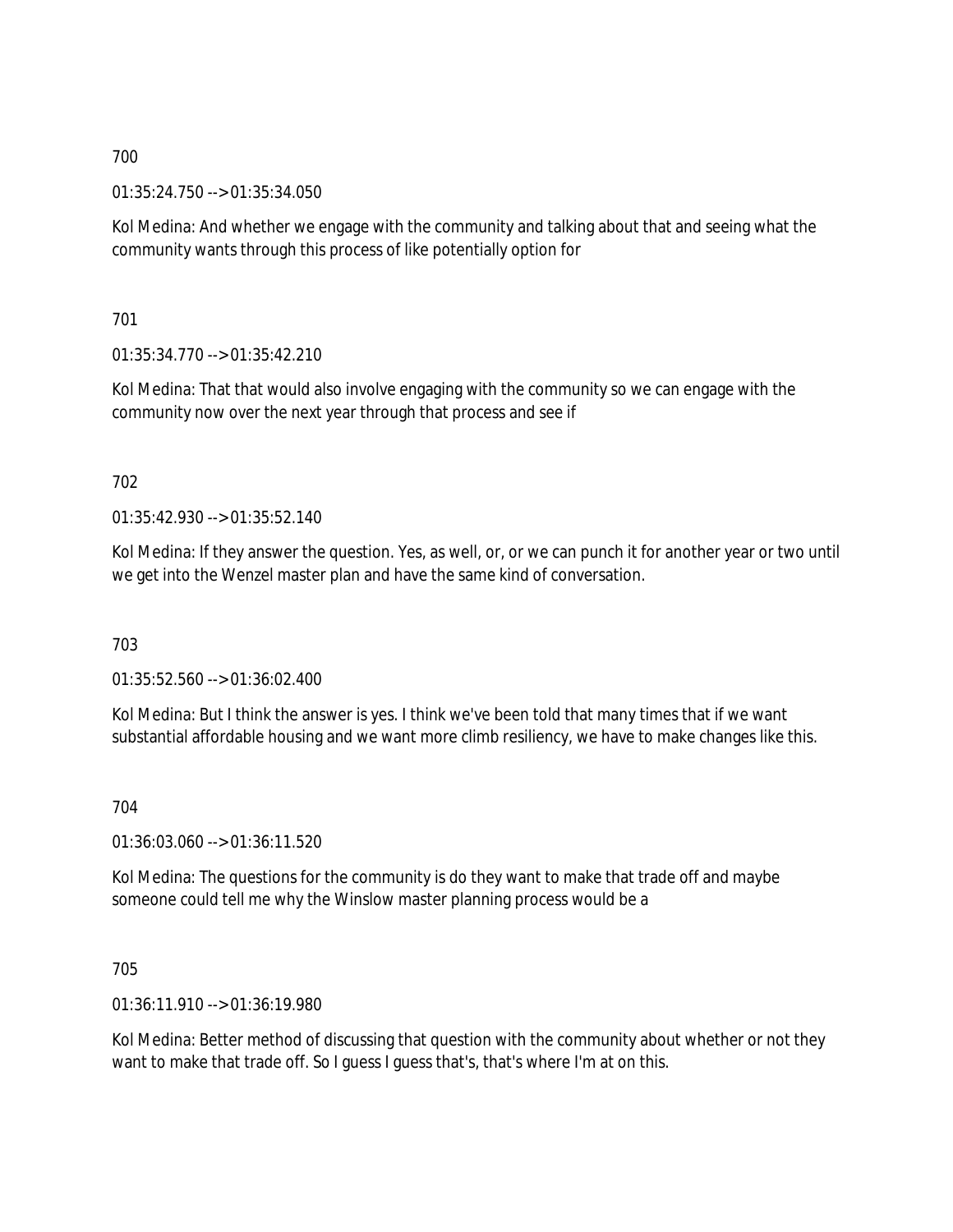01:36:22.020 --> 01:36:23.970

Leslie Schneider: Okay, I'm seeing some other hands and I

707

01:36:26.850 --> 01:36:29.280

Leslie Schneider: Where are we. Councilmember hi topless.

708

01:36:32.460 --> 01:36:43.020

Kirsten Hytopoulos: I just wanted to throw out there that you know in response with Cole just said, we have not been given we've not been shown a direction to get substantial affordable housing inclusion is only going to get us 10%

#### 709

01:36:43.440 --> 01:36:52.680

Kirsten Hytopoulos: And I won't even get started on what kind of affordable housing that is it's not going to get us low income housing, it's going to get us moderate housing. So we're going to build 1000 units.

### 710

01:36:53.610 --> 01:37:00.060

Kirsten Hytopoulos: To get 100 units and how long's it gonna take to build 1000 so let's not, I just want to be sure and I hope it'll settle hospital.

### 711

01:37:01.140 --> 01:37:11.460

Kirsten Hytopoulos: But let's not let's not say that we're that our choices are substantial affordable housing in return for these big impacts, because that's not the problem. It's not that might be simpler than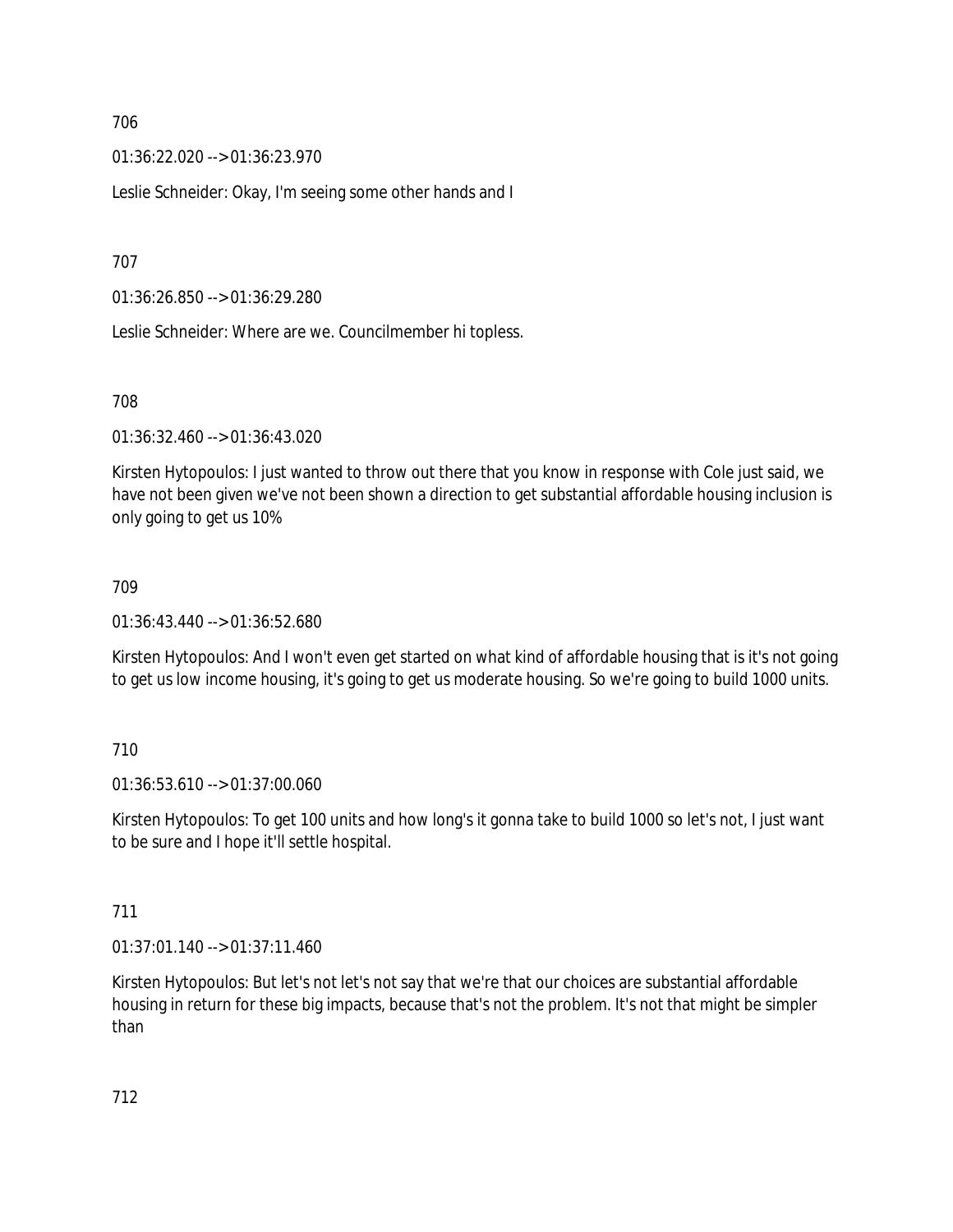01:37:12.000 --> 01:37:19.410

Kirsten Hytopoulos: And I guess the only other thing I would add is that I want to be clear, I'm not saying there might not be a place if once we do a holistic planning for the whole

# 713

01:37:20.130 --> 01:37:31.590

Kirsten Hytopoulos: Windsor Windsor master plan area with our values of 16 years later, or whatever, that we might not decide that there's a zone where we want to put a significant build size building or structures.

714

01:37:31.920 --> 01:37:37.830

Kirsten Hytopoulos: And because we think that what we're going to get in return makes up for the impacts that I'm not for closing possibilities.

715

01:37:38.190 --> 01:37:41.700

Kirsten Hytopoulos: But I'm saying that, and I think it's been said by my colleagues to that the engagement.

### 716

01:37:42.150 --> 01:37:53.430

Kirsten Hytopoulos: The engagement that we get in that kind of process about where does this go, what are our values. What trade offs would make. That's where we're going to have that conversation away. That gives us a whole picture instead of a piecemeal picture.

#### 717

01:37:56.250 --> 01:38:07.290

Leslie Schneider: Um, I would love to just take a few minutes to insert my own comments, is that all right. I think that we've had a chance to go through with the other council members and there's some Commissioners here that would like to speak as well.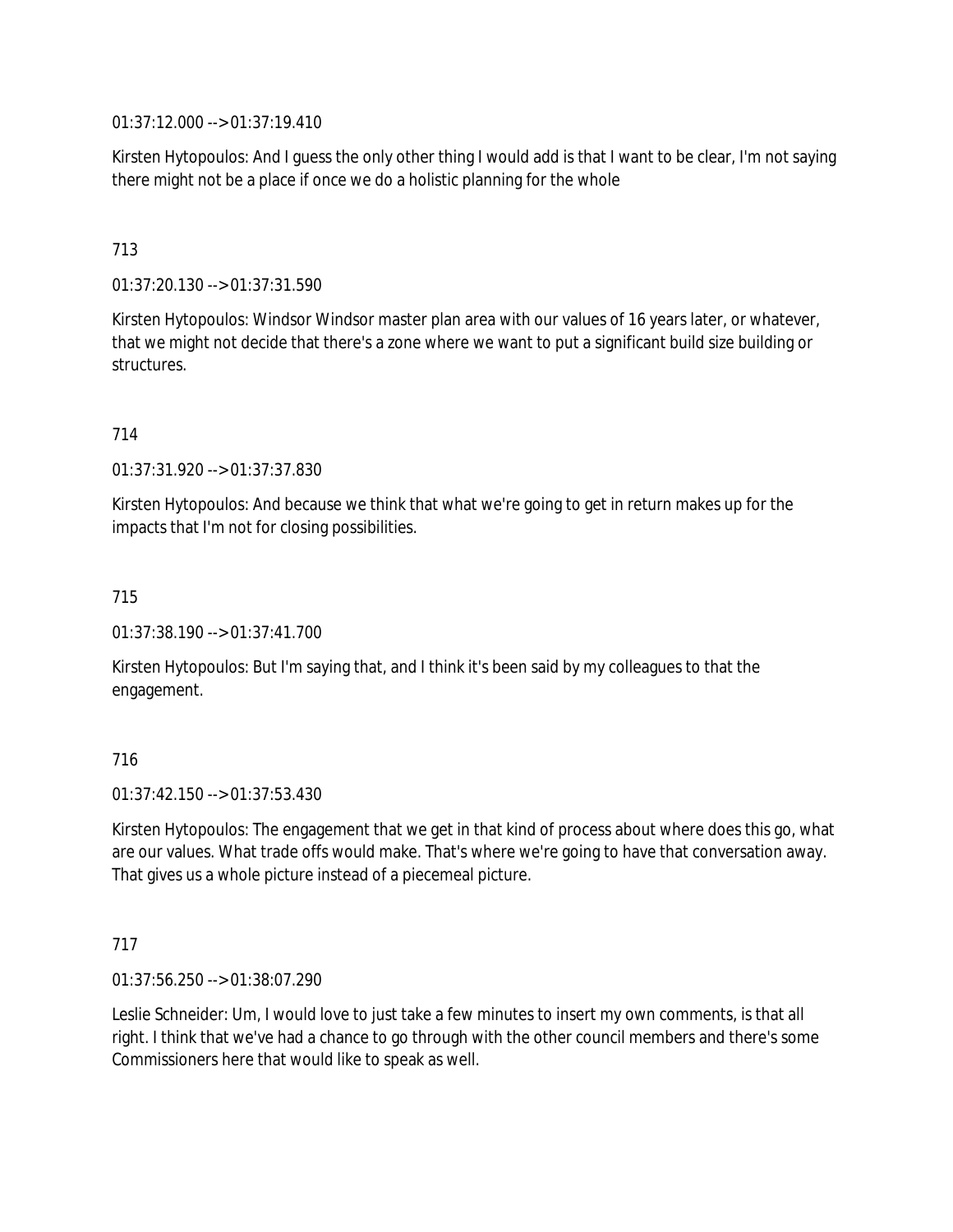01:38:08.430 --> 01:38:10.590

Leslie Schneider: If I could jump in and just say that

719

01:38:11.340 --> 01:38:28.770

Leslie Schneider: First of all, I think as a as a floor. We should just get the multifamily tax exemption just, let's just get that going. Let's do the work and get the 12 year. I mean, that's, that's my interest and and it may not

720

01:38:29.790 --> 01:38:36.300

Leslie Schneider: Return dividends in the beginning, without additional stuff, but at least we can have that there. And then let's say that there's

721

01:38:37.380 --> 01:38:40.950

Leslie Schneider: A proposal that does want to build just affordable housing. You know what

722

01:38:41.940 --> 01:38:49.620

Leslie Schneider: The HR be or something like that, then they would have that tool to to build off of. So that would be my first request is that we just get going with the empty.

723

01:38:50.100 --> 01:39:03.900

Leslie Schneider: And then my second thought is that I think we we lack of vision for what good density can look like. And I'm specifically talking here about the high school zone. This has been one of my sort of

724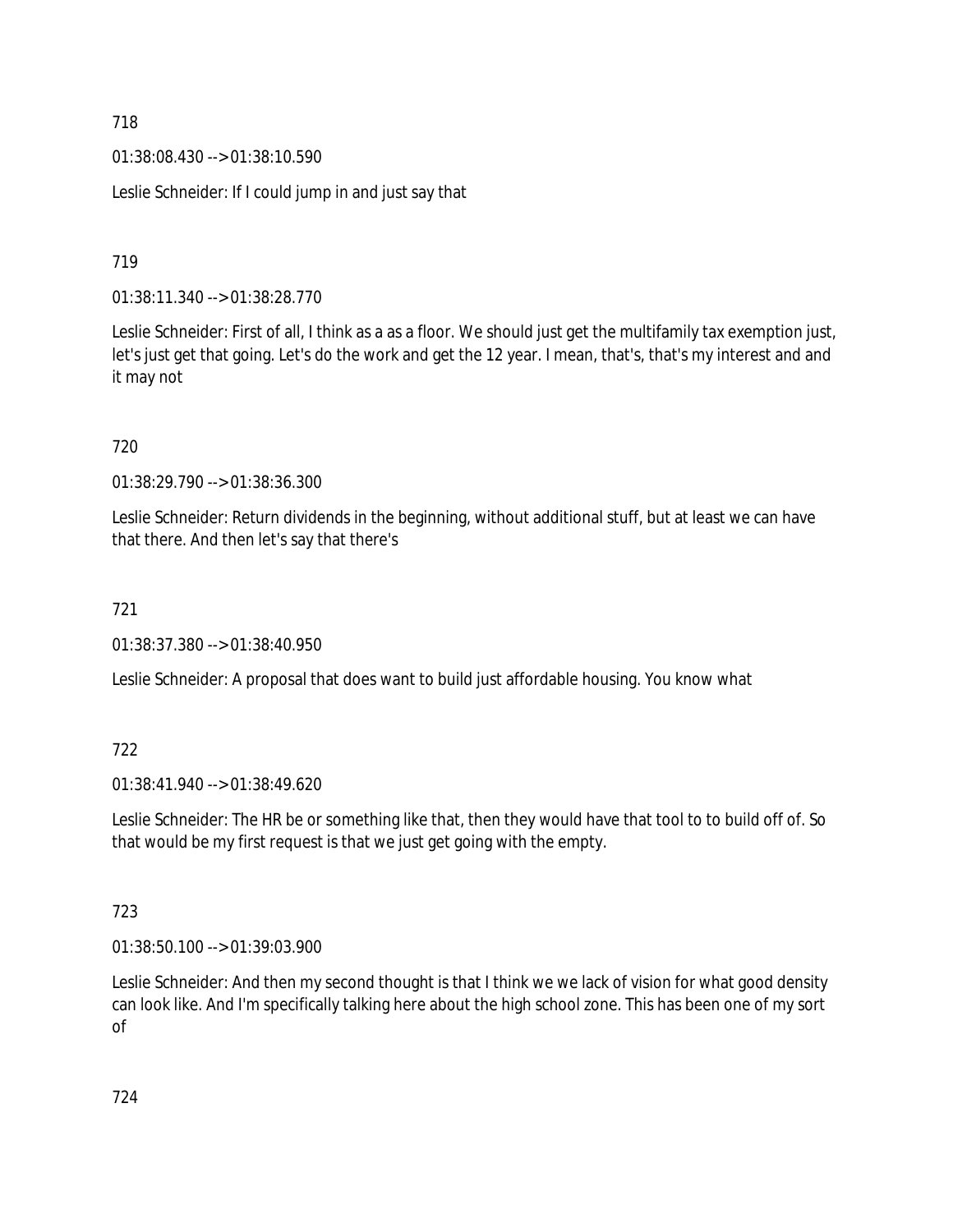01:39:06.030 --> 01:39:18.750

Leslie Schneider: most cherished ideas is to take that area and turn it into something amazing. And so by that I mean, you know, a village of multi use and you know with multimodal and

# 725

01:39:20.130 --> 01:39:36.840

Leslie Schneider: You know, just and you've probably seen that as one of my priorities. But so what I want to just suggest right now is a way to get to that that might overlap with the idea of the the Winslow master plan, but not go as deep as that is, what if we

726

01:39:37.860 --> 01:39:49.980

Leslie Schneider: Sort of taking the model of the approach where we had a couple of local architects who did a deep dive and came back to us with a with a proposal that we all loved for the

### 727

01:39:50.370 --> 01:40:01.950

Leslie Schneider: Subdivision guidelines. What if we had a team that team or another team like that team and said, could you come up with some pretty pictures.

### 728

 $01:40:02.550 \rightarrow 01:40:19.230$ 

Leslie Schneider: That showed us what good density looks like in the high school zone and at the same time, go and talk to those developers not developers landowners, you know, the land owners who have that because you know their, their land is making them money right now.

### 729

01:40:20.490 --> 01:40:37.890

Leslie Schneider: The you know they've got they've got long term leases and so forth. What would it take for them to sign on to this vision. And so we would find out you know what would help them move and we wouldn't be just sort of overlaying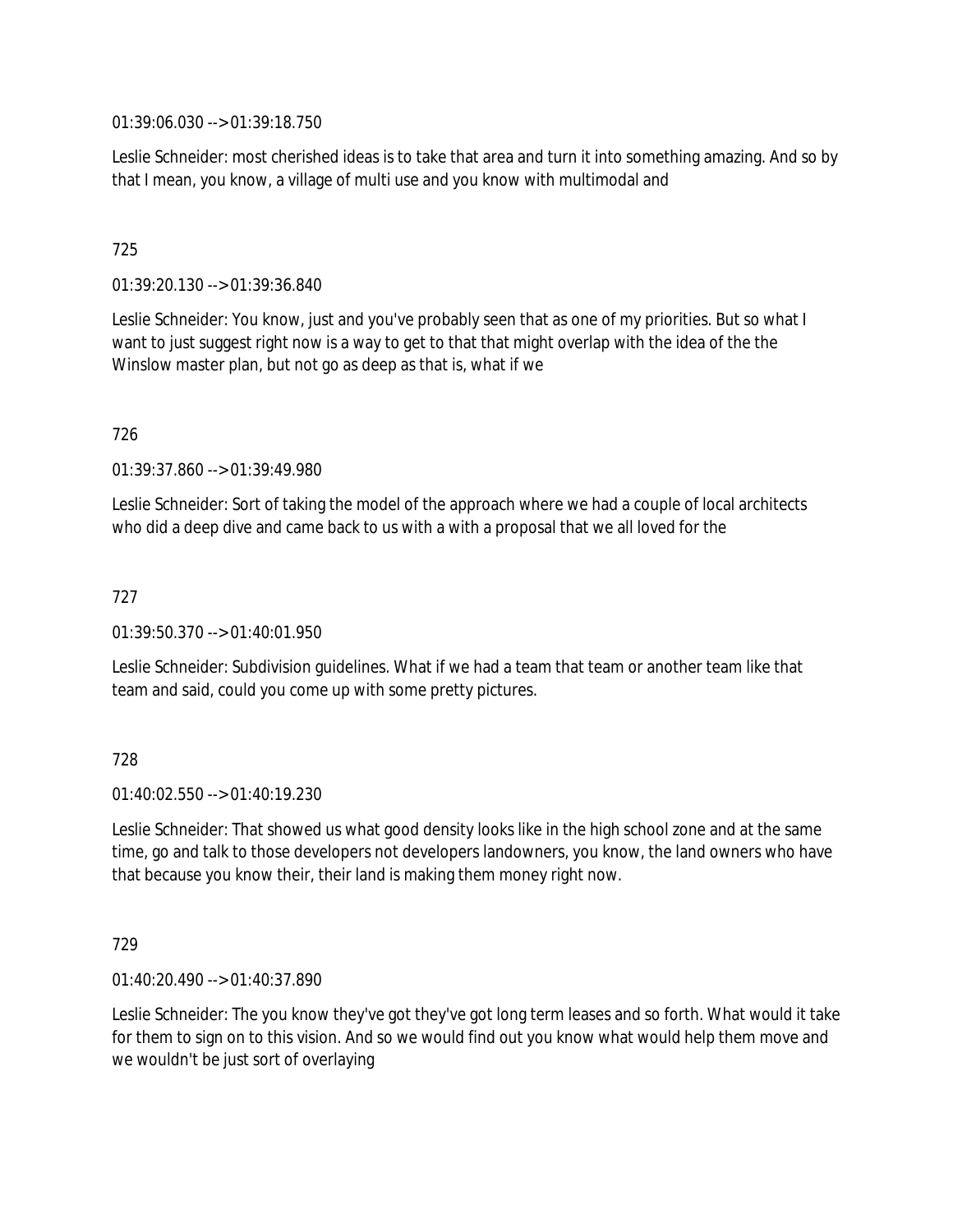01:40:39.000 --> 01:40:45.480

Leslie Schneider: A general one size fits all that eco northwest gave us. I mean, I think eco northwest gave us some good data.

731

01:40:45.870 --> 01:40:58.890

Leslie Schneider: But maybe there's a way to pair that good data with what a developed what an actual landowner in these areas might need in order to move forward. So

732

01:40:59.610 --> 01:41:15.390

Leslie Schneider: To summarize, having some vision for what good density looks like paired with the idea that it actually is possible that some landowners could get behind that and what what it would take. So um I'll

733

01:41:17.190 --> 01:41:20.970

Leslie Schneider: stop now and I've got john puts lend up next.

734

01:41:24.630 --> 01:41:33.180

Jon Quitslund: No, I want to build on what Cole was saying and responding to some other to the conversation. It seems to me that

735

01:41:35.160 --> 01:41:41.040

Jon Quitslund: Many of you, council members feel stuck with the recommendations, you got from eco northwest.

736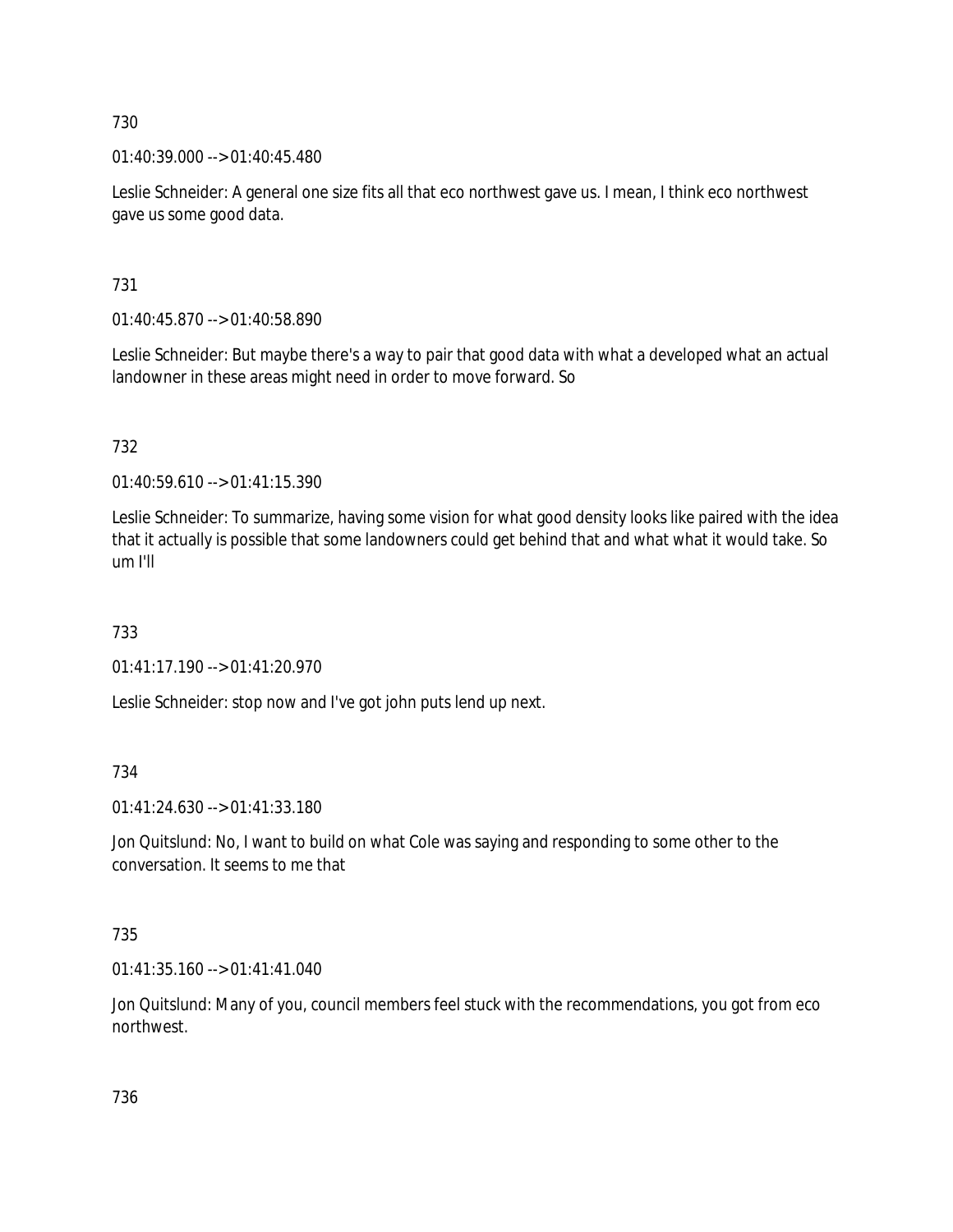01:41:42.930 --> 01:41:44.820

Jon Quitslund: That's not the only

737

01:41:47.940 --> 01:41:53.640

Jon Quitslund: The only possibility that you've got to go that far to get as little as they say the

738

01:41:55.770 --> 01:42:02.850

Jon Quitslund: Eco Northwest's recommendations. Their, their report and their follow up and you had a good discussion with

#### 739

01:42:04.350 --> 01:42:04.890

Jon Quitslund: Morgan.

740

01:42:06.900 --> 01:42:10.560

Jon Quitslund: On February 4 I looked at that again.

741

01:42:10.740 --> 01:42:12.030

Jon Quitslund: I was there, I think.

### 742

01:42:12.600 --> 01:42:24.390

Jon Quitslund: And I thought you you hadn't really come to grips, but he did did a more of a job of coming to grips with the issues than I remembered and still you didn't ever challenge.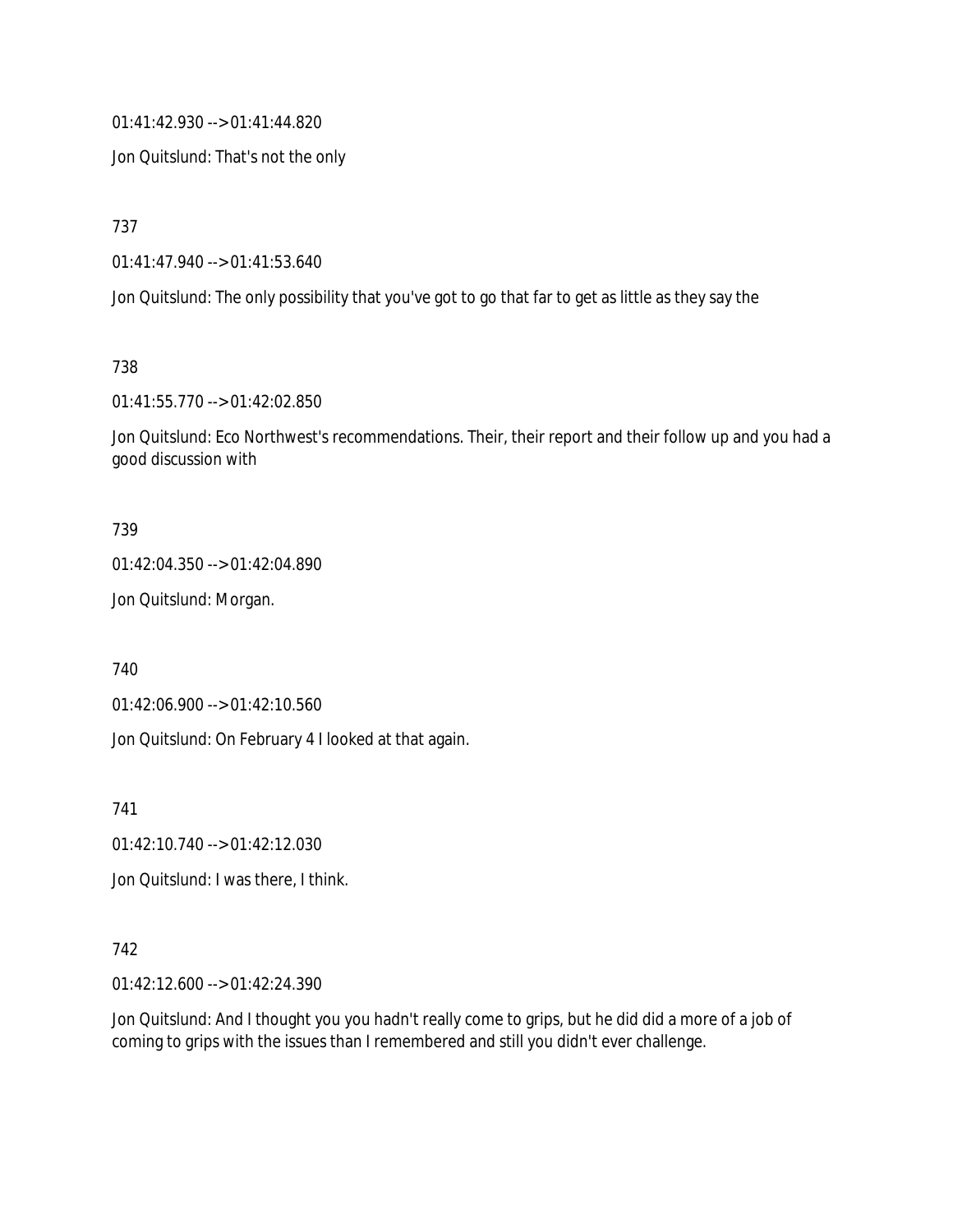01:42:26.370 --> 01:42:28.860

Jon Quitslund: What they said was, was necessary.

744

01:42:30.150 --> 01:42:50.760

Jon Quitslund: The planning commission members never had had any opportunity to to weigh in on that on those recommendations, you never heard from Charlie Winslow, or anybody else who's from from the affordable housing Task Force and from the, from the, from the building industry.

745

01:42:54.210 --> 01:43:00.960

Jon Quitslund: It's not a matter of starting over. I think it's a matter of going ahead in a step by step fashion.

# 746

 $01:43:02.040 \rightarrow 01:43:14.460$ 

Jon Quitslund: I know that we, that the Winslow master plan is out of date work needs to be done, the sooner we start the better we can affect start the work of the Winslow masterplan update

### 747

01:43:15.480 --> 01:43:21.300

Jon Quitslund: Without calling it that by looking at these by following the recommendations of

### 748

01:43:22.410 --> 01:43:25.530

Jon Quitslund: Really studying those districts and and

749

01:43:26.550 --> 01:43:29.370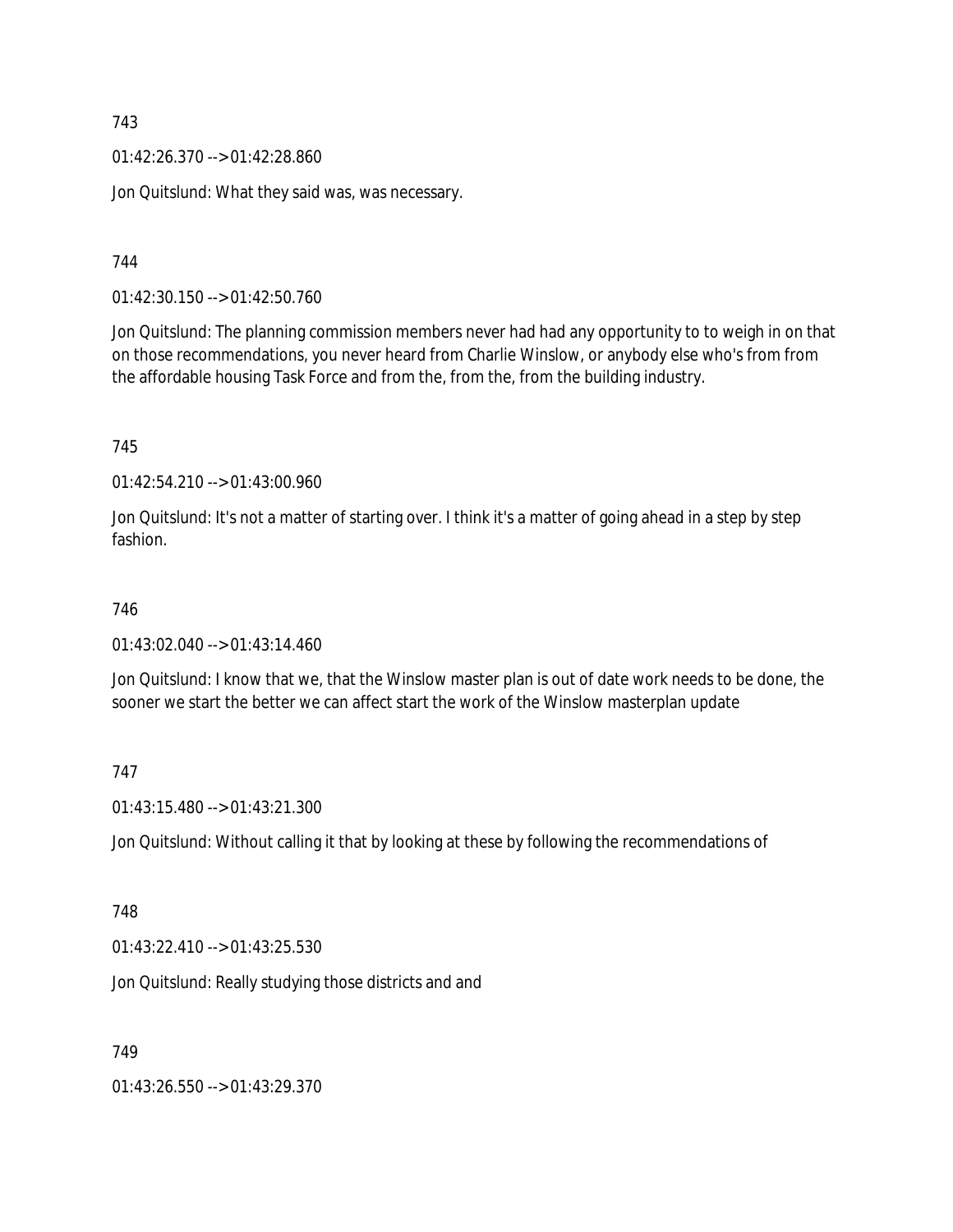Jon Quitslund: Talking with more people that have been involved so

# 750

01:43:33.960 --> 01:43:49.530

Jon Quitslund: You're going to get some some good results. And I'm determined to make recommendations that I can stand behind that will pass muster and not drive people up the wall. Well, like you know, raising raising the height.

# 751

01:43:50.910 --> 01:43:54.510

Jon Quitslund: Everywhere. One thing about the equal northwest.

# 752

01:43:55.920 --> 01:44:04.200

Jon Quitslund: Recommendations they treated high school road not as the opportunity that it presents, but as medium density

### 753

01:44:05.550 --> 01:44:16.920

Jon Quitslund: Where the heights should be kept lower than they are in the Winslow core, which is absurd because greater heights would work on some of that.

754

01:44:18.690 --> 01:44:23.730

Jon Quitslund: underdeveloped land up there on the south side of us high school road.

### 755

01:44:24.840 --> 01:44:32.010

Jon Quitslund: And so it's we I I really want to see some moving forward in the rest of this meeting.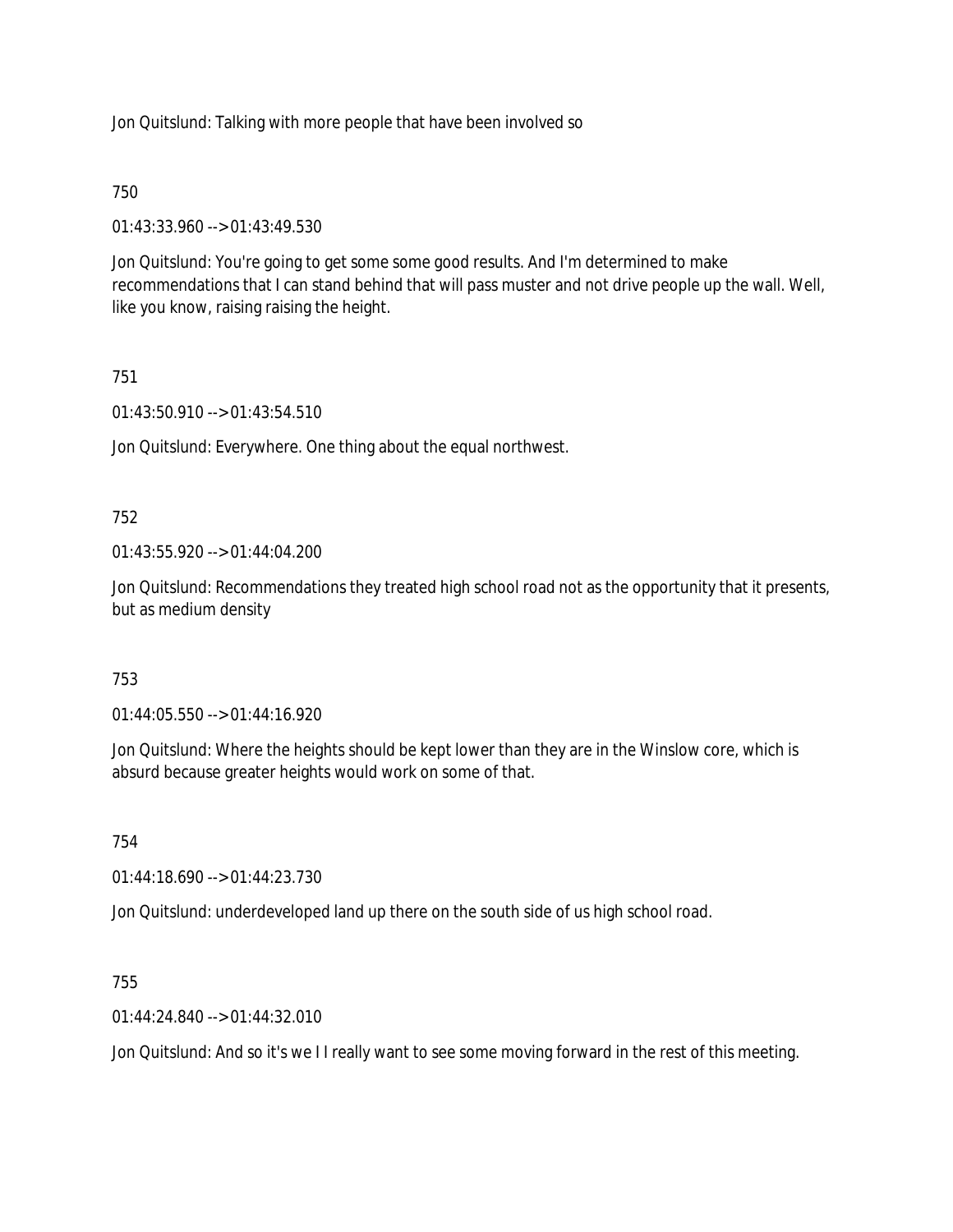01:44:33.390 --> 01:44:40.350

Jon Quitslund: And commitment to some next steps and not waiting for 2021 and

757

01:44:42.180 --> 01:44:43.620

Jon Quitslund: You know, trying to start over again.

758

01:44:50.850 --> 01:44:51.570

Michael Pollock: Muted

### 759

01:44:54.690 --> 01:45:04.830

Leslie Schneider: Know, there were kids screaming outside hitter you we haven't heard from Lisa Mako yet counselor Pollock. Is it okay if I bring

### 760

01:45:05.520 --> 01:45:09.930

Michael Pollock: Israel. So let me say I yield the floor to commission or Maki. Oh.

761

01:45:12.900 --> 01:45:13.860

Leslie Schneider: All right. There we go.

762

01:45:15.960 --> 01:45:17.070

Leslie Schneider: Lisa, let's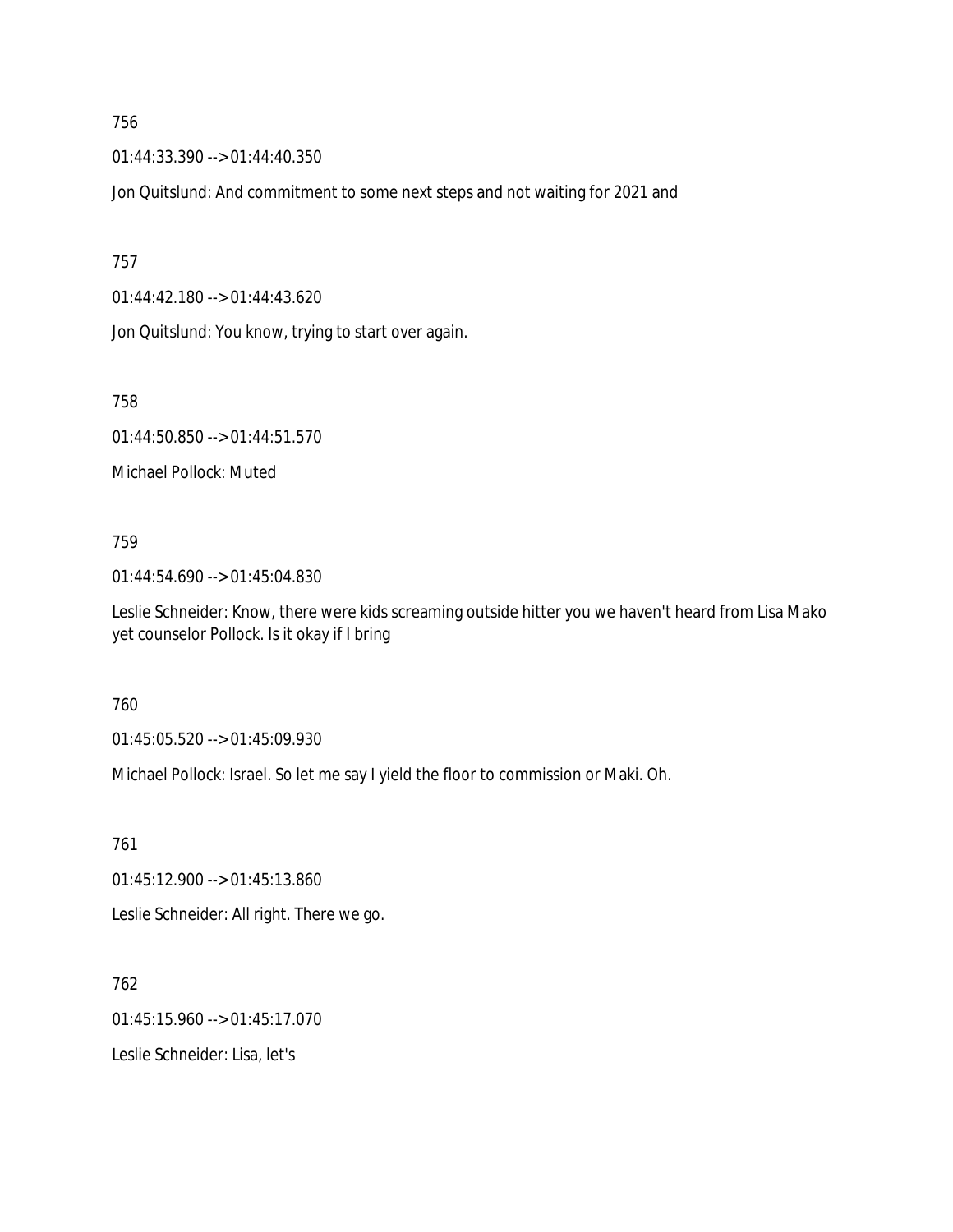01:45:17.940 --> 01:45:18.540

Leslie Schneider: Go ahead and

764

01:45:18.570 --> 01:45:20.250

Leslie Schneider: Got the got your hand raised there.

### 765

01:45:20.280 --> 01:45:24.720

Lisa Macchio: Yeah, I found that little hand lower my hand raise my hand so

# 766

01:45:26.130 --> 01:45:39.180

Lisa Macchio: Leslie and all of the city council members and my fellow planning commission members. I think sorting through this in one meeting with a group of 1213 of us.

# 767

01:45:40.170 --> 01:45:51.960

Lisa Macchio: Is probably not going to be productive. I would also say that listening to each of the Council people you all have different ideas. And that's really great. But moving

### 768

01:45:52.740 --> 01:46:04.620

Lisa Macchio: The ball forward. If I may suggest a might require some subcommittee work. I think the planning commission has found subcommittee work.

# 769

01:46:05.100 --> 01:46:26.550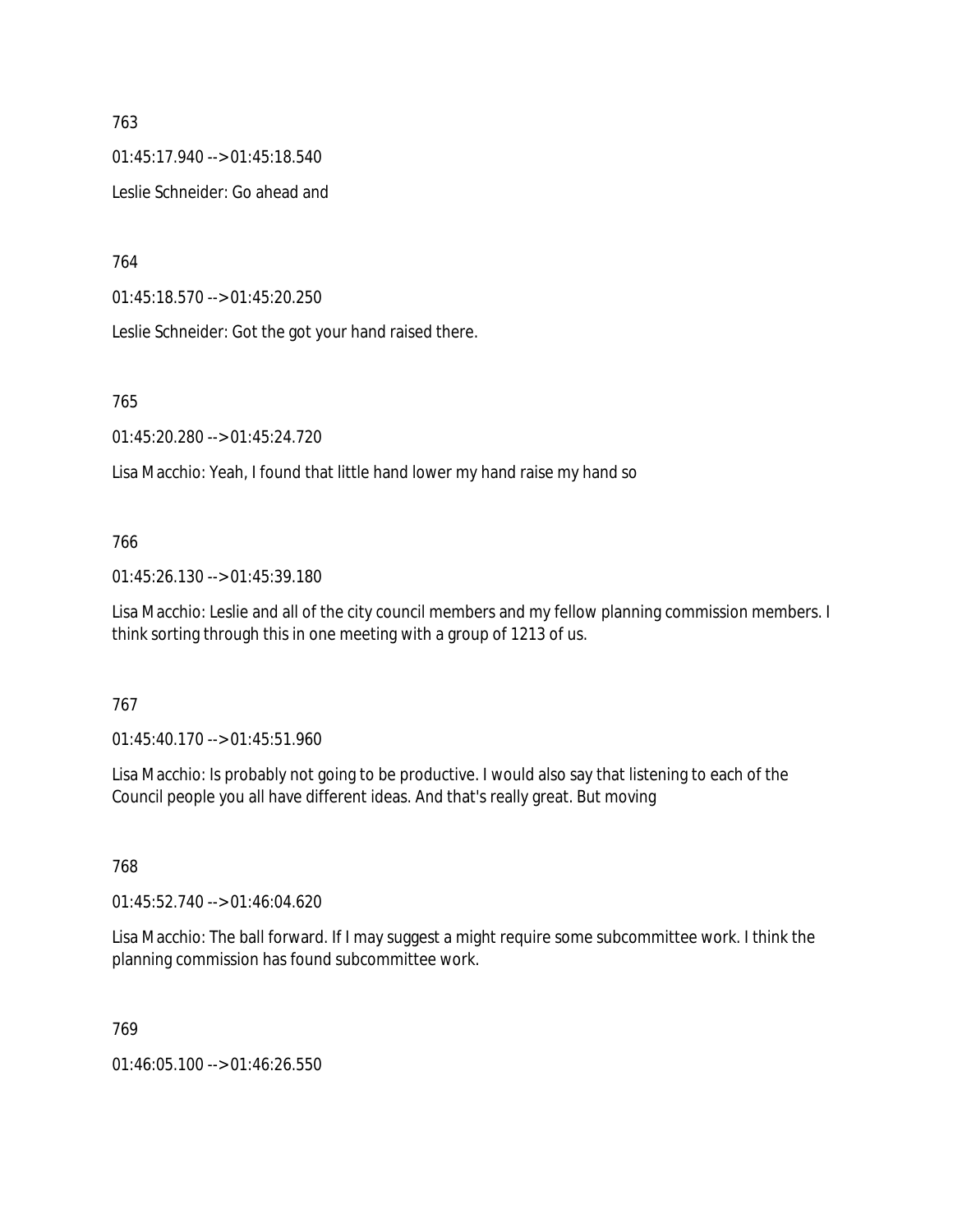Lisa Macchio: Incredibly powerful and efficient you send a few people away and they bring back recommendations. I'm I really do think I would like to encourage the Council to think about that to form a subcommittee with the planning commission and get moving on.

770

01:46:27.600 --> 01:46:33.330

Lisa Macchio: Folks, thinking about what's possible john has done a lot of thinking, um,

# 771

01:46:33.660 --> 01:46:48.990

Lisa Macchio: You know, it's not possible to share each one of us and our thinking on this in this kind of forum so it to me. I can sit here and listen. But I think some of us maybe many of us are frustrated with

# 772

01:46:49.890 --> 01:47:01.140

Lisa Macchio: And I hear this again and again. What are we going to do next. How are we going to advance the ball, you know, throwing out everybody's ideas and debating them.

# 773

01:47:01.590 --> 01:47:13.260

Lisa Macchio: Probably isn't what's going to work here. It's nice to hear about that. Um, so I would just say, um, I just wanted to offer that suggestion as a path forward. Thanks for listening.

### 774

01:47:14.730 --> 01:47:17.610

Leslie Schneider: Thank you, Lisa. Okay. Councilmember Pollock.

775

 $01:47:18.570 \rightarrow 01:47:19.080$ 

Leslie Schneider: Agreement.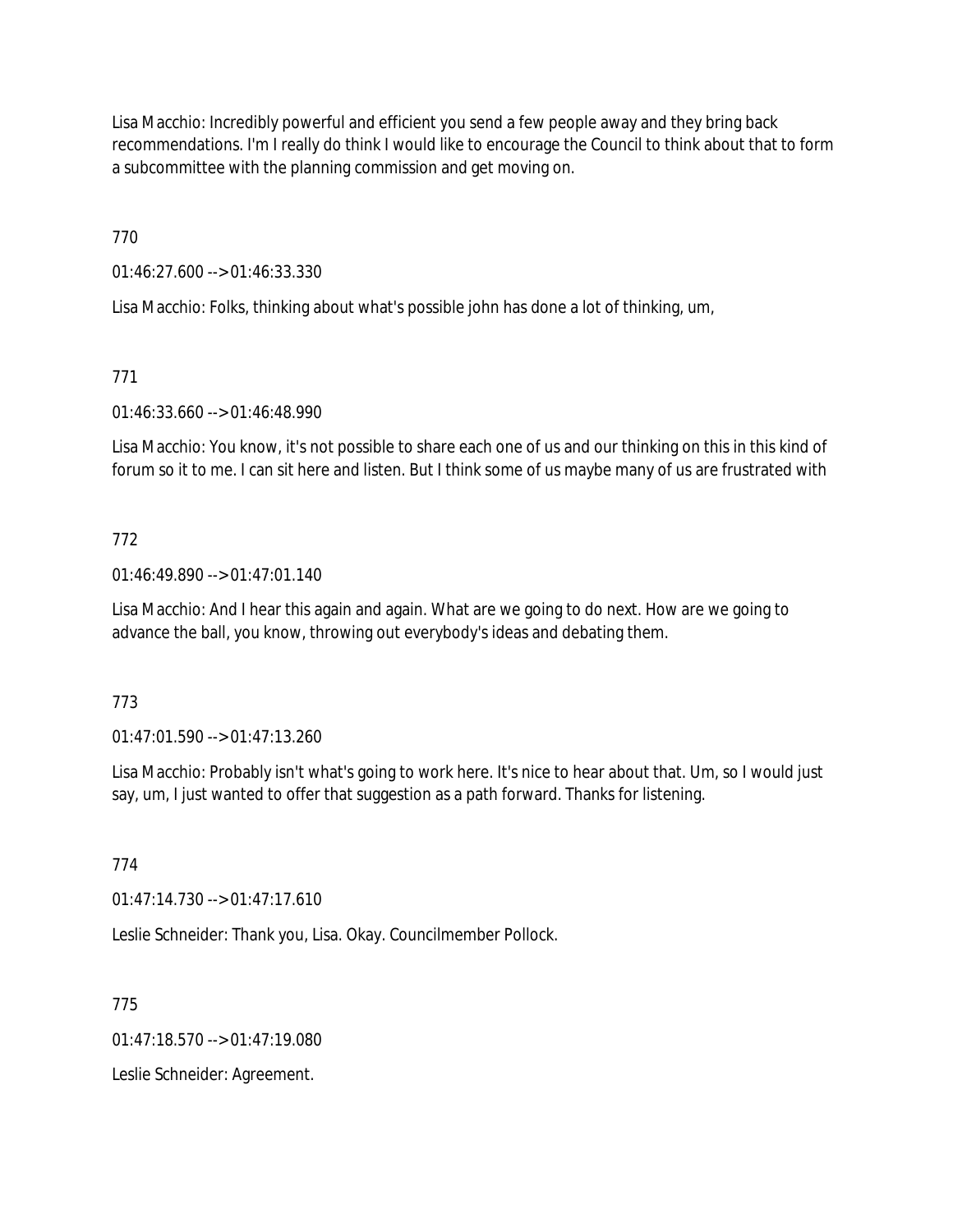01:47:19.350 --> 01:47:22.410

Leslie Schneider: And let's just try to wrap up, if we can, because

777

01:47:23.310 --> 01:47:25.170

Michael Pollock: Yeah, no, thank you for that.

778

01:47:26.400 --> 01:47:32.130

Michael Pollock: Um, yeah, I just wanted to bring it back to sort of a basic question and just kind of bank Commissioner Mako. For her words.

779

01:47:33.210 --> 01:47:40.560

Michael Pollock: As that I view this as sort of at the policy level sort of two paths to consider. One is, is how much

780

01:47:41.460 --> 01:47:52.770

Michael Pollock: Can we do with the regulatory framework that is how much can we change our regulations there to require say affordable housing whatever a goal might be versus how much do we as one person put it

781

01:47:53.460 --> 01:48:04.380

Michael Pollock: Here, do we have to offer a bribe of some sort. As with jet kind of jokingly said, or an incentive. So, so I guess that would really help you know as far as guidance to the Commissioners.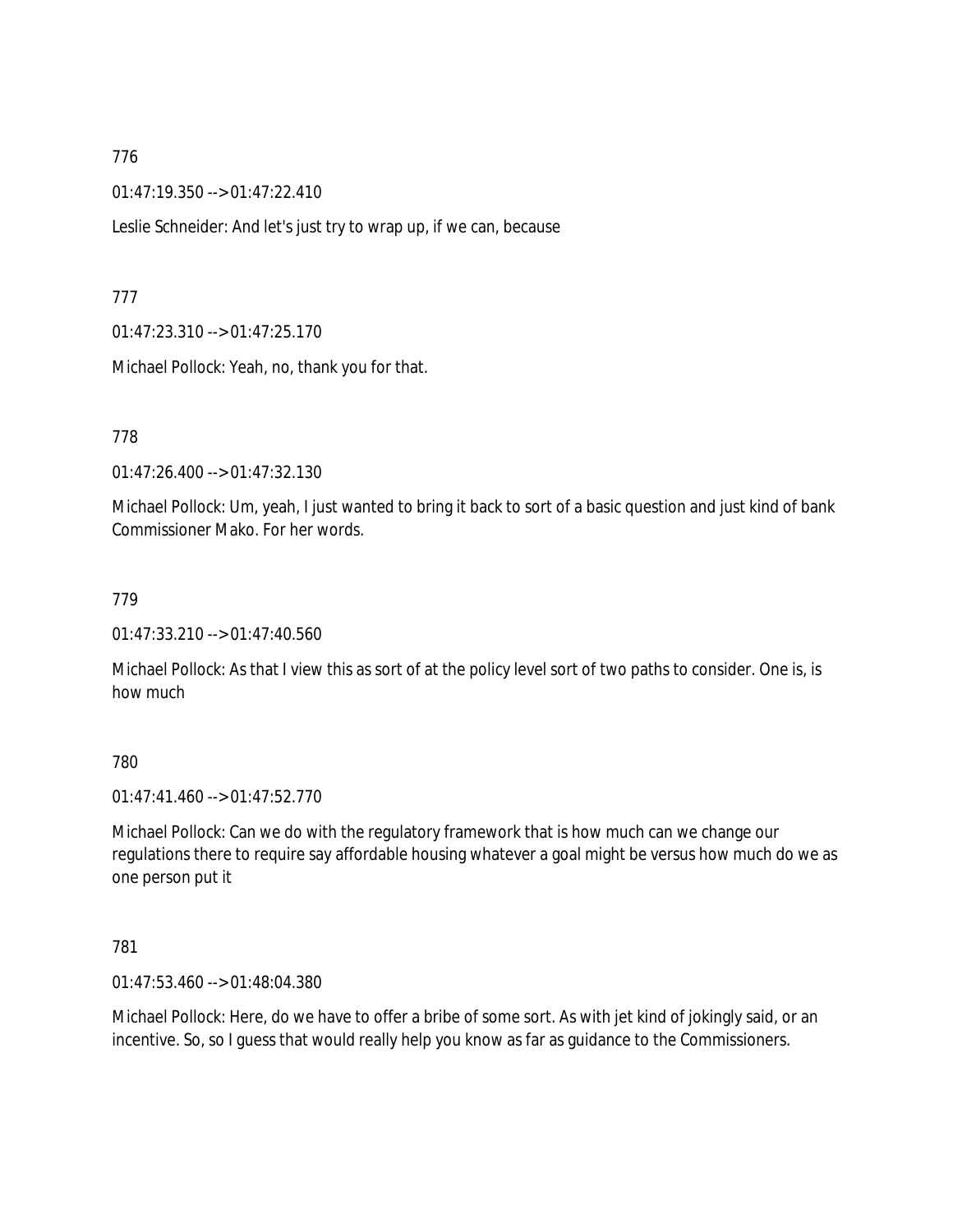01:48:05.670 --> 01:48:13.680

Michael Pollock: What can we do within the existing regulatory framework to achieve our objectives. And again, what would we have to do in terms of

783

01:48:14.160 --> 01:48:22.860

Michael Pollock: Potentially incentive density incentives that are other incentives. So just leave it at that. But that's how I'm thinking about it is, is how do we how do we kind of

784

01:48:23.910 --> 01:48:27.210

Michael Pollock: tackle those, those, those two questions.

785

01:48:28.530 --> 01:48:29.370

Leslie Schneider: Great, thank you.

786

01:48:29.850 --> 01:48:31.020

Leslie Schneider: COUNCILMEMBER I topless.

787

01:48:32.880 --> 01:48:36.750

Kirsten Hytopoulos: I just want to throw out there that I think that there are that there are affordable housing.

788

01:48:38.490 --> 01:48:42.990

Kirsten Hytopoulos: Strategies that I don't think are necessarily tied up in the window master plan.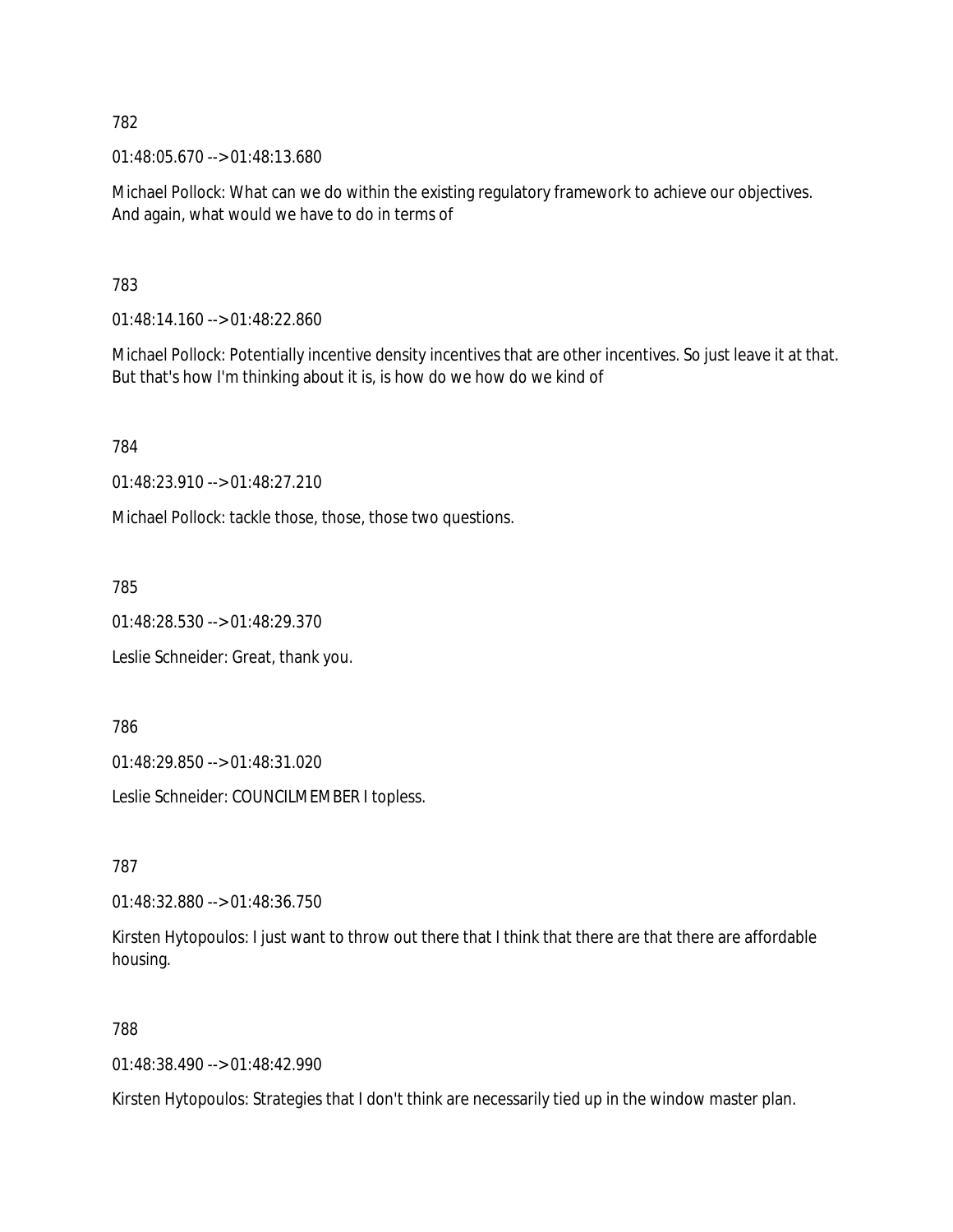01:48:43.470 --> 01:48:50.700

Kirsten Hytopoulos: And I would I would be comfortable moving forward with the multifamily tax exemption. I'd like to see us go back and look at the sales tax levy

790

01:48:51.240 --> 01:48:54.780

Kirsten Hytopoulos: That we were starting to talk about. That's it, that's not relevant to the winds will master plan.

### 791

 $01.48.55$  170 -->  $01.49.01$  500

Kirsten Hytopoulos: Suzuki and used to come back on our plate as we get back things back whatever we're going to do there. As we get everything kind of back on track.

792

01:49:02.010 --> 01:49:08.640

Kirsten Hytopoulos: And then if we work on improving the TV our program in a fundamental way, the way. Councilmember car was talking about. It sounds like

793

01:49:09.120 --> 01:49:16.980

Kirsten Hytopoulos: That that could that could exist, whatever the window master plan looks like. So I hope that we will keep will move forward on those and then will recognize

794

01:49:17.340 --> 01:49:24.600

Kirsten Hytopoulos: That inclusion zoning, if we are ever going to do that and and if we are going to change FA ours. That's part of that larger conversation.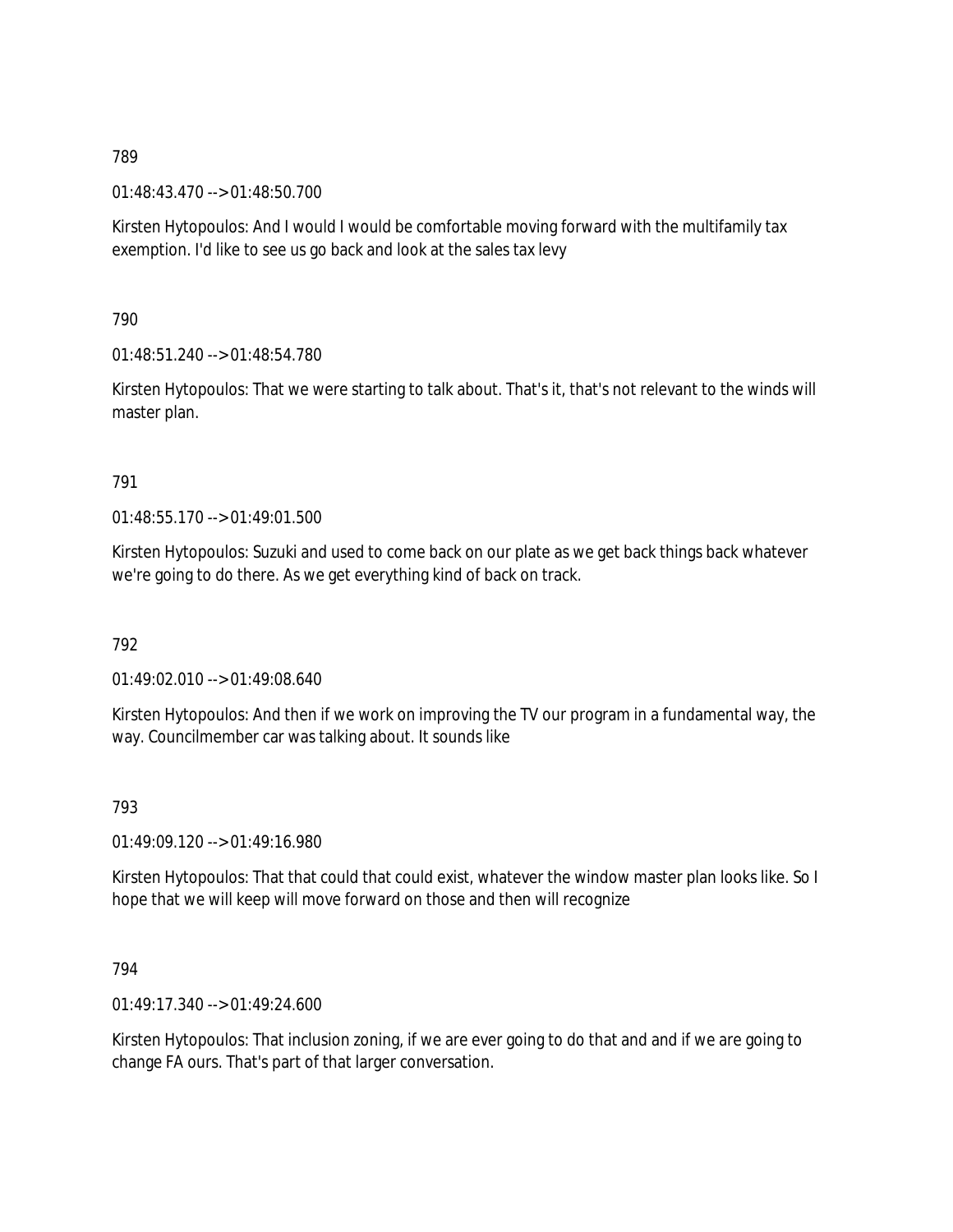01:49:24.900 --> 01:49:33.630

Kirsten Hytopoulos: And that will commit to them for the master plan, but I just want to be cleared. So it's the conversations and sounding a little bit all or nothing. For example, and affordable housing tactics and I don't think that's true.

796

01:49:33.960 --> 01:49:41.760

Kirsten Hytopoulos: I think we have two pools and one I think is an extremely tied to long term planning and the other one are just tools that we could be developing

797

01:49:43.890 --> 01:49:45.450

Leslie Schneider: Right, thank you. Councilmember car.

798

01:49:47.430 --> 01:50:07.230

Christy Carr: Thank you. Um, yeah, I think I was doing the same thinking along the lines of council member Hi topless code changes we've really I think talked mostly about or the Council has mostly about regulatory tools. And I think that there are a lot of other tools that we can't lose sight of

799

01:50:08.400 --> 01:50:14.610

Christy Carr: The priority recommendations in the affordable housing Task Force report includes those that articulate those so

800

01:50:14.940 --> 01:50:26.550

Christy Carr: You know, one of them is permanent city support for affordable housing. So there are a lot of other things outside of the the regulatory toolbox that might get us where we want to go without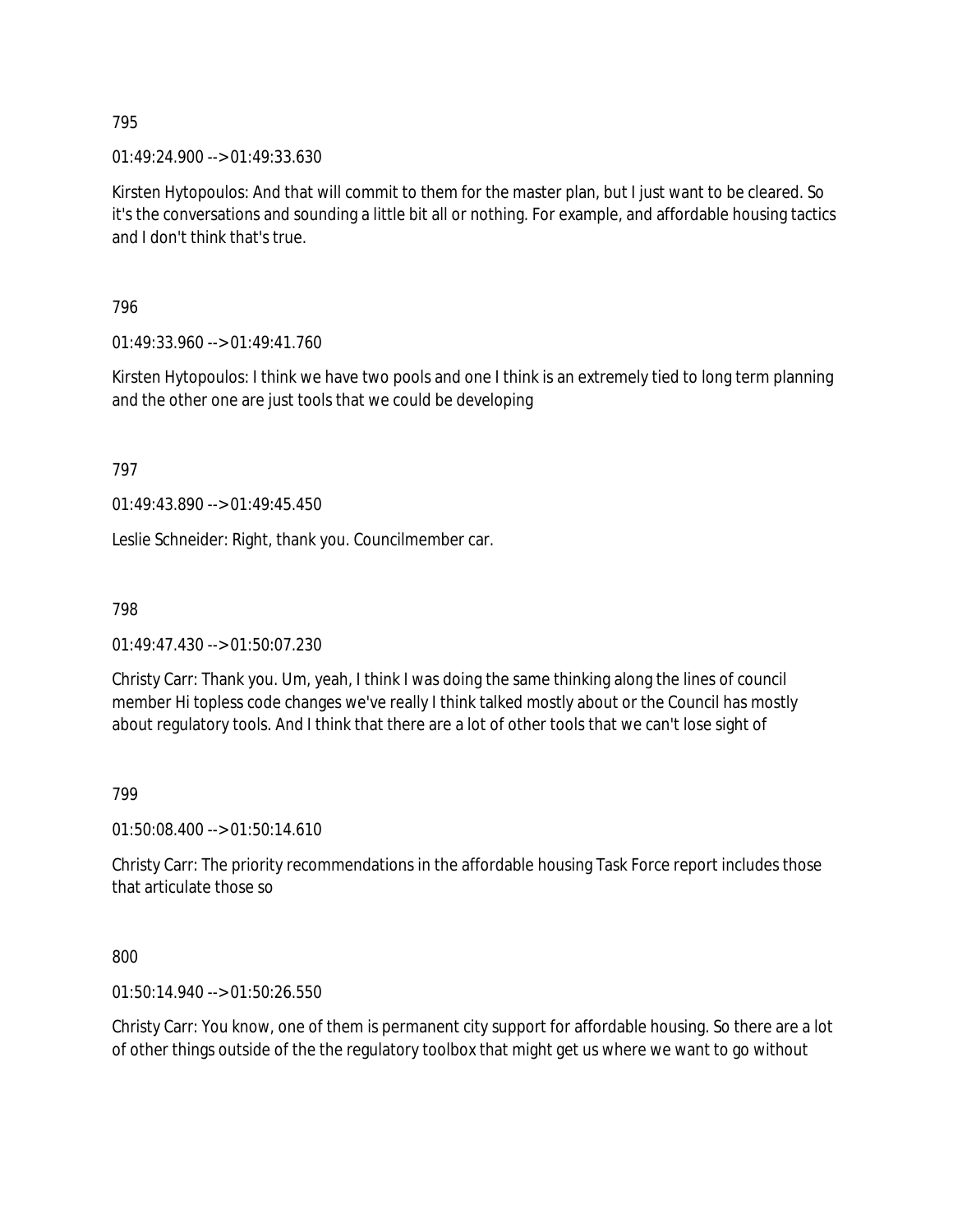01:50:27.600 --> 01:50:36.660

Christy Carr: Having to give up what we don't want to give up. So just want to make sure that we keep thinking more broadly and not maybe focus so much

802

01:50:37.890 --> 01:50:50.880

Christy Carr: On the regulatory toolbox, although, of course, it's just, it's one way to get there. And then just in terms of the ones on master plan. I think that we don't necessarily need to start a Winslow master plan planning process.

803

01:50:52.110 --> 01:50:58.620

Christy Carr: Although I understand that that is that an actual process that is in our code, how we do that.

804

01:50:59.820 --> 01:51:13.140

Christy Carr: But I do think that we need to think about this talk with the community about this and make decisions within the context of that planning framework. So I would. I wouldn't advocate for waiting for a Winslow master plan with a bow on it.

805

01:51:13.830 --> 01:51:22.380

Christy Carr: But I definitely wouldn't want to think about and make decisions without recognizing that planning framework.

806

01:51:23.910 --> 01:51:24.930

Leslie Schneider: Great, thank you.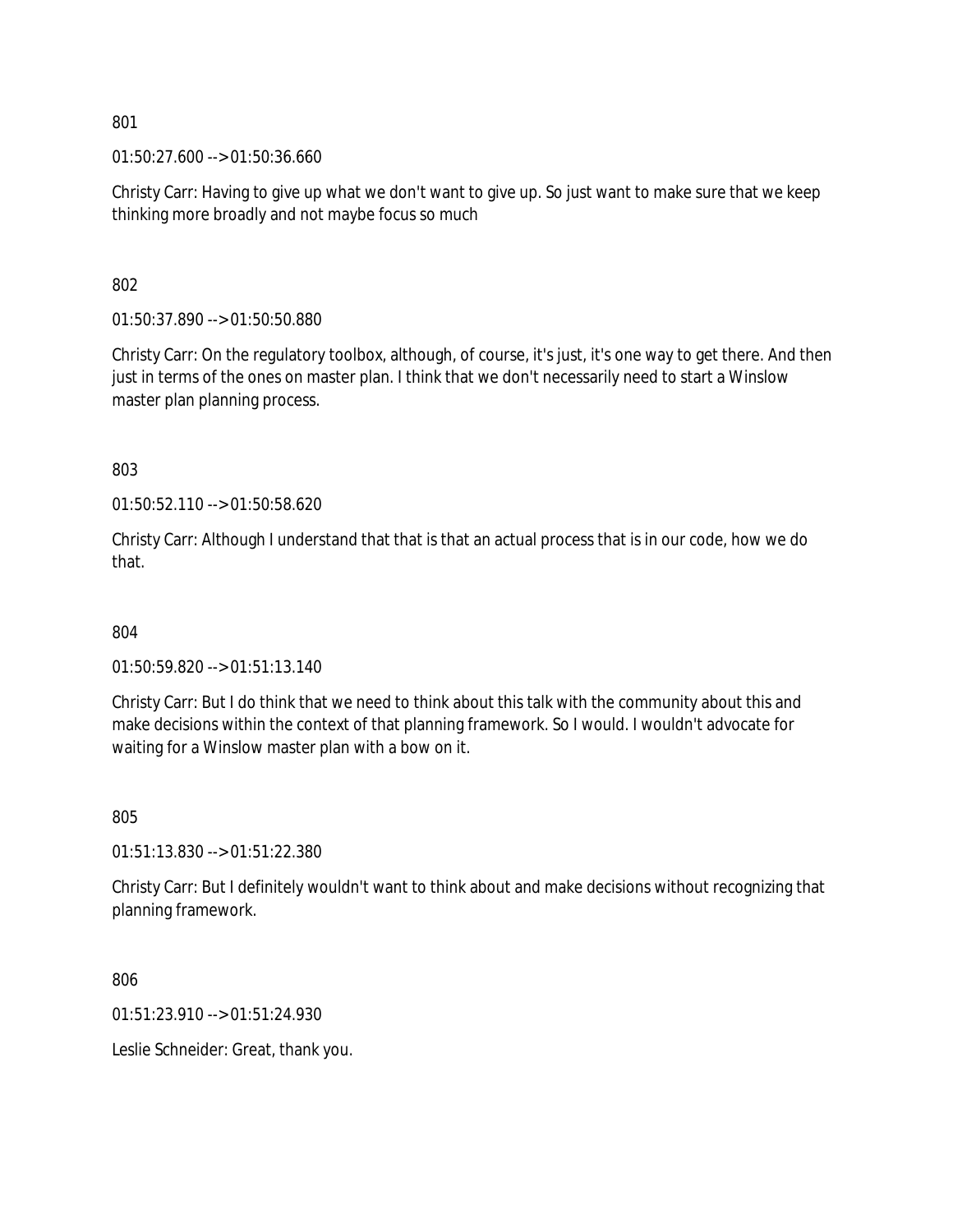01:51:26.790 --> 01:51:27.330

Leslie Schneider: For being here.

808

01:51:28.290 --> 01:51:29.670

Rasham Nassar: Yeah, thank you. And

809

01:51:30.870 --> 01:51:44.970

Rasham Nassar: Thank you. Councilmember car for your comments. I agree with everything that you said and most everything that I've heard stated here. I, I really want to try and get us on to moving forward. Next steps and and

#### 810

01:51:46.170 --> 01:51:50.640

Rasham Nassar: In doing so, I don't, I don't know if I would be supportive of

811

01:51:52.260 --> 01:51:55.380

Rasham Nassar: A subcommittee comprised of council members and planning Commissioners.

812

01:51:56.250 --> 01:52:03.570

Rasham Nassar: Kind of get, you know, taking a deep dive into all this stuff and preparing a series of recommendations for the Council some that could be taken up in the near term.

813

01:52:03.870 --> 01:52:12.180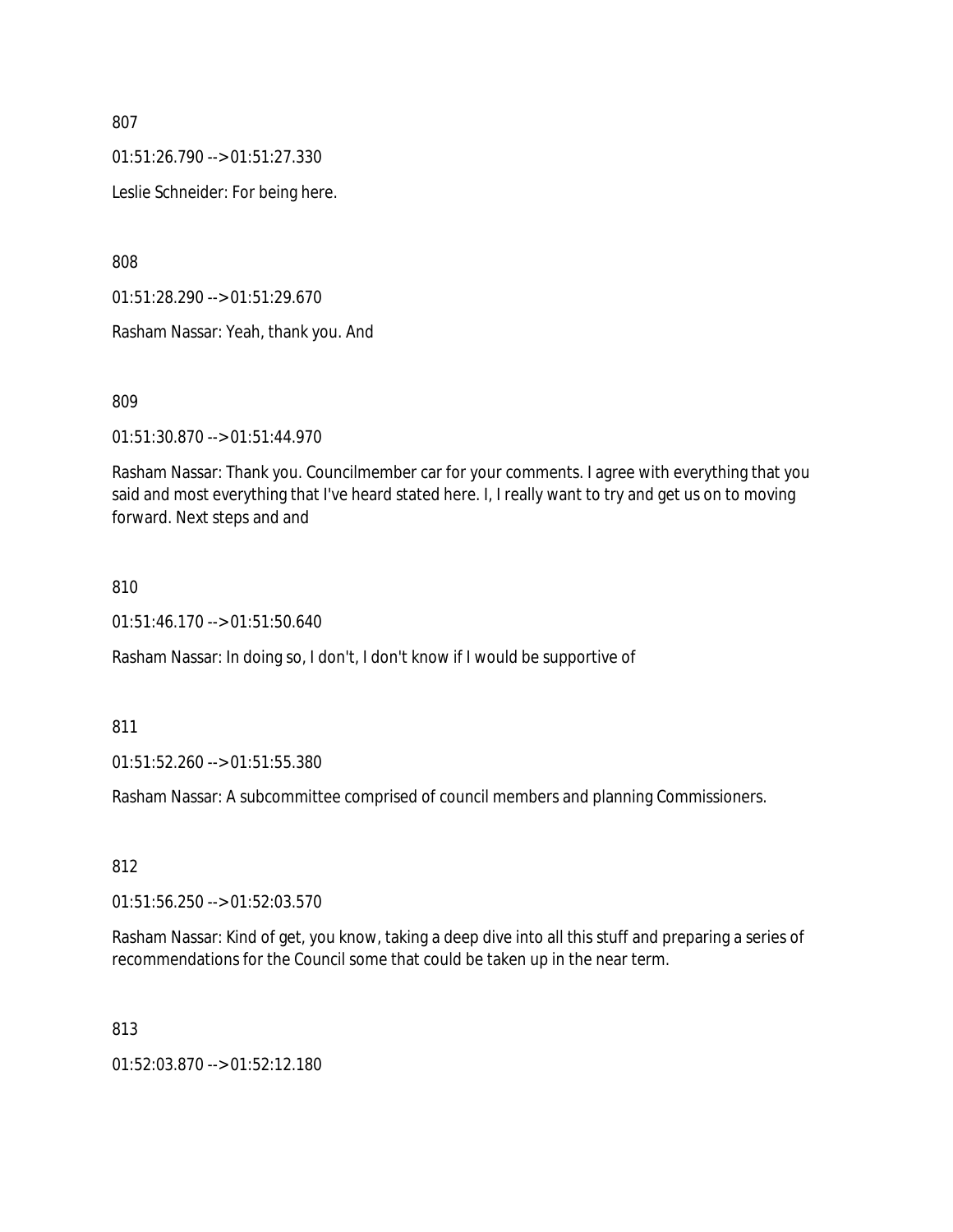Rasham Nassar: Whether there are regulatory changes or their programs that councils to consider from the affordable housing Task Force report or otherwise.

# 814

01:52:13.050 --> 01:52:27.450

Rasham Nassar: In the near term and and also the with respect to the Winslow master plan or whether or not Council has the appetite to schedule these during our regular study sessions which I'm thinking about the practical kind of time requirement of

### 815

01:52:28.800 --> 01:52:35.130

Rasham Nassar: These types of discussions and I don't I'm leaning towards the support of a subcommittee.

#### 816

01:52:36.270 --> 01:52:46.830

Rasham Nassar: As a way forward, but we'll talk about that. One thing that I'm very certain of though in my support for is this developing the strategic evaluation framework.

#### 817

01:52:47.160 --> 01:52:51.990

Rasham Nassar: And developing a cost benefit analysis because I even heard in Council member Hi topless has comments.

# 818

01:52:52.860 --> 01:52:58.140

Rasham Nassar: The suggestion of that Suzuki also be included in this. I'm not disagreeing with that.

### 819

01:52:58.530 --> 01:53:03.960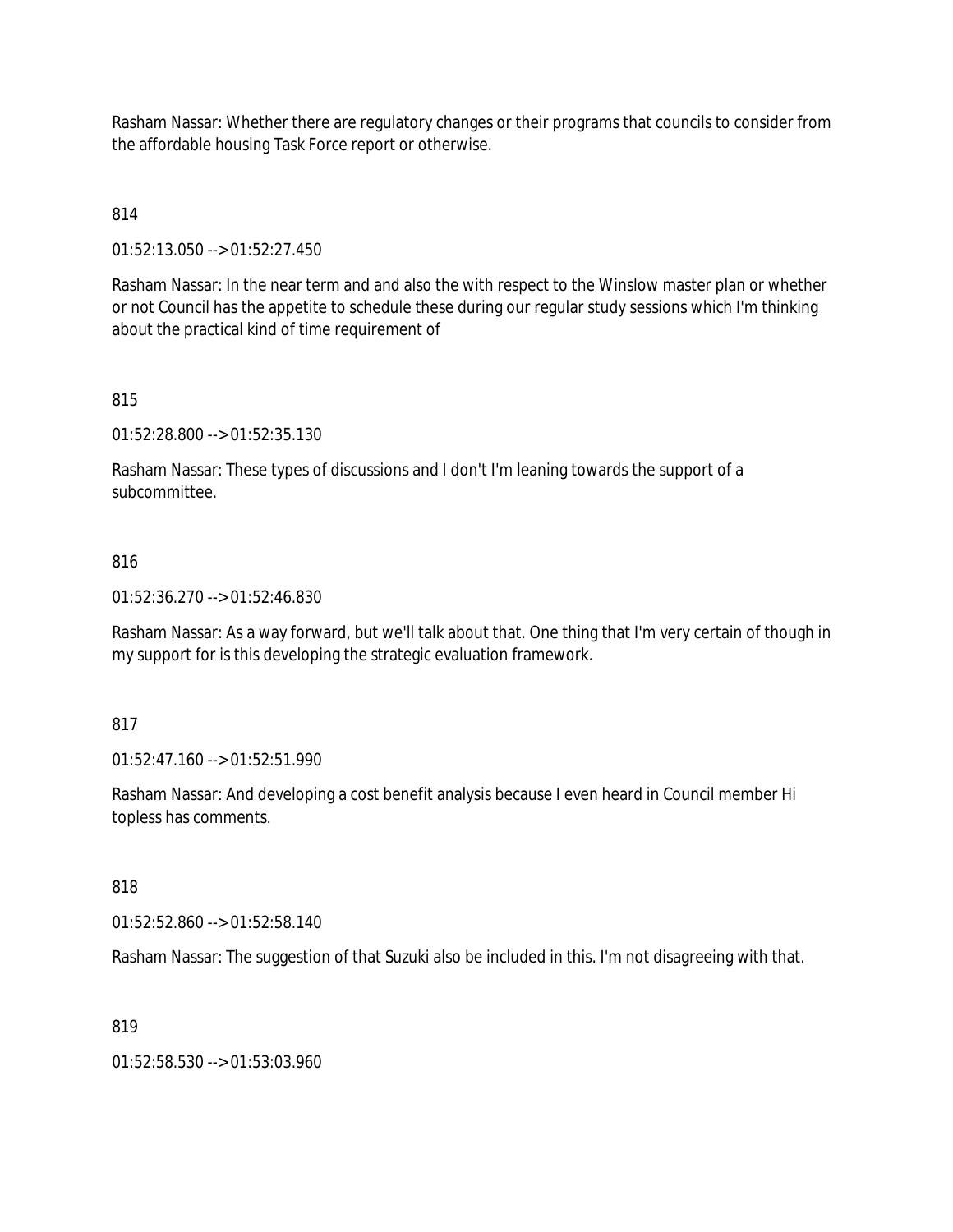Rasham Nassar: But I think what's going to be most helpful for Council, especially if we do go with the subcommittee route.

# 820

01:53:04.230 --> 01:53:17.160

Rasham Nassar: Is that we have some you know somewhere where all of this stuff exists, together with the costs of the public and the return on investment. I want to see actual numbers of units. And then I want to see that converted into population figures.

# 821

01:53:17.550 --> 01:53:20.490

Rasham Nassar: Because we're also working within the framework of our

### 822

01:53:21.900 --> 01:53:32.550

Rasham Nassar: Population projection numbers from PS RC and right now per a memo memo from planning director right this is January 31 2020 and I included a link to this in my

### 823

01:53:33.930 --> 01:53:41.490

Rasham Nassar: Agenda materials we really are only planning through 2050 for an additional I think it's 686 residence.

### 824

01:53:41.850 --> 01:53:48.510

Rasham Nassar: That's on top of what we've already planned for through 2036. So I think that we, I think our community would

### 825

01:53:48.960 --> 01:53:57.720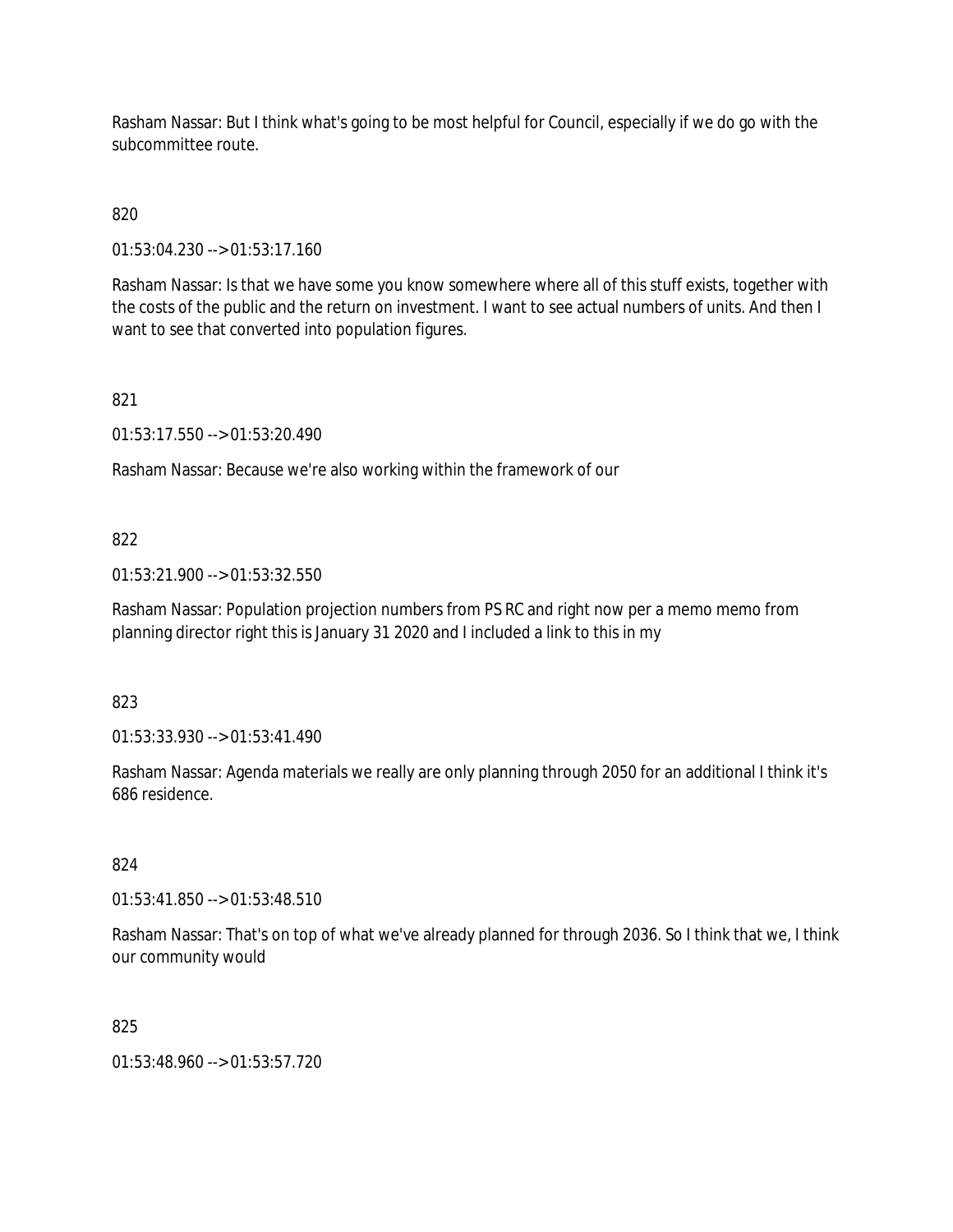Rasham Nassar: vary greatly and maybe even expect us to take that figure into consideration when we're looking at all of these, especially the bonus density

# 826

01:53:58.320 --> 01:54:09.360

Rasham Nassar: Potential bonus density programs and such to keep that in mind what are, what, what, how does this relate how does this convert to actual population figures, that's a question that is often neglected.

# 827

01:54:09.750 --> 01:54:21.060

Rasham Nassar: When we have these discussions, but I think that it's foolish for us to continue having these discussions without paying adequate attention to that. What it means for Bainbridge Island future population growth and such. So

# 828

 $01:54:21.720 \rightarrow 01:54:29.970$ 

Rasham Nassar: My proposal is just that whether we go a subcommittee route or workshop is as a Council as a whole that our next step is to develop have staff.

# 829

01:54:30.300 --> 01:54:45.930

Rasham Nassar: Develop a strategic evaluation framework which compiles all of our affordable housing tools programs ideas public properties that just Ziggy and builds it into an Excel spreadsheet or whatever that and we get real down we get down to the numbers is what I'm suggesting so

### 830

01:54:47.550 --> 01:54:59.940

Leslie Schneider: I so to to wrap us up and move on. Um, I wanted to maybe bounce that back to either Heather or Jennifer does what the Deputy Mayor suggested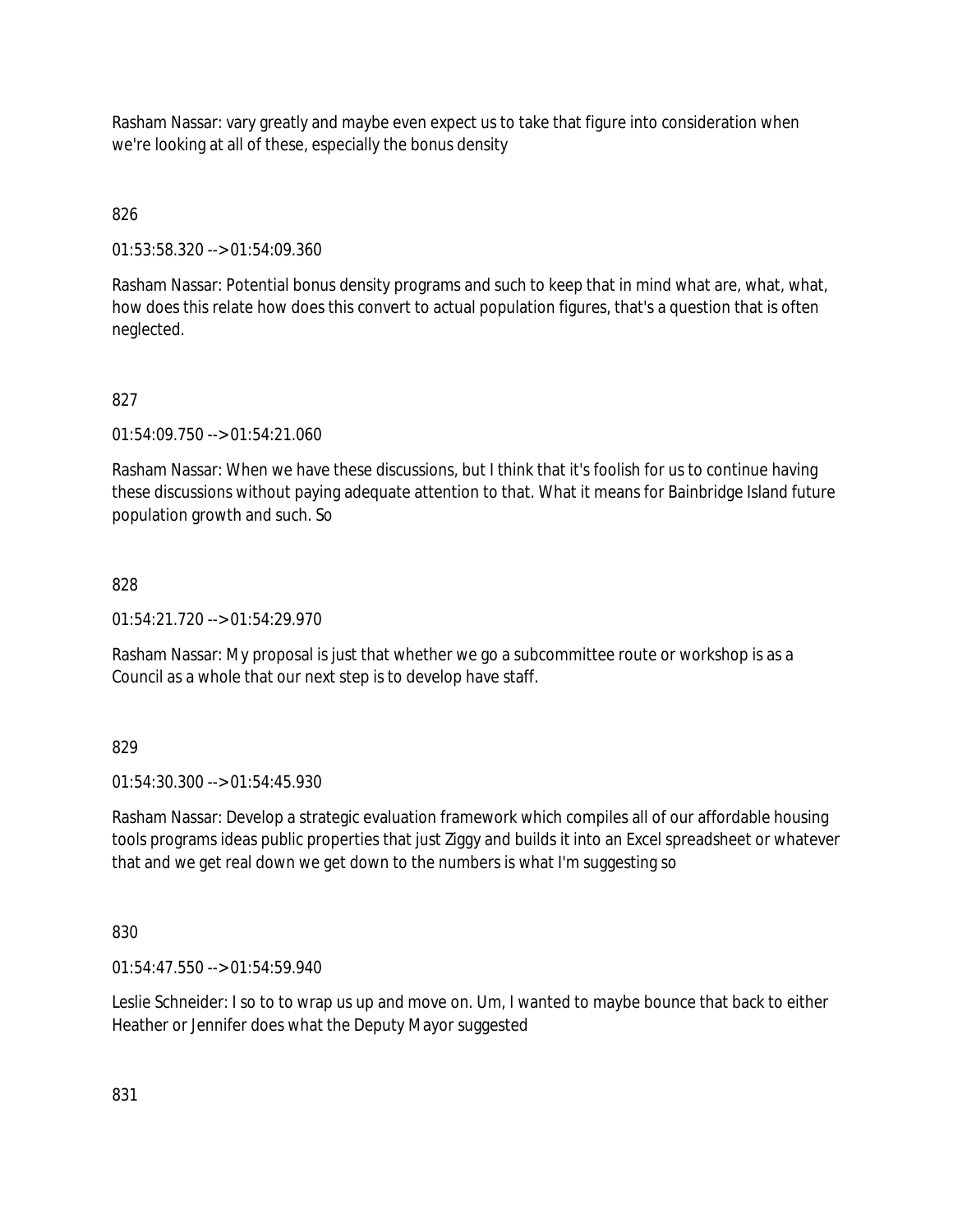01:55:01.200 --> 01:55:04.800

Leslie Schneider: Resonate does it. Is that something that could be put together.

832

01:55:07.290 --> 01:55:15.090

Leslie Schneider: Or you know is that sort of too big. Is there a chunk of it. I'm wondering what your feedback might be

833

01:55:17.460 --> 01:55:19.260

Heather Wright: That I definitely would like to

#### 834

01:55:20.310 --> 01:55:29.040

Heather Wright: Be an example of one I haven't worked on one before, but that's essentially something we can build if I had a better understanding of what that might look like.

835

01:55:29.670 --> 01:55:39.570

Heather Wright: But I understand you weren't an event cost benefit analysis of all the options that we presented tonight and for conversation purposes I help us decide how to proceed.

836 01:55:40.080 --> 01:55:41.580 Leslie Schneider: Sure and I

837 01:55:42.600 --> 01:55:44.130

Leslie Schneider: That might be something that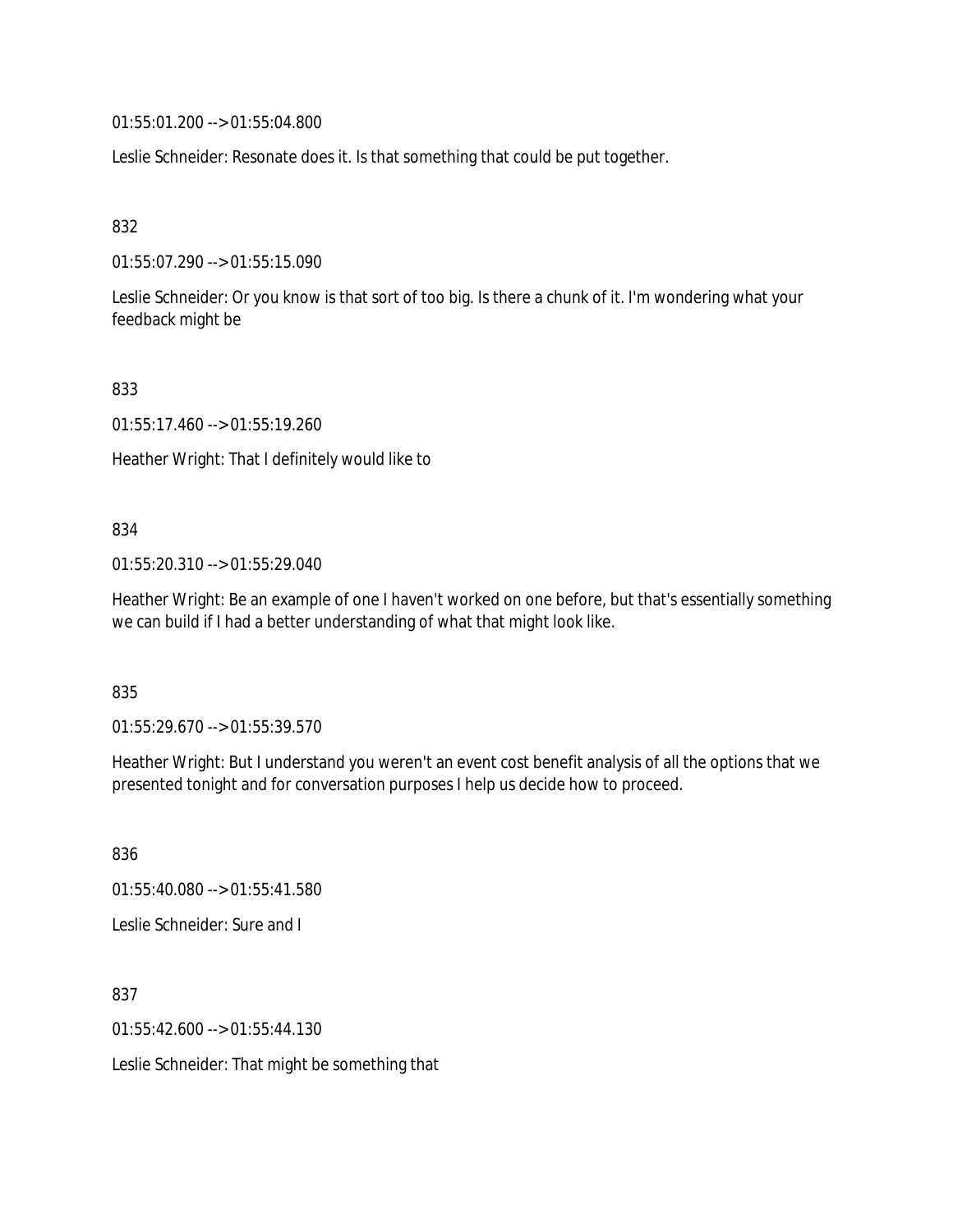01:55:45.900 --> 01:55:48.990

Leslie Schneider: Deputy Mayor, maybe you could work with

### 839

01:55:50.130 --> 01:55:55.530

Leslie Schneider: A couple other council members, whether it was with a subcommittee or not, you know, just to sort of have

840

01:55:55.830 --> 01:56:05.640

Leslie Schneider: A draft that would, and I'd be happy to work with you on that. I don't know if it's possible, right, I mean I'm sort of imagining it. And I'm really loving the idea of

### 841

01:56:06.090 --> 01:56:13.050

Leslie Schneider: You know the counts down at the bottom of the cost benefit analysis, but I'm not quite sure what it would take to get us there.

### 842

01:56:13.440 --> 01:56:19.200

Rasham Nassar: Okay, if I may, I see the city manager has her hand up and I'm sorry to jump in here, but since it was my proposal, if I may.

### 843

01:56:19.680 --> 01:56:30.030

Rasham Nassar: Um, it's, it's really, it's from my perspective, it's responsible management of growth right i think i think it's a little irresponsible to be discussing potentially adding density to the island without understanding

844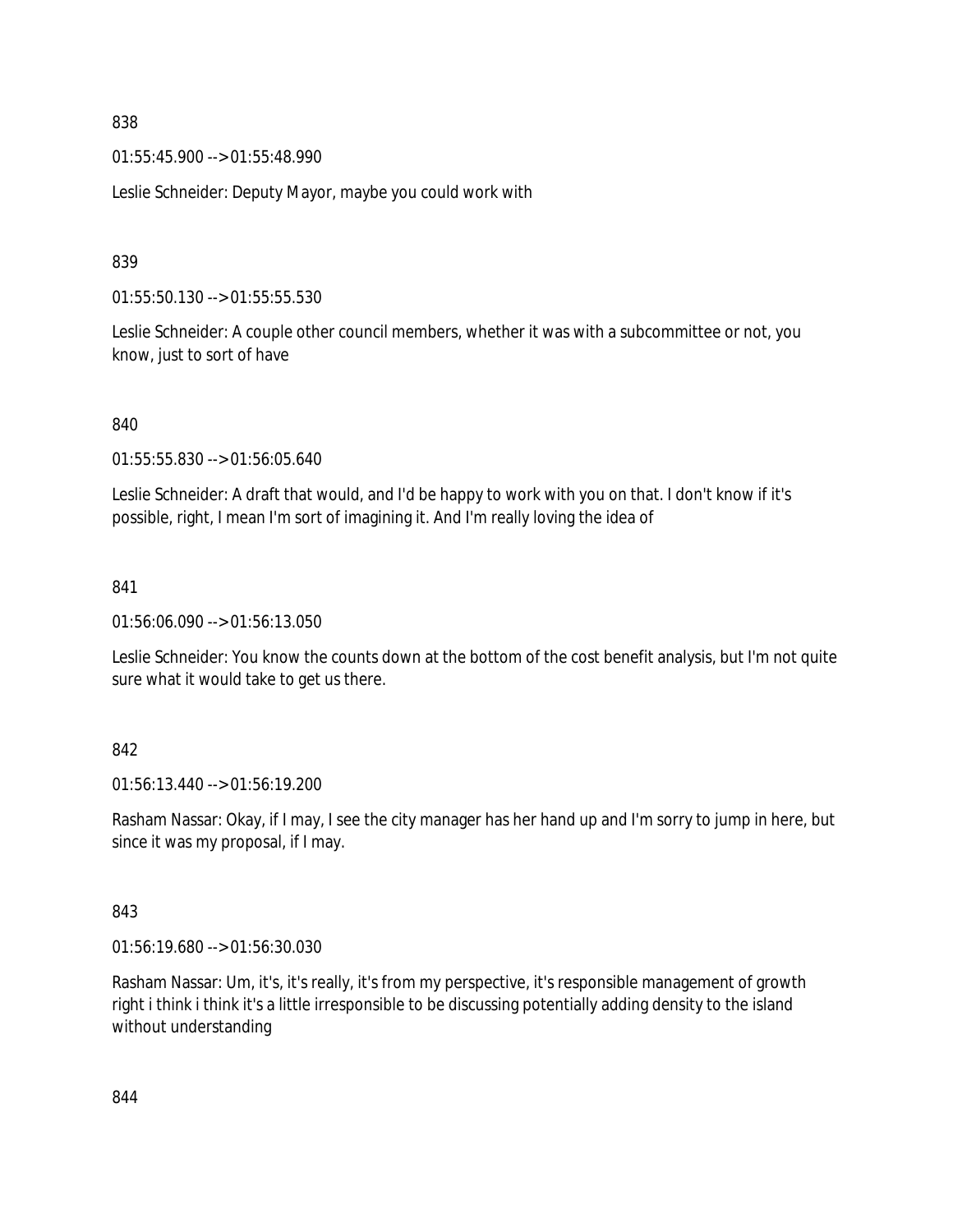01:56:30.390 --> 01:56:46.530

Rasham Nassar: What what these units. What these units of creation potential creation mean for future population projection. So I don't know how complicated that math is planning director right maybe when you're translating far and such and converting that two units. It gets a little tricky.

845

01:56:47.550 --> 01:56:59.100

Rasham Nassar: But I think that it's I think it's worth a shot. And I, and I also, I think it's incumbent upon us to have those figures in front of us while we're, you know, making those considerations, so that we're keeping we're keeping everything within the context of our

846

01:57:00.120 --> 01:57:02.070

Rasham Nassar: Future population projection figures.

847

01:57:04.020 --> 01:57:04.800

Leslie Schneider: City Manager.

848

01:57:06.360 --> 01:57:08.490

Morgan Smith: Yeah. Can you hear me right

849

01:57:08.820 --> 01:57:19.740

Morgan Smith: Yes. Yeah, I think what council member and as ours proposing is a really interesting and useful and robust methodology, but I don't want to leave anyone with the impression that we can

850

01:57:20.430 --> 01:57:28.650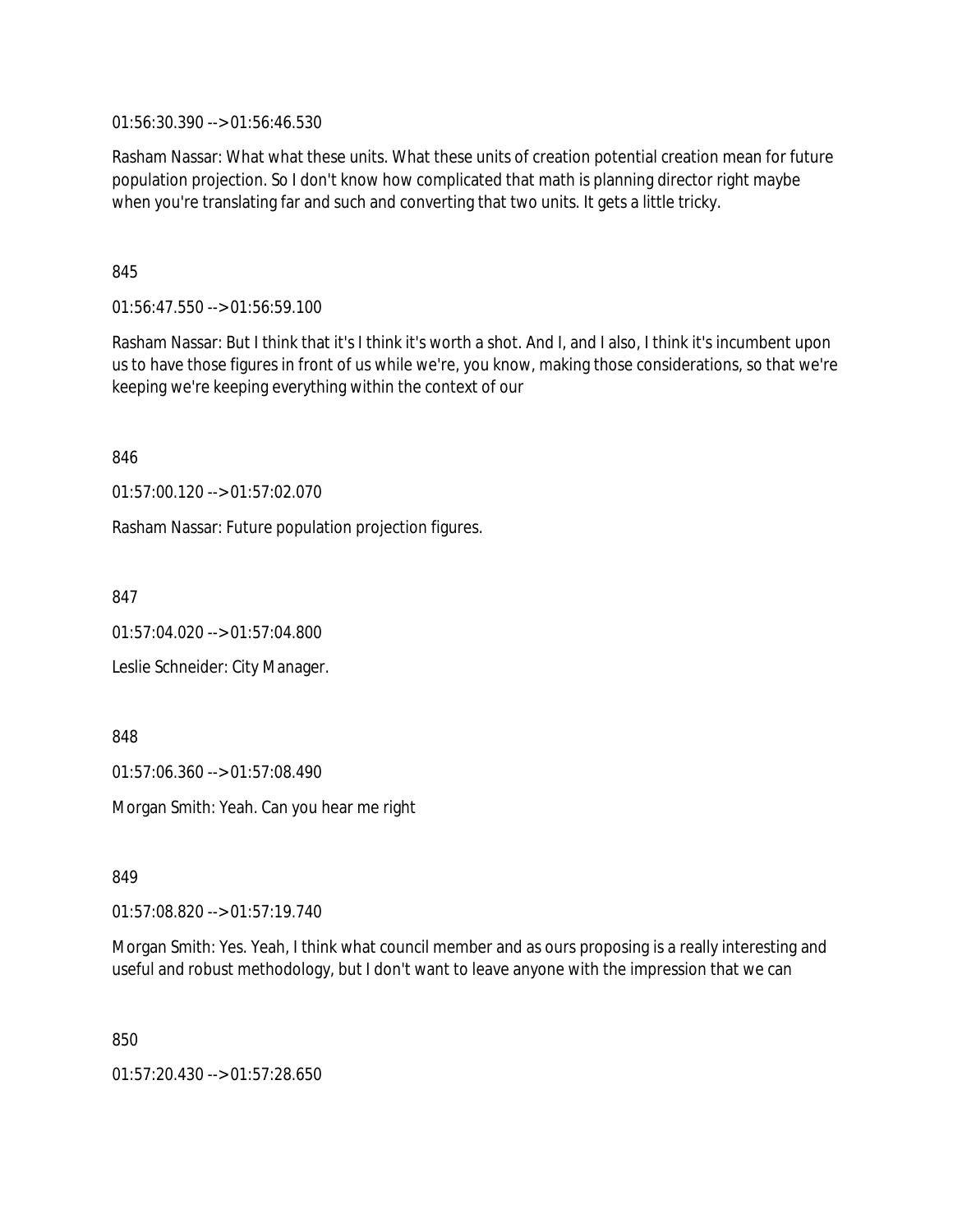Morgan Smith: Crank that out we I know Heather and I have talked about the timing feeling right for her to come back for a new up

851

01:57:29.190 --> 01:57:34.740

Morgan Smith: You know, we'd sort of benchmark quarterly updates to the Council on the population growth planning.

# 852

01:57:35.220 --> 01:57:46.320

Morgan Smith: And the work that's going on regionally around that and she and I were just talking earlier today that we feel like July is a time to come back late July early August and bring council and community up to speed on some developments there.

# 853

01:57:47.850 --> 01:57:57.480

Morgan Smith: I think in the same way that adopting a climate lens and running major projects through that and committing to. That is a necessary and important.

### 854

01:57:57.840 --> 01:58:08.220

Morgan Smith: Next step in our growth as a community. I think that cost benefit modeling exercise that she was describing is is similar in the sense that it it can give some really important

855

01:58:08.730 --> 01:58:12.690

Morgan Smith: Quantitative and shared framework to this kind of

856

01:58:13.590 --> 01:58:23.100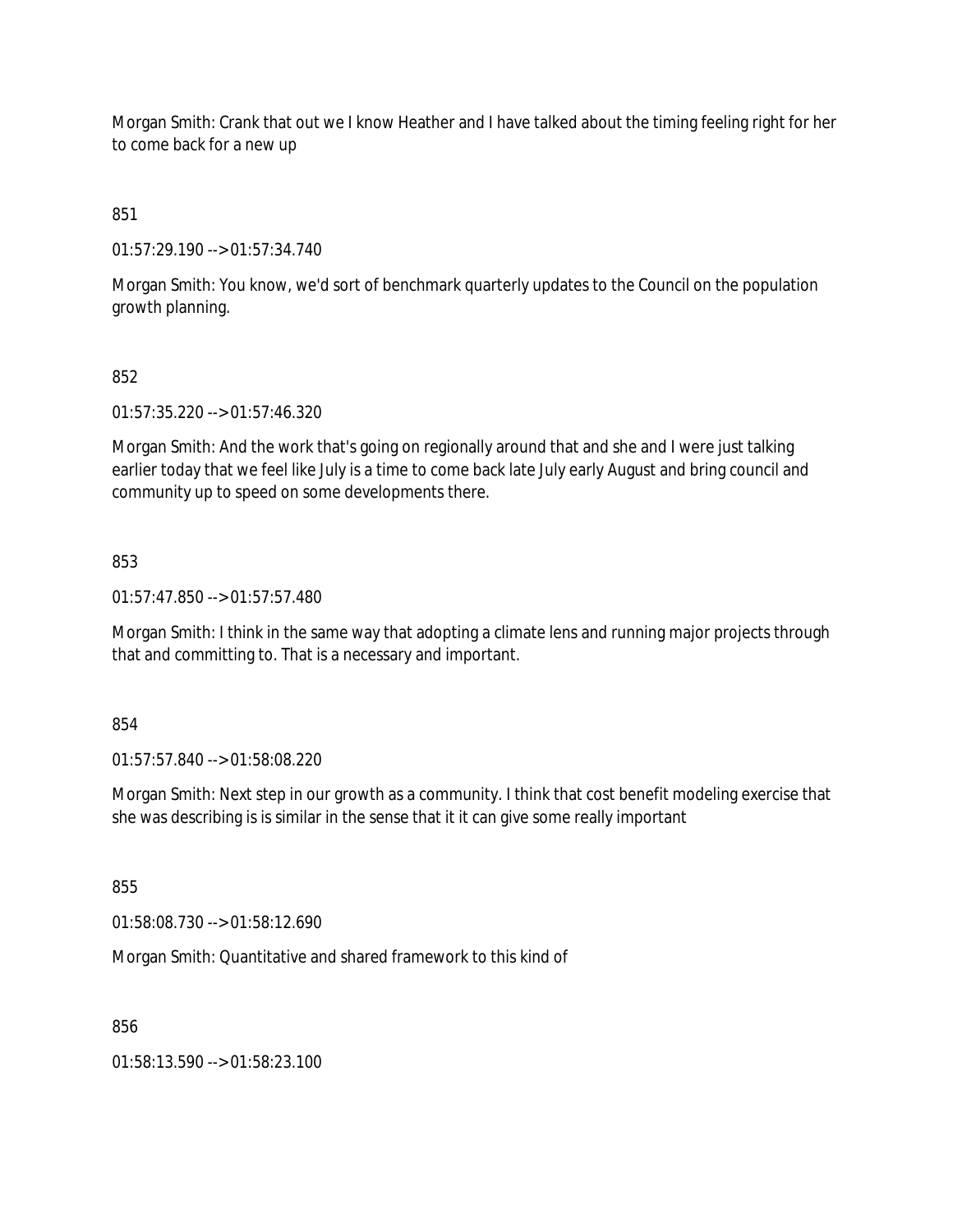Morgan Smith: Somewhat value based discussion about how much should I care about 10 feet of height versus this many affordable units and that would I think it could be really

857

01:58:23.550 --> 01:58:34.920

Morgan Smith: useful and valuable and interesting to build but I don't want to leave any with the impression that planning staff or or one or two council members go away and kind of whip that out. I think

# 858

01:58:35.310 --> 01:58:46.320

Morgan Smith: I think would be more helpful is as part of this next step forward, we think about how to construct that and develop those in tandem as you as you guys give your policy direction.

859

01:58:46.680 --> 01:58:57.390

Morgan Smith: We do some thinking perhaps with our, our consulting partners about how to construct a methodology to translate these choices into quantitative measures.

860

01:58:58.020 --> 01:59:01.590

Leslie Schneider: Right and to give kind of a summary table of where we're at right now with our thinking.

861

01:59:02.070 --> 01:59:03.360

Leslie Schneider: Right. Um,

862

01:59:04.320 --> 01:59:08.010

Leslie Schneider: I just want to throw out there a concern I have about creating a subcommittee.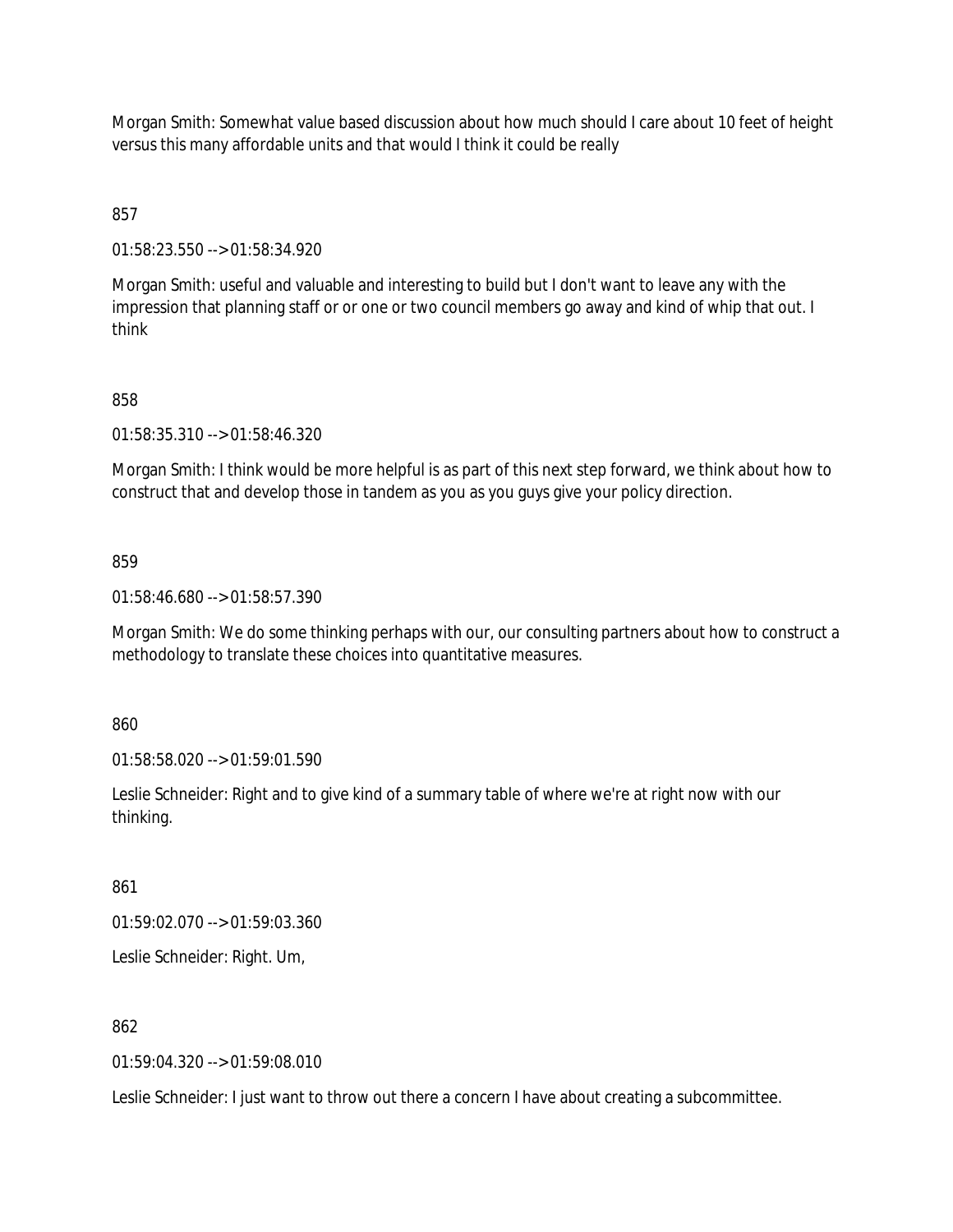01:59:08.340 --> 01:59:09.060

I'm

864

01:59:11.880 --> 01:59:19.560

Leslie Schneider: If I'm on it, then I guess I don't have this concern, but I'm assuming that all of us want to be on it because we all care so much about this.

865

01:59:20.640 --> 01:59:36.270

Leslie Schneider: About these land use issues. So the problem with creating a subcommittee is that then it kind of locks the rest of those out, who are not on the subcommittee. And we sort of can't have that ongoing conversation because of OPM a issues so

866

01:59:37.320 --> 01:59:40.320

Leslie Schneider: I just wanted to throw that out there council member Hi topless.

867

01:59:41.220 --> 01:59:51.900

Kirsten Hytopoulos: They just wanted to remind us that I believe we have a moratorium that's based at this point only on look into a visionary zoning. Am I right or is that, or is there more than one other item.

868

01:59:52.560 --> 01:59:58.470

Kirsten Hytopoulos: Left. So I just wanted to say we're kind of all over the place. We're grasping the fire direction, but it seems like at some point.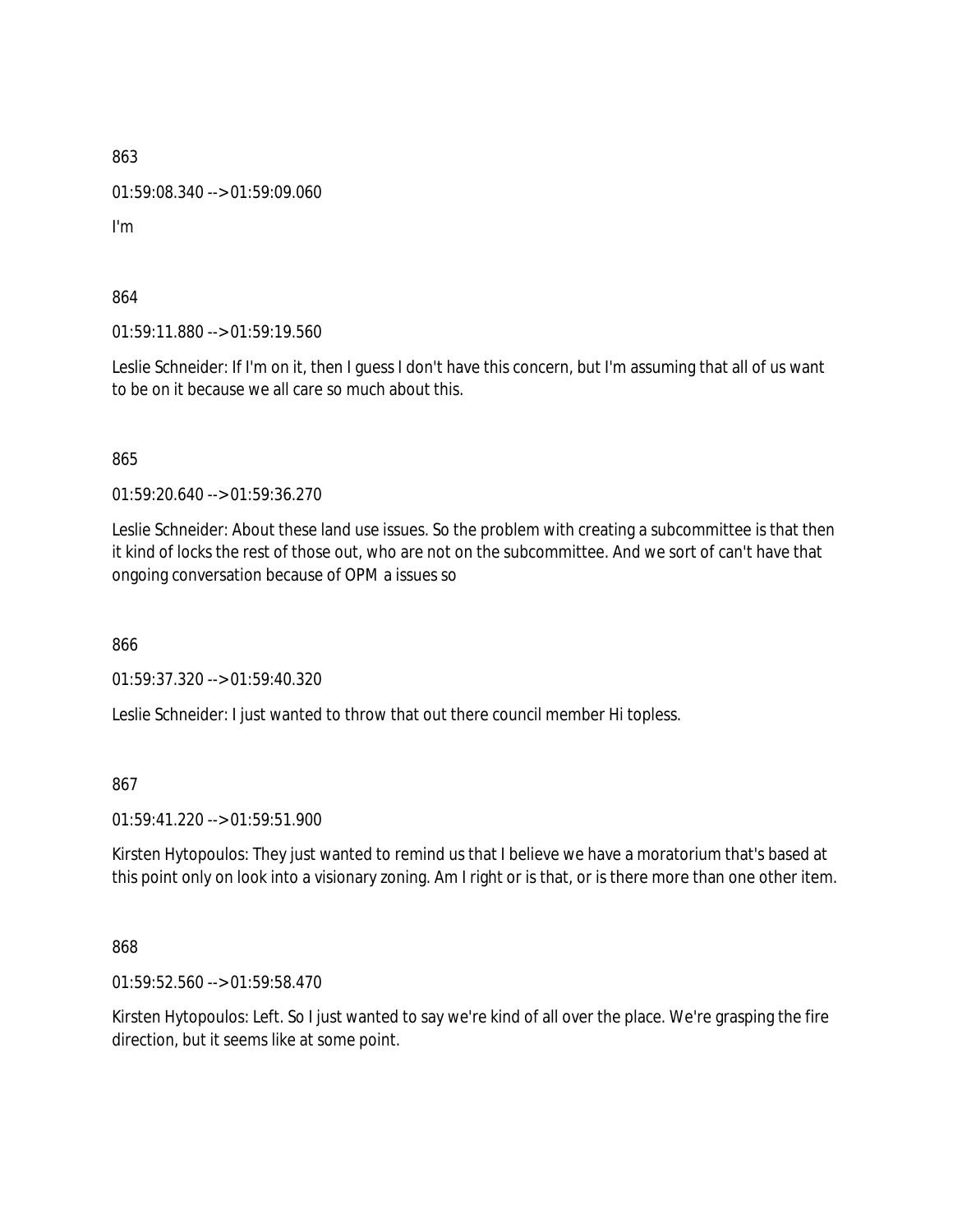01:59:58.980 --> 02:00:04.560

Kirsten Hytopoulos: We're going to have to have brought back to us the question of are we going to do any more work on and cautionary zoning now.

870

02:00:05.490 --> 02:00:07.380

Kirsten Hytopoulos: In the frameworks, we're talking about

871

02:00:07.920 --> 02:00:19.200

Kirsten Hytopoulos: And then I guess the last thing I wanted to say is that I feel that that that the not that we have to take any direction or any any action, but that the lightest level of action that was brought forward tonight we might not disagree on

### 872

02:00:19.800 --> 02:00:28.830

Kirsten Hytopoulos: And so I don't know if we want to just float that real quick. And we do we want to look at AMP t and fixing our TV or program.

### 873

02:00:29.850 --> 02:00:32.310

Kirsten Hytopoulos: Because we're not landing anywhere. So it's just a thought.

### 874

02:00:34.260 --> 02:00:39.420

Leslie Schneider: Maybe that thought could flow into our next conversation or

### 875

02:00:41.010 --> 02:00:41.460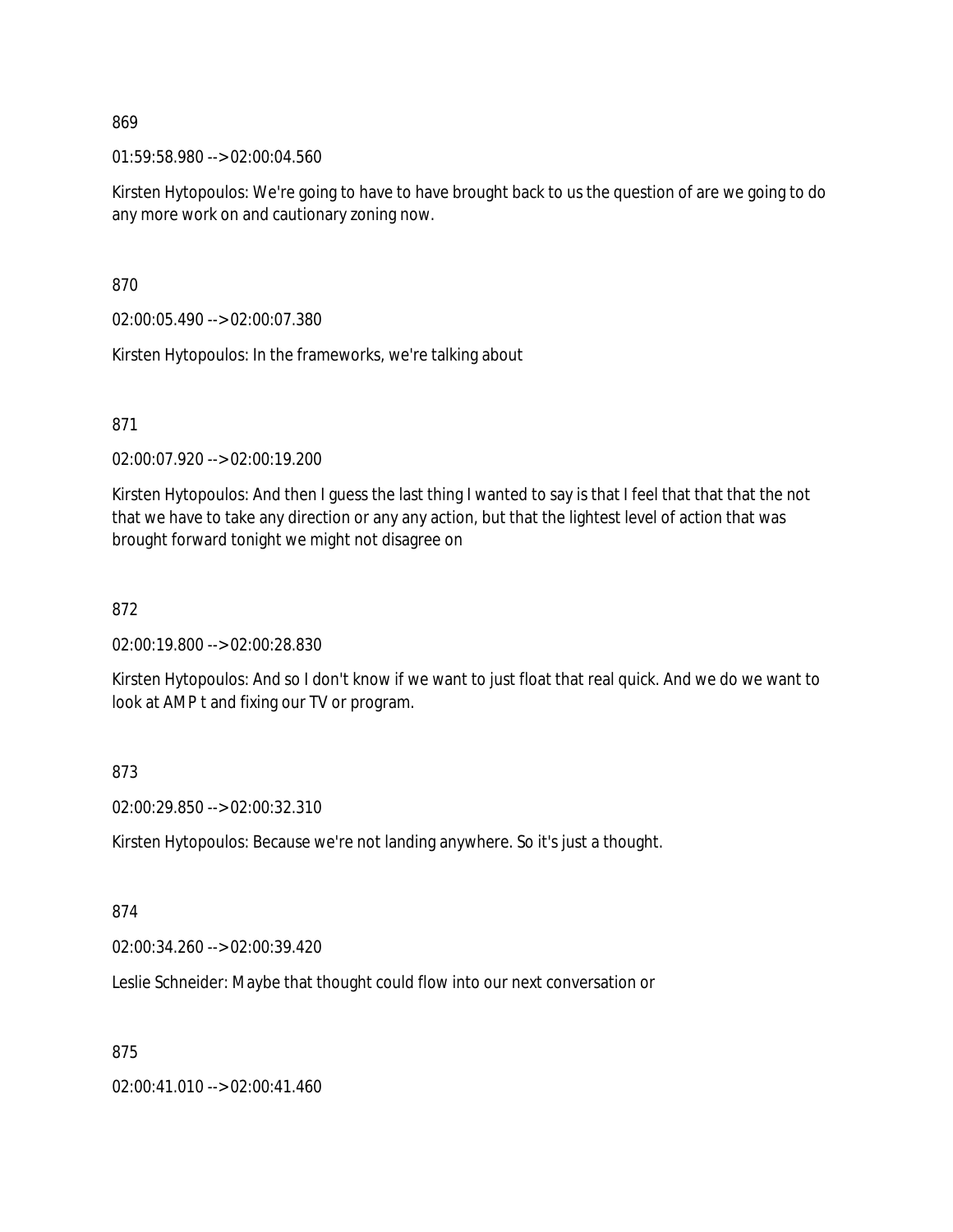Leslie Schneider: If

# 876

02:00:43.560 --> 02:00:55.530

Leslie Schneider: If either Jennifer or Heather would like to ask us for more clarity right now. I know we didn't really follow your options. A you know 123456 very carefully, but I did hear

# 877

02:00:56.610 --> 02:01:01.290

Leslie Schneider: A lot of support for an F T I heard a lot of support for

### 878

02:01:03.450 --> 02:01:19.140

Leslie Schneider: Those affordable housing items that did not impact the Winslow core and then a lot of support for having a sort of a broad view of the Winslow core, whether it's the Winslow masterplan or whatever.

### 879

02:01:20.430 --> 02:01:26.910

Leslie Schneider: Some other version of that. Like, I guess one that I suggested city manager. Your hand is still up. Would you like to jump back in

### 880

02:01:30.450 --> 02:01:42.510

Morgan Smith: Well, I think just because this concept of the meeting and the discussion tonight originated from a process standpoint and wanting to get clarification. I don't know that we can bring that to fruition tonight. I hope that this was an important

881

02:01:43.800 --> 02:01:45.300

Morgan Smith: Opportunity for people to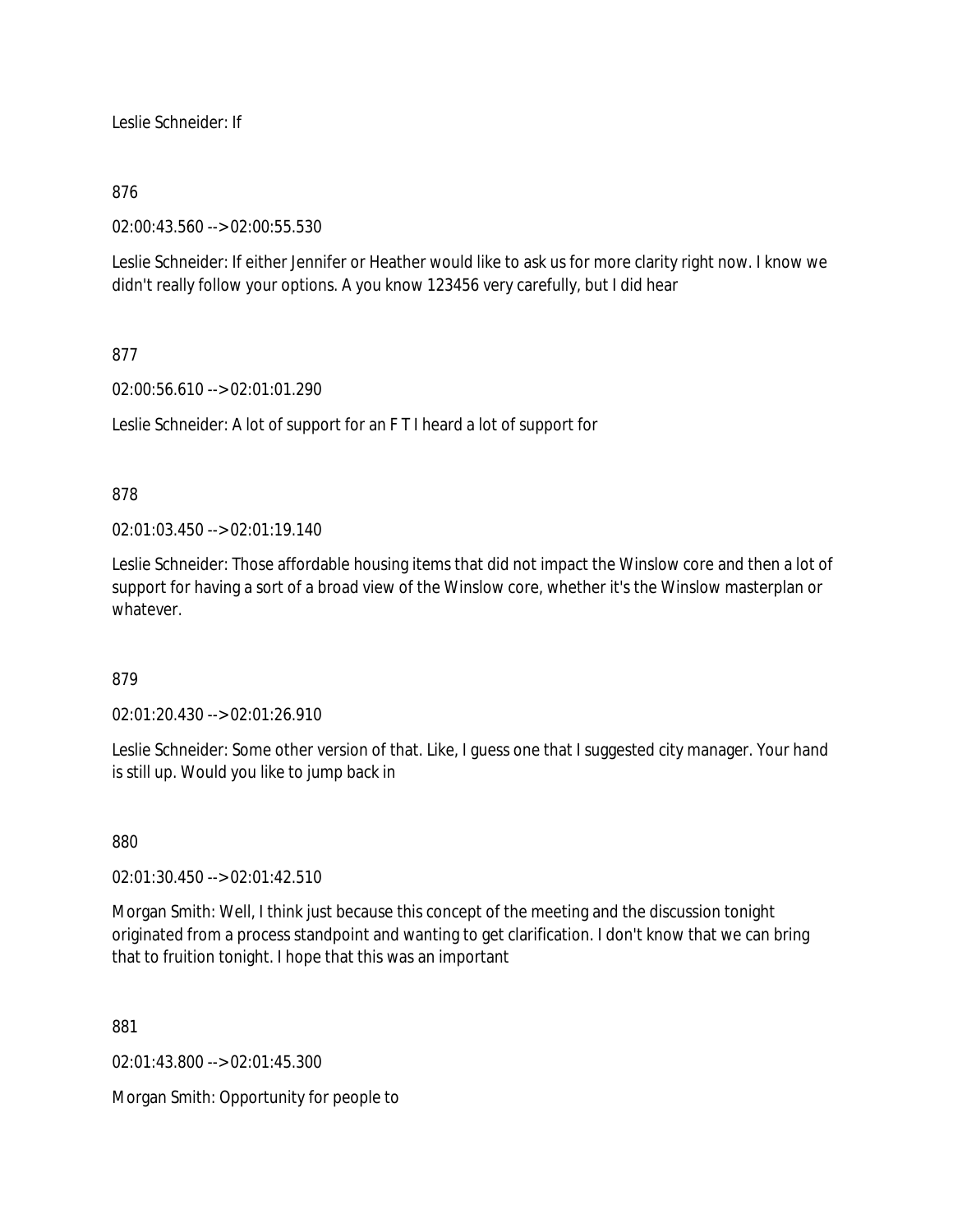02:01:46.350 --> 02:01:56.970

Morgan Smith: talk to one another and to see kind of why we need more clarity, a couple of ideas are. We could either continue to pursue towards some specific next steps here tonight.

883

02:01:57.480 --> 02:02:00.450

Morgan Smith: And maybe the second topic would have to wait for a later date.

884

02:02:00.870 --> 02:02:07.170

Morgan Smith: Or we could pick up this conversation at a subsequent meeting with some more tactical options for Council to respond to

885

02:02:07.410 --> 02:02:17.100

Morgan Smith: based on the feedback that was given tonight, but I don't know that we're going to come to a clear conclusion that will be sufficient for staff to understand which of these projects needs to get launched and move forward.

886

02:02:17.760 --> 02:02:32.190

Leslie Schneider: Right. Yeah, I don't think we gave you very clear direction on that. Okay, so in moving on we have not quite an hour, excuse me, looks like. Councilmember Medina wants to chime in.

887

02:02:35.580 --> 02:02:38.460

Kol Medina: Thanks, that I missed my spot. I'll try to make it really quick.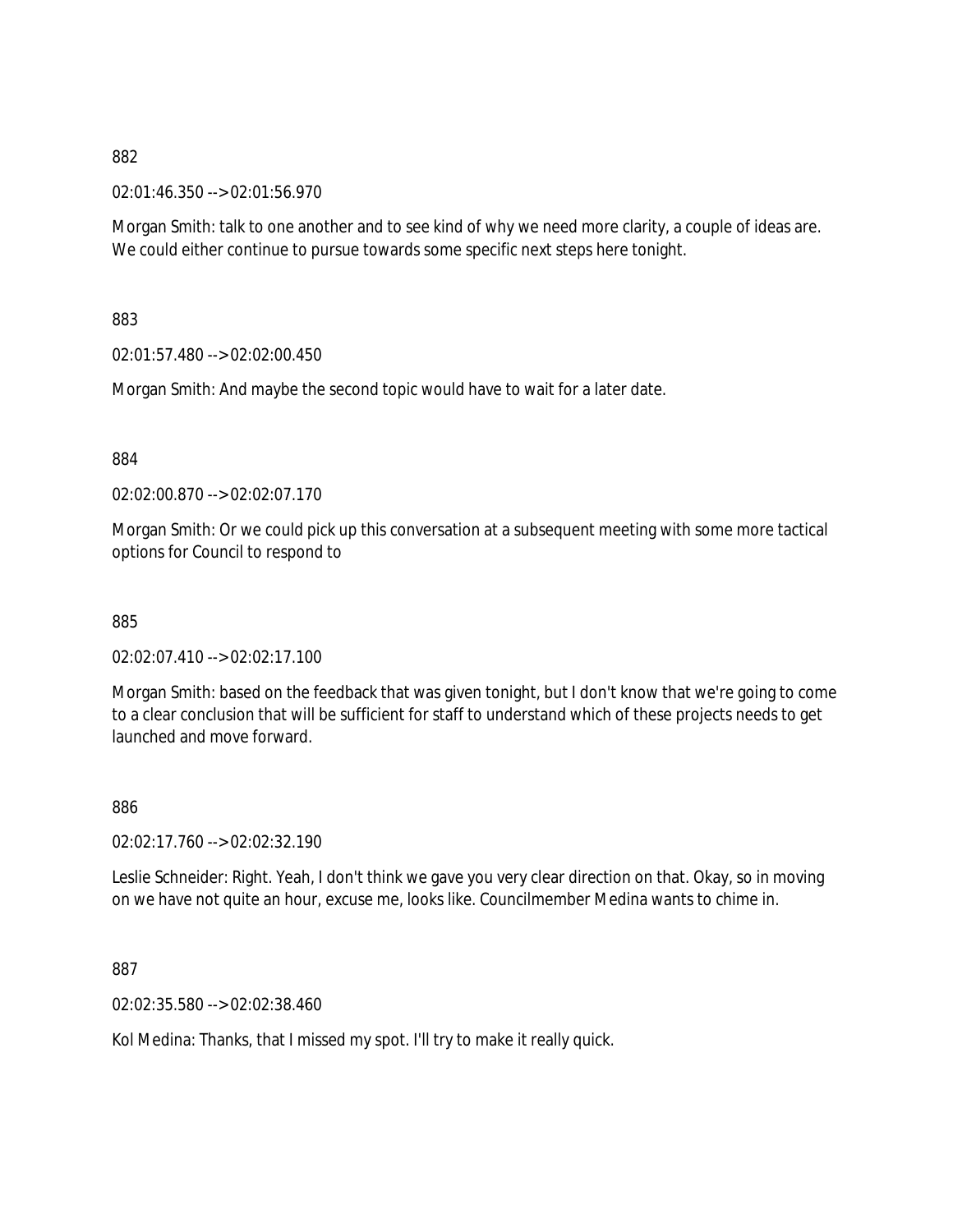02:02:38.460 --> 02:02:39.540

Kol Medina: But I'm

889

02:02:40.560 --> 02:02:46.500

Kol Medina: Coming to say in my first remarks that this is really, really hard. This is, this is the hardest thing.

890

02:02:47.220 --> 02:02:57.150

Kol Medina: We've talked about while I've been on Council and I think this will be the hardest thing we talked about over the next four years. It is the heart of kind of everything we talked about as a council.

891

02:02:59.160 --> 02:03:08.610

Kol Medina: So I'm generally not a fan of subcommittees as you guys have heard me say, but something I would support would be a subcommittee that has as its first task.

892

02:03:10.260 --> 02:03:16.980

Kol Medina: Bringing back to the Council a recommended process for moving forward with making this decision.

893

02:03:17.550 --> 02:03:25.830

Kol Medina: And part of what I was trying to say in my remarks was we are going to have to make these decisions. Or we can just keep kicking them down the road like they've been being kicked for years and years.

894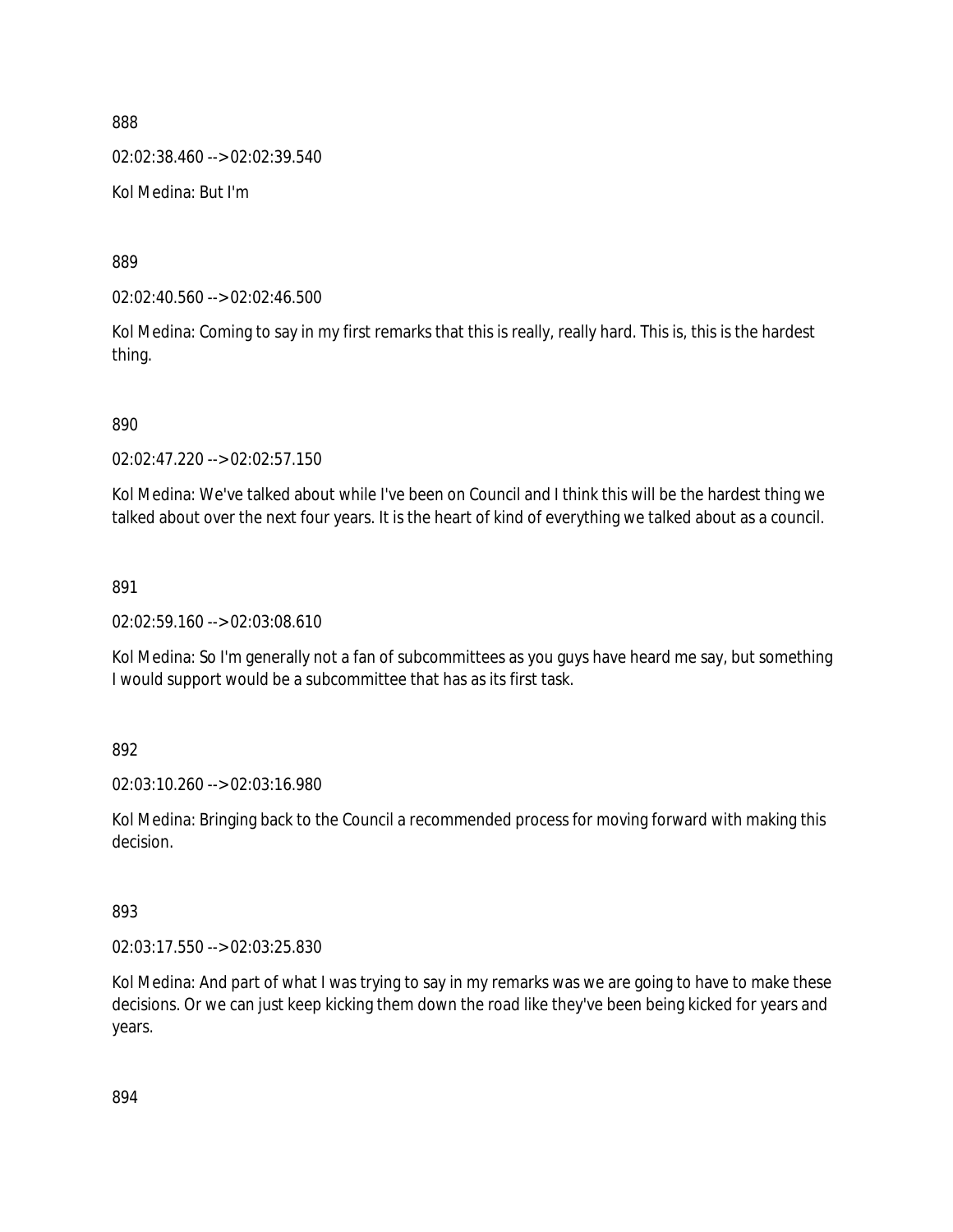02:03:26.340 --> 02:03:30.900

Kol Medina: I want, I want to make some decisions for climate reasons and for affordability reasons.

895

02:03:31.290 --> 02:03:41.970

Kol Medina: So I would support subcommittee made up of planning commission members and council members at just has its first task was just to go and bring back a recommended process for moving this ball forward.

896

02:03:42.810 --> 02:03:49.890

Kol Medina: And maybe one of the recommendations is they continue on and do some more work. I don't know. But if they just start there. I would support that.

897

02:03:51.180 --> 02:03:52.500

Leslie Schneider: Okay. Okay. Thank you.

898

02:03:53.790 --> 02:03:57.150

Leslie Schneider: So with less than an hour to go, um,

899

02:03:58.620 --> 02:04:05.370

Leslie Schneider: You know, we, this will be our chance I think to air our priority. So in a sense, I

900

02:04:05.850 --> 02:04:13.140

Leslie Schneider: Don't know that we're going to get any closer to next steps than we did this time. Maybe we we determine some next steps and we add them to the committee idea.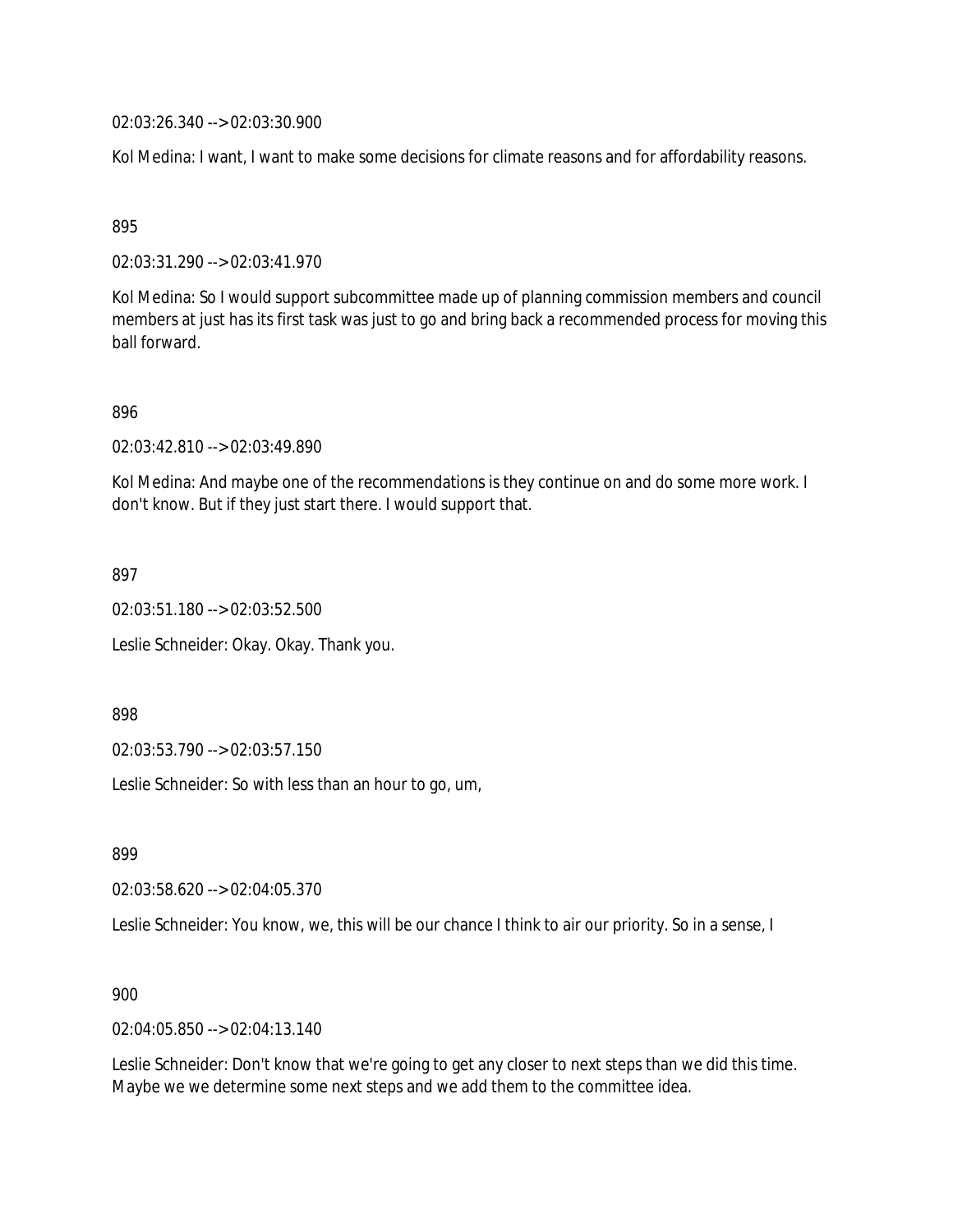02:04:13.530 --> 02:04:26.820

Leslie Schneider: Or not. Um, my guess is that this is really a chance for us to talk to each other and just really express our, our, our deep investment in the land use and

902

02:04:27.990 --> 02:04:38.970

Leslie Schneider: You know, kind of leaving it at that conversational level and we have to be. We have to continue those conversations with each other. One on one afterwards and as a as a council.

903

02:04:40.440 --> 02:04:42.750

Leslie Schneider: Council member Medina. Your hand is up.

904

02:04:45.270 --> 02:04:46.440

Leslie Schneider: And it's not anymore.

### 905

02:04:48.240 --> 02:04:56.280

Leslie Schneider: Okay, so I've got two hands up. I'm assuming this is before we start into the next agenda item. So Bill Chester.

906

02:05:00.810 --> 02:05:10.080

Bill Chester: I just wanted to kind of support the idea of our subcommittee. I was like, listen to the conversation tonight. One of the things that strikes me so

907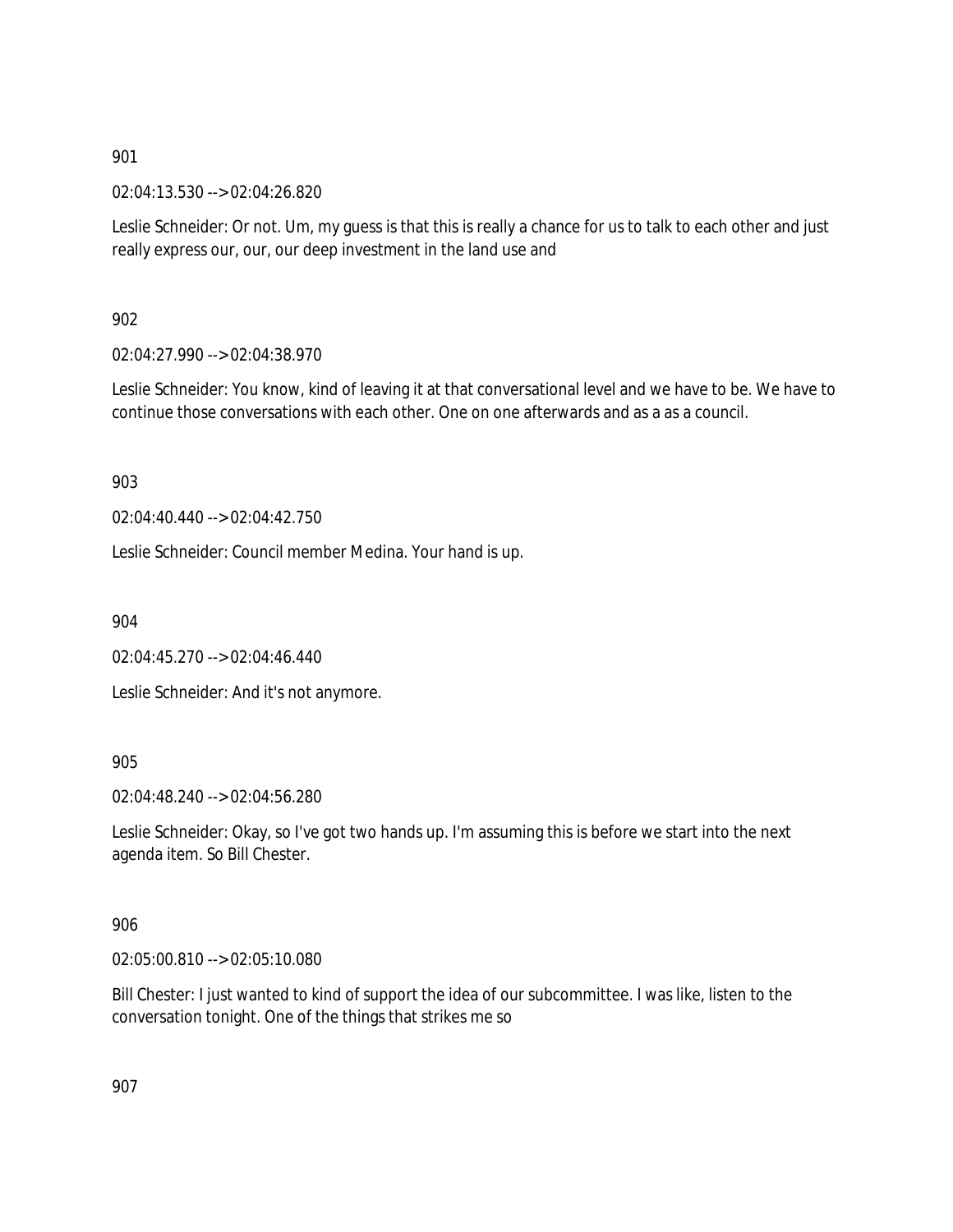02:05:11.580 --> 02:05:14.970

Bill Chester: It makes us all different call and strikes me is exactly what

908

02:05:16.470 --> 02:05:21.090

Bill Chester: councilman Medina was talking about this. We're looking at such a huge

909

02:05:22.230 --> 02:05:31.200

Bill Chester: Undertaking but I think what you really need first is a is kind of think of this as a road trip and you need a map.

#### 910

02:05:32.070 --> 02:05:37.290

Bill Chester: Of where you go with it. And there are certain things that we can tackle and get through in a

#### 911

02:05:37.980 --> 02:05:51.990

Bill Chester: Relatively short time, that would help our community immediately or in the very near future. And it's those things that I think we need to identify is very difficult. I think to do that with the

912

02:05:52.530 --> 02:06:07.080

Bill Chester: Group of people that we have here because there's so many of us. We all have love. We all have feelings about our community and what it should be. But if we could just sort of figure out, you know, maybe the lofty goals that are

913

02:06:08.460 --> 02:06:13.110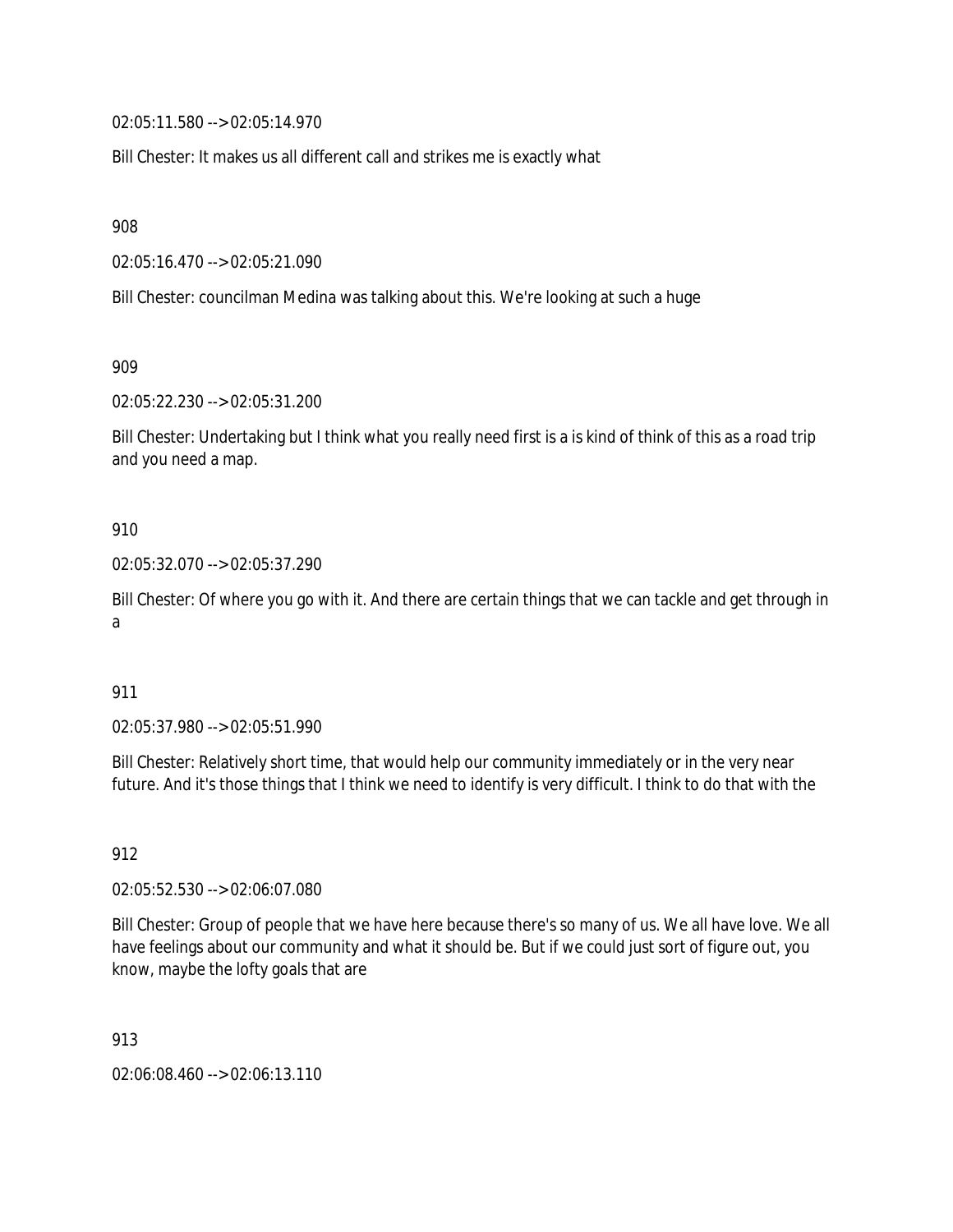Bill Chester: Talked about in some of these recommendations are good as a long term.

### 914

02:06:14.370 --> 02:06:29.910

Bill Chester: Thing but they're so detailed and so requires so much work that I think maybe a subcommittee could help to to bring some clarity into what we might be able to work on first to get get through some of

# 915

02:06:31.710 --> 02:06:40.710

Bill Chester: What we're really talking about is, is looking at each of each of the areas or island just each of the zoning areas and then downtown looking at

### 916

02:06:41.160 --> 02:06:49.590

Bill Chester: The our, our multi use Town Center, looking at high school road looking at ferry terminal and then looking at all overlay districts

### 917

02:06:49.890 --> 02:06:58.860

Bill Chester: And what do we really want there. How can we make those areas and prove and how do we use what we have now in terms of

### 918

02:06:59.460 --> 02:07:17.730

Bill Chester: Our regulations, such as FA IR and and what do we need to add to get where we are and and some of those decisions, not all, but some can be made easily through having a small task force, look at it. So I would be very supportive of that happening.

### 919

02:07:19.950 --> 02:07:22.590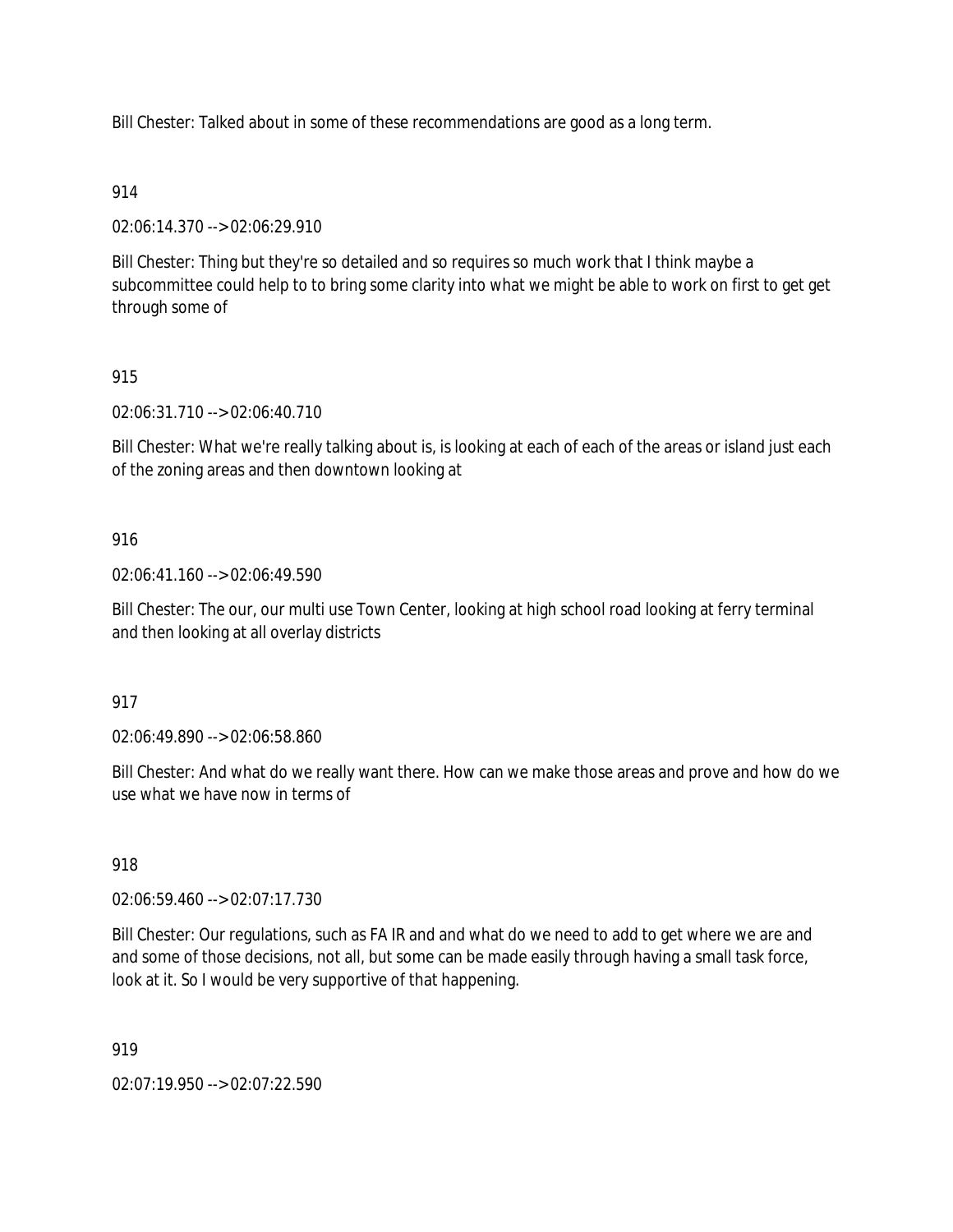Leslie Schneider: All right, thank you. Deputy Mayor

### 920

02:07:24.090 --> 02:07:35.880

Rasham Nassar: Yeah, I'm, I'm, I'm definitely supportive of Commissioner Chester's comments and also COUNCILMEMBER Medina's proposal that the the task force or

# 921

02:07:36.300 --> 02:07:43.860

Rasham Nassar: The subcommittee just be kind of convene to develop a proposal for proposal or a procedure process for the proposal.

# 922

02:07:44.430 --> 02:07:53.850

Rasham Nassar: I wonder though if that if the planning commission is just in a position to do that. Do we need council member involvement at this juncture in time. I'm

### 923

02:07:54.450 --> 02:08:03.300

Rasham Nassar: Referring back to the memo provided by the planning commission. I believe this was sanctioned by the planning commission but john Switzerland spoke to it, Commissioner of Switzerland and

### 924

02:08:03.900 --> 02:08:08.400

Rasham Nassar: There's, there's a lot, even to untangle within this in terms of how we approach.

### 925

02:08:09.210 --> 02:08:17.160

Rasham Nassar: Putting some of the proposals off into the future, potentially for the Winslow master plan discussions TD our program is in here.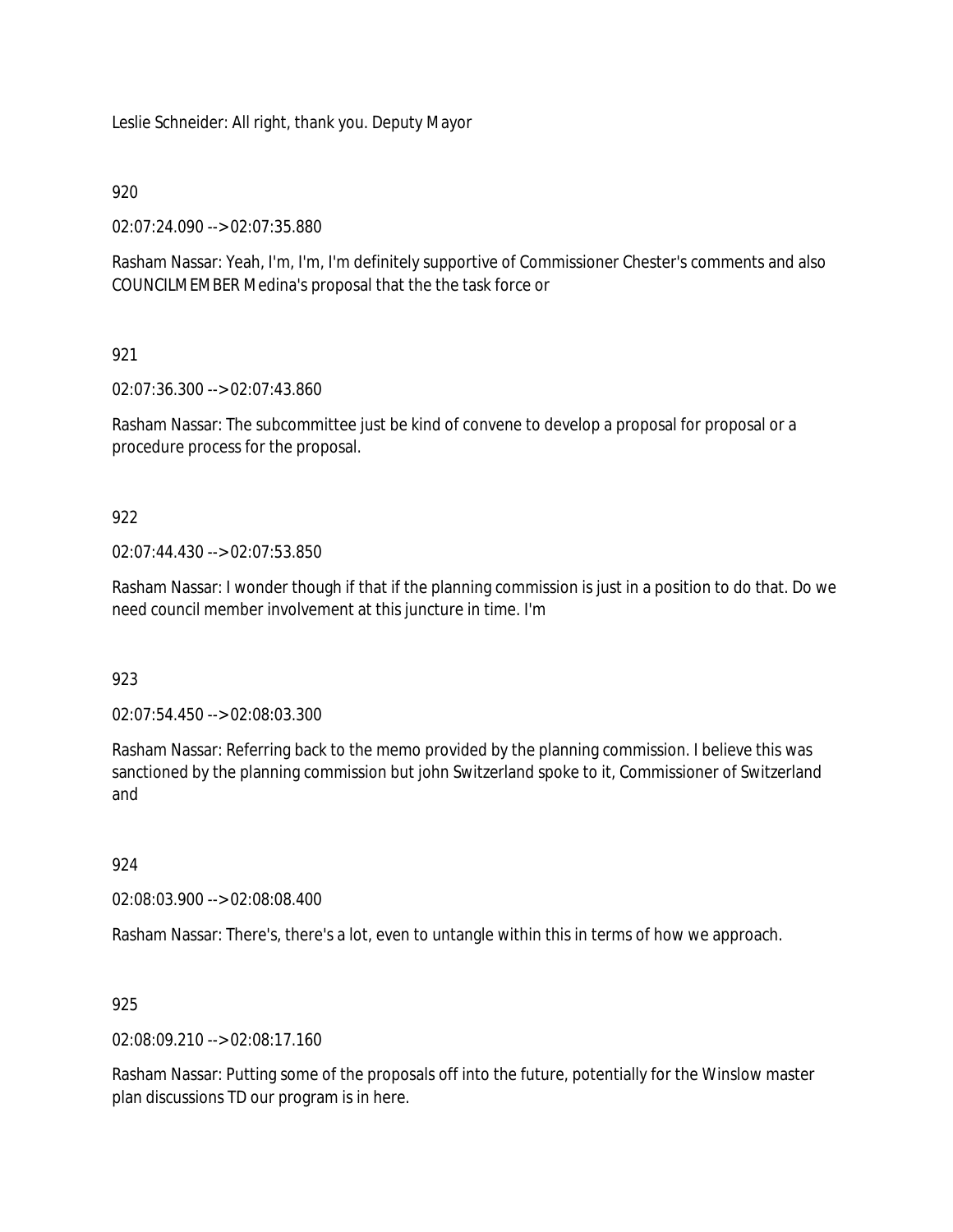02:08:17.700 --> 02:08:35.430

Rasham Nassar: We haven't even really heard consensus on the Council for a TD our program, but the planning Commissioner planning commission's work it into their recommendations for changes to the bonus our program. So, um, I just wanted to point that out in an effort to move us along, but I agree.

927

02:08:37.530 --> 02:08:47.730

Leslie Schneider: All right, we've got three more heads up. So I think we may be losing out on our ability to sort of talk about our priorities, but they were talking about process right now. And I think that that's important. So

## 928

02:08:48.510 --> 02:08:52.980

Leslie Schneider: We will pause after these hands and figure out what we want to do with our remaining time

929

02:08:54.180 --> 02:08:55.170

Leslie Schneider: Lisa McHugh

930

02:08:56.850 --> 02:09:10.470

Lisa Macchio: Thank you, um, you know, Leslie. You made a statement about why you weren't supportive of a subcommittee. And I know that everybody is passionate and wants to be involved, but I want to tell you from my perspective.

931

02:09:11.760 --> 02:09:22.950

Lisa Macchio: When I'm not on the subcommittee of the planning commission. I'm actually somewhat overjoyed only because I don't have to put in that level of work and I trust.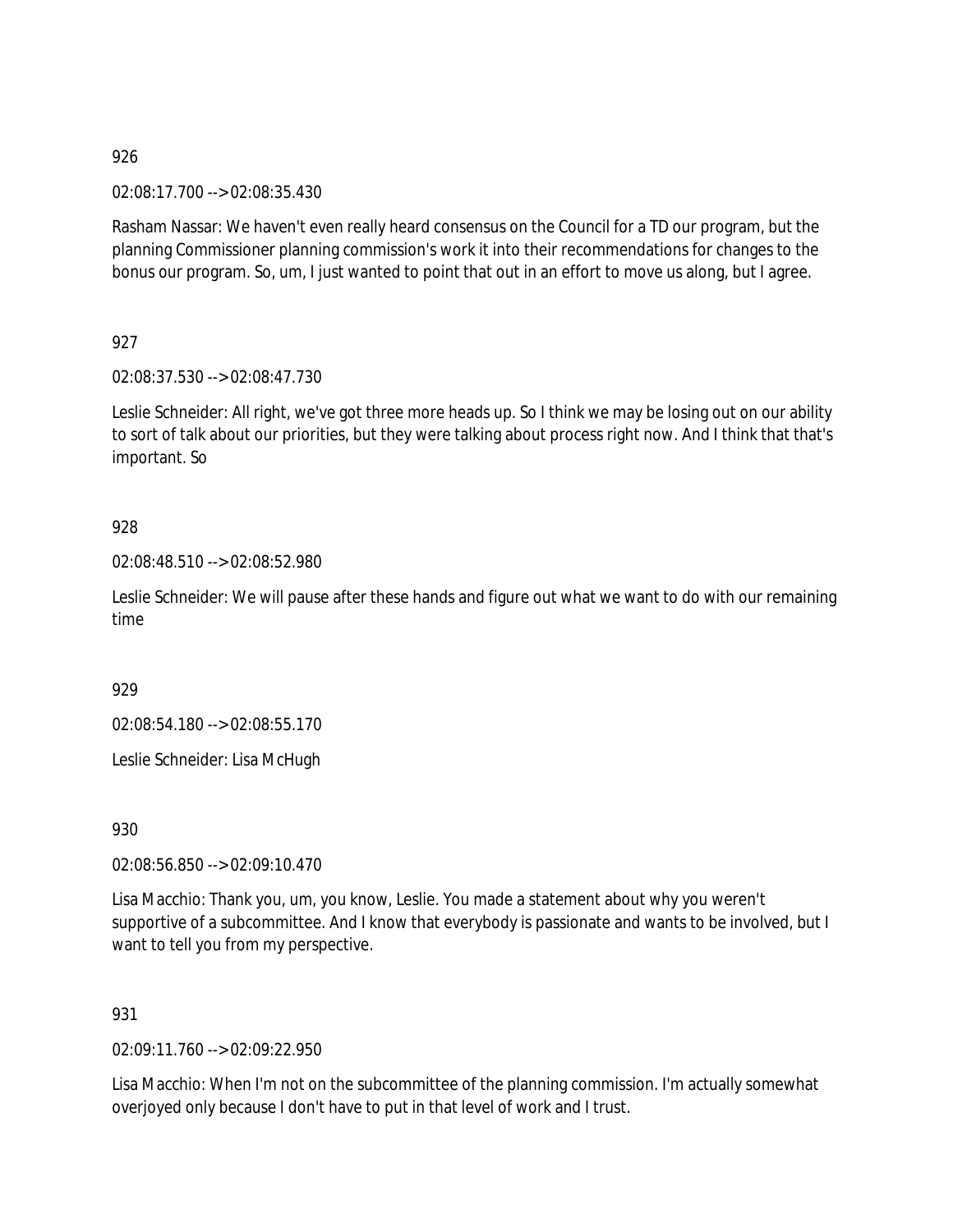02:09:23.370 --> 02:09:36.330

Lisa Macchio: You know, my fellow Commissioners to come up with some really great stuff. And the benefit is when you get a set of recommendations, then the others get to weigh in and they get tweaked so I would just say,

933

02:09:36.810 --> 02:09:47.400

Lisa Macchio: Don't don't approach it from, well, I won't be involved, but maybe it's like wow we've got some great Council people and planning Commissioners.

## 934

02:09:47.670 --> 02:10:00.660

Lisa Macchio: That you should trust will bring back some really great work. So I just wanted to speak to that because I know that I had that sense like feeling left out, but sometimes it's really great.

935

02:10:02.670 --> 02:10:03.900

Leslie Schneider: Alright, thank you for that.

936

02:10:05.850 --> 02:10:06.690

Leslie Schneider: Bill Chester.

937 02:10:08.430 --> 02:10:08.910 Bill Chester: Um,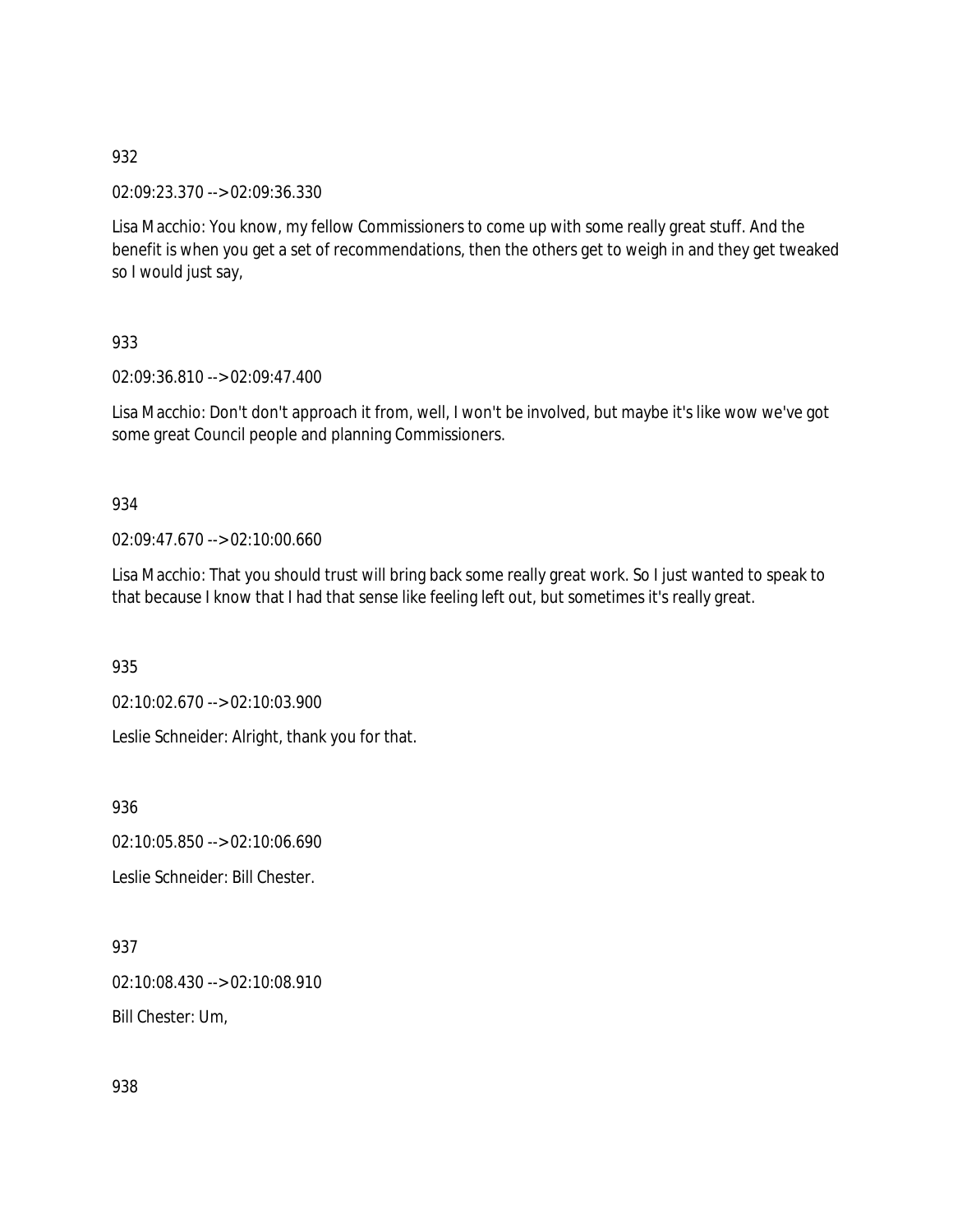02:10:10.230 --> 02:10:21.030

Bill Chester: Thank you for that. Lisa, I think one example of that as the very paper that we're looking at. I, you know, the subcommittee three of us came up with this. We brought it to

### 939

02:10:21.510 --> 02:10:30.600

Bill Chester: Planning Commission and one of the more outspoken person, not that she isn't outspoken often but was Lisa and

### 940

02:10:31.380 --> 02:10:41.310

Bill Chester: She, she raised some questions from the result of that, even though the subcommittee had done all this work. What she added to that, after hearing it.

### 941

02:10:41.880 --> 02:10:54.480

Bill Chester: And listening to it improved the document made it better than what it was before. And that's what can happen with a with a subcommittee. I do think it's nice to have somebody some people from the

### 942

02:10:54.900 --> 02:11:12.840

Bill Chester: From the city council on it. It'd be nice if we could figure out a way to work together and and many maybe instead of being a user of time. That could be a way to cut down on the time that all this take. I'm not sure that but it shouldn't really be worth a try.

### 943

02:11:14.880 --> 02:11:17.970

Leslie Schneider: All right, thank you for that. Um. Councilmember pilot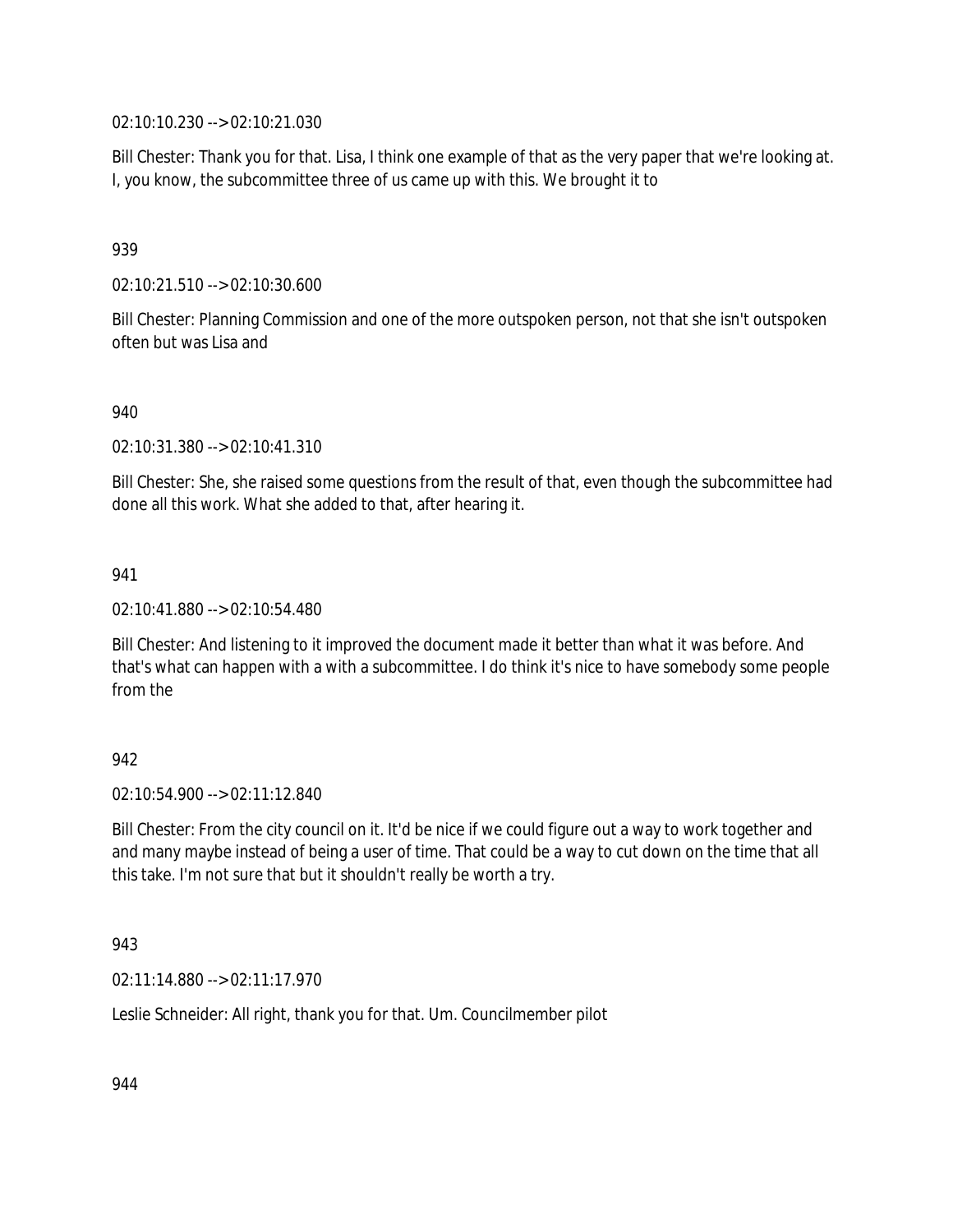02:11:23.010 --> 02:11:25.950

Michael Pollock: dogs barking in the background. Um, I

945

02:11:27.480 --> 02:11:35.580

Michael Pollock: Just wanted to say I really feel like we have we have and should move into the next subject matter and

### 946

02:11:36.660 --> 02:11:44.400

Michael Pollock: You know, so what we're talking about is really consistent. You know, I put some time into thinking about what we were going to be likely to

### 947

02:11:44.730 --> 02:11:53.820

Michael Pollock: Land at the end of this and and how to move forward and and so I had put together sort of top priorities and really the one

948

02:11:54.360 --> 02:12:06.810

Michael Pollock: That COUNCILMEMBER Medina suggested is really to develop a process for making changes which some of you might for making legislative changes to land codes land use codes. It's in the attachment there.

949

02:12:07.950 --> 02:12:09.930

Michael Pollock: Under the next agenda item and

950

02:12:11.100 --> 02:12:15.630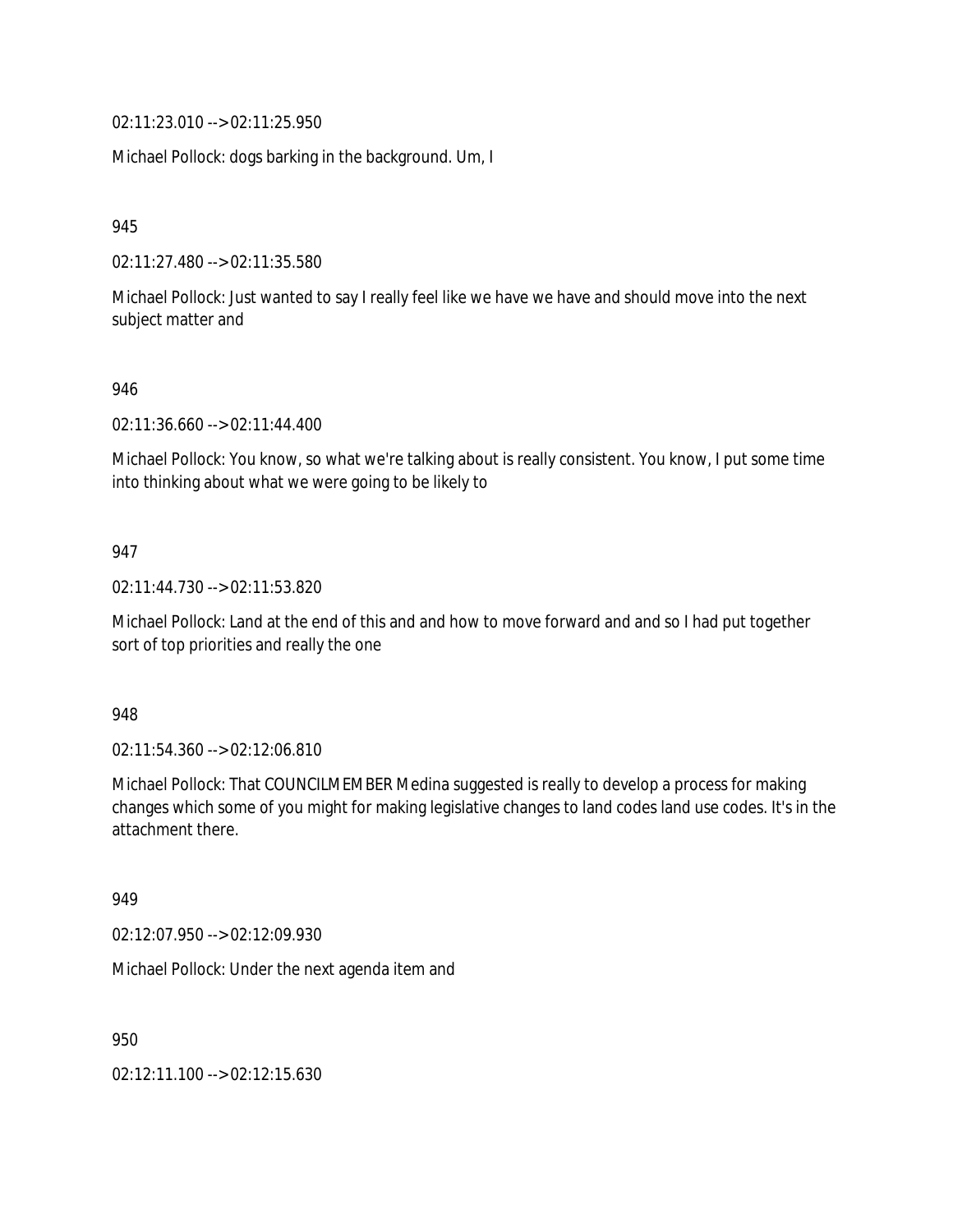Michael Pollock: You know, it might surprise you, but we actually have a process that

## 951

02:12:17.130 --> 02:12:28.680

Michael Pollock: COUNCILMEMBER car pointed out to in the code. But then we also have one in the governance manual and they don't quite match up. And so I think the idea of really thinking about how

## 952

02:12:29.550 --> 02:12:42.660

Michael Pollock: We want to move forward and having as a first step. I mean, I put that as my top priority was to develop the process for how we're going to move forward so consistent with what Council number Medina said

## 953

02:12:43.140 --> 02:12:50.790

Michael Pollock: The second thing that I suggested. The second thing that I put out there was that we should be triage thing.

### 954

02:12:51.030 --> 02:13:03.990

Michael Pollock: And this was actually a conversation with COUNCILMEMBER high topless was really let's triage our land use codes to identify codes with immediate needs. So what can we do immediately. What are the problems now now we saw

# 955

02:13:05.850 --> 02:13:11.970

Michael Pollock: Commissioner of Switzerland bring forward some suggestions and I look at that as there's a triage item right there. I put

956

02:13:12.720 --> 02:13:26.490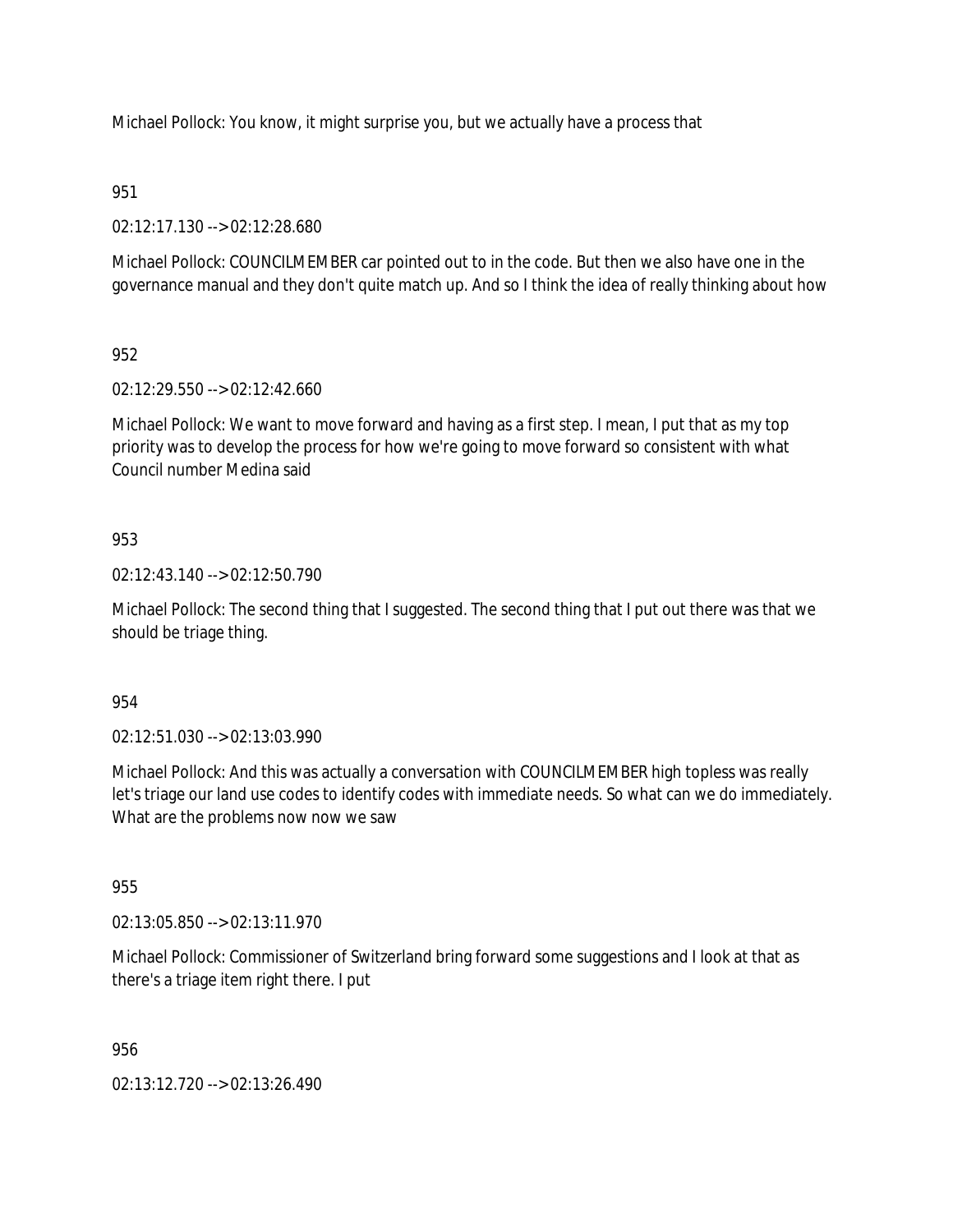Michael Pollock: The bonus density program is one. I also put the conditional use permit as one. So those are the two key issues. I thought about 1821 as a separate item, but I really do that as part of the density bonus program so

957

02:13:26.850 --> 02:13:42.120

Michael Pollock: I would suggest that we do. I mean, I'll throw this out there because I wasn't sure like to get some action items and next steps. So I would suggest that we form a subcommittee to develop a process and to identify triage.

958

02:13:43.710 --> 02:13:57.240

Michael Pollock: Land use code that we are to triage the land use codes to really identify those ones that immediate needs. So that's kind of where where I'm at. Then, and then the circle back to you. I actually included some stuff about

### 959

02:13:58.620 --> 02:14:06.240

Michael Pollock: The first part of this discussion, which is, I guess, I don't know, for in the first part of the second part, but, um, but really, was this need.

### 960

02:14:06.600 --> 02:14:09.510

Michael Pollock: And this is kind of this isn't triage, this if the longer term.

#### 961

 $02:14:09.660 \rightarrow 02:14:20.670$ 

Michael Pollock: Is we need to integrate. So I have three things and integrate all of these components is really key. And I had on my list integrate affordable housing.

### 962

02:14:21.030 --> 02:14:26.070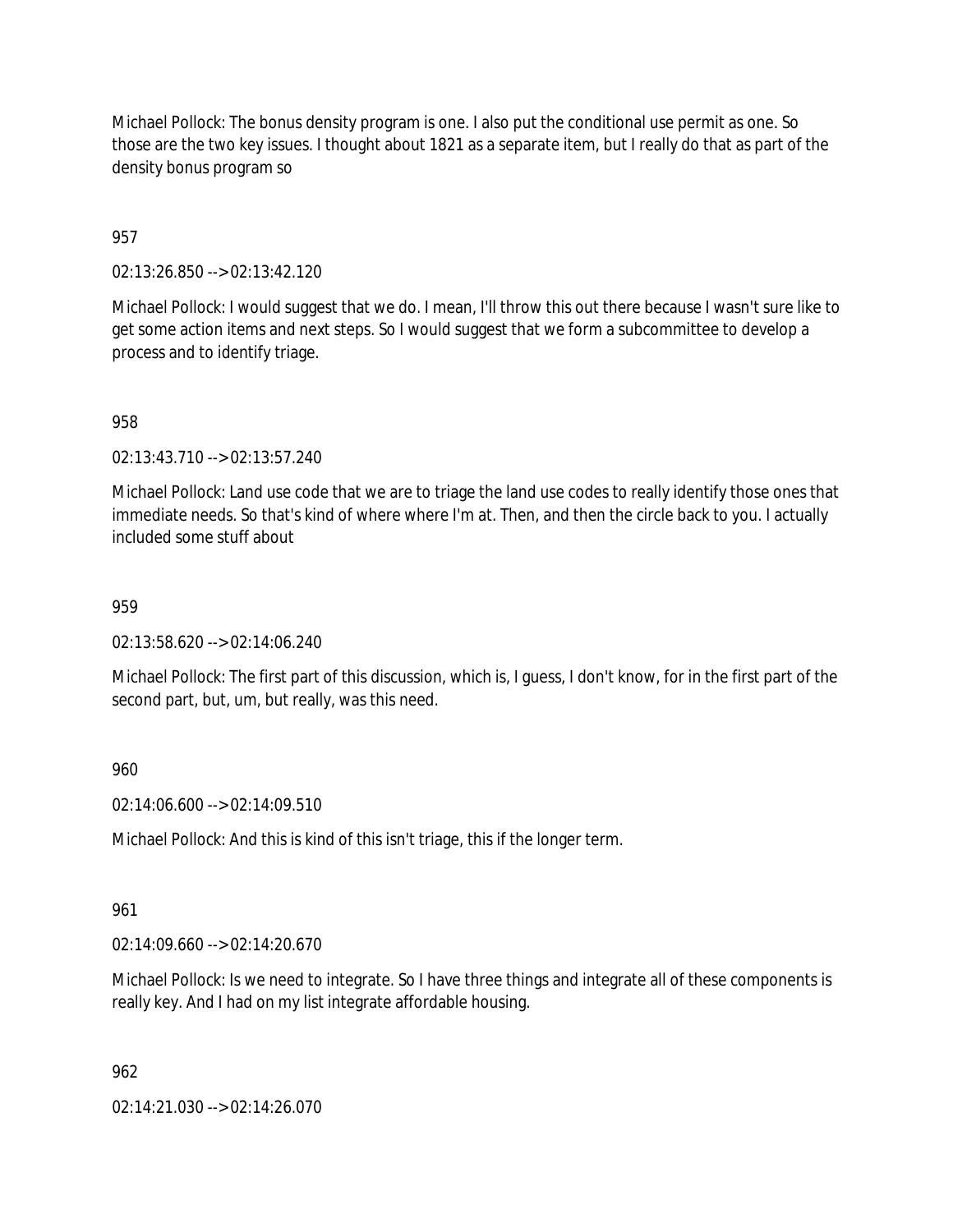Michael Pollock: TT RS bonus density slash purchase of development right

## 963

02:14:26.400 --> 02:14:37.680

Michael Pollock: And then also what we haven't talked about at all is the agricultural resource lands program, I would sure like to bring that in as well and into these programs and see can we bring that into

# 964

02:14:37.980 --> 02:14:48.000

Michael Pollock: These other programs and see how they're related. And yes, can we do it or know what you don't know. We can't. It's not going to work. But to get some sort of decision on that.

## 965

02:14:49.290 --> 02:14:57.570

Michael Pollock: And that's really, those are really the key thing. So, and then the wind flow master plan update. We've talked about that. So I just

## 966

02:14:58.530 --> 02:15:05.520

Michael Pollock: These two conversations. I think I've really kind of blended into one I would sure like to hear what the other council members.

## 967

02:15:06.060 --> 02:15:15.180

Michael Pollock: You know, read their priorities for what they thought was important. And then I didn't see anything from the Commissioners, I don't know what they

## 968

02:15:15.810 --> 02:15:27.000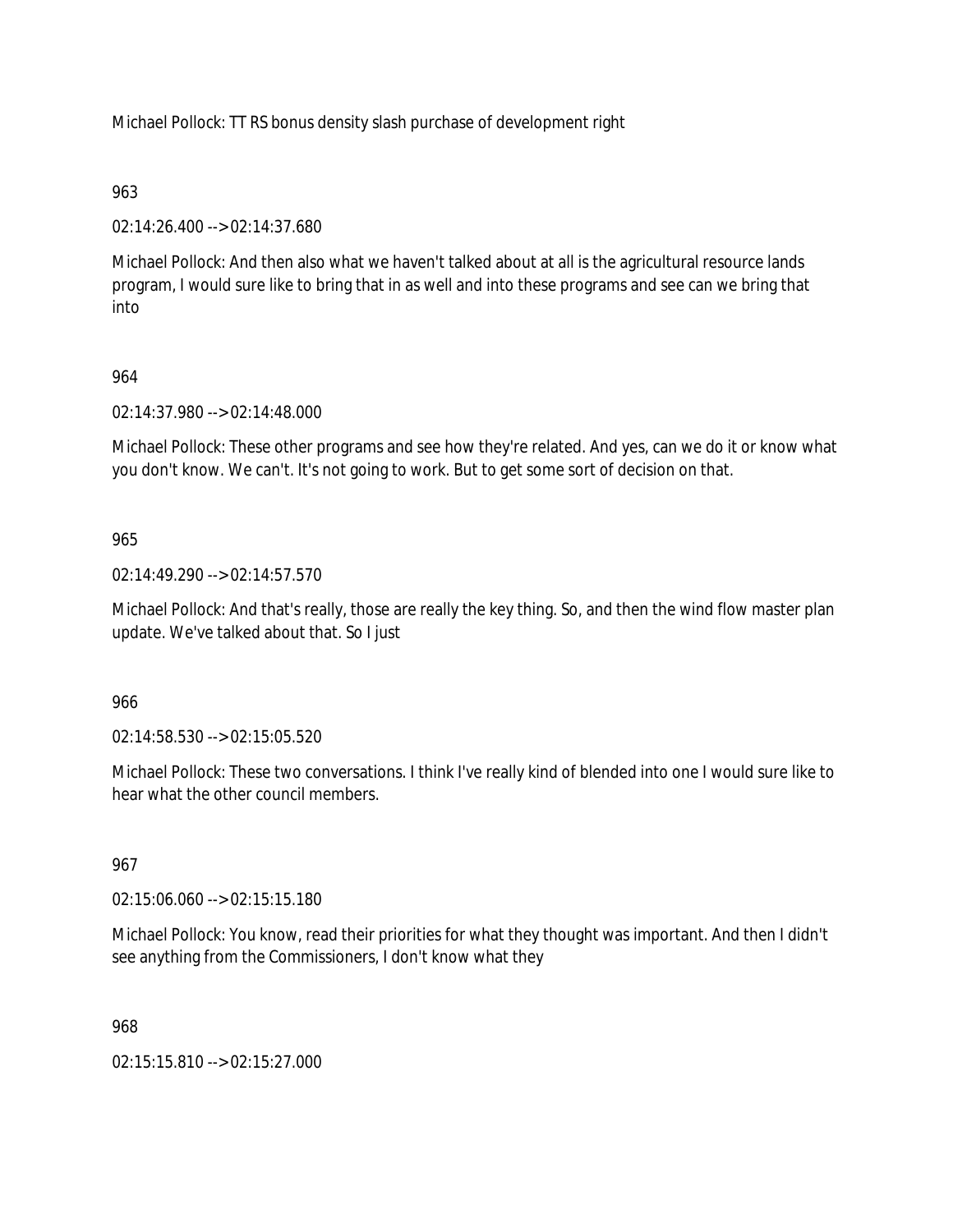Michael Pollock: If they were invited to have some comments about what they think of as priorities. I know that some of them aren't shy about their opinions, but I would like to hear that.

# 969

02:15:27.510 --> 02:15:42.720

Michael Pollock: And, you know, and sort of get their sense of of that. So we have a little bit of time left. You know 45 minutes. So anyway, just wanted to get that out there. I think, I think we could end up in a good place here in some steps forward, but we will need to make that decision.

## 970

02:15:43.800 --> 02:15:51.600

Leslie Schneider: Okay, well, I have a proposal that I'd like to throw out there, and that is that each council member

## 971

02:15:52.350 --> 02:16:02.700

Leslie Schneider: Take three minutes to highlight, you know, your top one priority or your top three priorities or and including their next steps if you if you want to

### 972

02:16:03.090 --> 02:16:09.900

Leslie Schneider: If we took three minutes apiece. We would still have a tiny bit of time to spare for some back and forth and maybe

### 973

02:16:10.320 --> 02:16:25.740

Leslie Schneider: To create a subcommittee. If we're going to do that. So that's my proposal and I can just, I've got a stopwatch here, I can just, you know, sort of put up three fingers to let you know that you know that that your time is

### 974

02:16:27.480 --> 02:16:35.190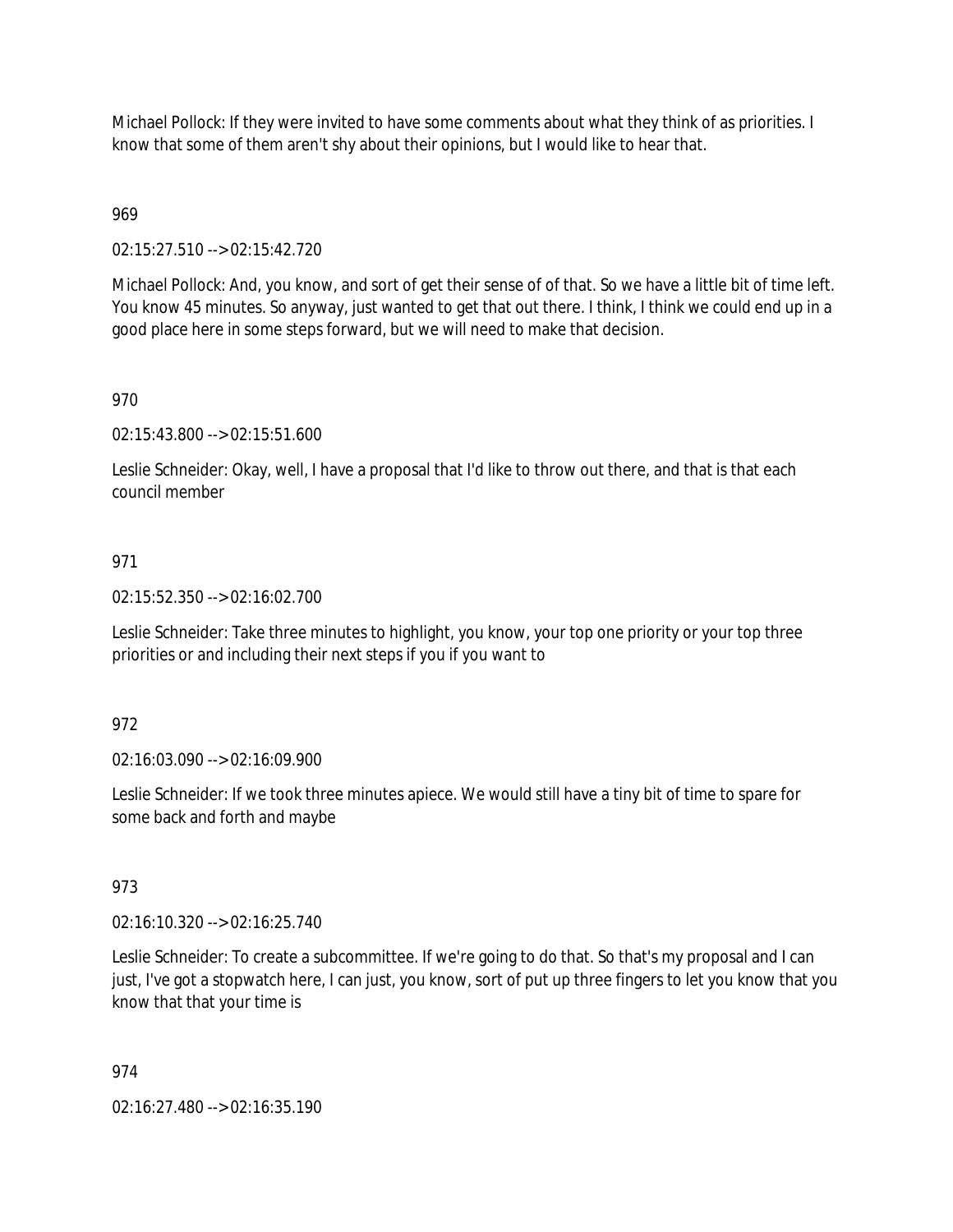Leslie Schneider: That you've spent that time. And if you have to keep going then you keep going. But we'll see if we could agree to that. That would be one way forward.

975

02:16:37.020 --> 02:16:40.890

Leslie Schneider: Deputy Mayor or, I'm sorry. Councilmember high topless your next

# 976

02:16:43.020 --> 02:16:53.160

Kirsten Hytopoulos: Um, but I think that's fine. We can do that. It feels like, sort of, I'm not sure show and tell, or something. I'm not sure where that will get us but I kind of want to just grab on to what Michael just said is kind of is a

# 977

02:16:53.580 --> 02:17:00.150

Kirsten Hytopoulos: Overarching picture that I think that the whole time we've been talking about these two parts of tonight is separate items tonight's meeting.

## 978

02:17:00.690 --> 02:17:14.190

Kirsten Hytopoulos: That's really the gist of it. The gist of it is there are triage items that some of us, I think, on the, on the Commission on the Council feel should be dealt with sooner than rather than later. Even if it's outside of the context of

## 979

02:17:15.210 --> 02:17:20.700

Kirsten Hytopoulos: Some, you know, larger code update or carefully executed comprehensive plan type update

## 980

02:17:21.780 --> 02:17:30.720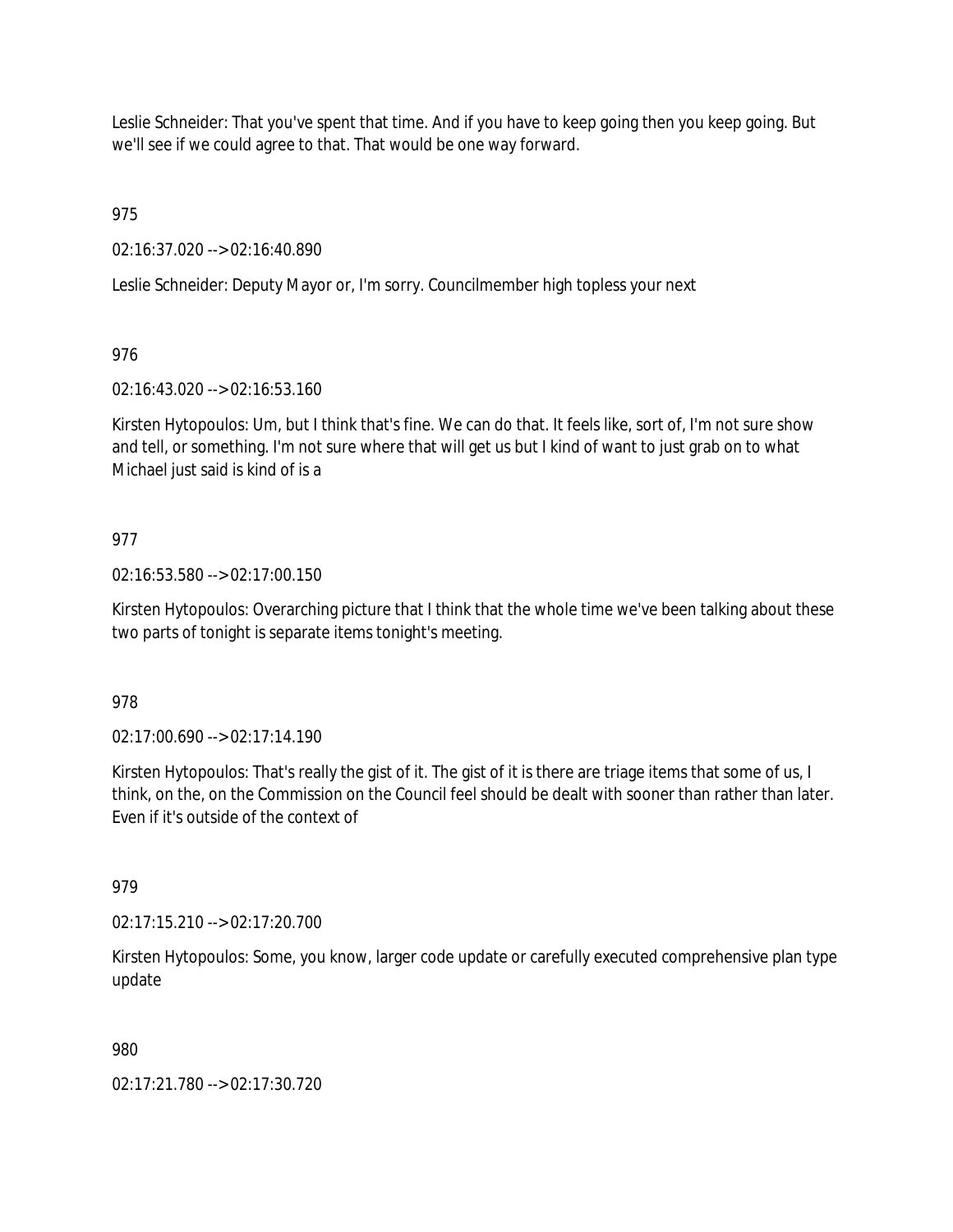Kirsten Hytopoulos: And and then there's these other large issues that we're talking about. And so I'll quickly read off my three things. Those are three triage items. I think there's

981

02:17:31.110 --> 02:17:36.900

Kirsten Hytopoulos: I still feel like there may be some disconnect with between us, but for me the triage items are

## 982

02:17:37.530 --> 02:17:45.030

Kirsten Hytopoulos: Certainly the bonus if they are which is already underway. We've already decided that's a triage item that we want to deal with and the other would be

# 983

02:17:45.870 --> 02:17:56.250

Kirsten Hytopoulos: The Affordable housing ordinance that maybe there's maybe it's not urgent because nobody's using it, but I've always been concerned that, that if some if if a developer were to use

984

02:17:58.650 --> 02:18:08.910

Kirsten Hytopoulos: That it would be a bad outcome for the community because it is it is a tough trade off that we're talking about that, that, that the deputy mayor was talking about us doing our cost benefit analysis on

985

02:18:09.420 --> 02:18:17.790

Kirsten Hytopoulos: That gives us some quite a detriment in exchange for affordable housing that last willing briefly. So to me, having that on the books.

986

02:18:18.540 --> 02:18:26.940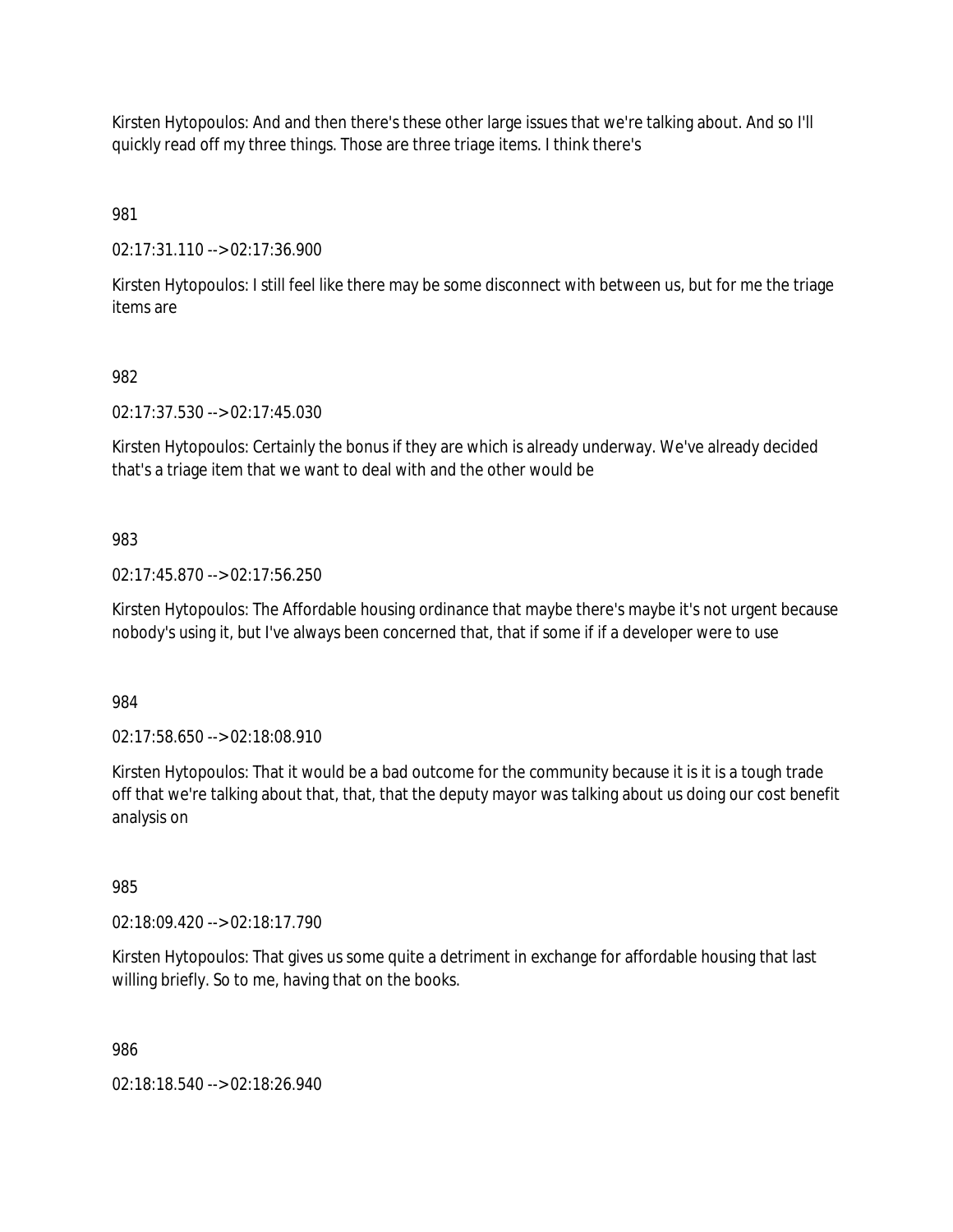Kirsten Hytopoulos: Is not a good idea and whether we whether we revived, whether we repeal it. And then we work on our affordable housing approach or not.

987

02:18:27.450 --> 02:18:38.550

Kirsten Hytopoulos: I think it needs to be repealed. And the last thing would just be those sections of the code sections of chapters to an 18 related major see ups and I think that the recent

#### 988

02:18:39.240 --> 02:18:55.380

Kirsten Hytopoulos: Situation with the hotel showed us just the other examples in the past, but as a very clear recent example of why we need to figure out what we're doing with major see ups so that we don't get outcomes that surprise virtually everybody involved in the process.

989

02:18:57.990 --> 02:18:58.500

Leslie Schneider: All right.

990

02:18:59.520 --> 02:19:00.720

Leslie Schneider: Thank you and

991

02:19:02.550 --> 02:19:03.270

Leslie Schneider: I can

992

02:19:03.720 --> 02:19:11.730

Leslie Schneider: Just for feedback that was just a little more than a minute and I started taking I started going a little bit later on that. So thank you.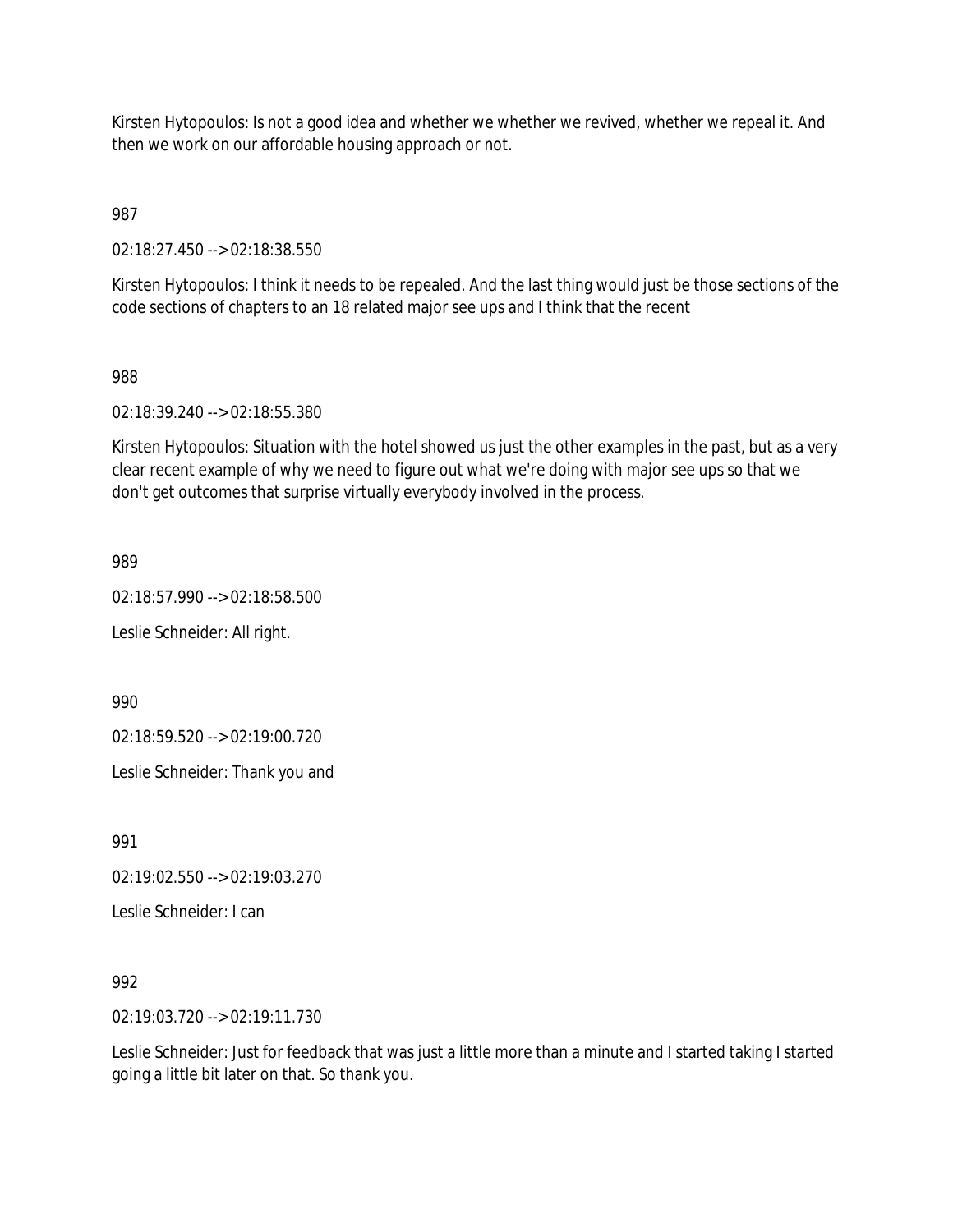02:19:14.010 --> 02:19:14.790

Leslie Schneider: Deputy Mayor

994

02:19:15.360 --> 02:19:18.960

Rasham Nassar: Yeah, I just, I just want to thank you for that. Councilmember high topless.

995

02:19:20.520 --> 02:19:26.340

Rasham Nassar: I will. I want to circle back to COUNCILMEMBER Pollux suggestion I think I heard council member pilot propose.

#### 996

02:19:27.060 --> 02:19:35.040

Rasham Nassar: The creation of a subcommittee of council members and planning Commissioners to undertake the work of clarifying the approach for the affordable housing initiatives.

### 997

02:19:35.370 --> 02:19:41.910

Rasham Nassar: Identifying which could be near term or triage items, some of which are already under works with the planning commission, like the bonus if they are

998

02:19:42.450 --> 02:19:49.440

Rasham Nassar: The Affordable housing chapter and such, and which ones should potentially be taken up at a later date, if at all.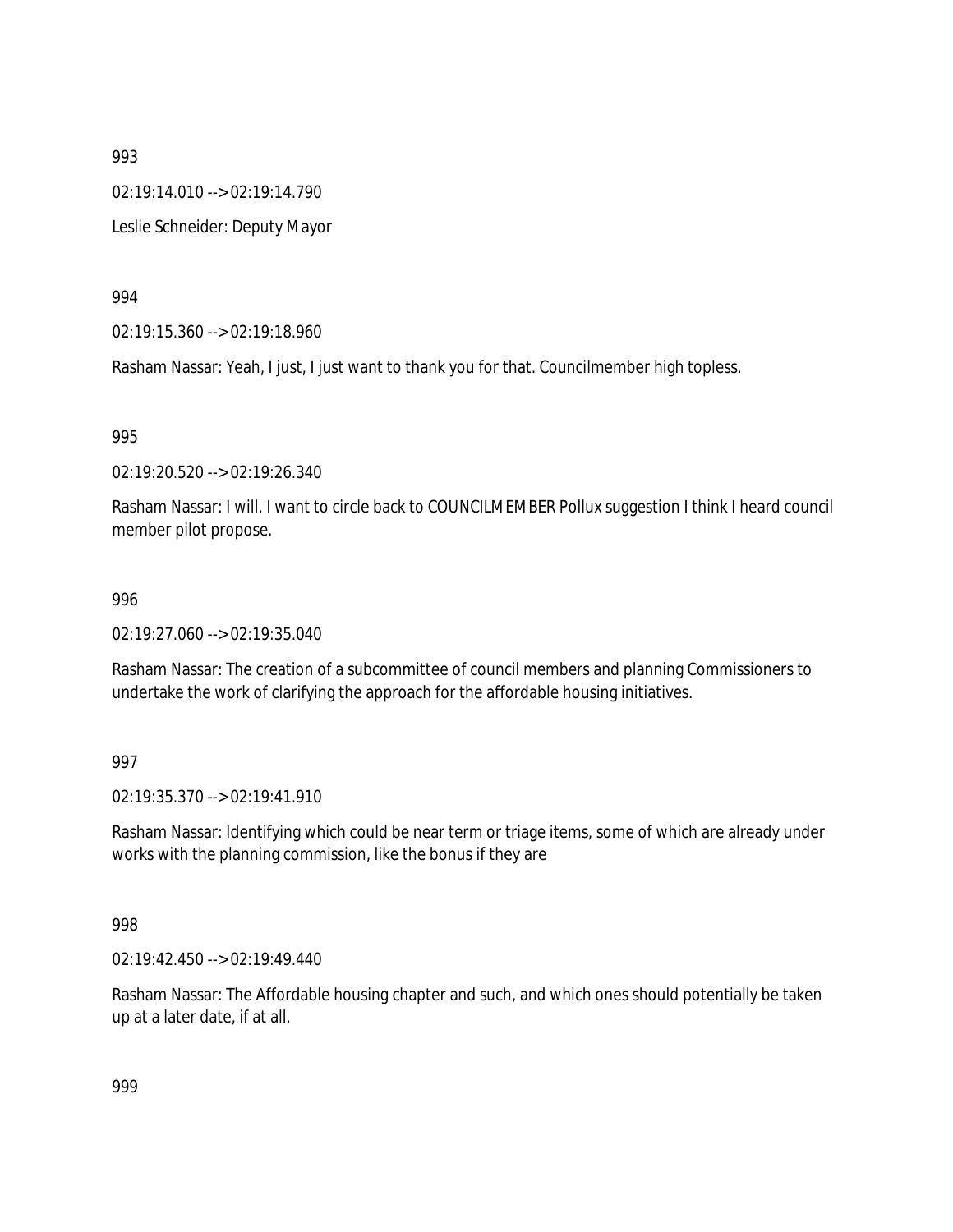02:19:50.100 --> 02:19:57.960

Rasham Nassar: So that would be one body that of recommendations that that subcommittee would be tasked with. And then the other part I think counselor Pollock please correct me if I'm wrong.

1000

02:19:58.350 --> 02:20:06.150

Rasham Nassar: That you also propose that subcommittee to integrate all of the proposed code change items or topics of interest or whatever that that we've submitted.

1001

02:20:06.630 --> 02:20:18.840

Rasham Nassar: And then develop a list of recommendations and also within that list kind of create a separation or division of work that would be triage as you called it code changes and

1002

02:20:19.770 --> 02:20:30.300

Rasham Nassar: Things of that nature. And then what would be more like continued or new development of code. For example, the agricultural lands designation that also made it into my list.

1003

02:20:31.770 --> 02:20:38.220

Rasham Nassar: I when I look at my list all the council members proposed code revision items and

1004

02:20:39.240 --> 02:20:44.010

Rasham Nassar: I haven't really had taken the opportunity to cross reference them.

1005

02:20:44.490 --> 02:20:51.990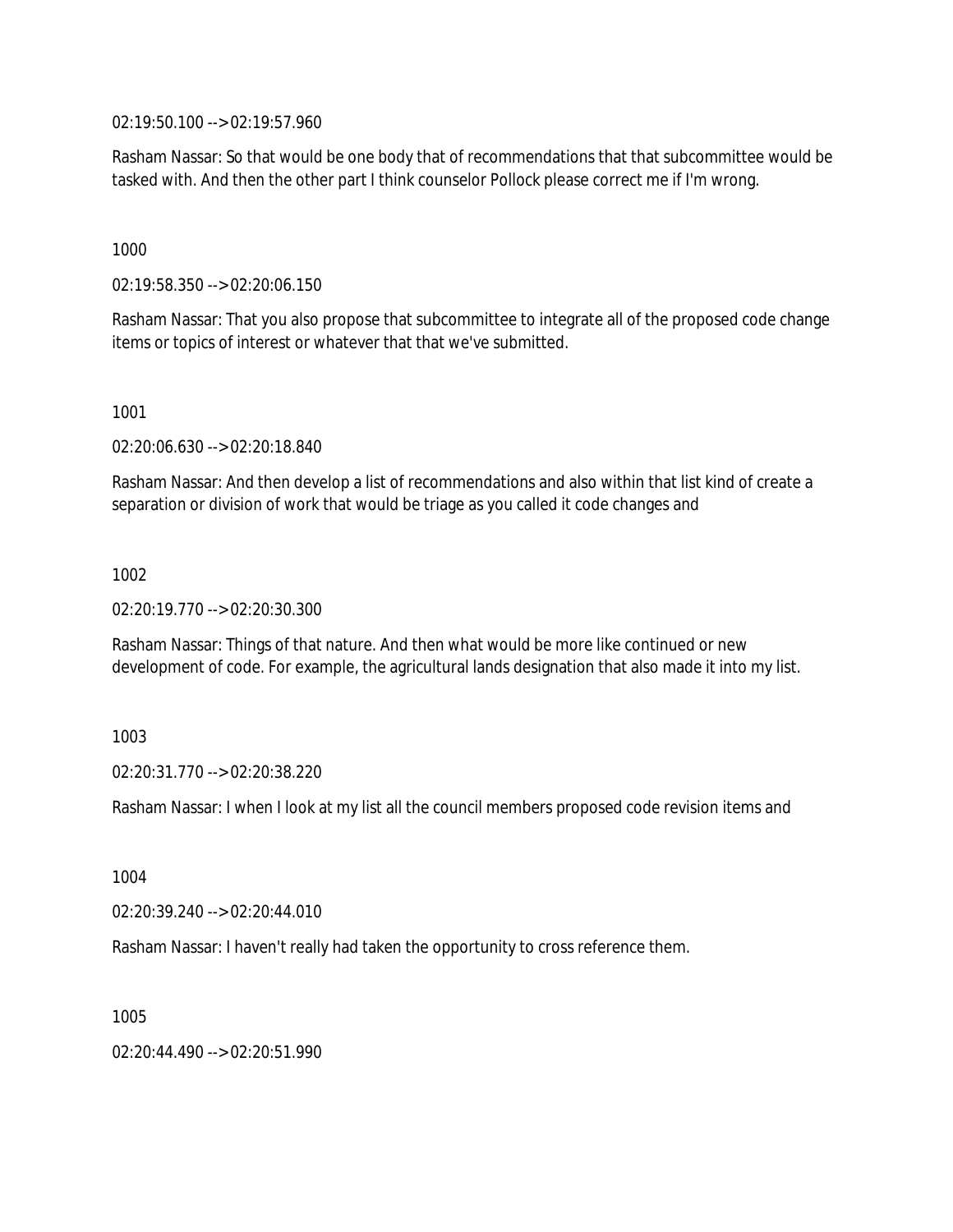Rasham Nassar: to any great extent, but I do notice a lot of overlap. So I think that there's generally some consistency in terms of what council members would like to focus on

1006

02:20:52.650 --> 02:20:59.730

Rasham Nassar: I'm happy and trusting a subcommittee of council members and planning Commissioners to do all of that and then to bring forward.

1007

02:21:00.570 --> 02:21:17.550

Rasham Nassar: A roadmap as planning, Commissioner, Chester wisely called it that helps identify what our next steps and what an next point of contact with the full Council might be so I'm prepared to make that motion. If emotion be needed to that effect.

1008

02:21:19.260 --> 02:21:33.420

Rasham Nassar: And in terms of what council members might be interested or what most suited for that appointment. I'm looking at council member I topless because you're the liaison to the planning commission. So I think that's an appropriate

1009

02:21:34.920 --> 02:21:48.720

Rasham Nassar: Undertaking for for you if you are interested, I would also propose council member car and council member Pollock, and then planning, Commissioners, of course would leave that up to the planning Commissioners discretion.

1010

02:21:50.130 --> 02:21:57.810

Rasham Nassar: So I didn't put that in the form of emotion, but hope that was adequate enough at least to just generate more discussion and hopefully move us along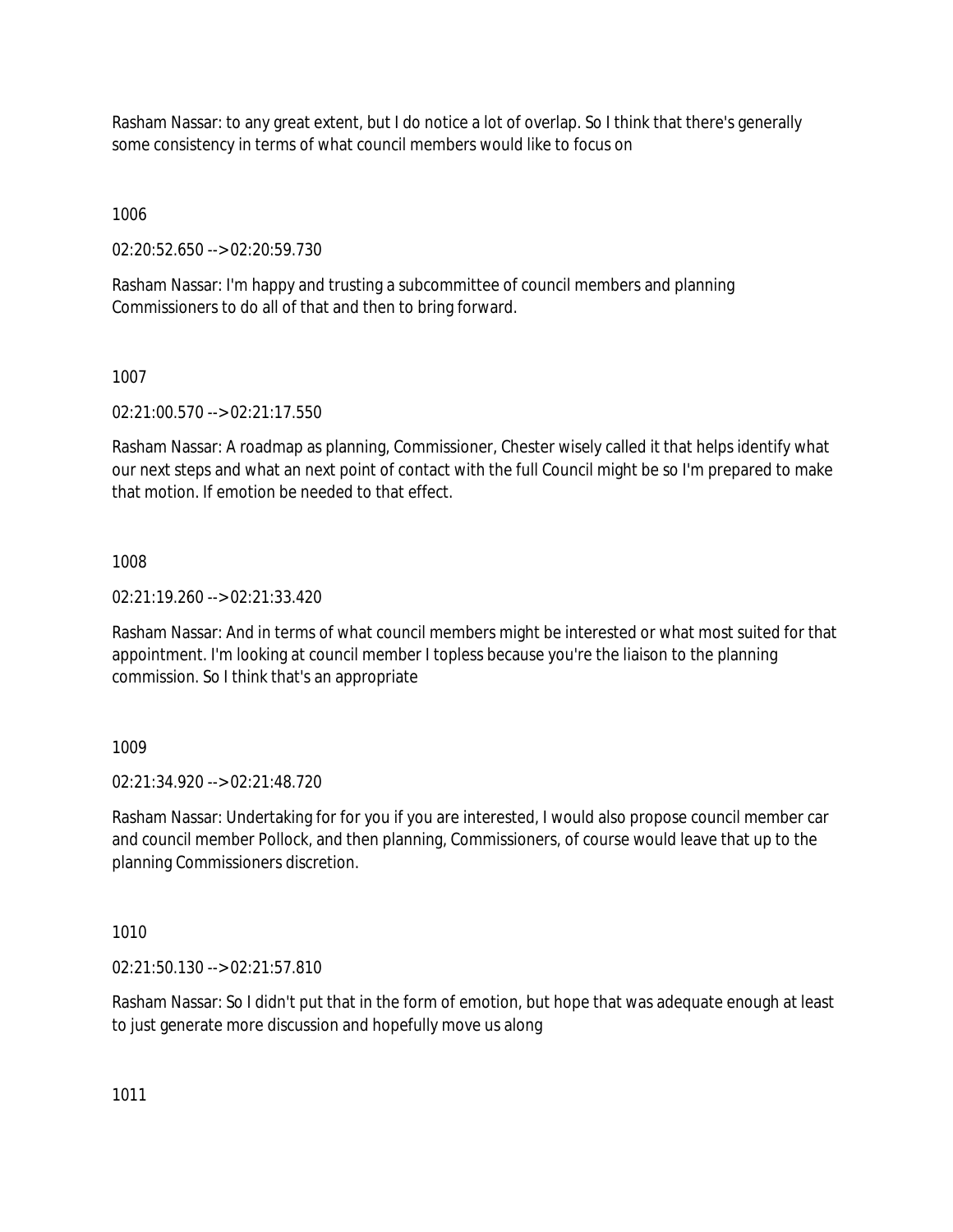02:21:59.670 --> 02:22:04.020

Leslie Schneider: All right, thank you. And you were definitely you are under three minutes like

1012

02:22:04.650 --> 02:22:09.180

Leslie Schneider: 45 thank you for that. Um, okay.

1013

02:22:09.210 --> 02:22:10.380

Leslie Schneider: COUNCILMEMBER car.

1014

02:22:12.060 --> 02:22:24.540

Christy Carr: Thank you. I support what Deputy Mayor and us are just stated, more or less. Hundred percent as kind of tying together what COUNCILMEMBER Pollock.

1015

02:22:25.590 --> 02:22:28.140

Christy Carr: had suggested I think when

1016

02:22:29.160 --> 02:22:41.190

Christy Carr: When I was thinking about it i don't i where I got in my thinking really was that the process is the priority. I think that we need to be grounded in a good process. And I would

1017

02:22:42.600 --> 02:22:58.230

Christy Carr: I would support a subcommittee, and then be happy to serve on that subcommittee. I would also support checking in with the full Council on their comfort level of how long and what the scope of that subcommittee is to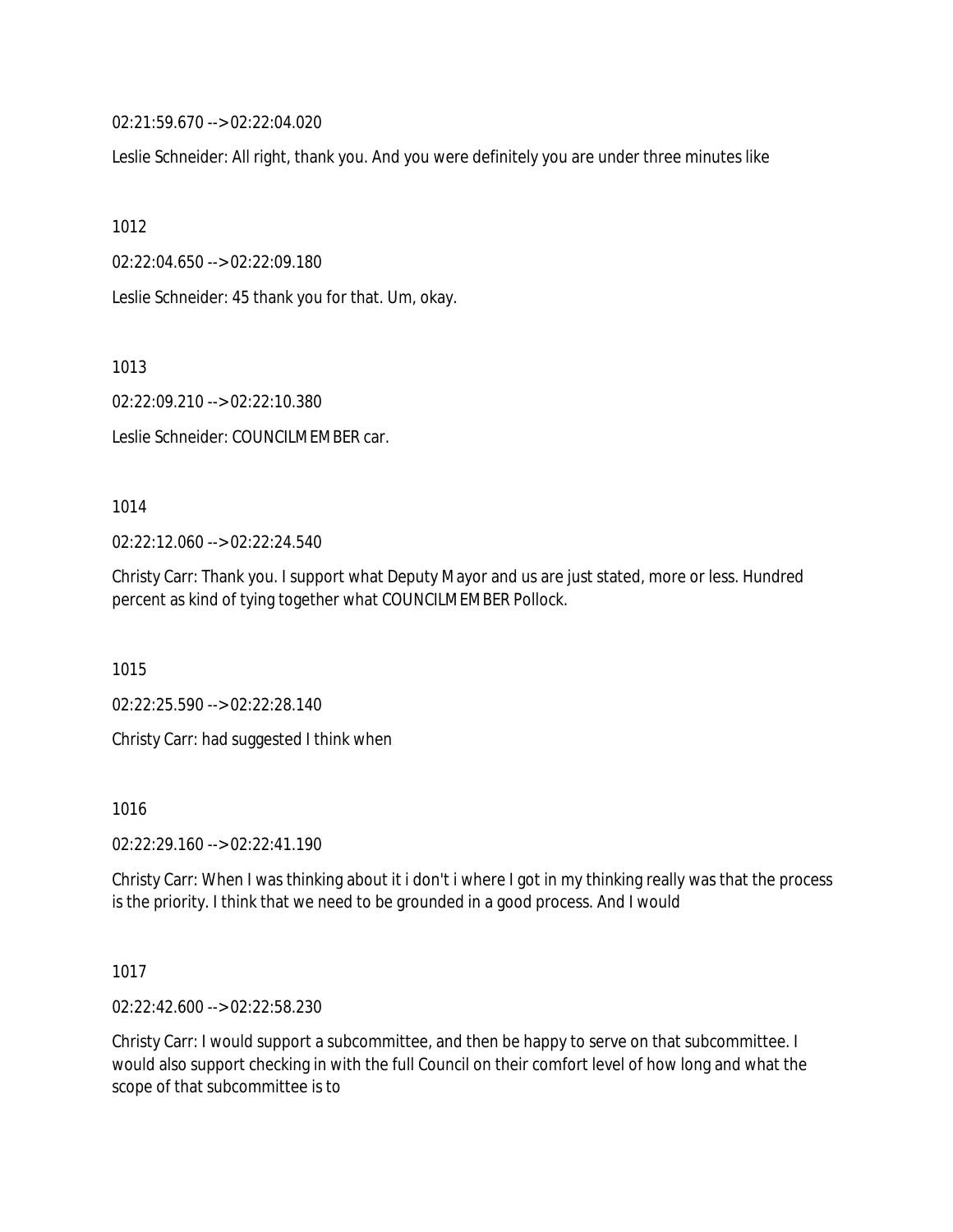02:23:01.200 --> 02:23:03.780

Christy Carr: To see how far it should go and what it should do.

1019

02:23:04.830 --> 02:23:11.700

Christy Carr: So in general, yeah, I'm just in support of that. And I also support the triage gene. I think that's important work that

1020

02:23:12.120 --> 02:23:24.810

Christy Carr: A lot of people have already put a lot bought into identifying a number of items that really just need to get fixed quickly. And I think that they can be fairly simply so that's all I have at this point.

1021

02:23:26.130 --> 02:23:26.580

Leslie Schneider: Awesome.

1022

02:23:26.760 --> 02:23:28.020

Leslie Schneider: Just a hair over a minute.

1023

02:23:29.880 --> 02:23:33.630

Leslie Schneider: Quick quick quick clarification. So with the triage thing.

1024

02:23:34.860 --> 02:23:37.470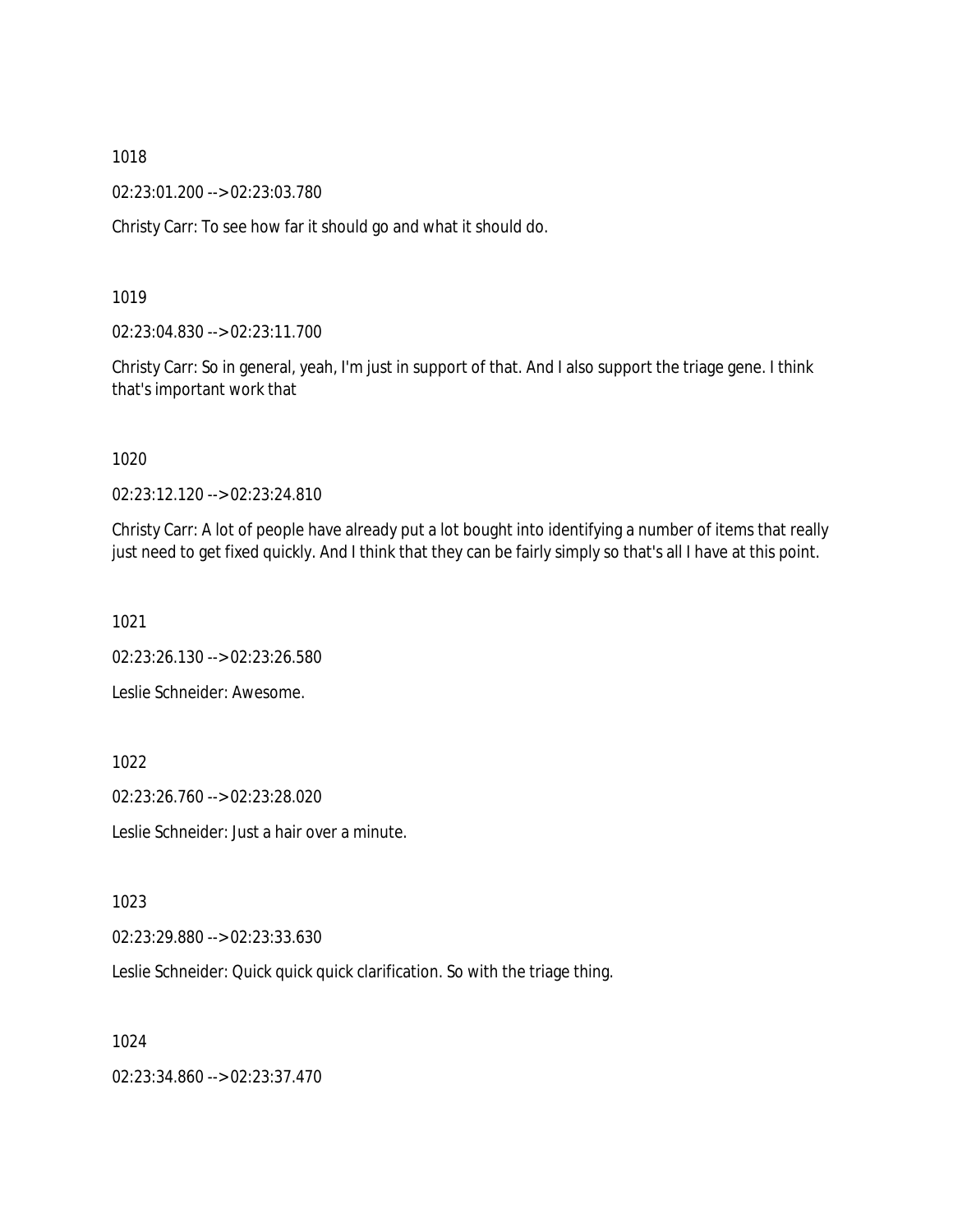Leslie Schneider: Can we also say that triage thing is

### 1025

02:23:38.940 --> 02:23:55.080

Leslie Schneider: You know that I mean that these are discrete items that can happen outside of some much more integrated thing, right, and are we agreeing that the triage thing would be part of what the subcommittee recommends. Is that true

## 1026

02:23:56.760 --> 02:23:59.130

Leslie Schneider: I'm seeing nodding heads. So I will assume that that's true.

### 1027

02:24:00.600 --> 02:24:03.150

Leslie Schneider: Wonderful. Alright. Councilmember gates.

1028

02:24:03.510 --> 02:24:15.120

Joe Deets: Yeah, thank you. Um, I think there's a pretty strong consensus, it appears to do a subcommittee the roadmap that like Bill Chester suggested, so I certainly approve of that.

### 1029

02:24:16.230 --> 02:24:19.410

Joe Deets: I, in some ways, having a smaller group just a more dedicated

### 1030

02:24:20.520 --> 02:24:30.960

Joe Deets: can really benefit and I don't need to be on that. I don't really want to be on that. I got my hands full as it is the things so I trust my colleagues who are very well died dialed in on that.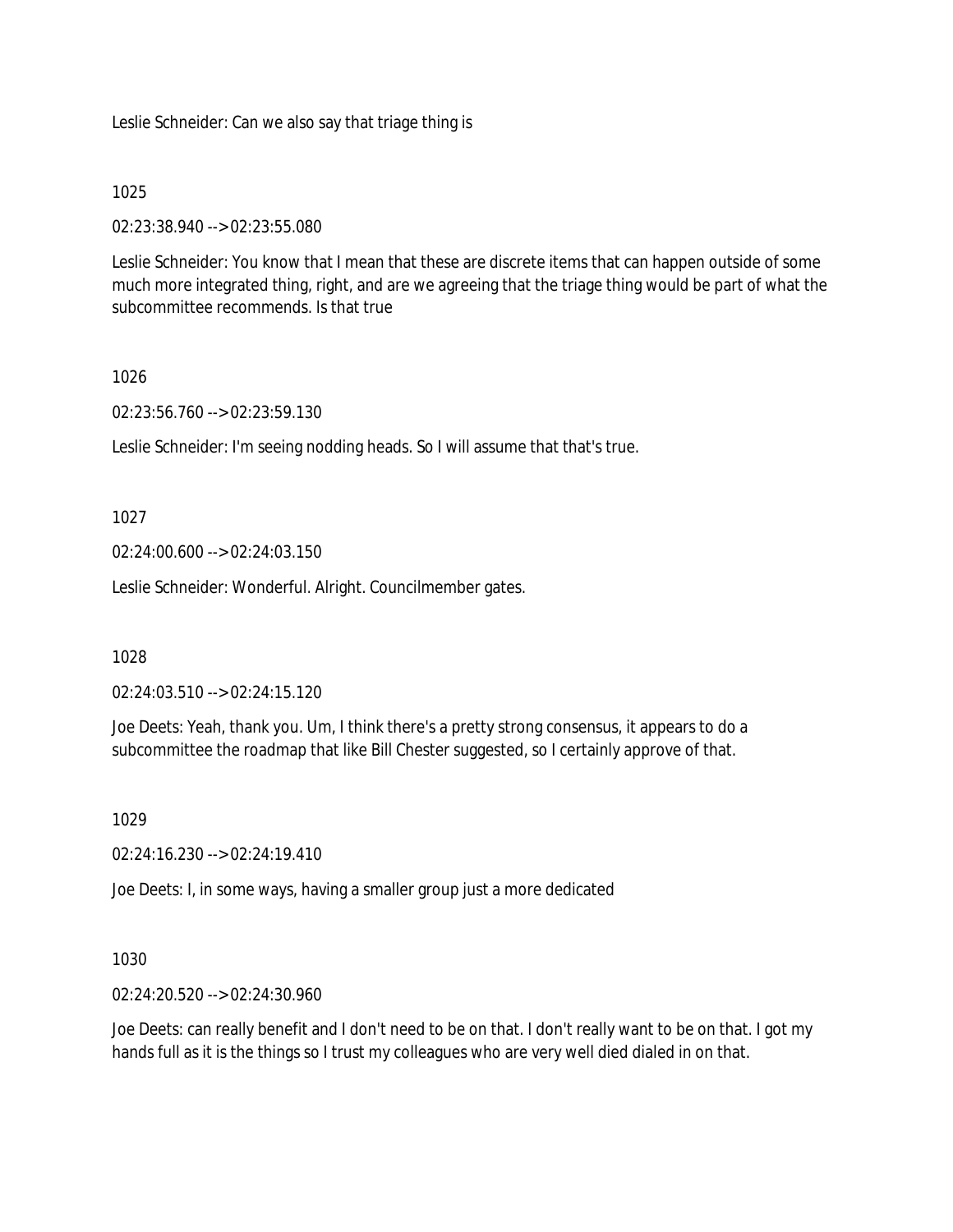02:24:31.320 --> 02:24:43.650

Joe Deets: So just want to lend my support but big getting back to a point is I haven't really spoken much tonight, but I, my point about the price that we have to pay for affordable housing.

1032

02:24:44.190 --> 02:24:51.990

Joe Deets: I just want to be clear, you know, my colleague, Kelsey member of Medina might have kind of misinterpreted what I said is

1033

02:24:53.640 --> 02:25:06.780

Joe Deets: We know what I think we hear of those, those of us in the meeting in this meeting. Now the price that needs to be paid for affordable housing, but I'm not sure if that meant the community does. And I think there's a

1034

02:25:08.430 --> 02:25:21.150

Joe Deets: Way we have to be up front with folks that this is the price that we're going to have to pay and. Are you behind this behind us who want to do this.

1035

02:25:21.990 --> 02:25:31.140

Joe Deets: So that's where I want to tie into the. How do we communicate this. This is a communication issue between us and the larger community.

1036

02:25:31.530 --> 02:25:43.680

Joe Deets: To achieve the results that we want to see. So I just want to tie that in. It's not just us working and trying to hammer something out and then saying, by the way, we're going to have six foot six storey buildings in Winslow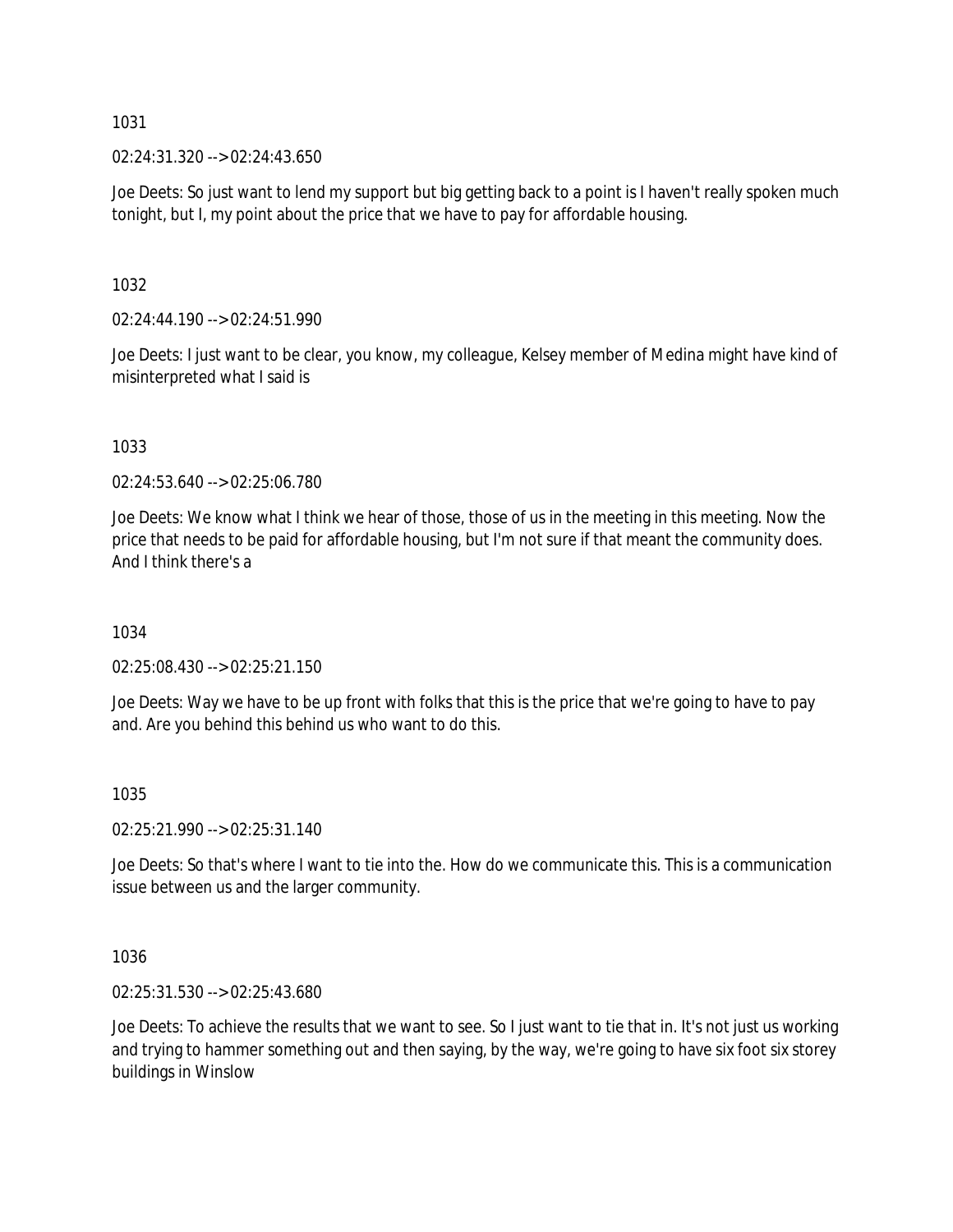02:25:44.730 --> 02:25:56.760

Joe Deets: That's the way it is. And then finally hear the backlash. So if that makes sense community involvement to me is critical here because there's some we're fighting gets market forces here and

1038

02:25:57.870 --> 02:26:06.030

Joe Deets: I don't. Who knows what the pandemic, but I don't see that really changing dramatically. So I want to just put a pitch for that and

1039

02:26:07.200 --> 02:26:20.220

Joe Deets: Talk about triage. I'm actually not sure what that means, we all would want to triage. But what what are we then pushing aside, but again, is that I'll leave that to the subcommittee to work through. So thank you.

1040

02:26:21.750 --> 02:26:22.980

Leslie Schneider: Excellent. All right.

1041

02:26:23.580 --> 02:26:25.800

Leslie Schneider: Roughly two minutes and 15 seconds.

1042

02:26:27.930 --> 02:26:29.040

Leslie Schneider: Okay, um,

1043

02:26:29.880 --> 02:26:33.510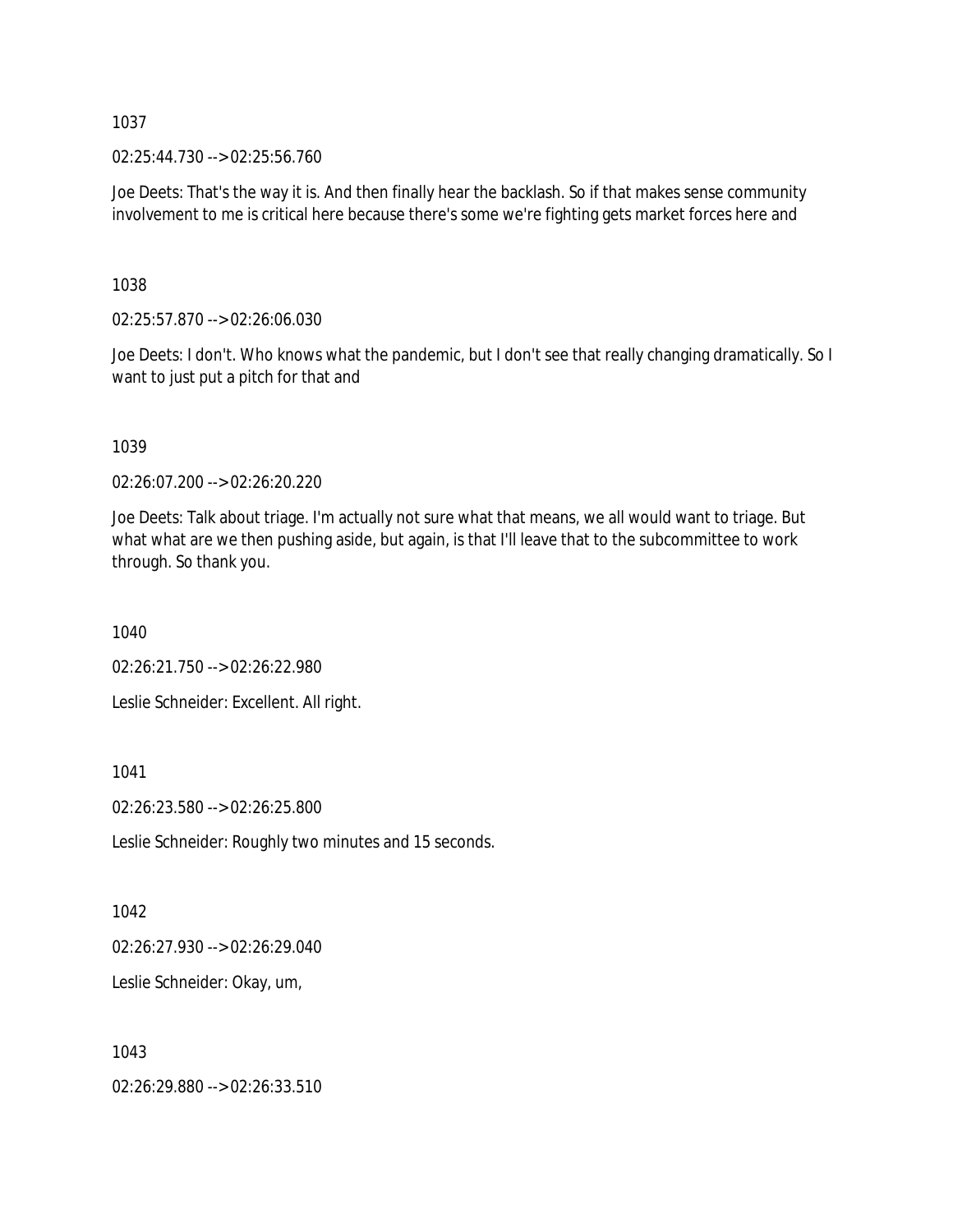Leslie Schneider: I don't see any other hands raised. Yes, there we go.

1044

02:26:36.090 --> 02:26:38.730

Leslie Schneider: So, Deputy Mayor, you've got your hand up.

### 1045

02:26:39.480 --> 02:26:42.420

Leslie Schneider: Again, is there anyone else that can jump in.

1046

02:26:42.450 --> 02:26:44.010

Leslie Schneider: First, that would like to

1047

02:26:45.240 --> 02:26:48.570

Leslie Schneider: Either speak to their priorities or to the process that we're talking about.

1048

02:26:51.240 --> 02:26:53.160

Leslie Schneider: Okay, Deputy Mayor. You're on.

1049

02:26:53.670 --> 02:27:07.080

Rasham Nassar: I was just going to make a motion, but then it occurred to me that if the Planning Commission would like to debate what three planning, Commissioners, they would like to a point to this subcommittee at this time, then we can clarify the motion and just get it knocked out.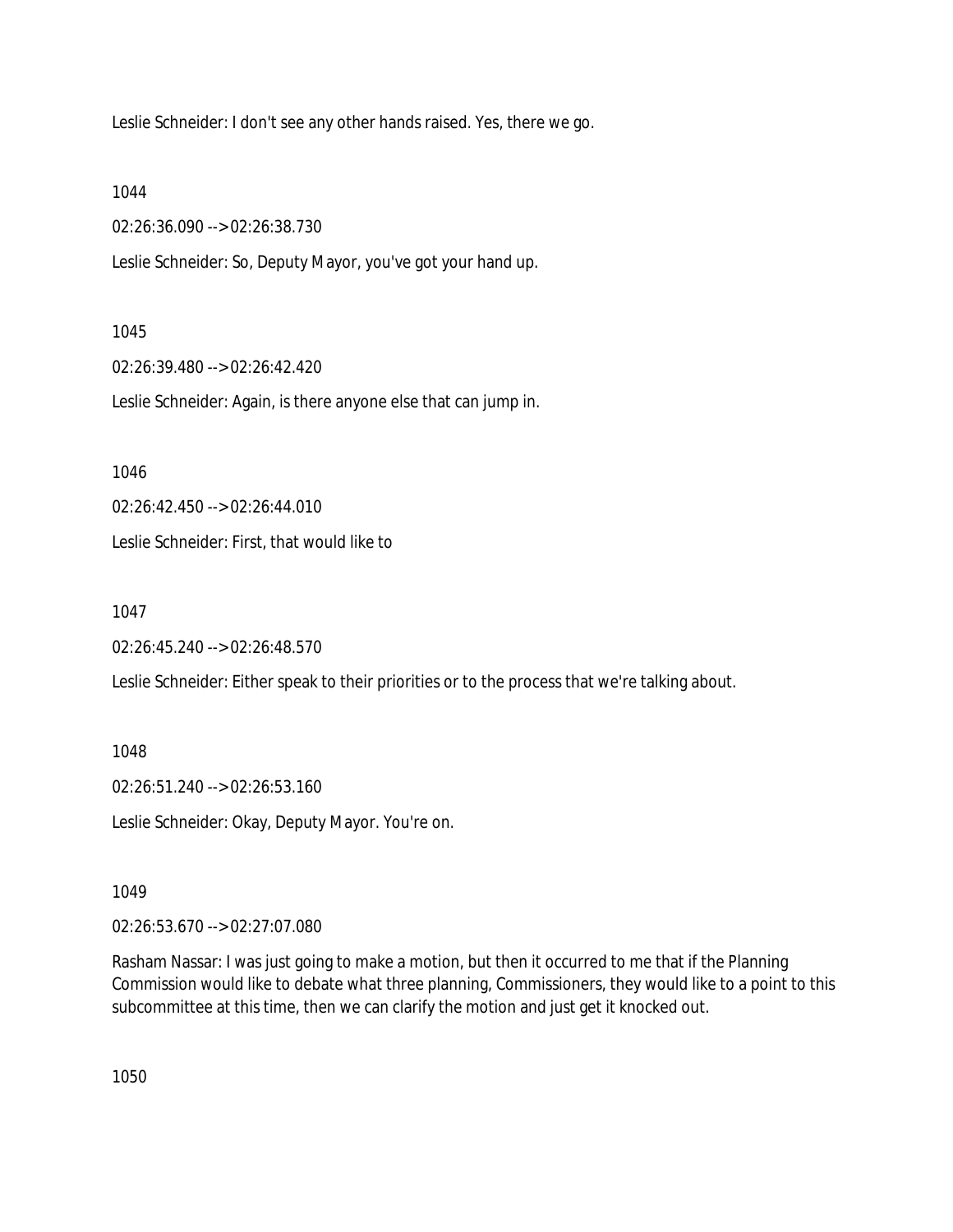02:27:08.700 --> 02:27:12.960

Rasham Nassar: At this time, so I'd leave that to planning Commissioner chair Chester.

1051

02:27:18.150 --> 02:27:35.910

Bill Chester: Oh, we have a subcommittee already form that's been working on this and produced the paper and that was Joe par can click on that and myself. And so I don't know how they're planning Commissioners feel like we could be us or we could form something to people. I spoke

1052

02:27:38.490 --> 02:27:40.170

Bill Chester: Talk to the planning Commissioners.

1053

02:27:42.630 --> 02:27:44.160

Bill Chester: Kim. Kim had her hand up.

1054

02:27:48.600 --> 02:27:50.880

Leslie Schneider: If you wanted to jump in, you're on mute right now.

1055

02:27:54.690 --> 02:27:55.020

Kimberly McCormick Osmond: As

1056

02:27:55.050 --> 02:27:57.270

Kimberly McCormick Osmond: The rest of my Commissioners will probably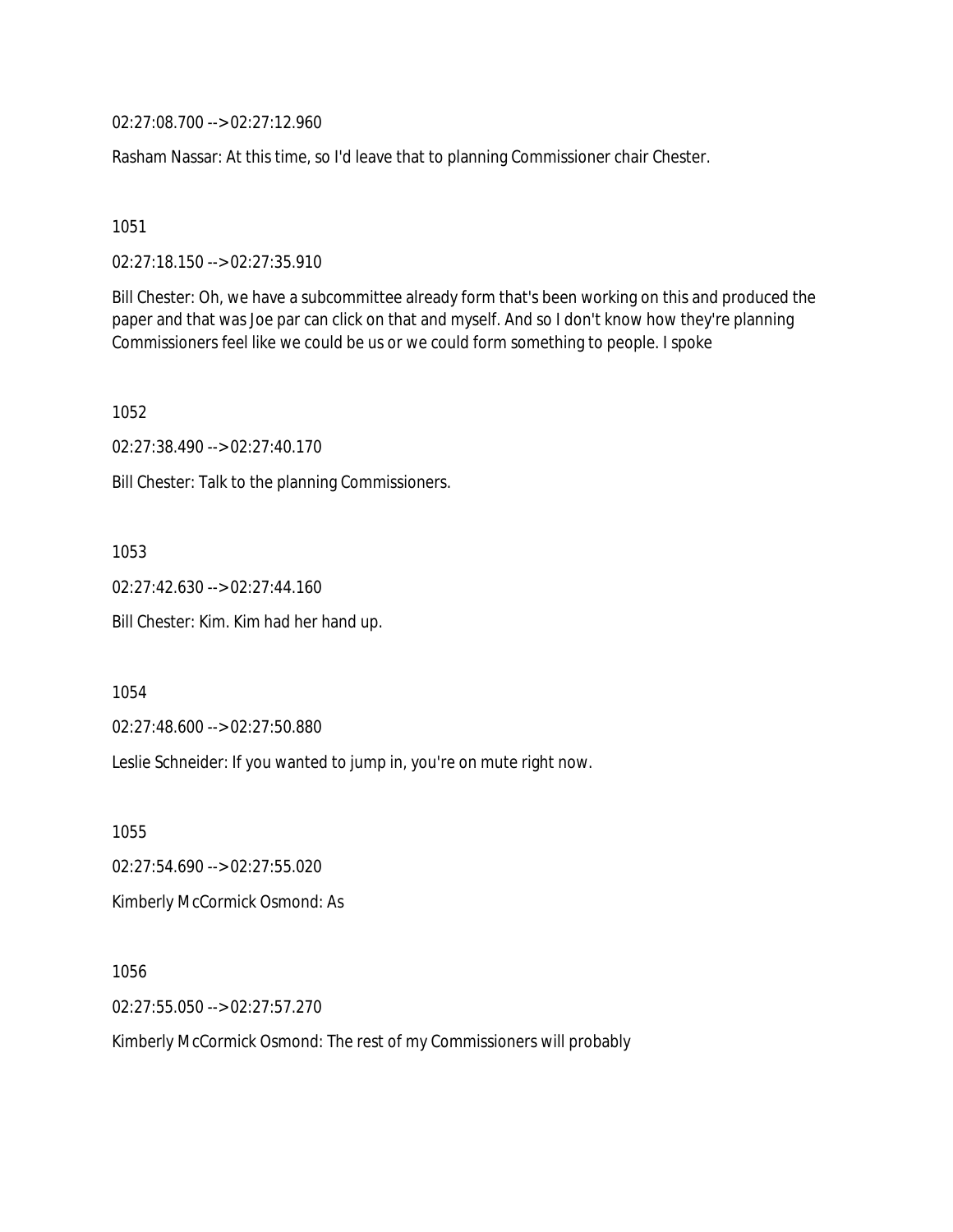02:27:58.380 --> 02:28:02.010

Kimberly McCormick Osmond: Agree. It's unusual for me to be so quiet for so long.

1058

02:28:03.120 --> 02:28:14.610

Kimberly McCormick Osmond: But I definitely wanted to weigh in and support the task force the subcommittee that looks at what I what I see as a two pronged issue. One is the large roadmap.

1059

02:28:15.180 --> 02:28:29.130

Kimberly McCormick Osmond: For policy issues that bill so so well described and the other is this idea of triage in our land use code to try and look at these specific code provisions that that we as the Commission's keep seeing

1060

02:28:30.390 --> 02:28:42.480

Kimberly McCormick Osmond: pretty regularly that deal with process, mostly with conditional use permits and with the bonus that they are that are other subcommittee has been working on. So I really support that and I'm, I'm happy to hear that the Council.

1061

02:28:43.230 --> 02:28:51.900

Kimberly McCormick Osmond: also endorses that I think that's great. I would love to volunteer to be on the committee if the rest of the Commission thinks that's appropriate.

1062

02:28:52.770 --> 02:28:58.530

Kimberly McCormick Osmond: I'm very, very involved in land use issues. And I'm particularly interested in trying to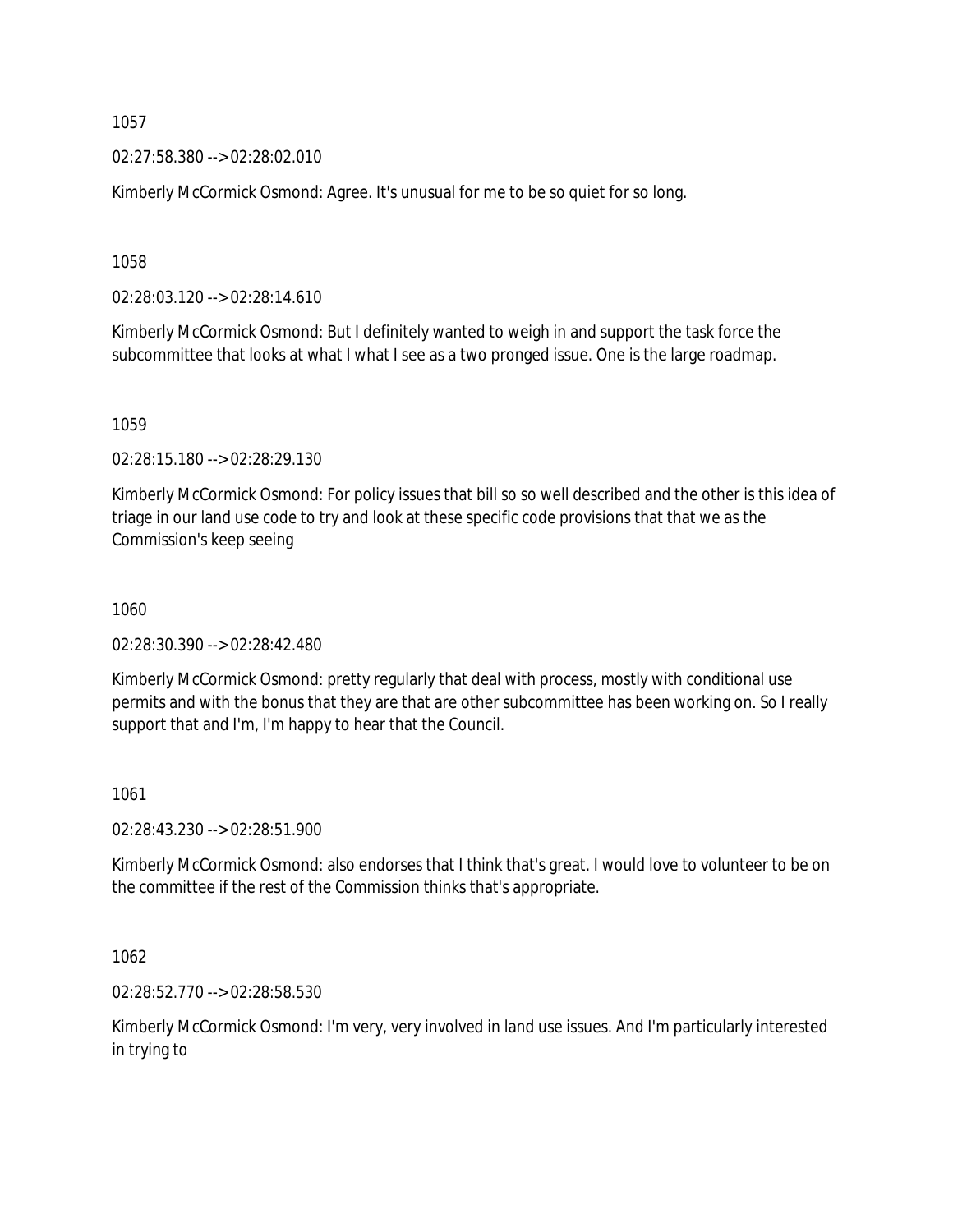02:28:58.920 --> 02:29:15.540

Kimberly McCormick Osmond: To fix the code provisions that need to be fixed in the short term, while we spend the time we really need to spend on these larger policy issues that deal with comp plan when so masterplan. How do we integrate affordable housing on these other initiatives underneath those those plans.

1064

02:29:17.790 --> 02:29:31.050

Leslie Schneider: Thank you and just another question for this forming Subcommittee on maybe just consider a timeline, like we're if we're putting triage issues out there. That means we want to make. We want to act on them so

1065

02:29:32.160 --> 02:29:40.620

Leslie Schneider: You know, as you're thinking about this, maybe think about what the what a timeline for these early discrete pieces could be

1066

02:29:42.000 --> 02:29:44.160

Leslie Schneider: Deputy Mayor. Your hand is still up or you

1067

02:29:45.270 --> 02:29:47.130

Leslie Schneider: Know, okay, um,

1068

02:29:48.570 --> 02:29:49.590 Leslie Schneider: COUNCILMEMBER Pollock.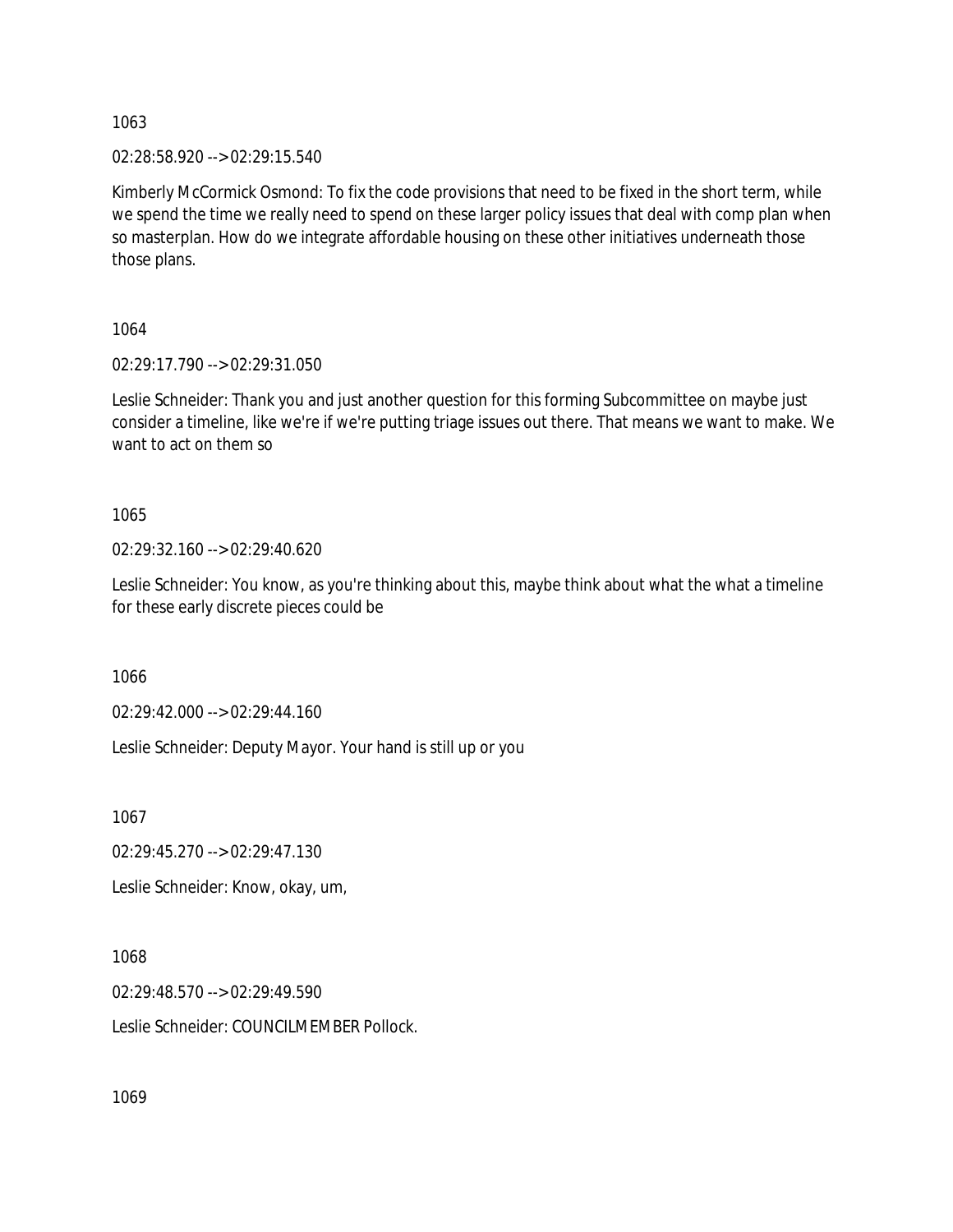02:29:51.480 --> 02:30:09.720

Michael Pollock: I was just gonna suggest that the Commissioners could maybe talk amongst themselves and kind of figure out. I don't know that. I mean, I don't feel like I need to hear. Have you guys decide right now which three you want I would, that would be my suggestion, leave it. Think about it.

1070

02:30:10.890 --> 02:30:25.920

Michael Pollock: You know this is kind of a new one. And, you know, think about what who the best people are going to be on on a team that's going to be rolling up their sleeves and I think really getting down to the nitty gritty. So that would be my suggestion that will you leave that up to you.

1071

02:30:28.380 --> 02:30:31.170

Leslie Schneider: Great. Thank you, Lisa walk you

1072

02:30:33.120 --> 02:30:53.640

Lisa Macchio: I, I, I definitely appreciate the subcommittee that of the planning Commissioners that have been working on this, but I also want to voice my strong support for putting Kim on this particular group. So if Bill and john and Joe and Mac.

1073

02:30:55.080 --> 02:31:06.390

Lisa Macchio: Would also support cam. I think she would, we would all benefit greatly from having Kim participate. So I'm going to voice my support forgetting cam on that subcommittee.

1074

02:31:08.370 --> 02:31:09.120

Leslie Schneider: Thank you, Lisa.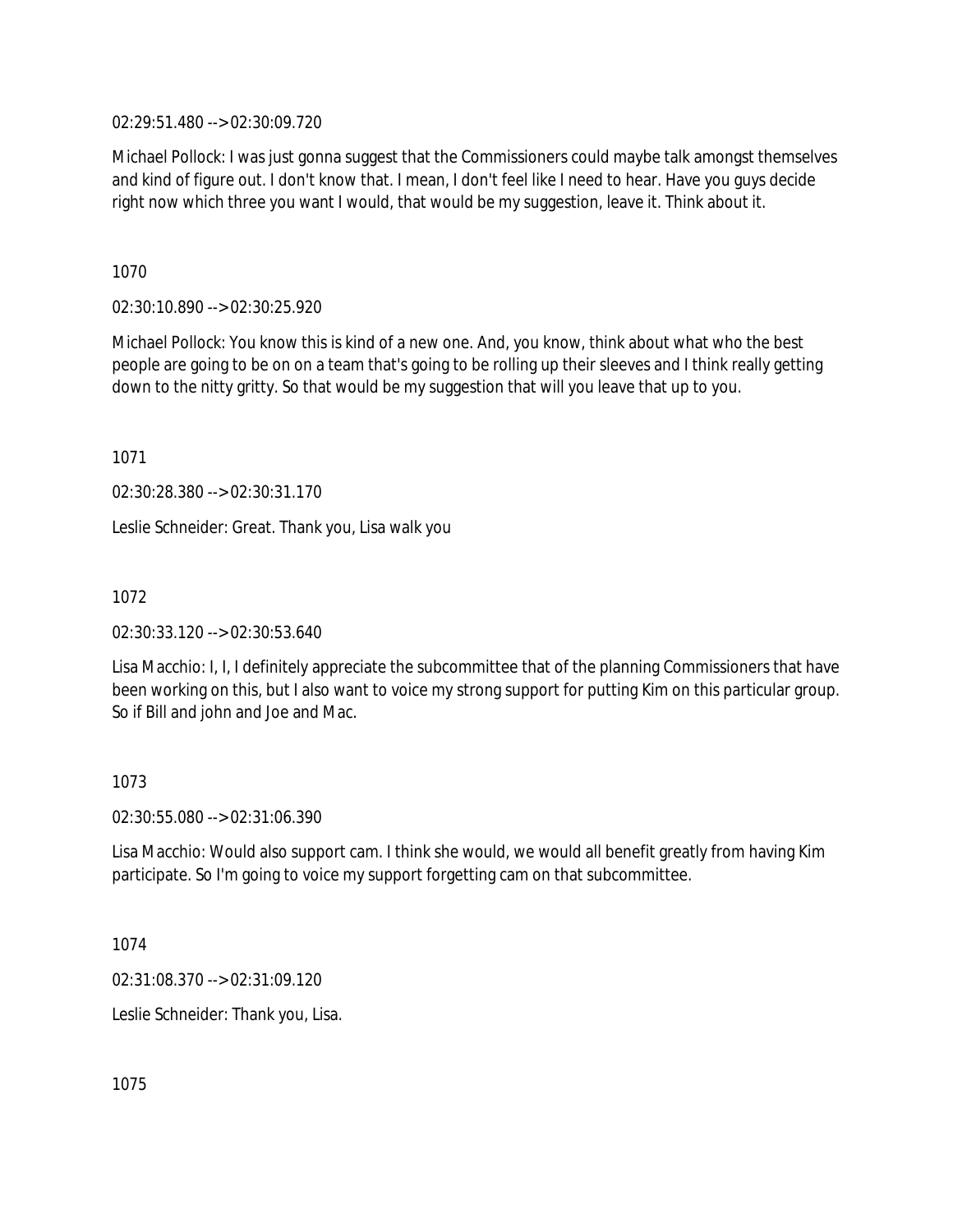02:31:14.610 --> 02:31:17.160

Leslie Schneider: So I guess dictionaries, back to you.

1076

02:31:18.870 --> 02:31:30.330

Rasham Nassar: Okay, in light of council member Pollux suggestion and I do see that plenty Commissioner Chester. Your hand is still ray. So I want to come in with emotion.

1077

02:31:30.900 --> 02:31:38.070

Rasham Nassar: So why don't you if you had something to to if you were going to speak to the makeup of the planning Commissioners on the subcommittee, I would let you do that.

#### 1078

02:31:39.960 --> 02:31:56.880

Bill Chester: All I was gonna say if I think that's probably something we should take up on our yeah we're fairly light agenda for our next meeting. And I just doesn't take it up, then I think it's kind of somehow on appropriate to do it here. I think Kim would be a good addition, as well, but

1079

02:31:58.110 --> 02:32:03.660

Bill Chester: This is something we should talk about in our, our next meeting. I believe that's all I

1080

02:32:07.350 --> 02:32:08.820

Rasham Nassar: Mayor, if I'm, if I may.

1081

02:32:11.070 --> 02:32:24.150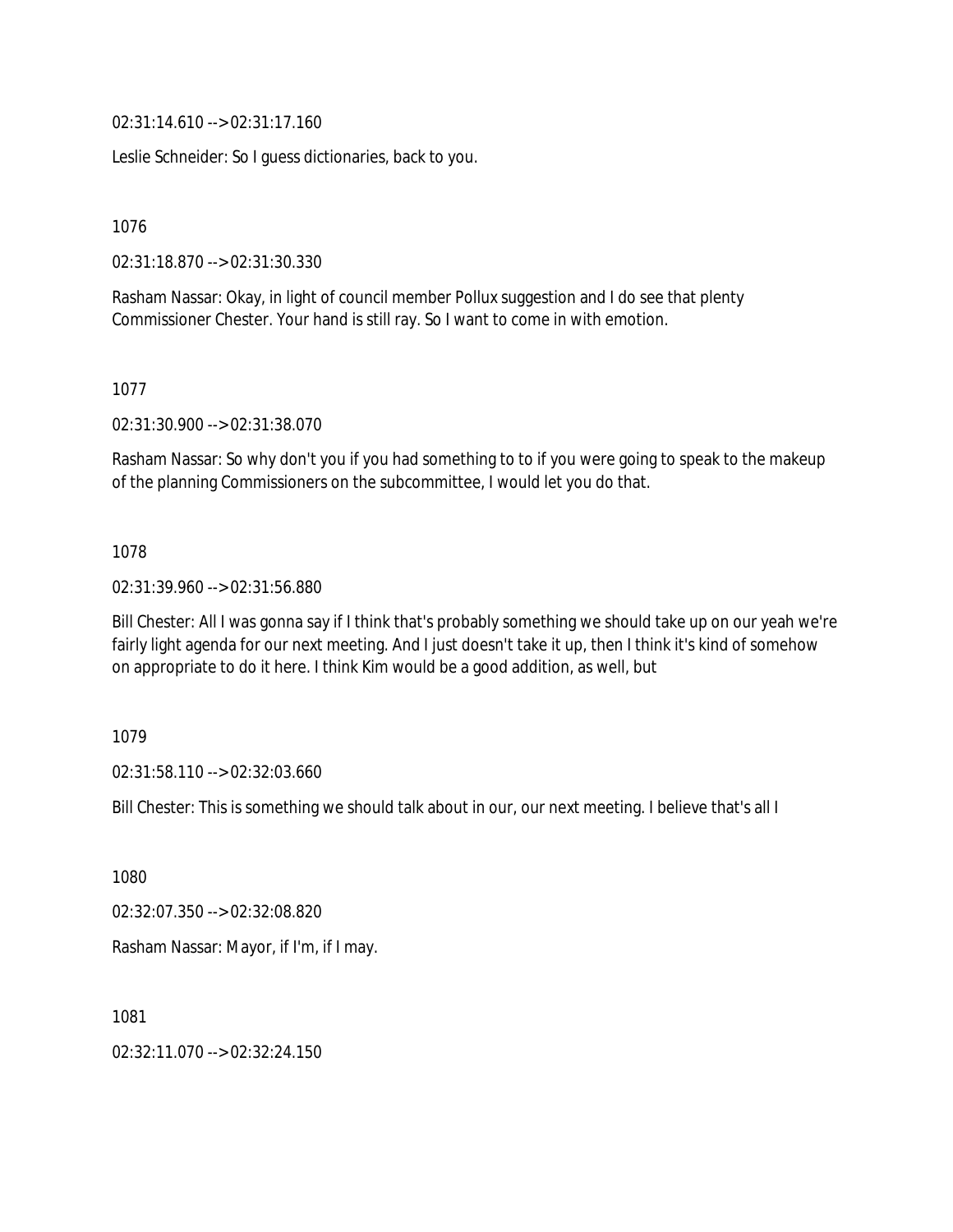Rasham Nassar: And okay, I moved to create a subcommittee comprised of three council members. Councilmember car. Councilmember high top list and council number Pollock and three planning Commissioners to be determined at a

1082

02:32:25.290 --> 02:32:44.220

Rasham Nassar: Future date by the planning commission for the purposes of providing recommendations to the Council on a process to clarify and approach for affordable housing initiatives, as well as to develop a process and list for undertaking work on land use code priorities.

1083

02:32:47.160 --> 02:32:48.540

Leslie Schneider: Do I hear a second

1084

02:32:50.220 --> 02:33:00.540

Leslie Schneider: Alright. Councilmember car. Second to that will go for the tiebreaker credit there and any further discussion.

1085

02:33:03.030 --> 02:33:05.700

Leslie Schneider: All right. All those in favor please say aye.

1086

02:33:06.240 --> 02:33:06.720

Okay.

1087

02:33:08.220 --> 02:33:09.660

Leslie Schneider: And any opposed.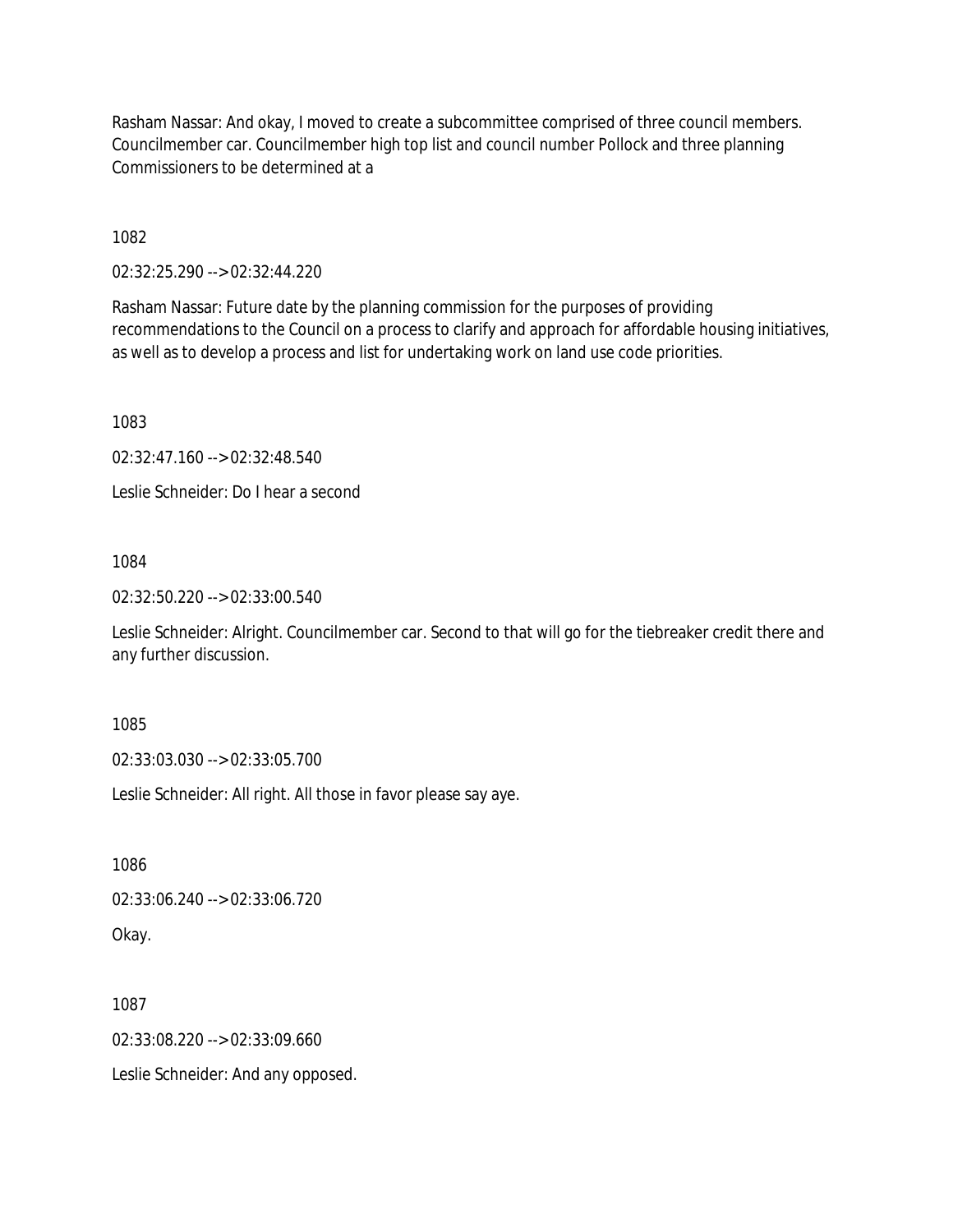02:33:11.610 --> 02:33:22.650

Leslie Schneider: Alright that subcommittee is formed unanimously, I would like to just jump in kind of quickly and give some, some of my priorities to this new subcommittee. And for me, I do that.

1089

02:33:24.300 --> 02:33:30.210

Leslie Schneider: So you at you, more or less, have them, but I, we did not talk about

1090

02:33:31.470 --> 02:33:47.340

Leslie Schneider: Business industrial uses at all. And we do have a moratorium on that is dealing with self storage. So if you could take a look at what I have written, I don't need to go over it right now. That would be great. And then I also just want to come back to

1091

02:33:48.930 --> 02:33:49.710

Leslie Schneider: Sort of my

1092

02:33:52.500 --> 02:34:01.170

Leslie Schneider: I don't know how I can get these ideas to the subcommittee prior to, you know, you taking them up or something like that. But, um,

1093

02:34:01.950 --> 02:34:12.630

Leslie Schneider: My idea or a replacement for it that kind of gets us to the same goals would be great, which is I want to see some pretty pictures that shows good density in the high school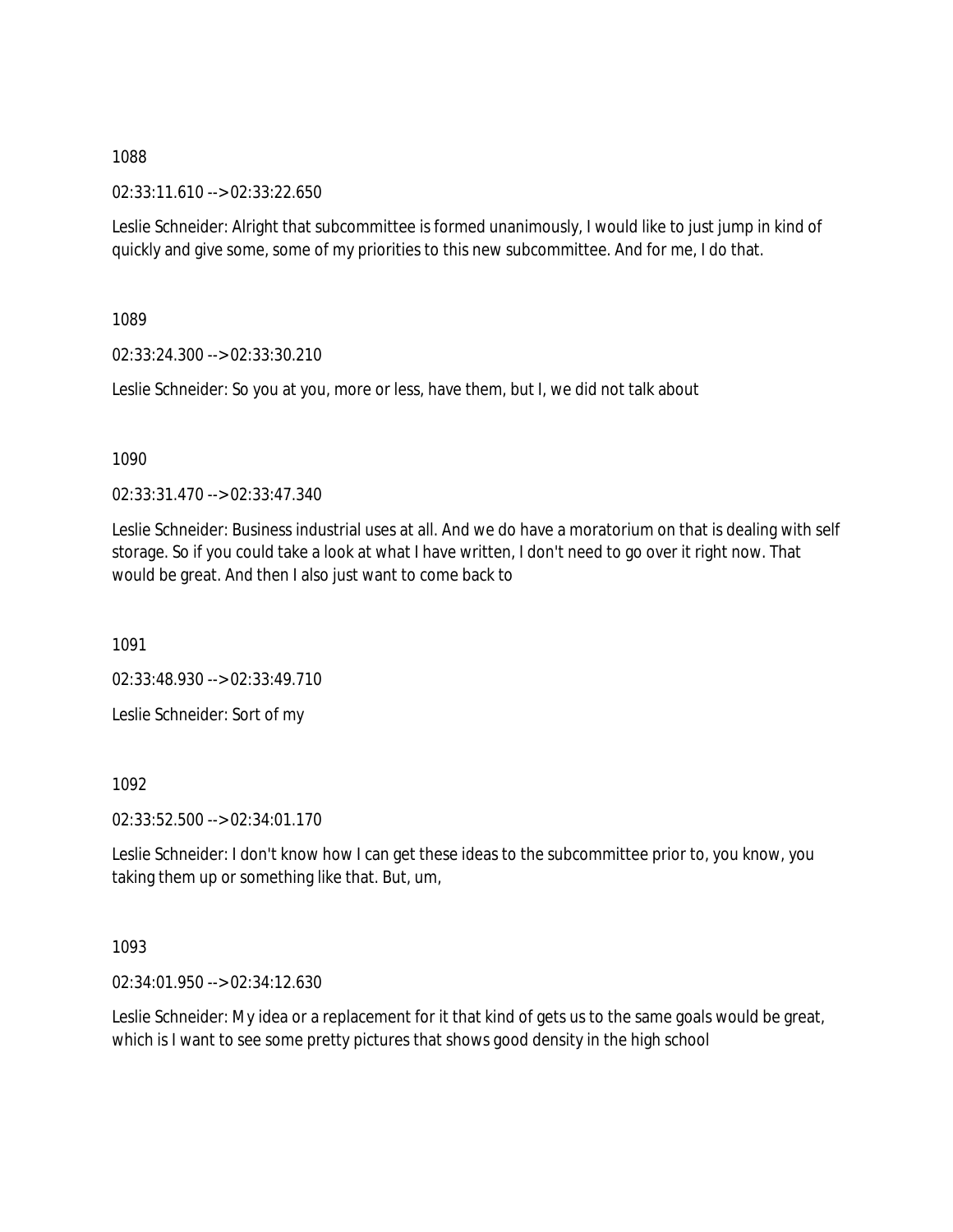02:34:13.080 --> 02:34:30.450

Leslie Schneider: Road area and ideally it would kind of encompass all four corners like not just the Safeway writing, but also, you know, and it would deal with areas that haven't been built yet, and it would also deal with what the incentives would be for you know what could go there that

1095

02:34:32.010 --> 02:34:40.680

Leslie Schneider: That a current landowner with current tenants would be incentivized to do. And so those pretty pictures would

1096

02:34:41.280 --> 02:34:56.460

Leslie Schneider: I would want them backed up with some conversations with landowners so that we knew we were sort of starting from something that was realistic. So whatever that might look like. I would love to have that idea taken up and and addressed in the subcommittee.

1097

02:34:58.410 --> 02:35:00.360

Leslie Schneider: I see. Councilmember Pollux hand up.

1098

02:35:01.110 --> 02:35:09.270

Michael Pollock: I just wanted to say that just thank you for that. I really, you know, we had a conversation about this and I and about sort of what

1099

02:35:09.720 --> 02:35:27.510

Michael Pollock: The vision, you know, getting the imagery out. And so I think we can embrace that I feel really, really good and and I just wanted to be clear in my mind at least, that we're going to be reporting to the Council on a regular basis. So if you have some ideas.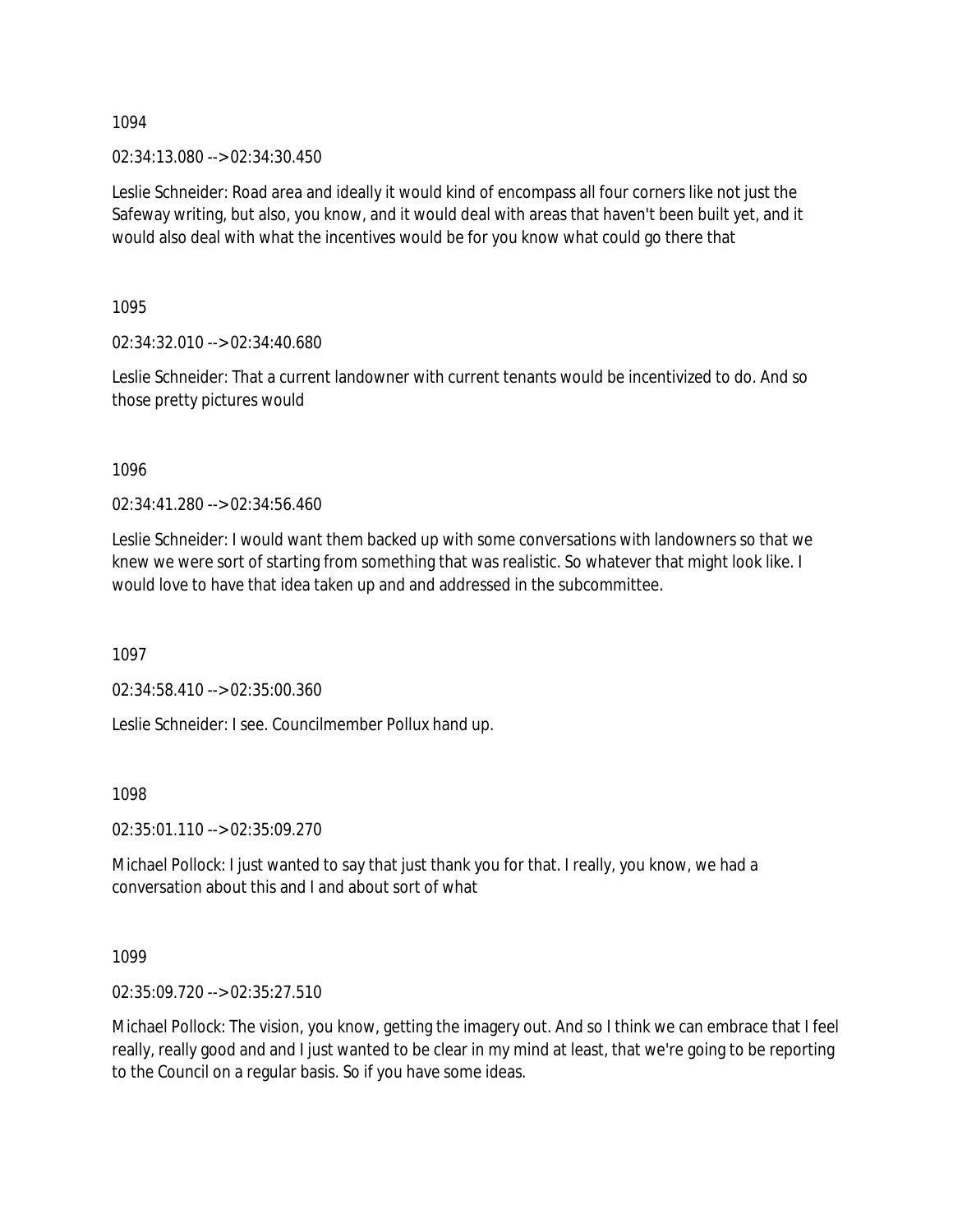02:35:29.190 --> 02:35:42.900

Michael Pollock: Absolutely, there will be opportunities at virtually every council meeting to be part of this process any anybody that's not on it. So it's really just an efficiency thing in my mind I, you know, there's so many. I mean, this is

1101

02:35:43.620 --> 02:35:48.810

Michael Pollock: Such a great group of people. And I think there's a lot of good ideas. And so I think really

1102

02:35:49.200 --> 02:36:06.630

Michael Pollock: Creating a process where we can get those good ideas out there and have people talk about it, that's kind of in my mind. The goal of this sub community is to is to create that. So you know I love hearing the ideas you come up with and and I'm looking forward to hearing more of them. So

1103

02:36:08.490 --> 02:36:10.320

Leslie Schneider: Thank you for that. Um,

1104

02:36:12.510 --> 02:36:16.590

Leslie Schneider: We are at 736 we're not even at our eight o'clock.

1105

02:36:19.290 --> 02:36:32.040

Leslie Schneider: So I'm just going to say that is a huge win for all of us. Now we can decide that we want. I see the city manager just turned on her videos so she may have some suggestions for some ways that we tie this up.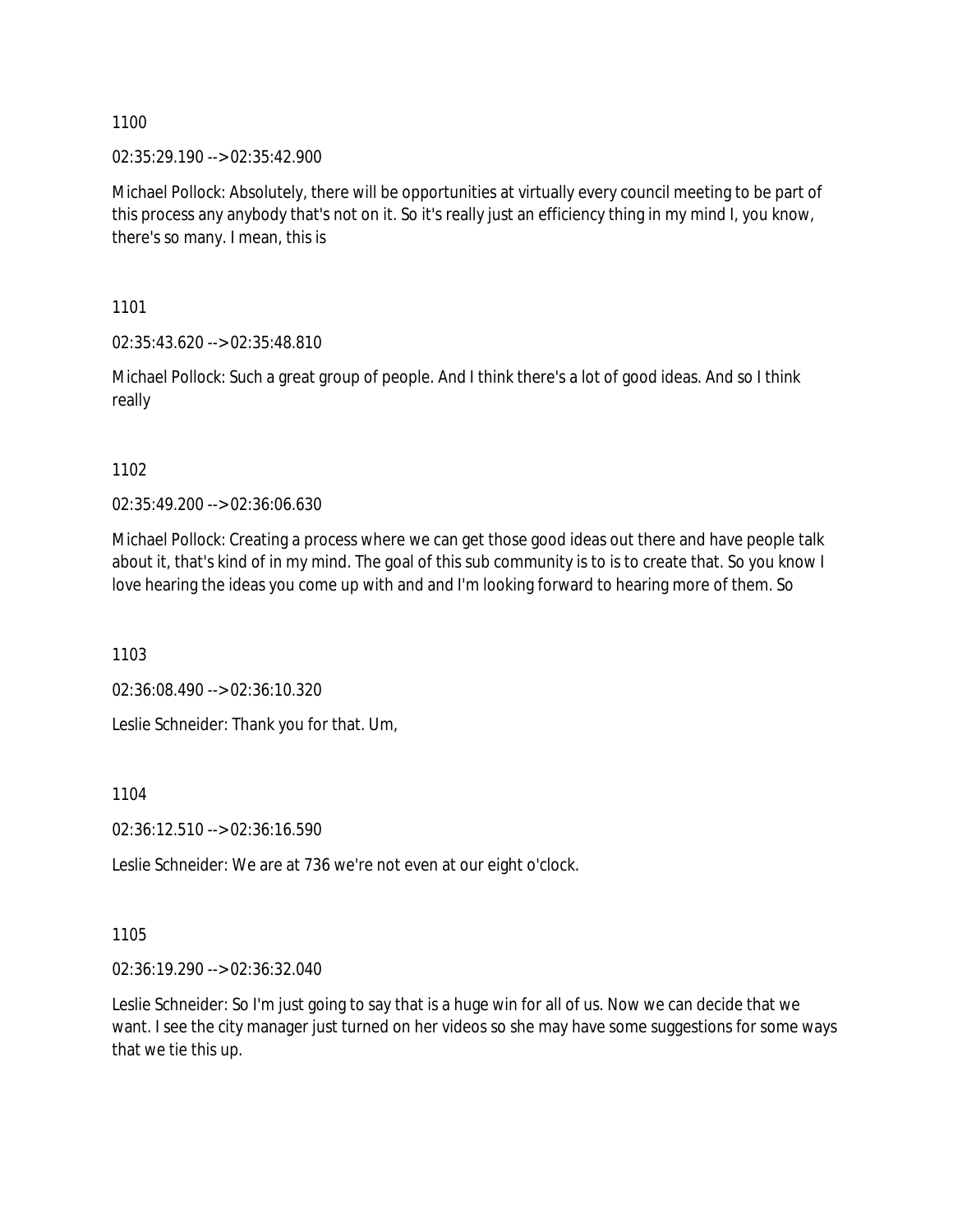1106 02:36:33.210 --> 02:36:33.540 Leslie Schneider: No.

1107

02:36:35.370 --> 02:36:49.380

Morgan Smith: Well, it feels to me like you've you've put in Elaine you've created the subcommittee, and you've given them a lot of feedback TONIGHT ON ON FOR SURE. The first topic and I think everybody has some shared insight into the second and so that makes

1108

02:36:49.590 --> 02:36:55.620

Morgan Smith: Perfect sense and we'll just stay tuned and go from there. I think, I think you're right. This is the right landing spot so

1109

02:36:57.420 --> 02:36:57.960 All right.

1110

02:36:59.520 --> 02:37:00.540

Leslie Schneider: John Switzerland.

1111

02:37:07.770 --> 02:37:10.830

Leslie Schneider: You were unmuted. And then you muted yourself. So try again.

1112

02:37:11.430 --> 02:37:11.940

Jon Quitslund: There we are.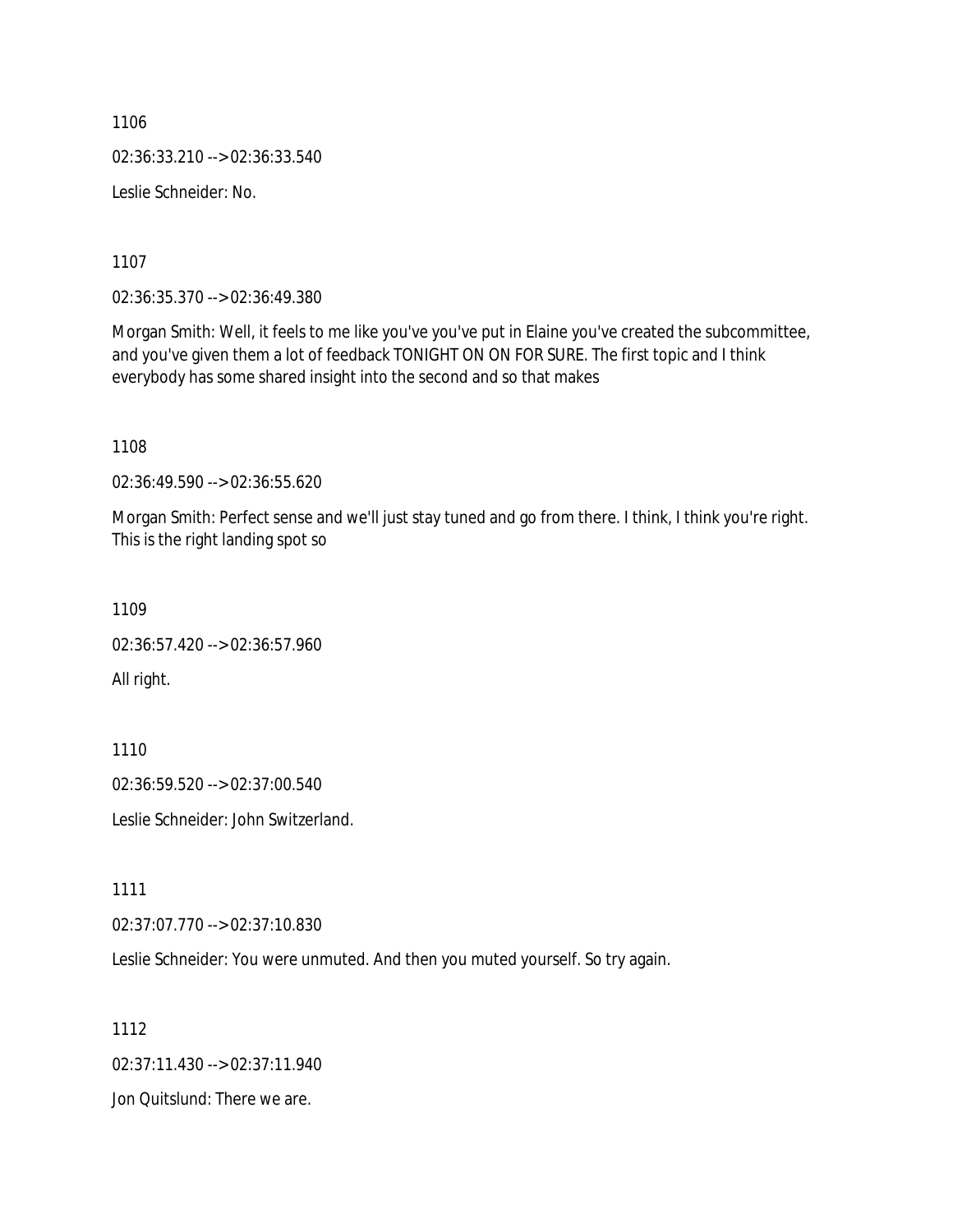02:37:12.210 --> 02:37:13.860

Jon Quitslund: Yeah, now you can hear me.

1114

02:37:14.100 --> 02:37:18.690

Jon Quitslund: Yeah okay um for the good of the order or something like that.

1115

02:37:21.000 --> 02:37:28.920

Jon Quitslund: There were some low points in this meeting for me when I felt there was no sense of urgency. No.

#### 1116

02:37:36.300 --> 02:37:37.680

Jon Quitslund: Well, there was there was

#### 1117

02:37:39.720 --> 02:37:45.750

Jon Quitslund: Just hesitation getting in the way of any kind of thinking and that was distressing.

1118 02:37:47.790 --> 02:37:49.230 Jon Quitslund: This moment where in

1119

02:37:50.610 --> 02:37:53.310

Jon Quitslund: In this nation in this region.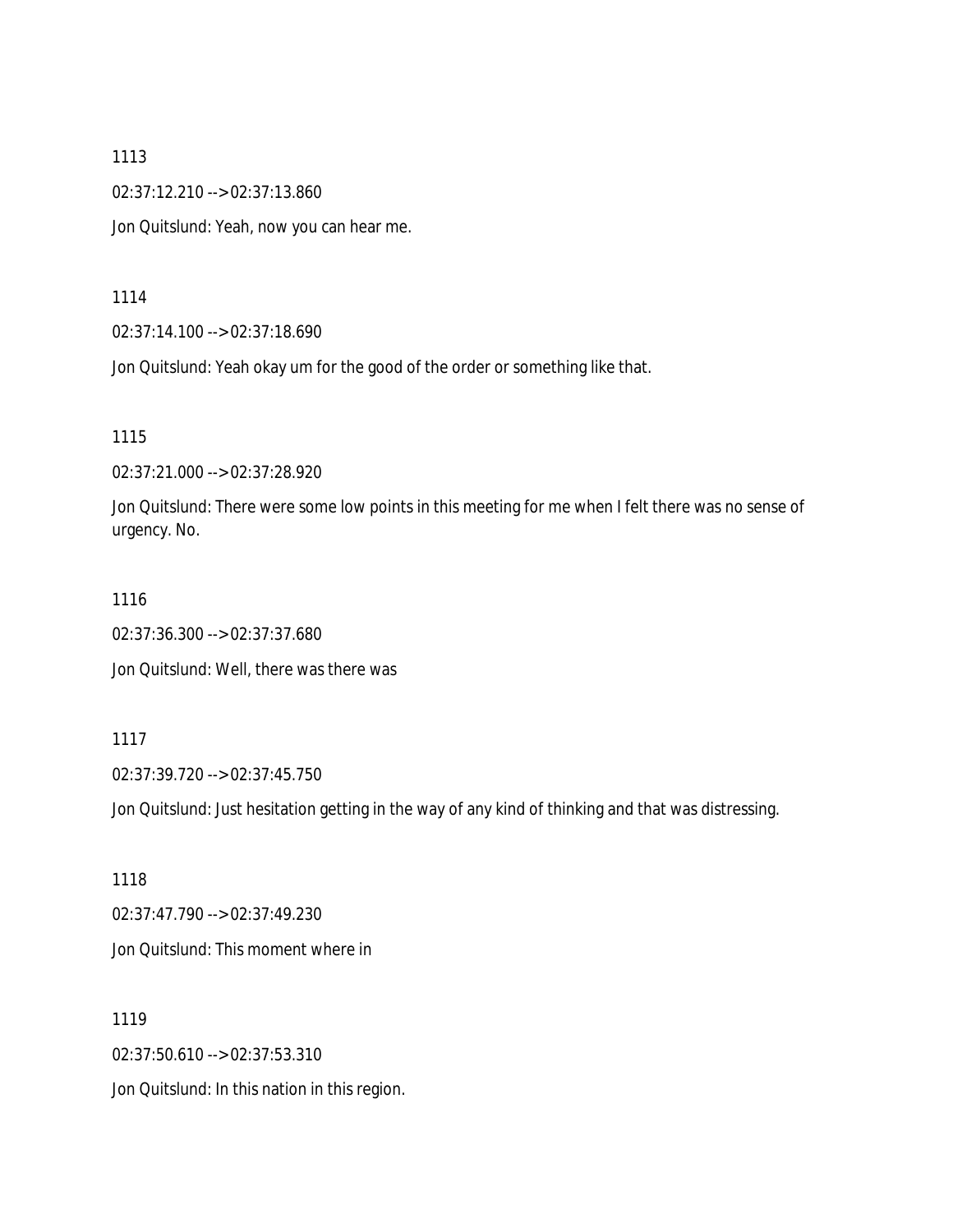02:37:56.100 --> 02:38:04.500

Jon Quitslund: Here we are set apart in a very comfortable place. We all like our comfort zones. I thought call spoke very

1121

02:38:05.580 --> 02:38:12.240

Jon Quitslund: Well, to the need to get out of the comfort zone and recognize the difficulty.

1122

02:38:14.010 --> 02:38:15.540

Jon Quitslund: Of what we are here for

1123

02:38:17.130 --> 02:38:17.610

Jon Quitslund: Now,

1124

02:38:18.690 --> 02:38:30.540

Jon Quitslund: I want to recommend to everybody at least taking a look at something that is on the affordable housing page on the city website go through Jennifer's

1125

02:38:32.070 --> 02:38:34.170

Jon Quitslund: Long Range Planning portal.

1126

02:38:34.710 --> 02:38:35.340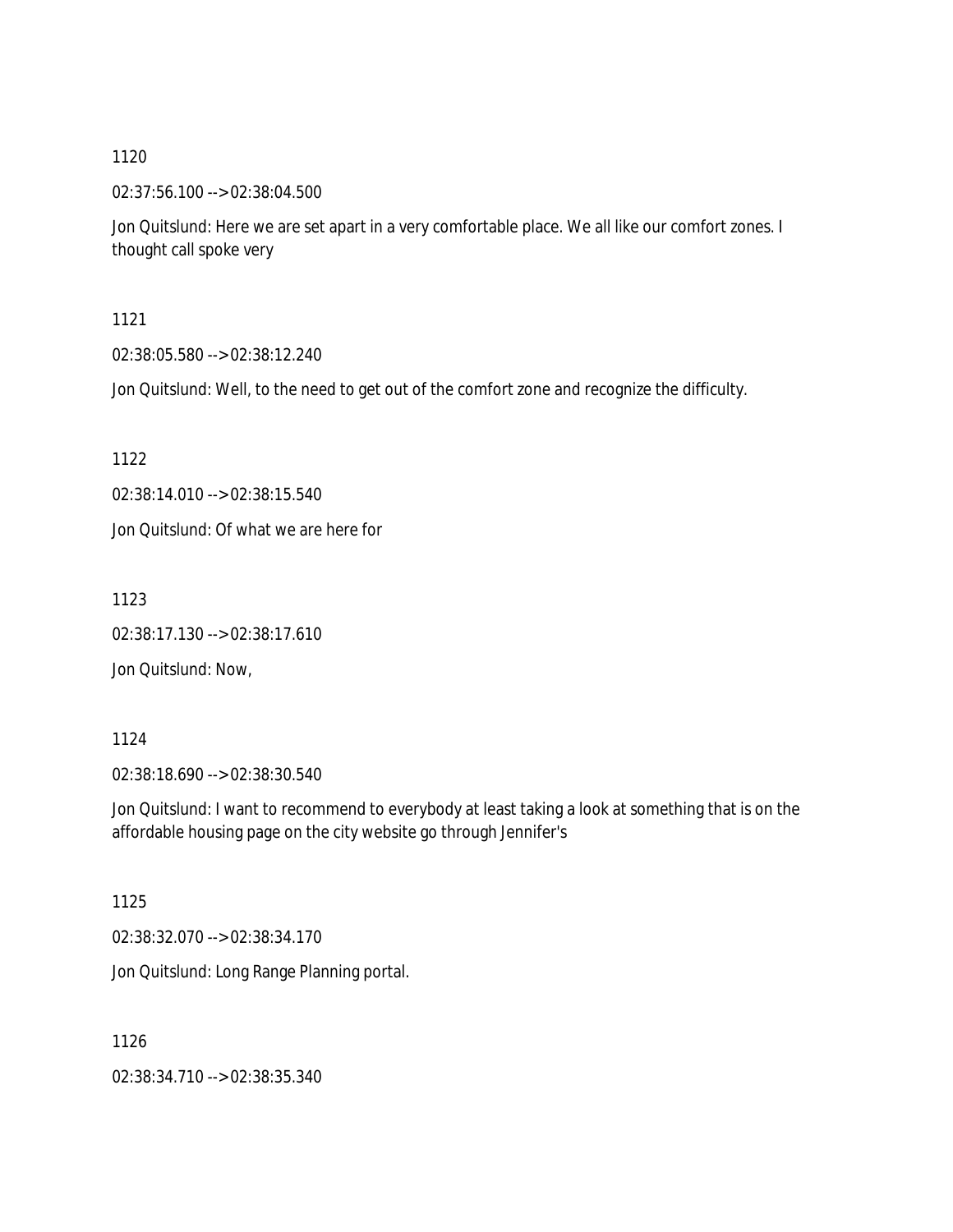Jon Quitslund: Into

1127

02:38:35.430 --> 02:38:36.810

Jon Quitslund: A bunch of of

1128

02:38:39.600 --> 02:38:46.410

Jon Quitslund: Different agendas affordable housing and one of those. There are number of resources, some of the resources are

1129

02:38:47.340 --> 02:39:05.970

Jon Quitslund: In the packet on the second page where I don't know. I've lost track of it, but the one that is not mentioned that is crucial to my understanding of what we're here for, and what planning is all about. There is a substantial booklet.

1130

02:39:07.260 --> 02:39:16.950

Jon Quitslund: That you can download called is from is published by the American Planning Association. I've already talked with Joe deets about this. I've recommended it to other people.

1131

02:39:17.850 --> 02:39:32.670

Jon Quitslund: Planning for equity policy, God, what we are dealing with here is affordable housing, but it's equitable housing. There are equity issues on this island. There are more urgent and more

1132

02:39:34.440 --> 02:39:35.220

Jon Quitslund: Profound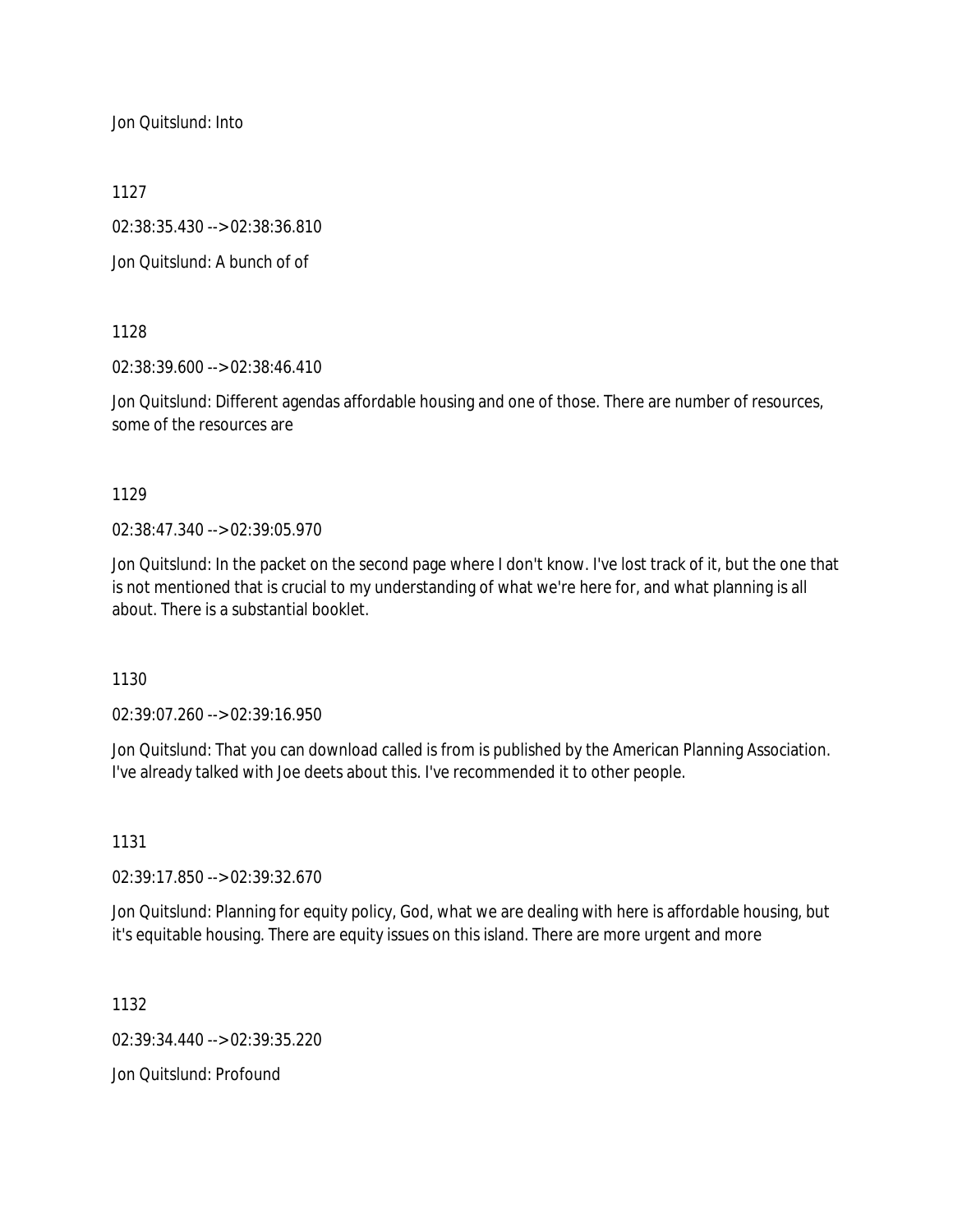02:39:35.760 --> 02:39:48.090

Jon Quitslund: equity issues in some other places. We are not set apart from our region. We've got to measure up and the American Planning Association is is answering to a call.

1134

02:39:49.350 --> 02:39:56.940

Jon Quitslund: To recognize how planning has created in equities how planning has established

1135

02:40:00.600 --> 02:40:12.180

Jon Quitslund: Profound unfairness in many situations throughout the worker comfortable island, but making room for the people who aren't here, the people who can't be here.

1136

02:40:13.680 --> 02:40:26.310

Jon Quitslund: I'm sorry, I'm in favor of of increasing population for the sake of real diversity for the sake of an organic and not autonomous but

1137

02:40:30.030 --> 02:40:30.390

Jon Quitslund: A

1138

02:40:32.430 --> 02:40:44.460

Jon Quitslund: A truly diverse population on this island and it's going to take it doesn't mean that we have to go to 85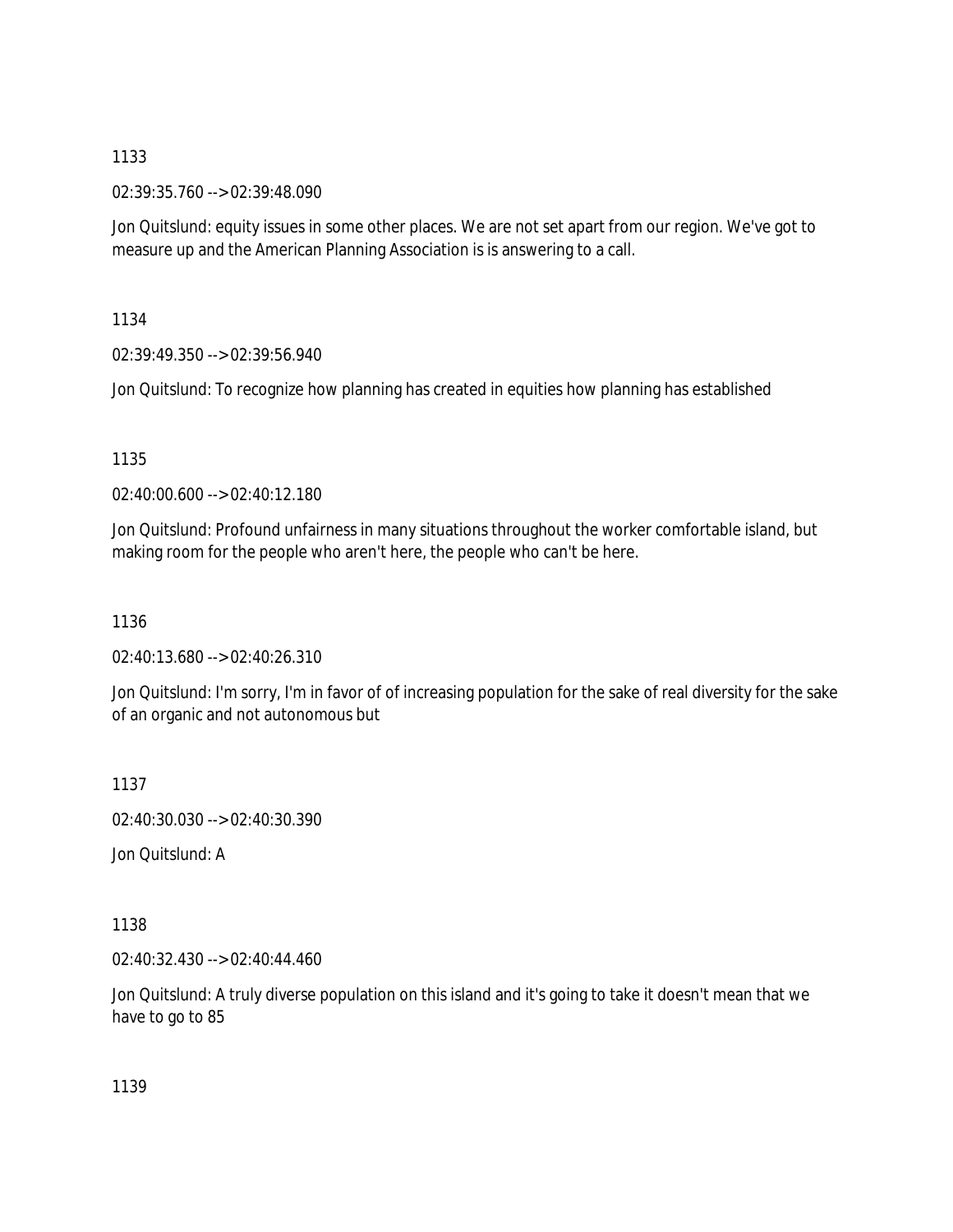02:40:45.630 --> 02:40:49.980

Jon Quitslund: Feet all over, like we don't need to go for boxy went poorly designed

1140

02:40:52.200 --> 02:41:08.730

Jon Quitslund: warehouses of some some of some sort, there's plenty of room for imaginative innovative planning in this area to make room for the missing middle to make room for

1141

02:41:09.900 --> 02:41:10.560

Jon Quitslund: For

1142

02:41:13.530 --> 02:41:29.790

Jon Quitslund: Income qualified tenancy of various kinds, we've got to do this, our souls are at stake for God's sake. And so let's measure up and there's, there are other things that I have accessed and begun to digest.

1143

02:41:31.950 --> 02:41:37.050

Jon Quitslund: In connection with the the Puget Sound regional councils vision to

1144

02:41:38.610 --> 02:41:45.570

Jon Quitslund: There is a very, very dense and very, very helpful housing background paper.

1145

02:41:46.950 --> 02:42:05.820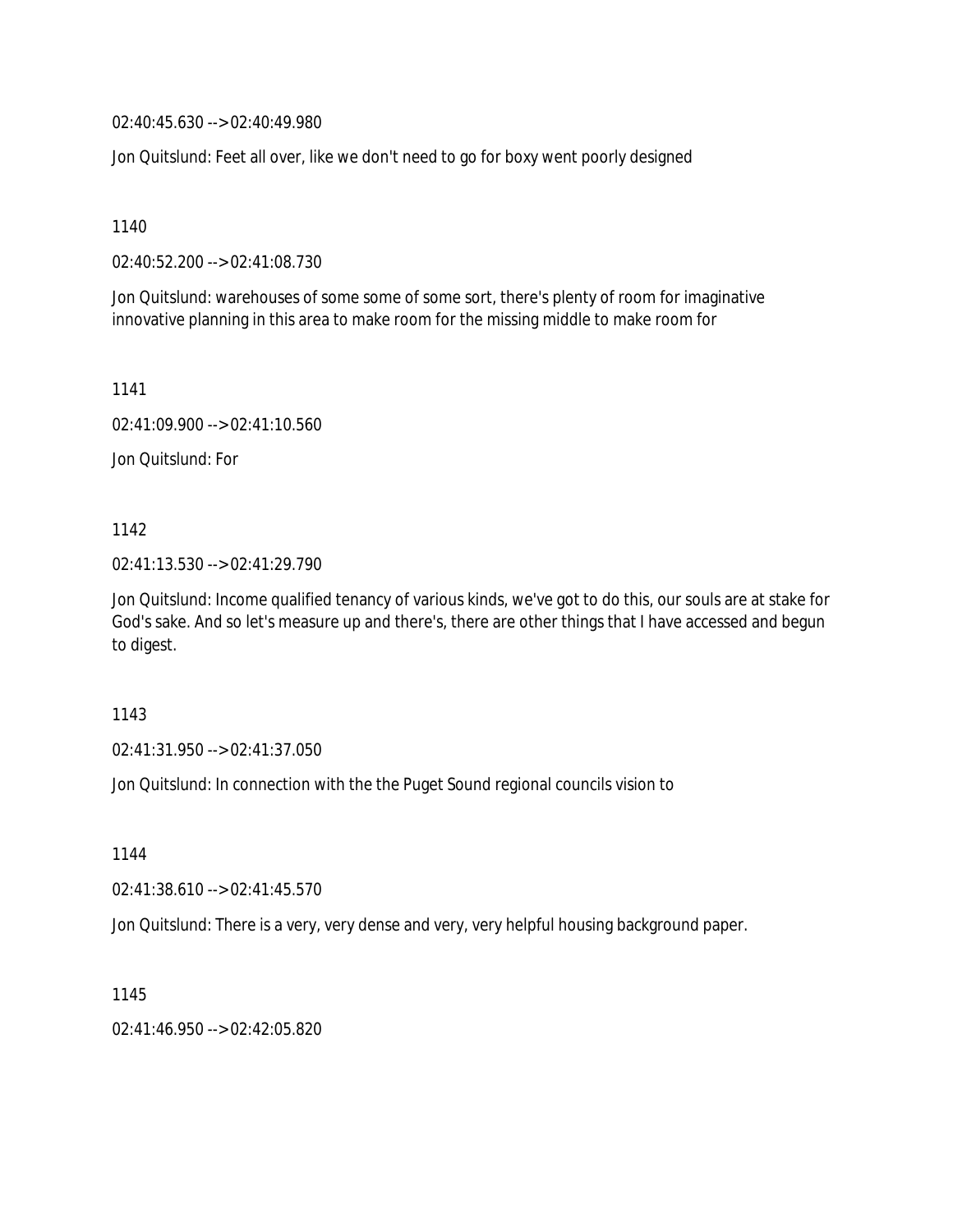Jon Quitslund: You can access it from the Puget Sound regional councils website. I'm starting to open up to these things, it's it's it's essential that we have this wind behind us and have a sense of responsibility to our region and

1146

02:42:07.260 --> 02:42:10.140

Jon Quitslund: To the profession of planning.

1147

02:42:12.840 --> 02:42:17.730

Jon Quitslund: I'm an amateur, but I find myself stepping in where

1148 02:42:17.790 --> 02:42:19.200 Jon Quitslund: Sometimes there's a vacuum.

1149 02:42:19.530 --> 02:42:20.880 Jon Quitslund: In in

1150 02:42:22.050 --> 02:42:22.680 Jon Quitslund: The

1151 02:42:23.430 --> 02:42:25.110 Jon Quitslund: The way that planning gets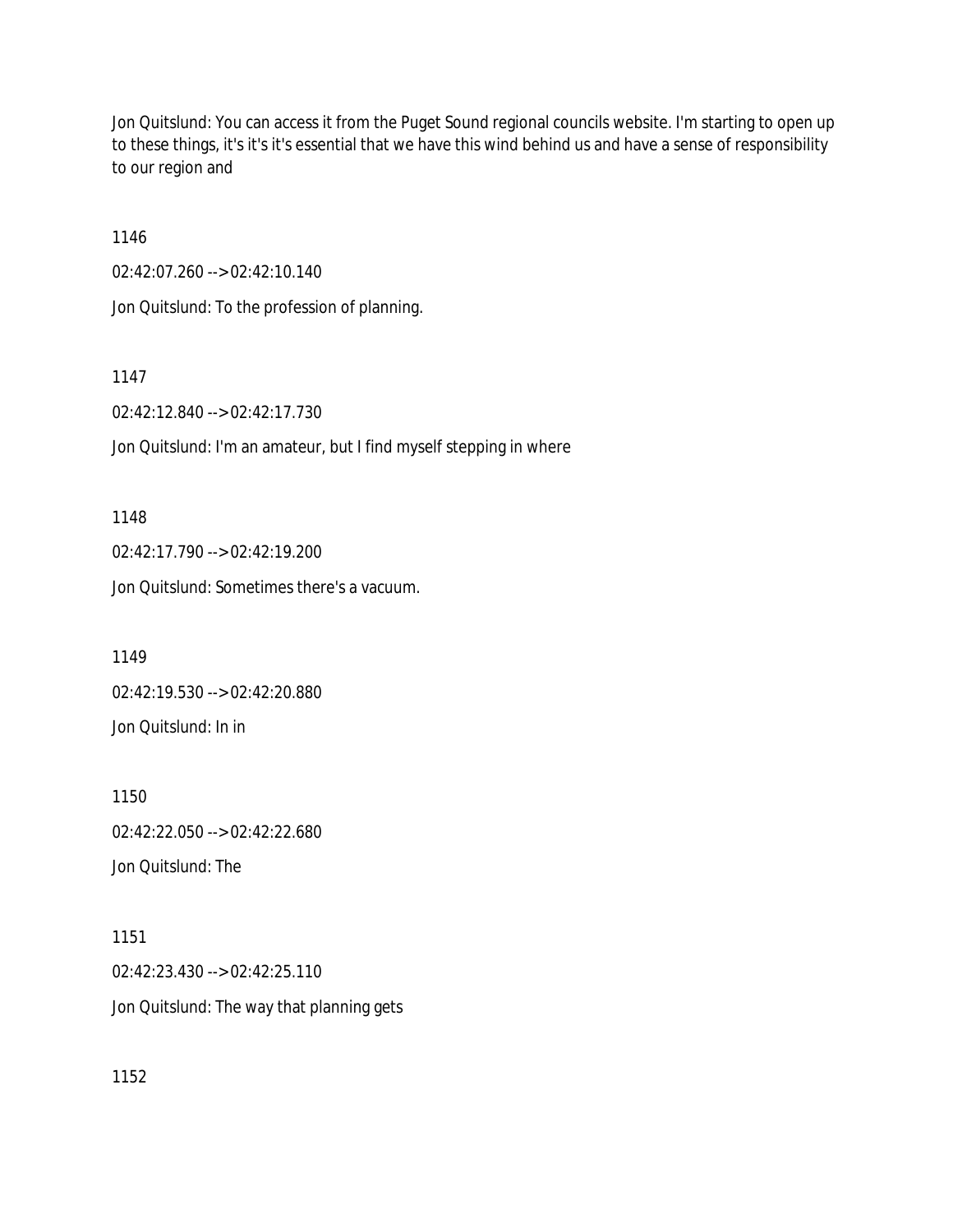02:42:25.740 --> 02:42:30.960

Jon Quitslund: That's talked about and and provided for in our processes.

1153

02:42:32.400 --> 02:42:37.380

Jon Quitslund: Working together, between the Planning Commission and the Council is not easy.

1154

02:42:38.400 --> 02:42:48.690

Jon Quitslund: But it's essential work. And so I'm looking forward to the to the work of this subcommittee as a template for

1155

02:42:50.160 --> 02:43:03.780

Jon Quitslund: Broader a larger, larger group and I want to be able to bring people from outside of our official bodies into the process sooner rather than later. So we'll see what we can do.

1156

02:43:06.210 --> 02:43:27.540

Jon Quitslund: There's so much that we have to work with. And there's so much in in our population and in our culture there we've got some deficits to overcome and some some goals that have been stated very profound very emphatically in the comprehensive plan. We are not

1157

02:43:27.720 --> 02:43:32.760

Jon Quitslund: Close to meeting those goals. So, let's go. Good. Listen, for God's sake.

1158

02:43:35.670 --> 02:43:40.980

Leslie Schneider: THANK YOU, JOHN I think it is important to give a big reminder of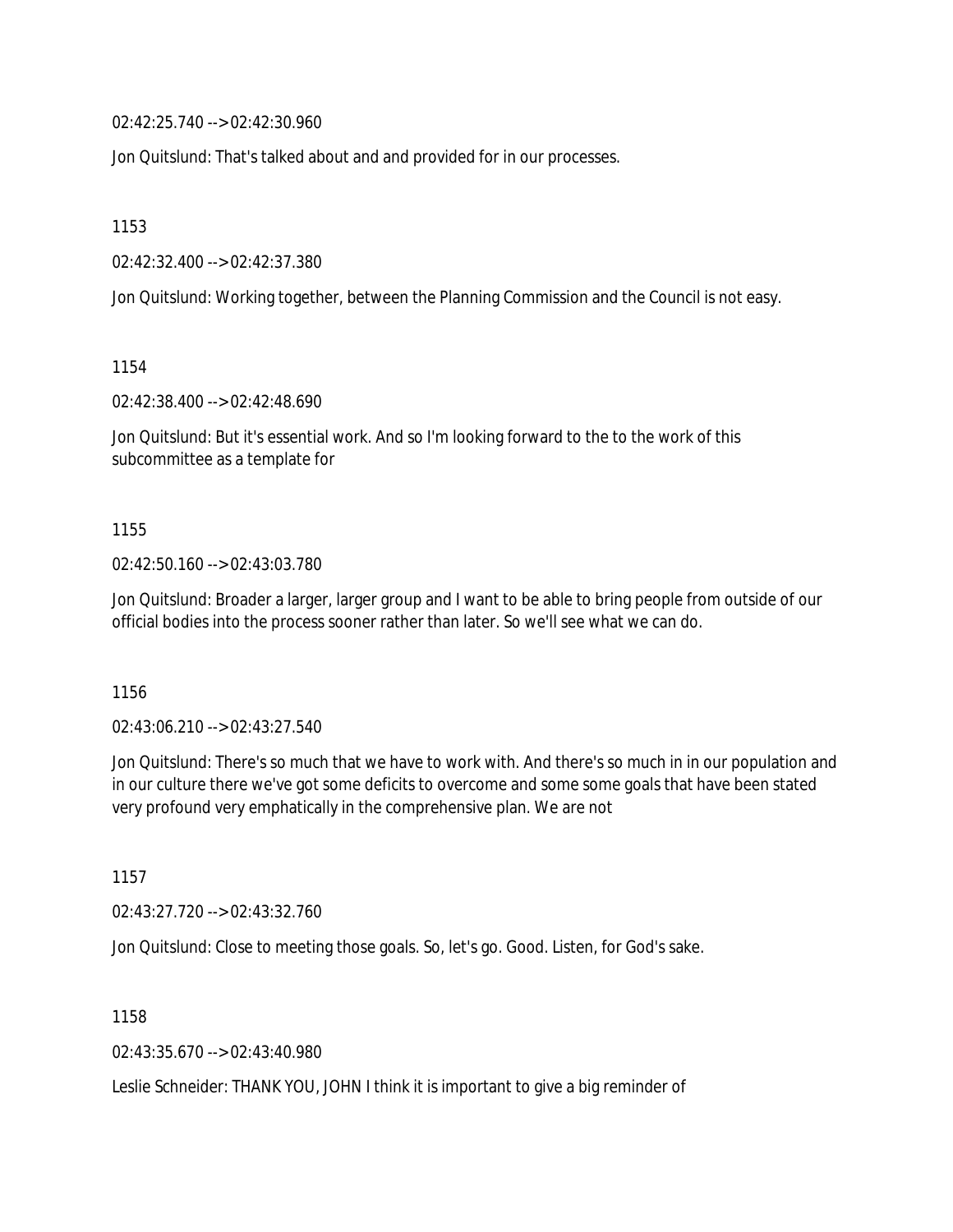1159 02:43:42.060 --> 02:43:43.500 Leslie Schneider: Our why and

1160

02:43:44.700 --> 02:43:48.150

Leslie Schneider: I think that this group did talk about affordable housing quite a bit.

1161

02:43:49.170 --> 02:43:55.290

Leslie Schneider: At the same time, I think your point is that, you know, we're going to have to give to get

## 1162

02:43:56.940 --> 02:44:03.930

Leslie Schneider: So I'm looking forward to this conversation coming out of the out of the subcommittee. And it's and, I guess, you know, I'm just going to say for me.

## 1163

02:44:04.590 --> 02:44:10.530

Leslie Schneider: Part of why I'm really stressing the vision and the pretty pictures is that I think we can get the community.

1164

02:44:10.830 --> 02:44:24.300

Leslie Schneider: To buy into an amazing vision in an area that can actually give us that density that can get us the the affordable housing. So anyway, I hope I do appreciate your, your reminders there.

1165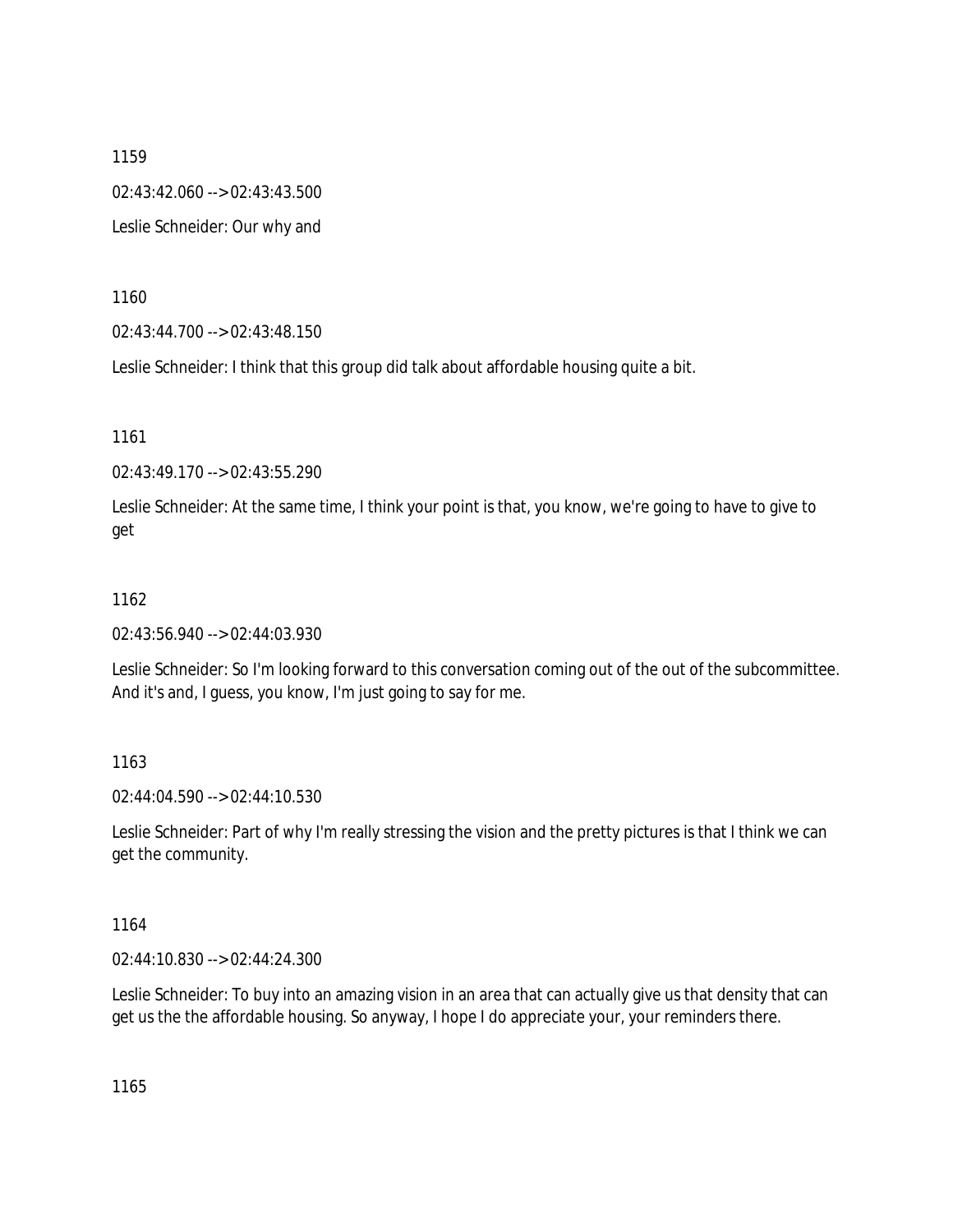02:44:25.650 --> 02:44:29.880

Leslie Schneider: With that, are there any other for the good of the order comments.

1166

02:44:32.820 --> 02:44:44.220

Leslie Schneider: This is amazing. I just, I want to tell you all. Thank you so much. And I know that this might not have gone in a direction that you were hoping it would go, or maybe you were hoping for a different outcome.

1167

02:44:45.720 --> 02:44:50.340

Leslie Schneider: But I think it has been a very good conversation we have some ways forward.

## 1168

02:44:51.360 --> 02:44:59.790

Leslie Schneider: Let's keep that urgency in mind. So let's you know let's come up with a timeframe that that that gets some important things out on the table and

1169

02:45:01.380 --> 02:45:03.690

Leslie Schneider: With that, I think we are

1170 02:45:03.780 --> 02:45:05.220 Jon Quitslund: One other thing I'd like to say

1171 02:45:05.970 --> 02:45:06.840 Jon Quitslund: There have been